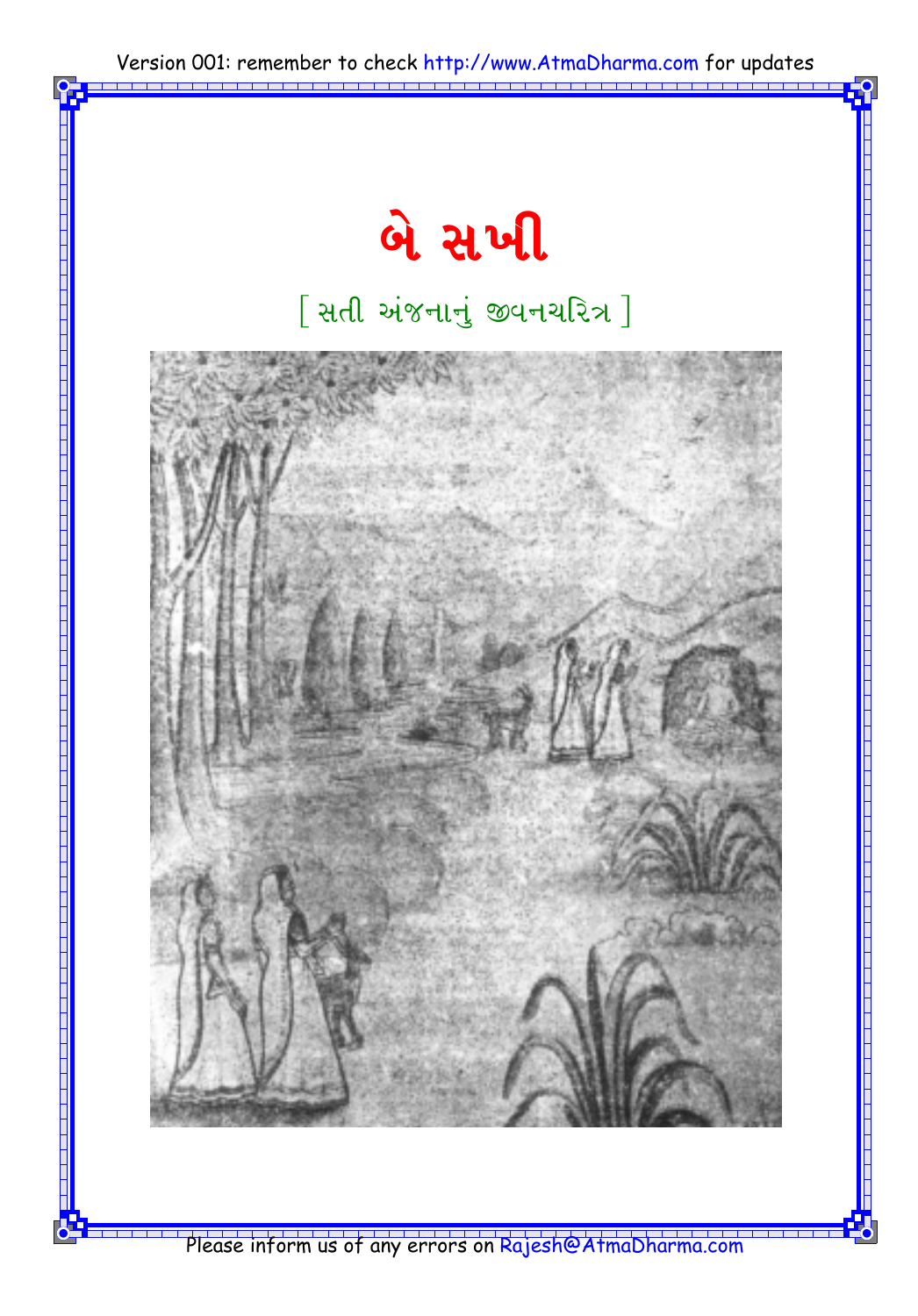



શ્રી હનુમાન જેવા ચરમશરીરી પુત્રની જનેતા મહાસતી અંજનીની આ કથા છે. અંજની મહા ધર્માત્મા અને જિનેન્દ્રભક્ત હતી... અને તેની સખી વસંતમાલા પણ એવી જ હતી. તેમના ઉપર કેવા કેવા સંકટ આવી ૫ડયા છે અને તેવા પ્રસંગે ૫૨સ્પર અપાર વાત્સલ્યપૂર્વક તે બન્ને સખીઓએ કેવો ઘર્મપ્રેમ અને ઘર્ય ટકાવી રાખેલ છે! તે ખાસ બોધ<br>લેવા જેવું છે. તેથી પુરાણના આધારે તે વૈરાગ્યભરેલી કથા અહીં પ્રસિદ્ધ કરવામાં આવી છે.

લેખકઃ

બ્ર. હરિલાલ જૈન ' કહાનરશ્મિ ' : સોનગઢ

Please inform us of any errors on Rajesh@AtmaDharma.com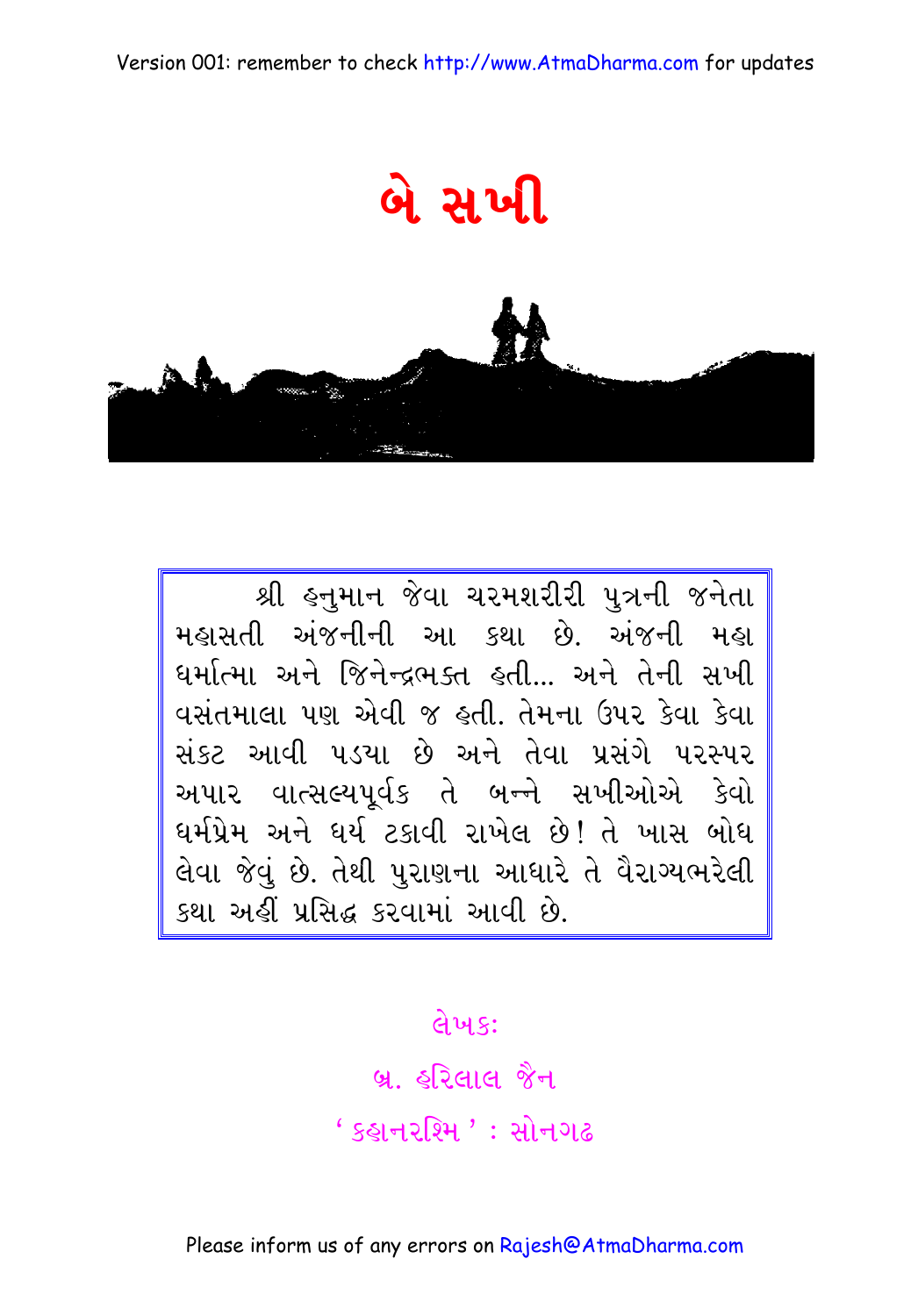રમણભાઈ ભાઈલાલભાઈ પટેલ ગંગા મુદ્રણાલય पत्सभविद्यानगर (गुणरात)

:भुद्र§:

Version 001: remember to check http://www.AtmaDharma.com for updates

<u>વીર સં.: ૨૪૮૯</u> ઈ. સ. ૧૯૬૨ ट्टीपावली નવેમ્બર

**yd: २०००** 

 $\ast$ 

 $\ast$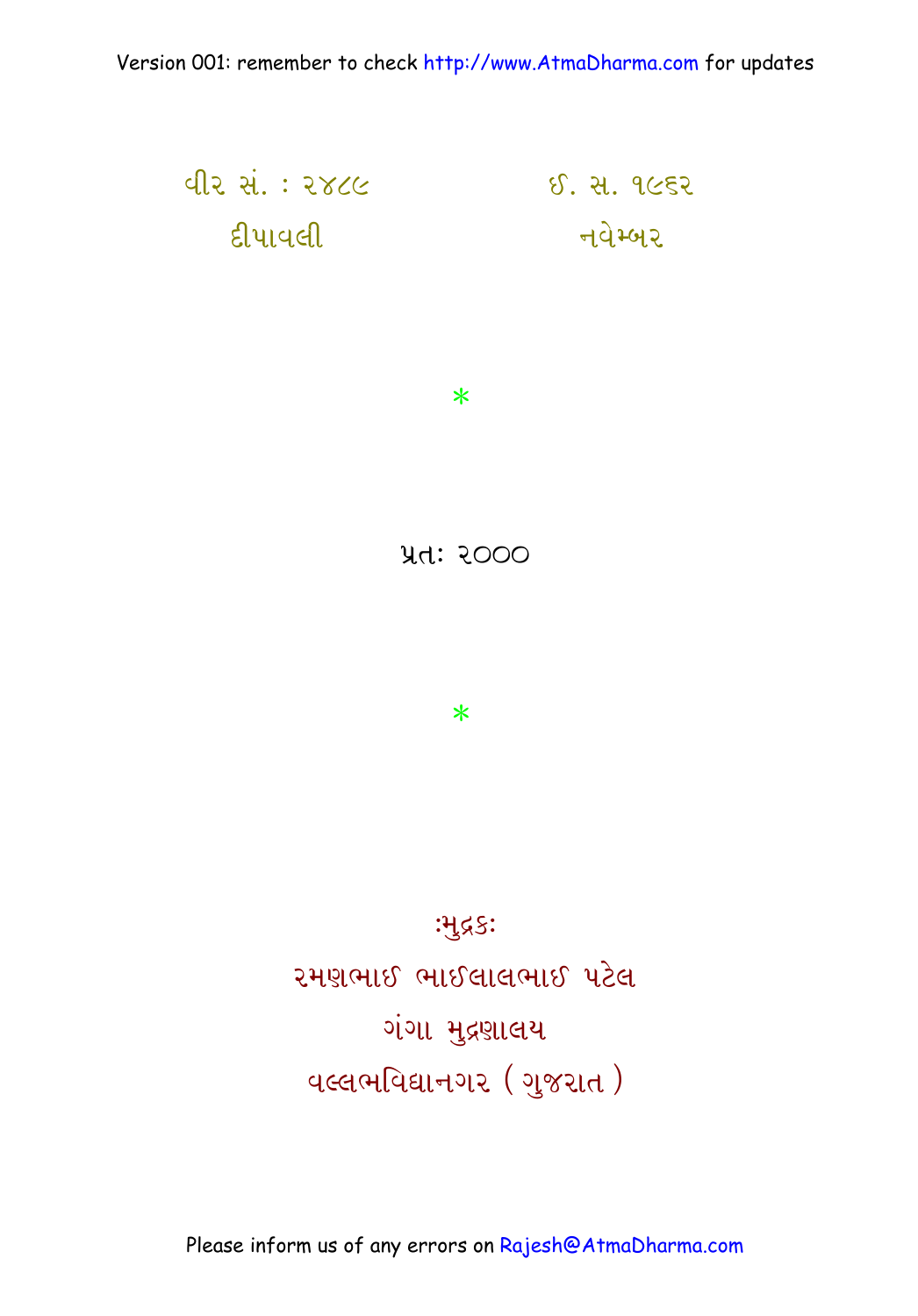#### **Thanks & Our Request**

This shastra has been kindly donated by Meena S. Shah, London, UK who has paid for it to be "electronised" and made available on the internet.

Our request to you:

1) We have taken great care to ensure this electronic version of Be Sakhi is a faithful copy of the paper version. However if you find any errors please inform us on Rajesh@AtmaDharma.com so that we can make this beautiful work even more accurate.

2) Keep checking the version number of the on-line shastra so that if corrections have been made you can replace your copy with the corrected one.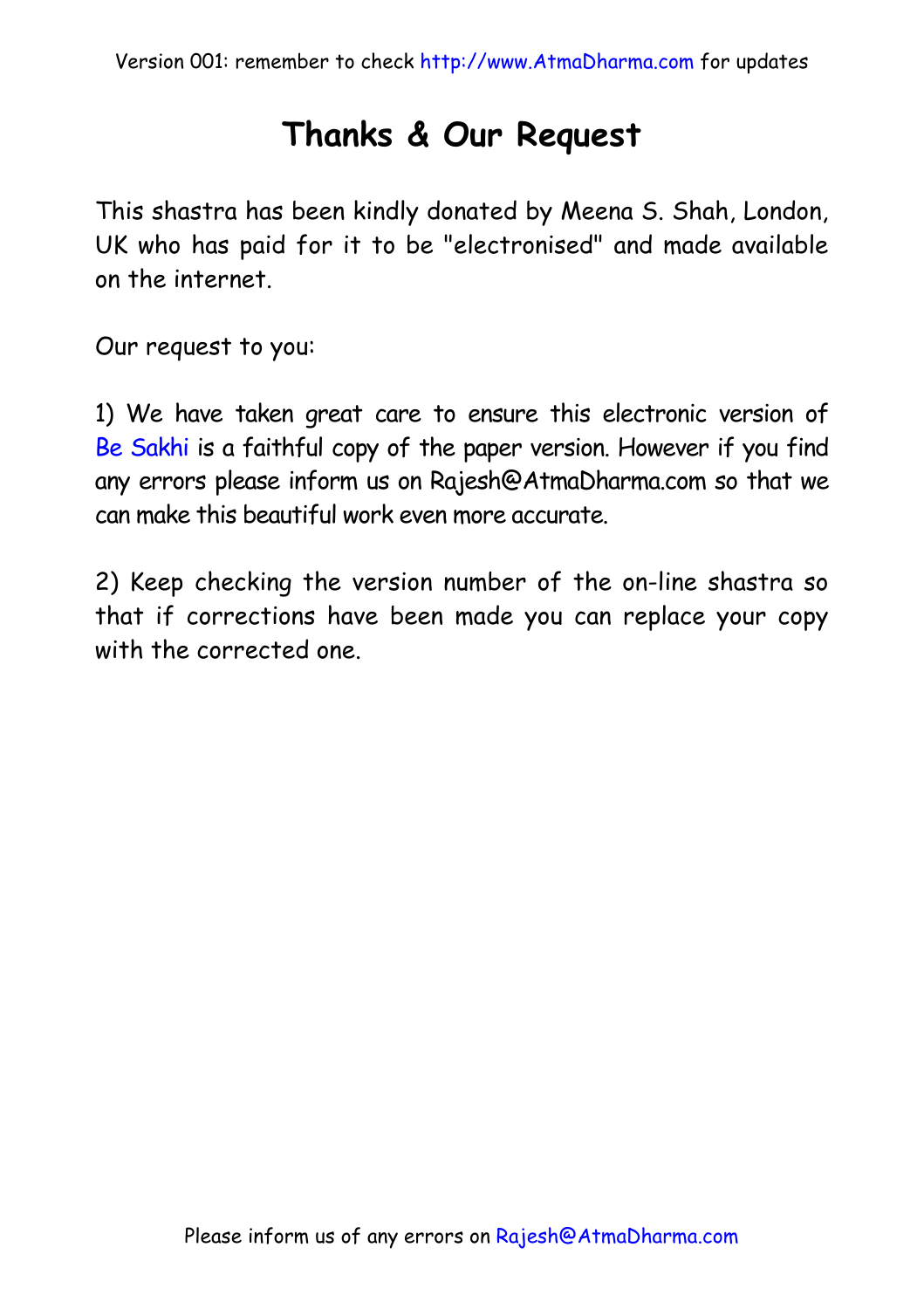| <b>Version History</b> |             |                           |
|------------------------|-------------|---------------------------|
| Version                | Date        | Changes                   |
| Number                 |             |                           |
|                        | 02 Nov 2002 | First electronic version. |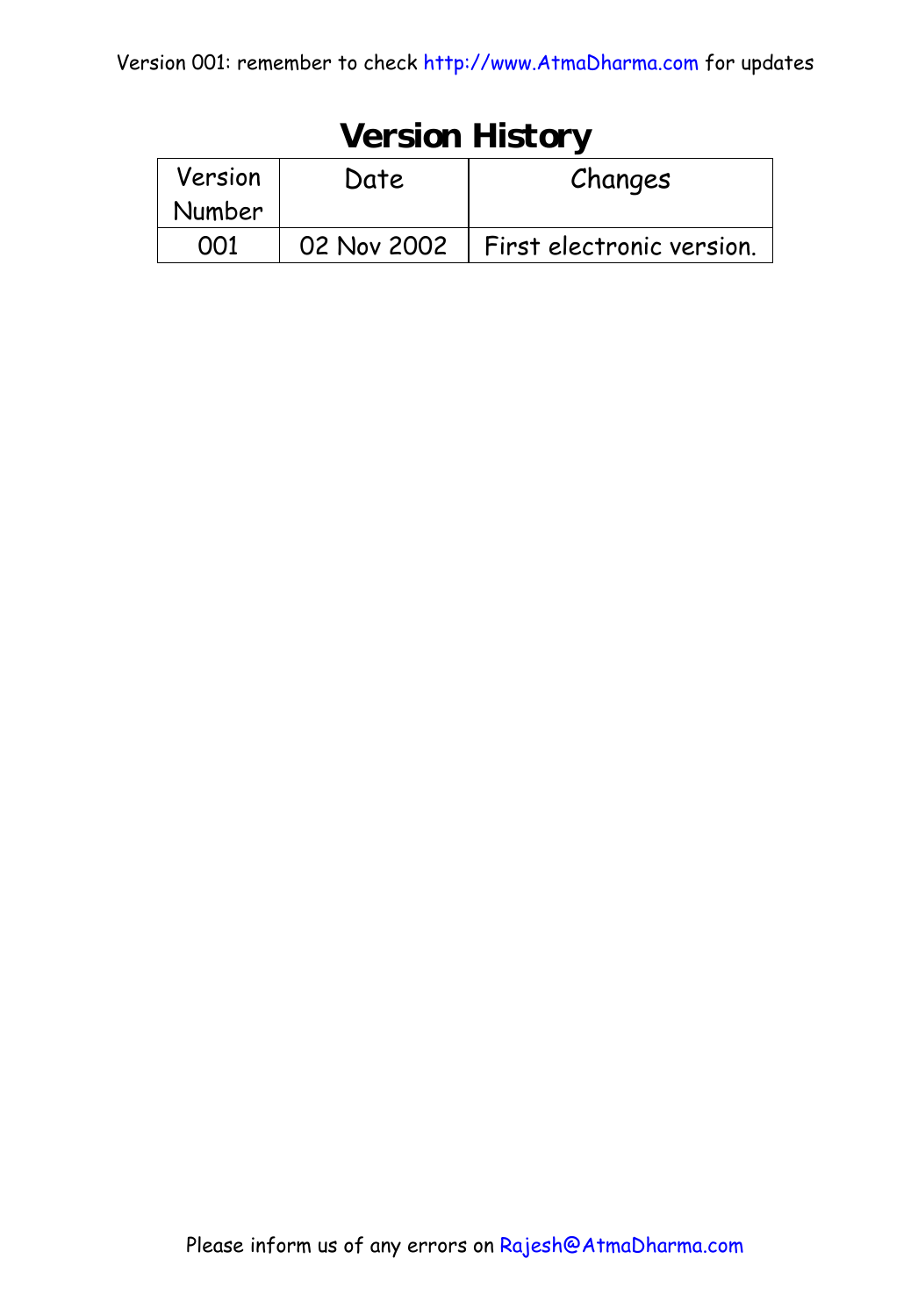Version 001: remember to check http://www.AtmaDharma.com for updates

નિ...વે...દ...ન...

સતી અંજનાની આ કથા ઘણી વૈરાગ્યપ્રેરક છે. પૂ. ગુરુદેવને આ કથા ઘણી પ્રિય છે. જ્યારે જ્યારે પુરાણમાં તેઓ આ કથા વાંચે છે ત્યારે અંજના સતી ઉપરનું દુઃખ દેખીને તેમની આંખોમાં આંસુ આવી જાય છે. આ કથાના વાંચન વખતે એકવાર તેઓ કહેતા હતા કે "ઘર્માત્મા ઉપરનું દુઃખ હું જોઈ ન શકું. "પ્રવચનમાં પણ તેઓ ગદ્ગદવાણીથી અનેકવાર અંજના સતીનું ઉદાહરણ આપે છે ને ત્યારે સભાજનો વૈરાગ્યરસમાં મશગુલ થઇ જાય છે. આ રીતે ગુરુદેવને પ્રિય તેમ જ બાળકોને ઉપયોગી એવી આ કથા છપાવવાની ઘણા વખતની ઇચ્છા હતી, તે આજે છપાવવામાં આવી છે ને "સુવર્ણ-સન્દેશ" ના ગ્રાહકોને ભેટ આપવામાં આવી છે. (તેમ જ બીજી એક હજાર નકલ વધુ છપાવવામાં <u>આવી છે.</u> )

અંજનીનું જીવન ઘણું વૈરાગ્ય અને ધૈર્યપ્રેરક છે. કોઈ પણ પ્રકારના પ્રસંગથી હતાશ થયેલા જીવને એની કથા ઉત્સાહિત કરે છે અને તેને ધર્મ આરાધનામાં દઢતા કરાવે છે...તેમાંયે, વનવાસ વખતે ગુફામાં અંજના સતીને મુનિરાજના દર્શનનો જે પ્રસંગ છે તે તો મુમુક્ષુના રોમ–રોમ ઉલ્લસાવી દે છે...ત્યારે જીવનની હતાશા ખંખેરાઈ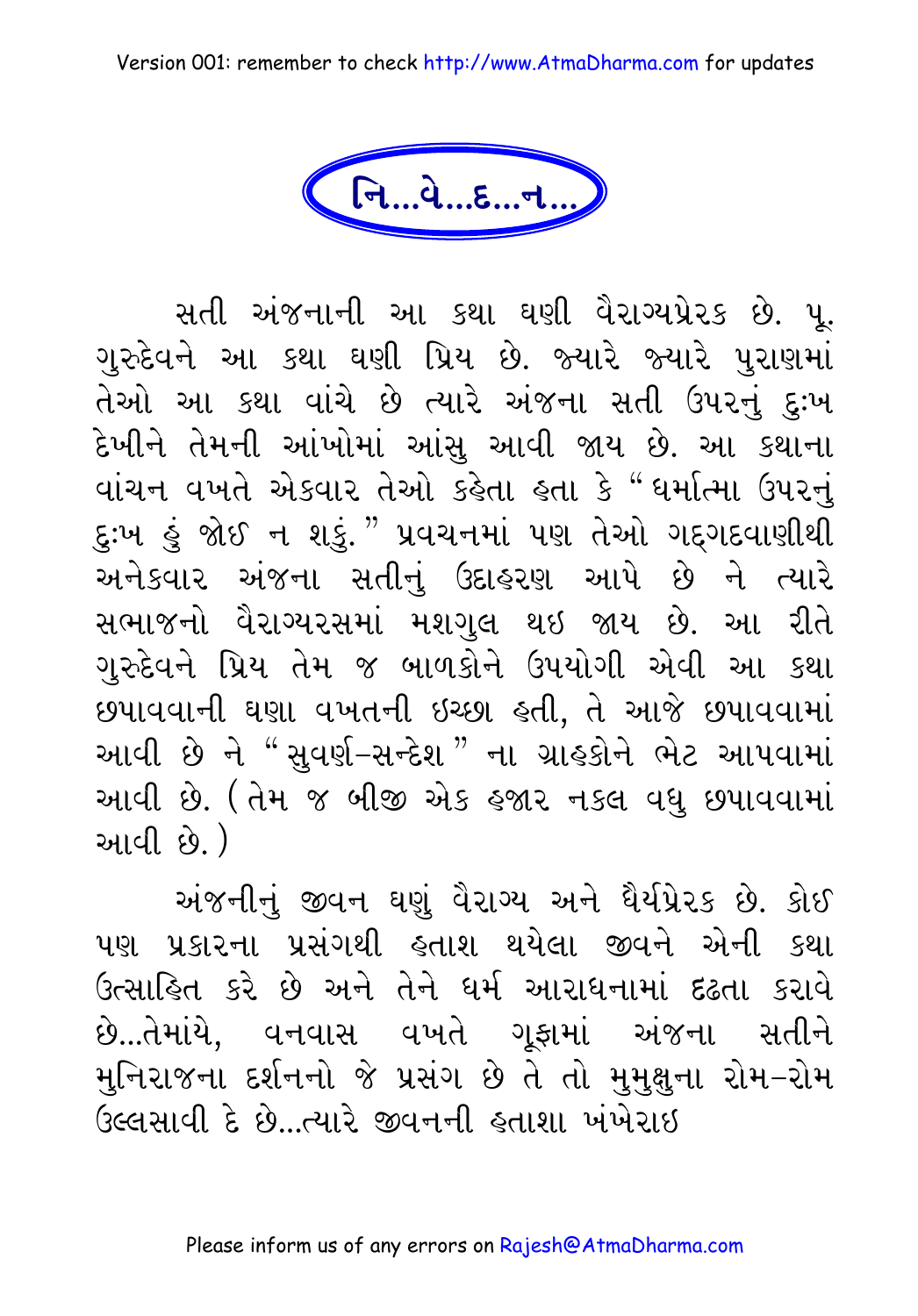# $\lceil x \rceil$

જાય છે...સંસારનાં સર્વ દુઃખો ભૂલાઇ જાય છે...ને સંસારમાં સાચું શરણું તો દેવ–ગુરુ–ધર્મનું જ છે. એ વાતનું સાક્ષાત્ ચિત્ર ખડું થાય છે. ગૂફામાં એ મુનિદર્શનનો આનંદકારી પ્રસંગ લેખકને અતિ પ્રિય છે. આ કથા છપાતાં પહેલાં લેખકે લગભગ પચાસ વખત રસપૂર્વક વાંચી છે; અનેક બાળકો અને વડીલોએ પણ આ કથા વાંચીને તે છપાવવાની ઇચ્છા બતાવી છે.

આ પુસ્તકદ્વારા બાલ-સાહિત્યમાં એક પુસ્તકનો ઉમેરો થાય છે. આ લેખકને બાલ–સાહિત્ય માટેની ખાસ પ્રીતિ છે, અને અત્યારે જૈન સમાજને બાલ–સાહિત્યની ખૂબ જ જરૂર છે. તે તરફ લેખકો-પ્રકાશકોએ ઘ્યાન આપવાની જરૂર છે. આ પુસ્તકના કાર્યમાં મને પ્રોત્સાહન આપનારા સૌનો હું આભારી છું.

વીર સં. ૨૪૮૯ " આસો વદ ચોથ " –બ્ર. હરિલાલ જૈન કહાનરશ્મિ: સોનગઢ

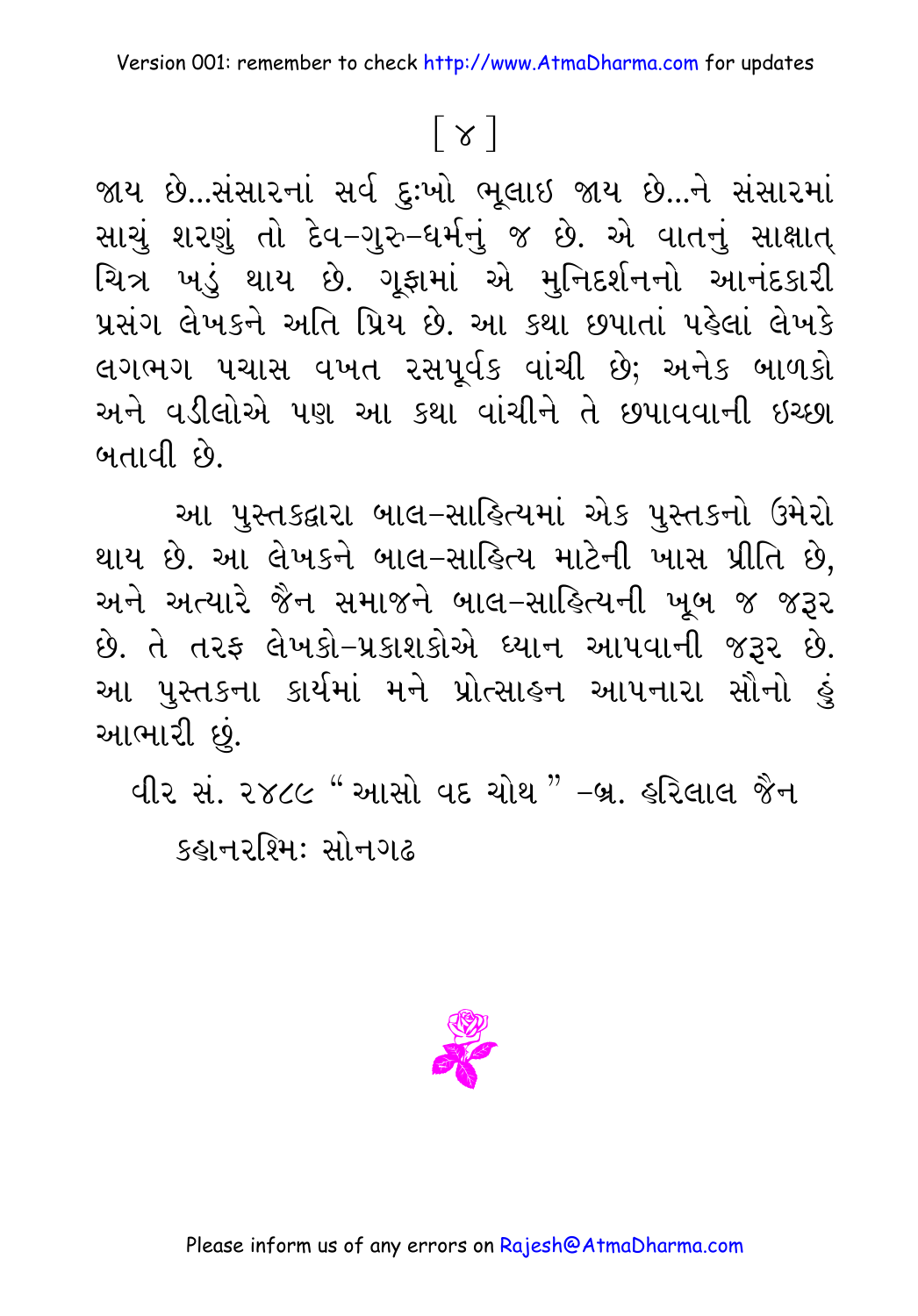બે સખી



#### $9: 307$  અને અપ્રીતિ

શ્રી મુનિસુવ્રત ભગવાનનું તીર્થ ચાલતું હતું તે વખતની આ કથા છે. અનંતવીર્ય–કેવળી પાસે ધર્મોપદેશ સાંભળીને હનુમાનજી વિભીષણ વગેરેએ વ્રત ધારણ કર્યા. હનુમાનજીનું સમ્યકત્વ તથા શીલ ખાસ પ્રશંસનીય છે. લ્નુમાનજીની પ્રશંસા સાંભળીને શ્રેણીકરાજા પૂછે છે કે હે પ્રભો ! તે કોના પુત્ર ? અને કયાં ઊપજ્યા ? –ત્યારે, સત્પુરુષોની કથાથી જેને પ્રમોદ ઊપજ્યો છે એવા ઇંદ્રભૂતિ– ગૌતમસ્વામી આહ્લાદકારી વચનદ્વારા તે કથા કહે છે:

ભરતક્ષેત્રની દક્ષિણ દિશામાં મહેન્દ્ર નામના વિદ્યાધરરાજાએ મહેન્દ્રપુર નગર વસાવ્યું. રાજા મહેન્દ્રને હૃદયવેગા રાણી અને અરિન્દમ વગેરે ૧૦૦ કુમારો તથા અંજની–સુંદરી નામની મહા ગુણવંતી કુંવરી હતી.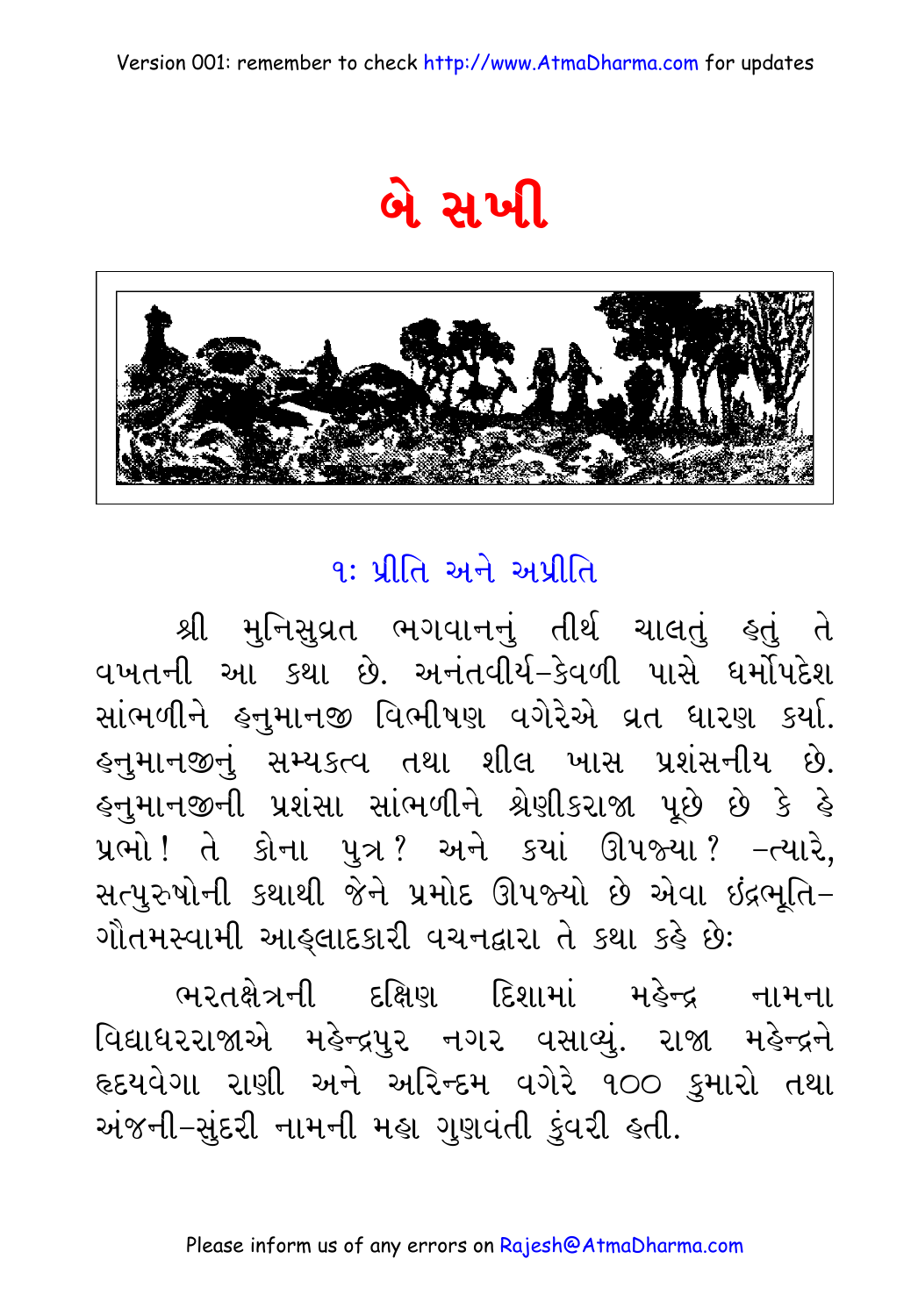## $\lceil z \rceil$

એકવાર રાજકુમારી અંજનીની નવયૌવન અવસ્થા દેખીને તેના પિતાને તેના વિવાહની ચિંતા ઊપજી. જેમ સુલોચનાને દેખીને રાજા અકંપનને ચિંતા ઊપજી હતી, તેમ અંજનીને દેખીને રાજા મહેન્દ્રને ચિંતા ઊપજી. અને મંત્રીઓ ને બોલાવીને પૂછયું કે આ કન્યા કોને પરણાવવી યોગ્ય છે? ત્યારે કોઈએ રાજા રાવણનું નામ દીધું, કોઇએ ઇંદ્રજીત, મેઘનાદ વગેરેનું નામ આપ્યું; ધન્યમંત્રી કહેવા લાગ્યા–હે રાજન્ ! દક્ષિણશ્રેણીમાં કનકપુર નગરના રાજા હિરણ્યપ્રભ તથા રાણી સુમનાનો પુત્ર સૌદામિનીપ્રભ ( –વિદ્યુત્પ્રભ ) છે, તે મહા યશવંત–ગુણવંત છે, તથા સર્વ વિદ્યાધરો ભેગા થઇને લડે તોપણ તેને જીતી ન શકે એવો પરાક્રમી છે, માટે તેને પુત્રી પરણાવો.

–એ વાત સાંભળીને સંદેહપરાગ નામના મંત્રી માથું ધૂણાવીને આંખ મીંચીને કહેવા લાગ્યા–જોકે વિદ્યુત્પ્રભ મહા ભવ્ય છે, તેને નિરંતર એવો વિચાર રહે છે કે આ સંસાર અનિત્ય છે; તેથી સંસારનું સ્વરૂપ જાણીને માત્ર અઢારમા વર્ષે તો તે વૈરાગ્ય ધારણ કરશે; તે વિષયાભિલાષી નથી, ભોગરૂપ ગજ-બંધનને તોડીને તે ગૃહસ્થાપણાનો ત્યાગ કરશે અને બાહ્ય-અભ્યંતર પરિગ્રહ રહિત થઇને કેવળજ્ઞાન પ્રગટાવી મોક્ષ પામશે. તેથી તેની સાથે પરણાવતાં કન્યા પતિ વગરની થઇ જાય અને શોભા ન પામે; માટે તેની સાથે કન્યાનો સંબંધ ઉચિત નથી. પણ ભરતક્ષેત્રના વિજયાર્દ્ધ પર્વતની દક્ષિણશ્રેણીમાં આદિત્યપુર નગર છે.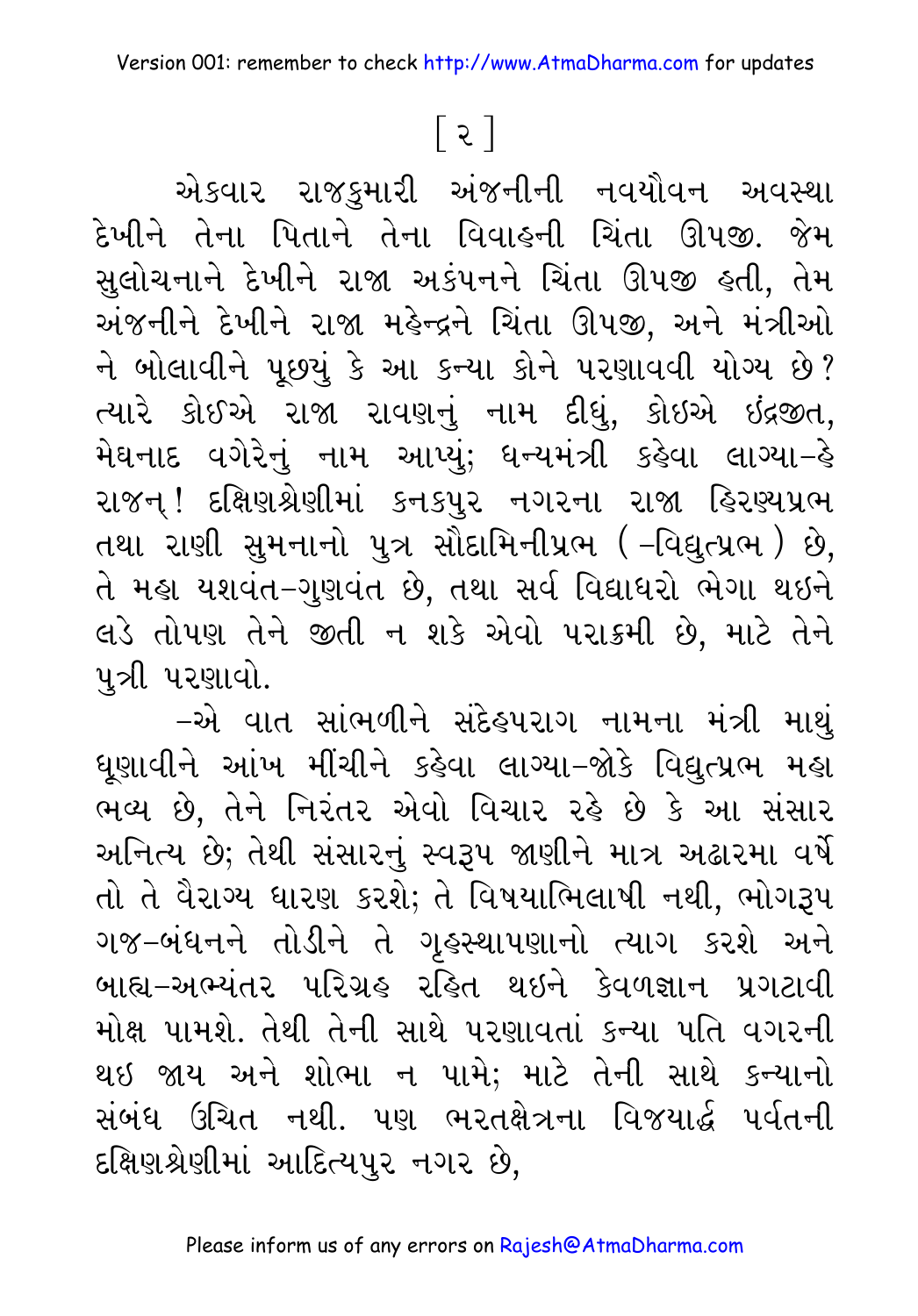ત્યાંના રાજા પ્રહ્લાદ અને રાણી કેતુમતીને **વાયુકુમાર ( અર્થાત્** uuનંજયકુમારક ) નામનો પુત્ર છે, તે મહા પરાક્રમી, રૂપવાન, શીલવાન અને ગુણવાન છે, તેથી કન્યાને માટે તે બધી રીતે યોગ્ય છે. –આ વાત સાંભળીને બધાને હર્ષ થયો.



વસંતઋતુ અને ફાગણ માસની અષ્ટાહ્નિકા આવી...આ સુદ અષ્ટમીથી પૂર્ણિમા સુધીના અષ્ટાહ્નિકાના દિવસો મહામંગલરૂપ છે. આ દિવસોમાં ઇંદ્ર વગેરે દેવો નંદીશ્વર દીપે શાશ્વત રત્નમય જિન– પ્રતિમાના પૂજન માટે ગયા, અને વિદ્યાધર–મનુષ્યો પૂજન– સામગ્રી લઈને કૈલાસ પર ગયા. શ્રી ઋષભદેવપ્રભુના નિર્વાણ-કલ્યાણકથી તે પર્વત પૂજનીક છે. અંજની સહિત તેના પિતા મહેન્દ્રરાજા પણ ત્યાં આવ્યા, અને ભાવપૂર્વક ભગવાનની પૂજા– સ્તુતિ–વંદના કરીને એક સુર્વણશિલા ઉપર બેઠા હતા.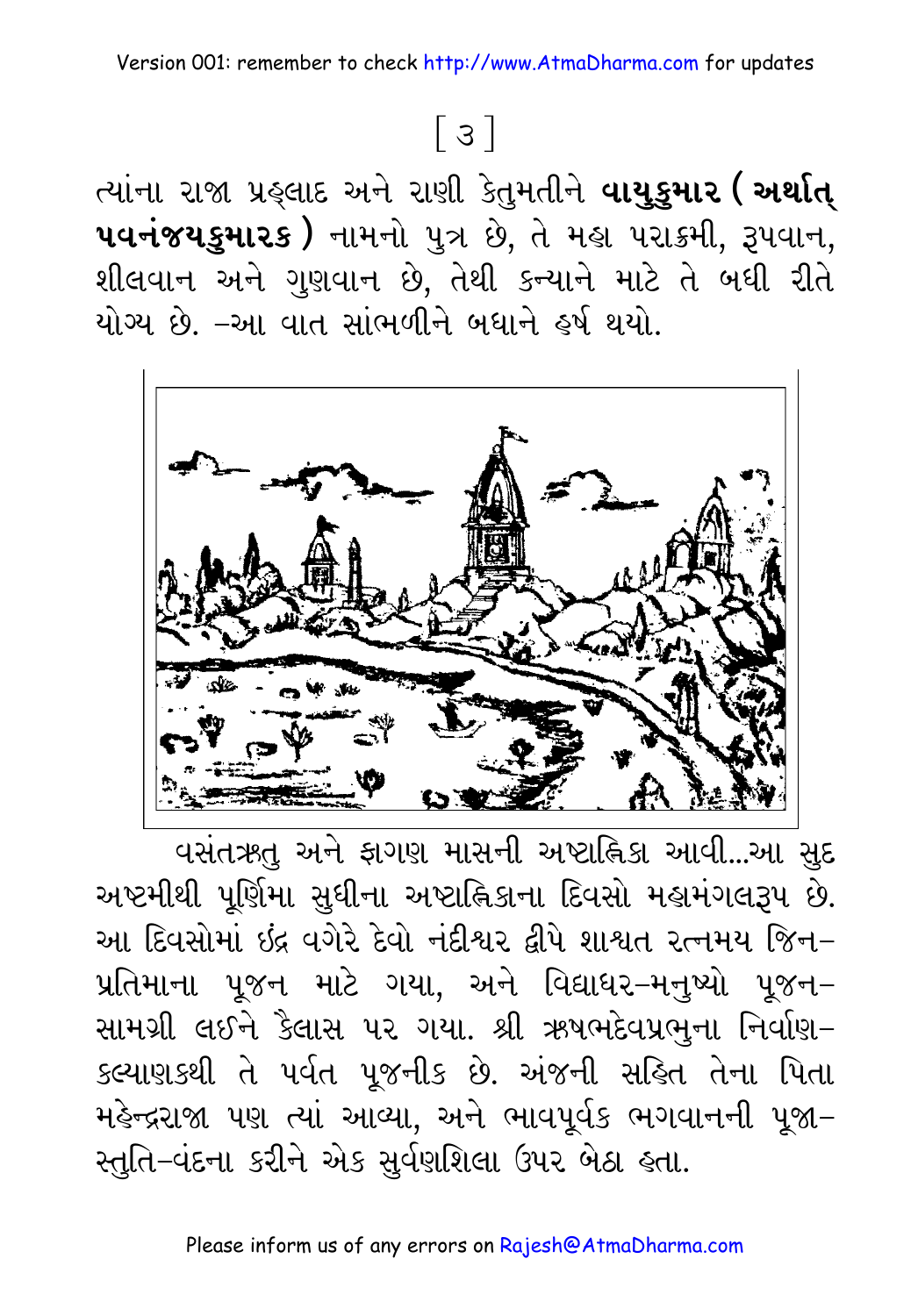# $\lceil \chi \rceil$

કુમાર પવનંજય તથા તેના પિતા પ્રહ્લાદરાજા પણ ભરત ચક્રવર્તીના કરાવેલા રત્નમય જિનમંદિરોની વંદના માટે કૈલાસ આવેલા, અને વંદન પૂજન કરીને ફરતા હતા ત્યાં રાજા મહેન્દ્રની નજર તેમના ઉપર પડી. રાજા મહેન્દ્રે પ્રસન્નતાપૂર્વક તેને કહ્યું કે મારી કન્યા અંજનીને આપના પુત્ર પવનકુમાર સાથે પરણાવવાનો વિચાર છે. રાજા પ્રહ્લાદે પણ સ્નેહથી કહ્યું કે મારા પુત્રના મહાભાગ્ય! તમારી વાત પ્રમાણ છે. એ પ્રમાણે પવન્ફુમાર અને અંજનીનો સંબંધ નક્કી થતાં, ત્યાં માનસરોવરના કિનારે જ વિવાહ કરવાનું નક્કી થયું અને ત્રણ દિવસના લગ્ન સ્થપાયા.

 $\ast$ 

 $\ast$ 

 $\ast$ 

અંજનીના રૂપની અદ્દભૂતતા સાંભળીને પવનકુમારને તરત જ તેને દેખવાની ઈચ્છા થઈ. ત્રણ દિવસ તેનાથી રહી ન શકાયું; કયારે અંજનીને દેખું! એવી ચિંતા થઇ. અને પોતાના પ્રહસ્ત નામના મિત્રને વાત કરી: હે સખા! તારા વિના આ વાત કોને કહું? જેમ બાળક પોતાનું દુઃખ માતાને કર્લ, શિષ્ય ગુરુને કહે, કિસાન રાજાને કહે, રોગી વૈદને કહે, તેમ બુદ્ધિમાન પોતાના મિત્રને કહે છે; તેથી મારા મનની વાત હું તને કહું છું;-"રાજા મહેન્દ્રની પુત્રી (અંજની) ને દેખ્યા વગર મારું મન સ્થિર થવાનું નથી." પ્રહસ્ત ફસ્યો...રાત પડતાં બન્ને મિત્રો વિમાનમાં બેસીને આકાશમાર્ગે અંજનીના મહેલે આવ્યા ને ઝરૂખામાં છૂપાઈને અંજનીનું રૂપ-લાવણ્ય દેખતાં પવનકુમારને પ્રસન્નતા થઇ.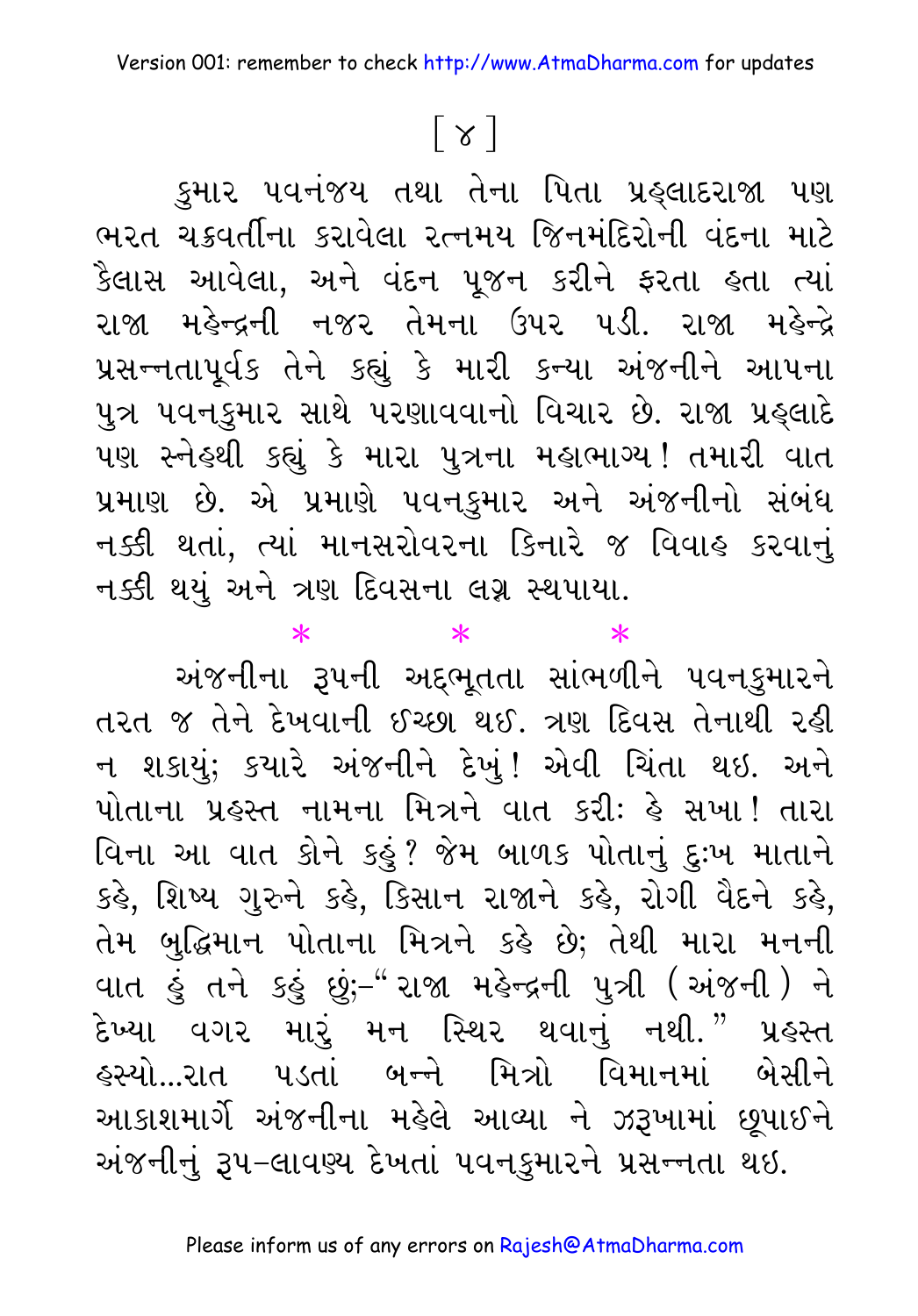## $\lceil \mathbf{u} \rceil$

તે વખતે સાત માળના મહેલમાં અંજની પોતાની સખીઓ સાથે બેઠી હતી; તેમાં વસંતમાલા નામની મહાબુદ્ધિમતી સખી અંજનીને કહેવા લાગી કે હે સખી! તું ધન્ય છે કે તારા પિતાએ તને પવનકુમારને દીધી...પવનકુમાર મહાપ્રતાપી છે. એ સાંભળીને પવનકુમારને પણ આનંદ થયો...ત્યાં તો મિશ્રકેશી નામની બીજી સખી માથું ધૂણાવીને કહેવા લાગી કે 'અરે, તારું મહા અજ્ઞાન છે કે તું પવનંજય સાથેનો સંબંધ વખાણે છે! જો વિદ્યુત્પ્રભ સાથે સંબંધ થયો હોત તો તે શ્રેષ્ઠ હતો. હે વસંતમાલા! વિદ્યુત્પ્રભ અને ૫વનંજયમાં તો સમુદ્ર અને ખાબોચીયા જેટલો ભેદ છે; પહેલાં તો બધાનો વિચાર વિદ્યુત્પ્રભને જ આ કન્યા દેવાનો હતો, પણ ત્યાં કન્યાના પિતાએ સાંભળ્યું કે તે થોડા જ વખતમાં મુનિ થઇ જશે ! તેથી તેની સાથે સંબંધ ન કર્યો. પણ એ ઠીક ન કર્યું. વિદ્યુત્પ્રભ જેવાનો સંયોગ તો એક ક્ષણ પણ ભલો, અને બીજા ક્ષુદ્રપુરુષનો સંયોગ ઘણોકાળ રહે તોપણ શું કામનો ?' તેની આ વાત સાંભળતાં પવનંજય એકદમ ક્રોધિત થઇ ગયો...અને "આ અંજનીને મારા ઉપર સ્નેઙ નથી પણ વિદ્યુત્પ્રભ ઉપર સ્નેહ છે; તેને મારી નિંદા સુહ્યવે છે, તેથી આ દાસી આવા નિંઘવચન કહે છે છતાં તે સાંભળે છે"-આમ વિચારીને તેને શિક્ષા કરવા તલવાર કાઢી. પણ તરત પ્રહસ્ત મિત્રે તેને અયોગ્ય કાર્ય કરતાં રોકયો, અને કહ્યું કે આપણે જેમ ગુપ્તપણે આવ્યા છીએ તેમ ગુપ્તપણે ચાલ્યા જઇએ. આથી પવનંજયકુમાર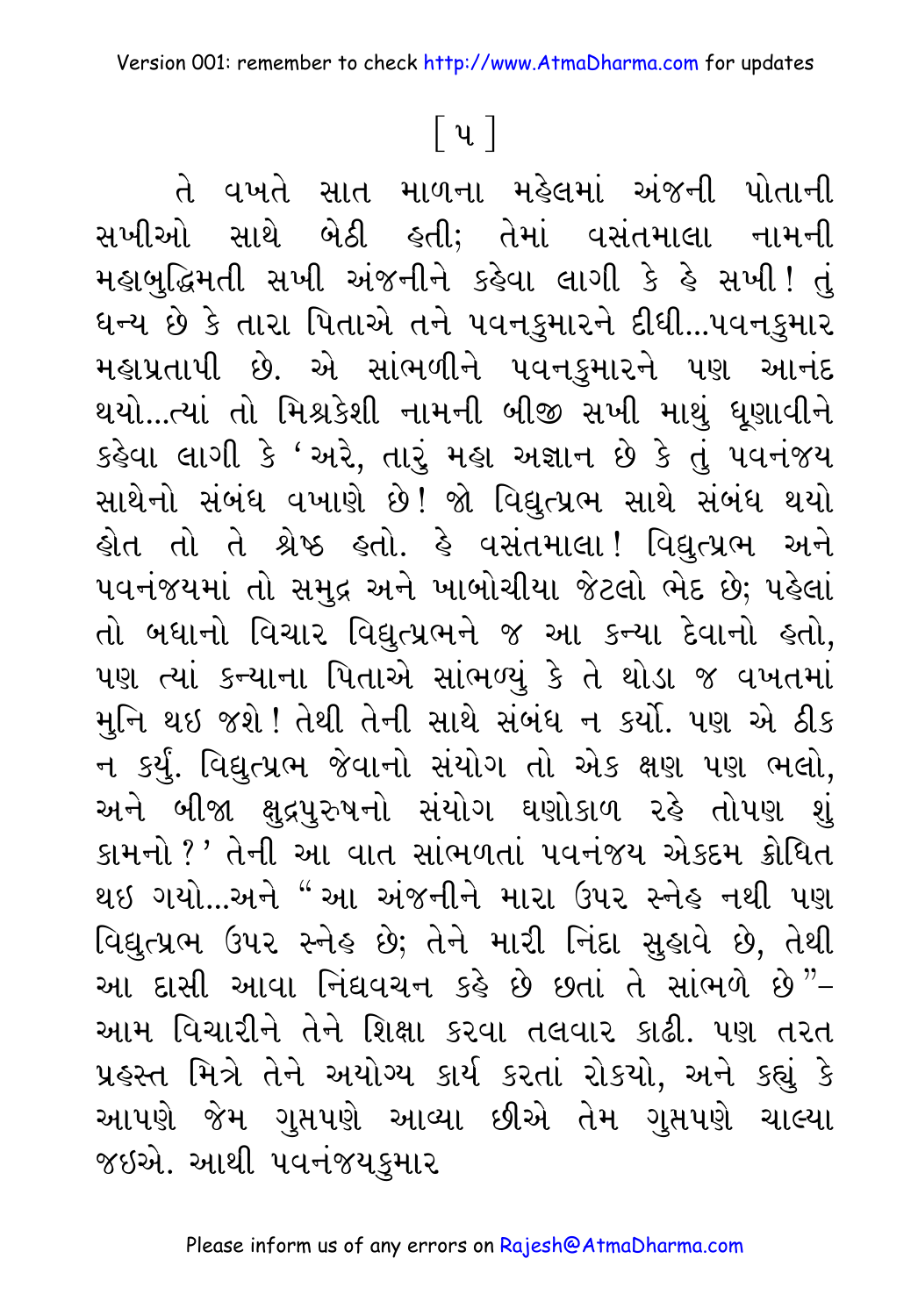## $\lceil \xi \rceil$

રોષપૂર્વક પોતાના સ્થાને પાછો આવ્યો, પણ તેનું ચિત્ત અંજના પ્રત્યેથી તદ્દન ઊઠી ગયું ને તેને દૂરથી જ છોડી દેવાનો વિચાર કર્યો.

(જ્ઞુઓ, વિભાવની વિચિત્રતા! થોડા વખત પહેલાં તો જેને દેખ્યા વગર ક્ષણ પણ રહી શકાતું ન હતું તેનાથી એકદમ એવી ઉદાસીનતા થઈ ગઈ કે તેનું મોઢું જોવું પણ નથી ગમતું. –રે સંસાર!!)

પોતાના સ્થાને આવ્યા પછી કુમારે પ્રહસ્ત મિત્રને કહ્યું કે–આપણા સ્થાનથી અંજનીનું સ્થાન નજીક છે, તેથી અહીં નથી રહેવું; તેને સ્પર્શીને પવન આવે છે તે મને નથી ગમતો. માટે ચાલો આપણે અહીંથી ચાલ્યા જઇએ. ઢીલ કરવી ઉચિત નથી. કુમારની આજ્ઞા થતાં જ સેનાએ પ્રયાણની તૈયારી કરી. ઙ્રાથી−ઘોડા−૨થ−પાયદળ વગેરે સેનાનો કોલાઙ્લ થયો. અંજનીનું નિવાસસ્થાન નજીકમાં જ હતું. કુમારની સેનાના પ્રયાણનો કોલાહલ સાંભળતાં તેના મનમાં વજઘાત જેવું દુઃખ થયુંઃ હાય !શું કરું ! હવે શું થશે ! ! મારો કોઈ અપરાધ દેખાતો નથી...પણ મિશ્રકેશીએ નિંદાના વચન કહેલા, તેની કદાચ કુમારને ખબર ૫ડી હોય! તેથી મારા પ્રાણવલ્રભ મારા ઉપર કૃપારહિત થઇ ગયા...ને મને છોડીને ચાલ્યા જાય છે! મારા નાથ મારો પરિત્યાગ કરશે તો હું આહારનો ત્યાગ કરીને શરીર તજીશ...એમ ચિંતવન કરતાં કરતાં અંજની મૂછી ખાઇને પૃથ્વી પર પડી.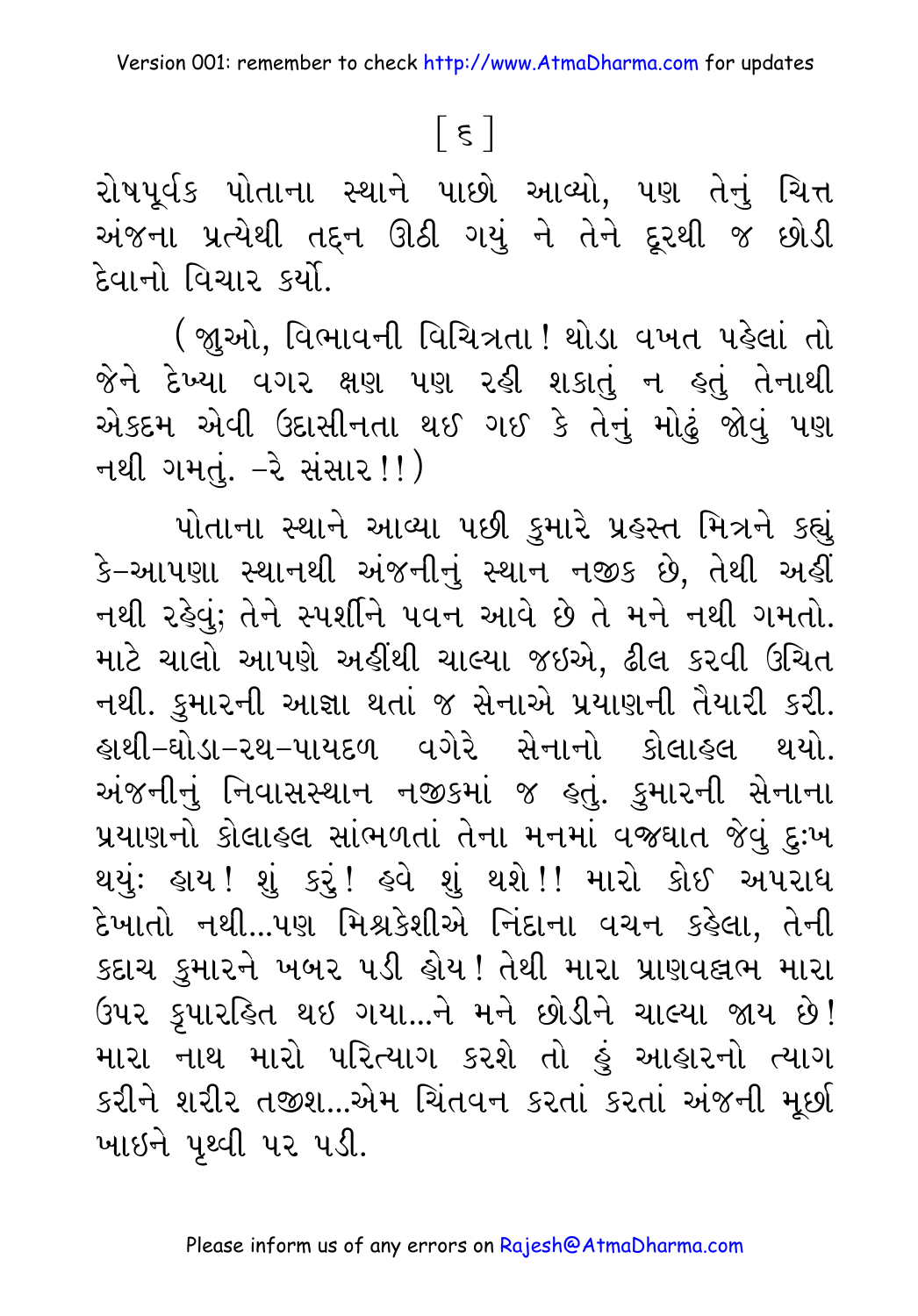$\lceil 0 \rceil$ 

આ બાજ્ય પવનંજયની સેનાના લોકો એકાએક કૂચનો હુકમ સાંભળતાં આશ્ચર્યમાં ૫ડી ગયા...કે આ શું! વિના કારણ કૂચ કેમ ? કોઈ કર્લ્ડ કે એનું નામ 'પવનંજય ' છે તેથી તેનુ ચિત્ત પણ પવન જેવું ચંચળ છે.

અંજનીના પિતા રાજા મહેન્દ્રને કુમારના પ્રયાણની ખબર પડતાં તરત તે પોતાના બંધુજનો સહિત રાજા પ્રહ્લાદ પાસે આવ્યો. પ્રહ્લાદ અને મહેન્દ્ર બન્નેએ ભેગા મળીને ૫વનકુમારને સમજાવ્યો કે હે શૂરવીર! કૂચથી પાછા ફરો, ને અમારા બન્નેના મનવાંછિતની સિદ્ધિ કરો...ગુરુજનોની આજ્ઞા સત્પુરુષોને આનંદનું કારણ છે, માટે અમારી વાત માની જાઓ. -એમ કહીને પ્રેમપૂર્વક તેનો હાથ પકડી લીધો. ત્યારે કુમાર પણ વિનયથી નમ્રીભૂત થઈ ગયો; અને ગુરુજનોની ગુરુતા ઉલંઘવા અસમર્થ થઇ ગયો, તેથી તેમની આજ્ઞાથી પાછો ફર્યો.-પણ મનમાં એમ વિચાર્યું કે એને પરણીને પછી છોડી દઈશ.

રાજકુમાર પાછો ફરવાથી અંજની હર્ષથી રોમાંચિત થઇ. લગ્નનો સમય થતાં માનસરોવરના કિનારે મંગળપૂર્વક વિવાહ થયા. કન્યાને તો પ્રીતિ છે, ને વરને અપ્રીતિ છે, તે આના ભાવ જાણતો નથી. વિવાહ બાદ એક મહિનો ત્યાં પરમઉત્સવ પૂર્વક રહ્યા, ને પછી પોતપોતાના સ્થાને ગયા.

અહીં ગણધરદેવ કહે છે કે હે શ્રેણીક! જે વસ્તુના સ્વરૂપને નથી જાણતો અને વગર સમજ્યે પારકા દોષ ગ્રહણ કરે છે તે મૂર્ખ છે; અને બીજાના દોષ પોતાના ઉપર આવી પડે તો તે પાપકર્મનું ફળ છે.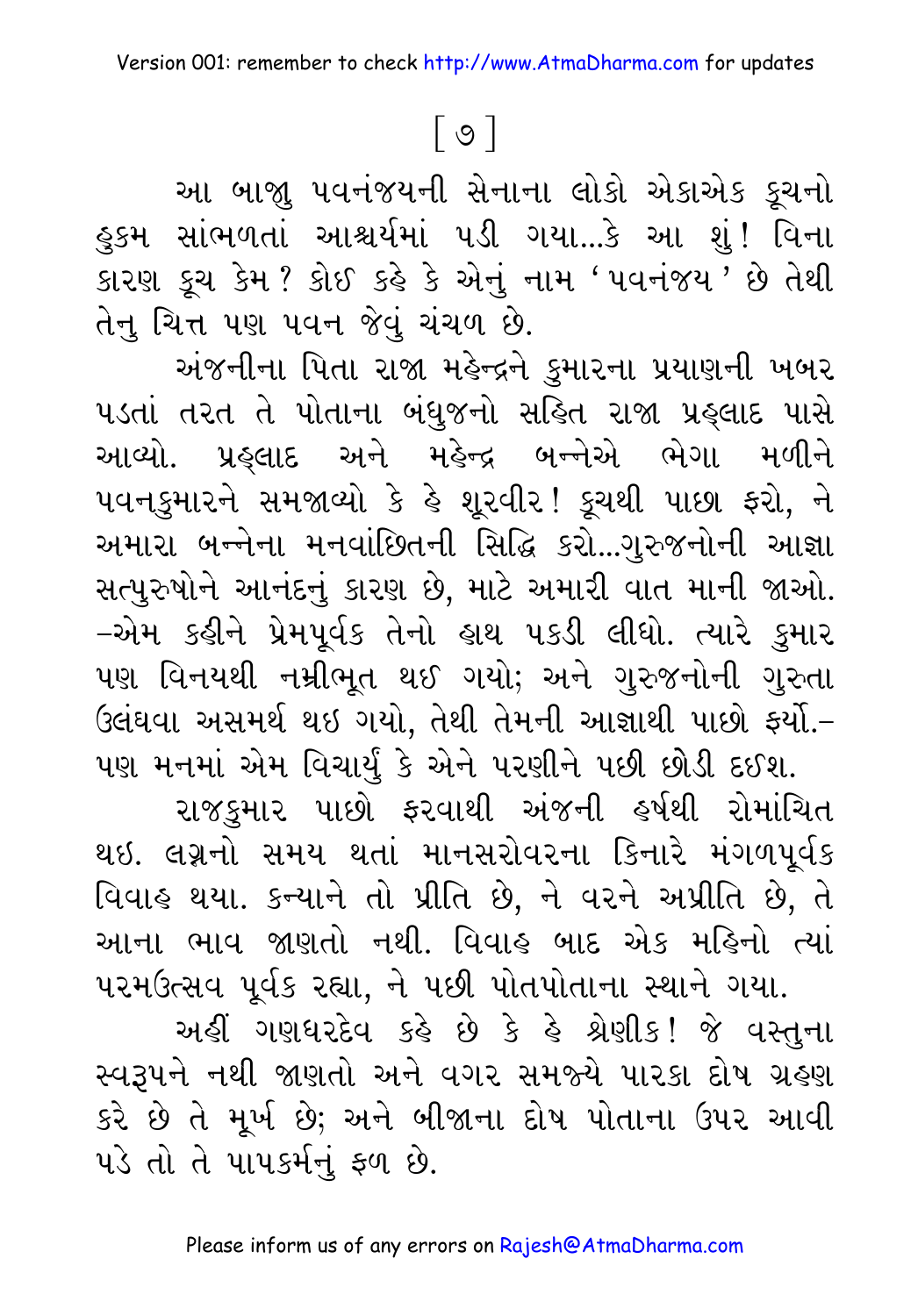Version 001: remember to check http://www.AtmaDharma.com for updates

#### ૨: વિયોગ અને સંયોગ



પવનંજયકુમારે અંજનીસુંદરીને પરણીને એવી છોડી દીધી કે કયારેય વાત પણ ન કરે. તે સુંદરી, પતિના અબોલડાથી અને કૃપાદષ્ટિએ ન દેખવાથી પરમ દુઃખી થતી; રાત્રે નિદ્રા પણ ન લેતી, આંખમાંથી નિરંતર આંસુ ઝરતા, શરીર મલિન થઈ ગયું; પતિ પ્રત્યે ઘણો સ્નેહ, પતિનું નામ પણ સુહ્રાવે, તે તરફનો પવન આવે તે પણ પ્રિય લાગે; પતિનું રૂપ તો વિવાહ વખતે વેદીમાં દેખ્યું લ્તું, તેનું મનમાં ચિંતન કરે, નિશ્ચલ નયને સર્વ ચેષ્ટા−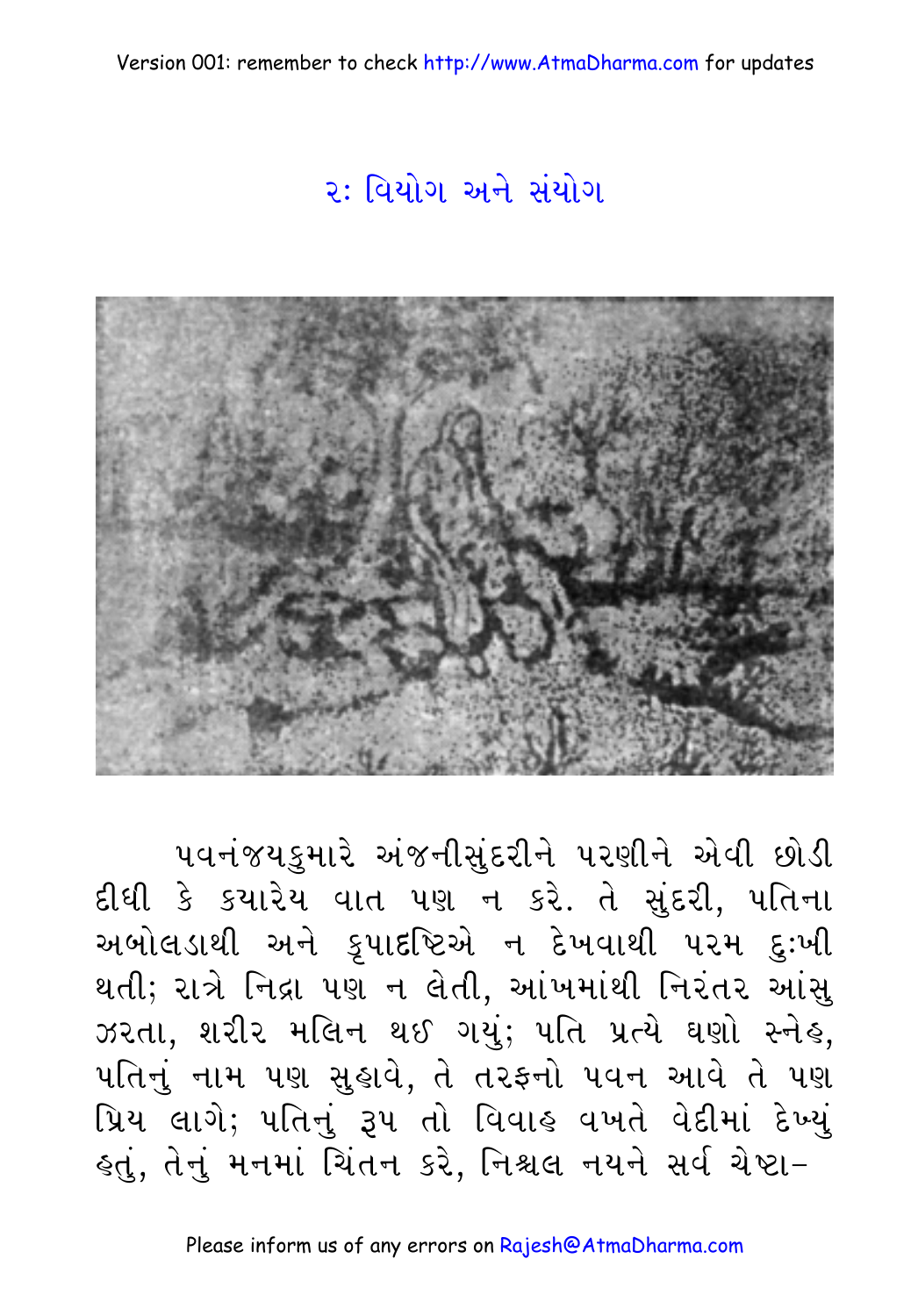# $[ c ]$

રહિત બેસી રહે; મનમાં પતિનું રૂપ ચિંતવીને બહારમાં પણ તેના દર્શન કરવા ચાહે, પણ દર્શન ન થાય એટલે શોકથી બેસી રહે. ચિત્રપટમાં પતિનું ચિત્ર આલેખવાનો ઉદ્યમ કરે પણ હાથ ધ્રૂજે અને કલમ ૫ડી જાય. સમસ્ત અંગ દુર્બળ થઈ ગયા છે, આભૂષણ ઢીલા ૫ડી ગયા છે, દીર્ઘ નિસાસાથી વદન કરમાઈ ગયું છે, શરીરના વસ્ત્રાભૂષણ પણ ભારરૂપ લાગે છે, પોતાના અશુભકર્મને નિંદતી વારંવાર માતા–પિતાને યાદ કરે છે. હૃદય શૂન્ય થઇ ગયું છે, દુઃખથી શરીર ક્ષીણ થઈ ગયું છે ને વારંવાર મૂર્છા આવી જાય છે, ચેષ્ટારહિત થઈ જાય છે, રોઈ રોઈને કંઠ રૂંધાઈ ગયો છે, દુઃખથી વચન નીકળે છે; વિહ્વળ થઇને પૂર્વોપાર્જિત દૈવનો ઓરતો કરે છે, ચંદ્રમાનાં કિરણો પણ દાહરૂપ લાગે છે, મહેલમાં ચાલતાં ચાલતાં મૂછી ખાઈને ૫ડી જાય છે; વિકલ્પની મારી એવા વિચાર કરીને મનમાં ને મનમાં જ પતિને કર્લ્ડ છે કે હે નાથ ! મારા હૃદયમાં આપ નિરંતર બિરાજો છો, છતાં મને કેમ આતાપ કરો છો? મેં આપનો કાંઈ અપરાધ કર્યો નથી; વિના કારણ મારા ઉપર કોપ કાં કરો ! હવે પ્રસન્ન થાઓ. હું આપની ભક્ત છું. મારા ચિત્તના વિષાદને હરો. જેમ અંદરમાં દર્શન આપો છો તેમ બહારમાં પણ આપો, હું આપને હાથ જોડીને વિનતિ કરું છું. આપની કૃપા વિના મારી શોભા નથી–એ પ્રમાણે ચિત્તમાં રહેલા પોતાના પતિને વારંવાર આજીજી કરે છે, અને આંખમાંથી મોતીના દાણા જેવા આંસુ ખરે છે. સખીજનો અનેક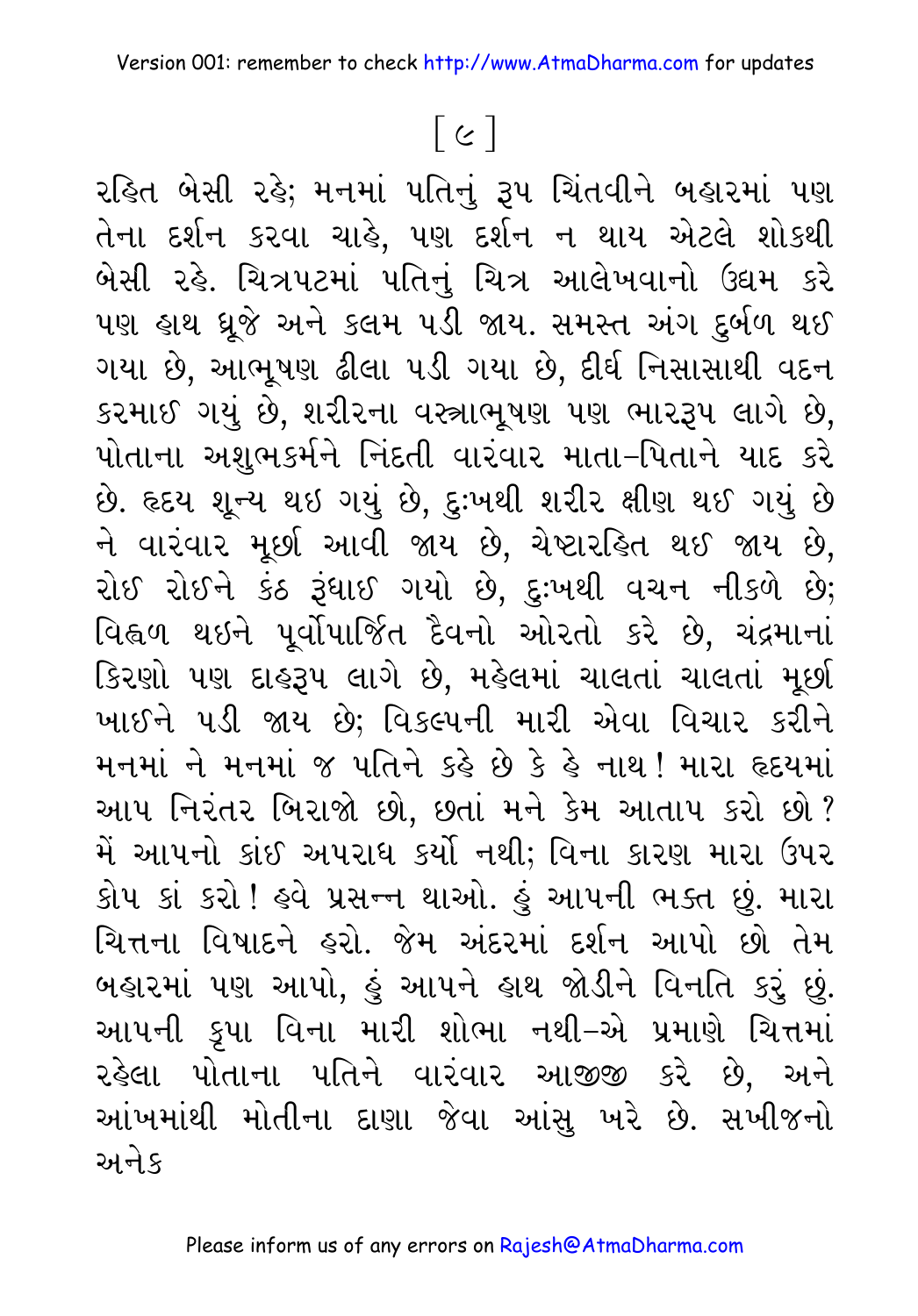## $\lceil 90 \rceil$

પ્રકારની સામગ્રી લાવે છે પણ આને કાંઈ સુહાવતું નથી, પતિ–વિયોગથી ચક્રની જેમ મન ભ્રમિત થઈ ગયું છે, સ્નાન કરતી નથી, કેશ ગૂંથતી નથી; સર્વ ક્રિયામાં જડ જેવી હોવાથી જાણે કે પૃથ્વી હોય, નિરંતર અશ્રુપ્રવાહ વરસતો હોવાથી જાણે કે જલરૂપ હોય, હૃદયના દાહને લીધે જાણે કે અગ્નિરૂપ હોય, નિશ્ચલ ચિત્તથી જાણે કે વાયુરૂપ હોય, અને ચિત્તની શૂન્યતાથી જાણે કે ગગનરૂપ હોય ! મોહને લીધે જ્ઞાન પણ આચ્છાદિત થઇ ગયું છે, સર્વ અંગ એવા શિથિલ થઈ ગયા છે કે બેસી ન શકે, બેસે તો ઊઠી ન શકે, ઊઠે તો શરીરને થંભાવી ન શકે, સખીજનનો હાથ પકડીને ચાલે ત્યાં પગ ડગી જાય. ચતુર સખીઓની સાથે બોલવાની ઈચ્છા કરે પરંતુ બોલી ન શકે, પક્ષીઓ સાથે કલોલ કરવા ચાહે પણ કરી ન શકે. એ બિચારી બધાયથી ન્યારી સૂનમૂન બેસી રહે. એનું ચિત્ત અને નેત્રો પતિમાં જ લાગેલાં છે. નિષ્કારણ પતિથી તરછોડાઈ ગઇ, તેથી એકેક દિવસ એક વરસ જેવો જાય છે. એની આવી હાલત દેખીને બધો પરિવાર વ્યાકુળ થઈને એમ ચિંતવે છે કે અરેરે, આવું દુઃખ આને કેમ થયું? આ કોઈ પૂર્વોપાર્જિત પાપકર્મનો ઉદય છે; પાછલા જન્મમાં આણે કોઇ દેવ–ગુરુની વિરાધના કરી <mark>હશે ! વાયુકુમાર તો નિમિત્તમાત્ર</mark> છે. આ બાળી-ભોળીને પરણીને તરત જ કેમ તજી દીધી ? એણે પિતાના ઘરે કદી રંચમાત્ર દુઃખ દેખ્યું નથી, અને અત્યારે દુઃખના ભારને પામી છે. એવી સખીઓ વિચારે છે કે અમે શું ઉપાય કરીએ !! અમે ભાગ્યહીન છીએ,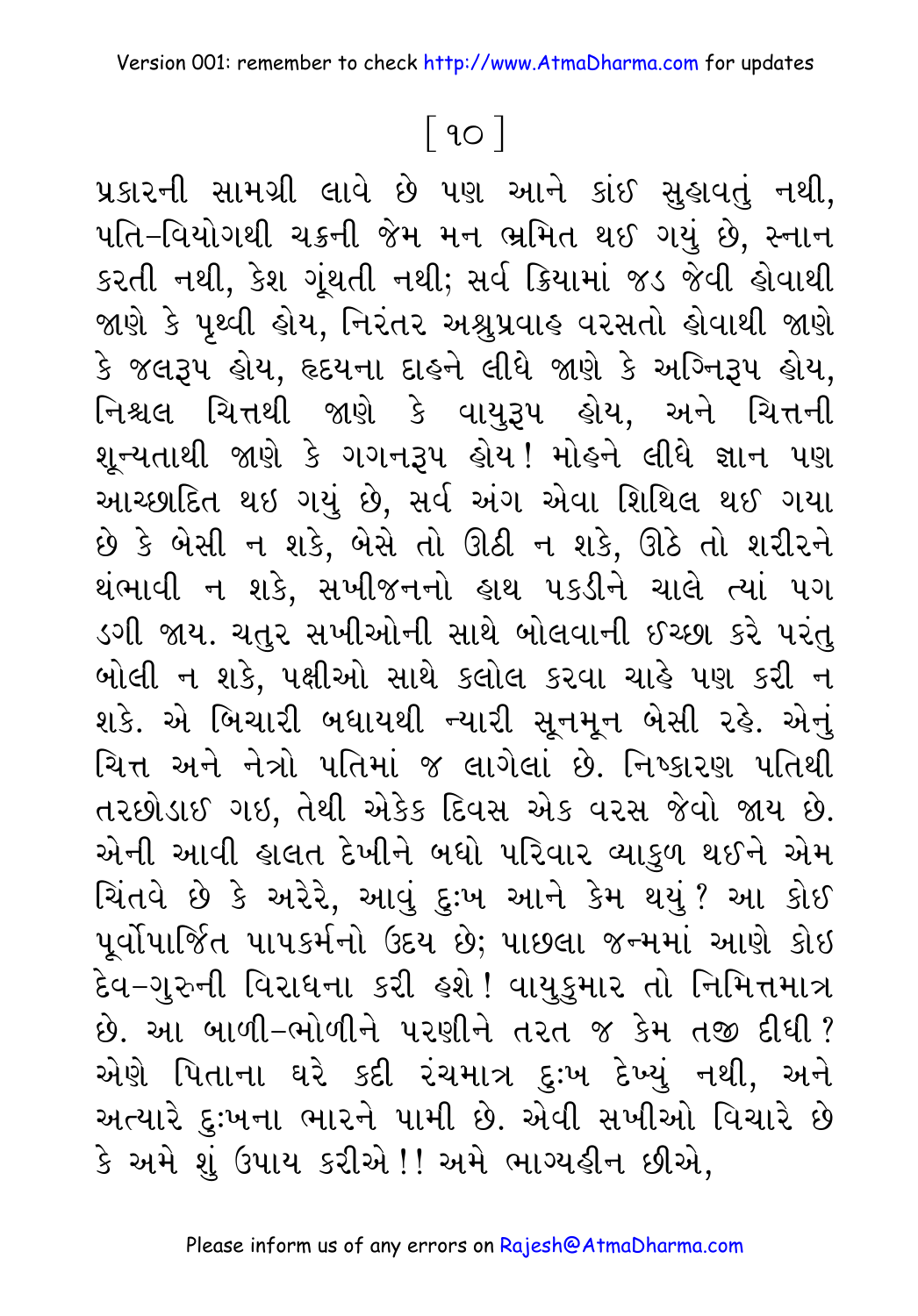#### <u>િ</u>૧૧ ]

આ કાર્ય અમારાથી યત્નસાધ્ય નથી, આ તો કોઈ અશુભકર્મની ચાલ છે. હવે એવો શુભ દિવસ કયારે આવે કે એનો પ્રીતમ એને કૃપાદષ્ટિથી દેખે, મિષ્ટવચન બોલે અને એને પાસે લઈને બેસે ! –એવી સૌને અભિલાષા છે.

આવી દશામાં, વારંવાર શ્રી દેવ–ગુરુને યાદ કરતી– કરતી અંજની ઝૂરી-ઝૂરીને દિવસો વીતાવે છે...તેની પ્રિય સખી વસંતમાલા હરકોઇ પ્રકારે તેના ચિત્તને પ્રસન્ન રાખવા પ્રયત્ન કરે છે, કોઈવાર અંતરના અનુભવની ને સમ્યગ્દર્શનની સૂક્ષ્મ ચર્ચા કરે છે, તો કોઈ વાર દેવ-ગુરુની ભક્તિ કરે છે, ને કોઇ વાર સંતોનું સ્મરણ કરીને તેમની વૈરાગ્ય ભરેલી કથાઓ કરે છે...અને એટલો વખત અંજનીની વેદના હળવી થઇ જાય છે. –આમ સખી સહિત અંજનીના દિવસો વીતી રહ્યા છે.

 $* * * *$ 

#### $22.99$   $915...$

જે વખતની આ કથા ચાલે છે તે વખતે અનેક રાજાઓ ઉપર મહારાજા રાવણની આજ્ઞા ચાલતી હતી. પરંતુ વરુણ રાજાએ રાવણની આજ્ઞા ન માની અને કહ્યું કે રાવણને દેવાધિષ્ઠિત રત્નો (-શસ્ત્રો વગેરે) નો ગર્વ છે, પણ હું તેને ગર્વરહિત કરી નાંખીશ. આ વાત સાંભળીને કોપિત થઇને રાવણે પ્રતિજ્ઞા કરી કે હું તેને દેવાધિષ્ઠિત રત્નો વગર જ જીતી લઇશ. અને તેને જીતવા માટે અનેક રાજાઓને પોતાની મદદે બોલાવ્યા. ૫વનકુમારના પિતા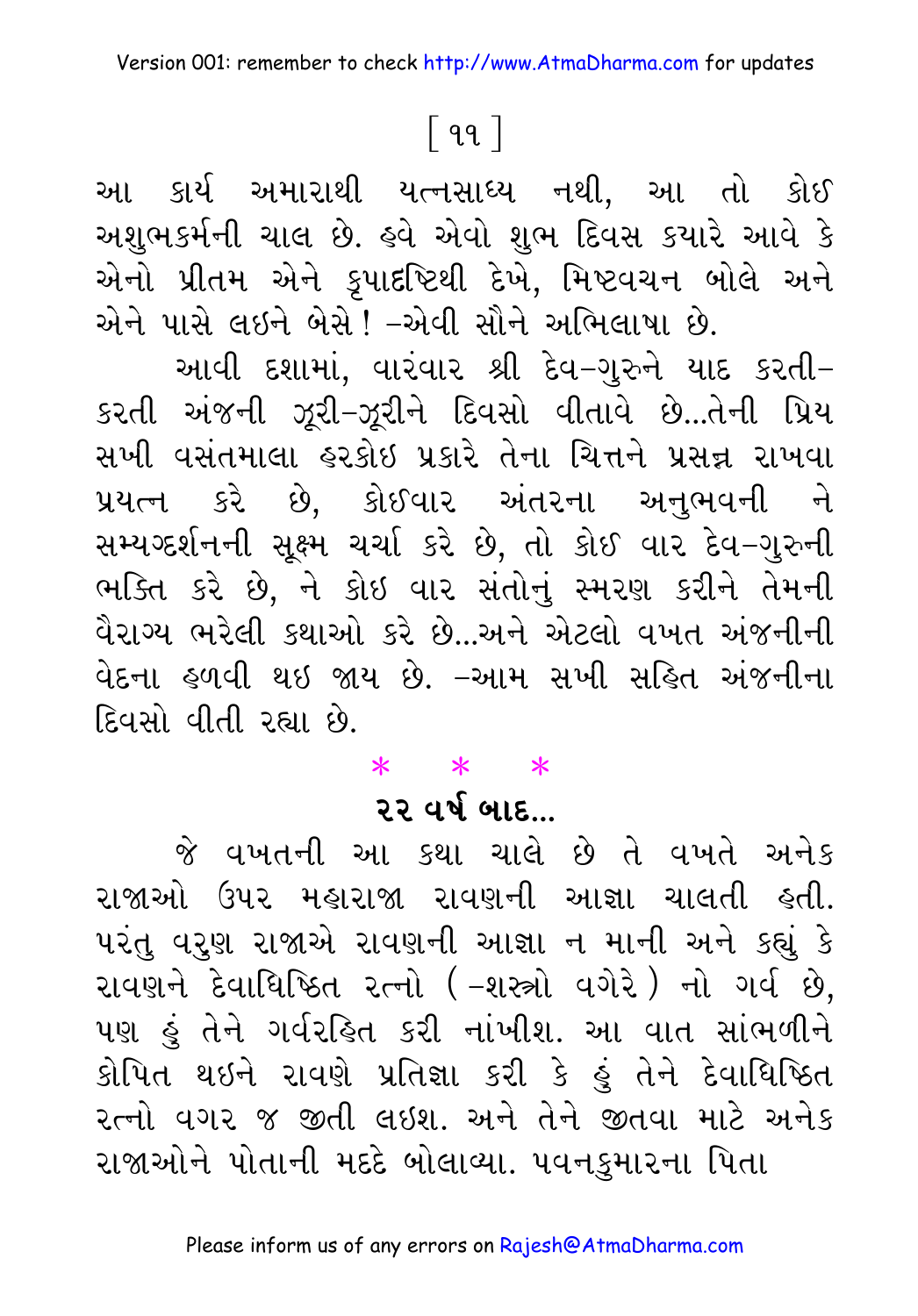## <u>િ</u> ૧૨ ]

રાજા પ્રહ્લાદ ઉપર પણ એક ૫ત્ર મોકલ્યો, તેમાં લખ્યું હતું કે "સમુદ્રની વચ્ચે દ્વીપમાં પાતાલનગરમાં નિવાસ કરનાર રાજા વરૂણને જીતવા અમે ચઢાઈ કરી છે, પરંતુ યુદ્ધમાં વરૂણના પુત્રોએ અમારા બનેવી ખરદૂષણને પકડી લીધા છે, તો તેને છોડાવવા માટે તથા યુદ્ધમાં જીતવા માટે તમે તરત જ આવો." પત્ર દ્વારા આજ્ઞા મળતાં તરત જ સ્વામીભક્ત રાજા પ્રહલાદ રાવણ પાસે જવા તૈયાર થયા. તે દેખીને ૫વનંજયકુમારે કહ્યું કે પિતાજી! આપ રહેવા ઘો, મને આજ્ઞા આપો, હું વરુણને જીતી લઇશ. એ પ્રમાણે પિતા-માતાની આજ્ઞા લઇને, તથા પરિવારના બધા લોકોને સ્નેહપૂર્વક ધૈર્ય બંધાવીને, અને ભગવાન અરિહંત-સિદ્ધને નમસ્કાર કરીને કુમારે વિદાય લીધી...

...તે વખતે અંજની સુંદરી આંસુભીની આંખે દરવાજાના થાંભલાને ટેકે ઊભી હતી-જાણે કે થાંભલામાં કોતરેલી પૂતળી જ હોય! -તેના ઉપર નજર પડતાં તરત જ કુમારે પોતાની દષ્ટિ સંકોચી લીકી...અને કુપિત થઇને કહ્યું- ' અરે ! તારું દર્શન પણ દુઃખકર છે, તું આ સ્થાનેથી ચાલી જા…નિર્લજ્જ થઇને અહીં કેમ ઊભી છે!' પતિના આવા કર્કશ વચન પણ અંજનીને અત્યારે પ્રિય લાગ્યા...જેમ ઘણા દિવસના તરસ્યા ચાતકને મેઘના બુંદ પ્રિય લાગે તેમ અંજનીને પતિના કર્કશ વચનો પણ અમૃત જેવાં પ્રિય લાગ્યાં. અને હાથ જોડીને ગદ્દગદ વાણીથી કઢેવા લાગી–ઢે નાથ ' જ્યારે આપ અહીં બિરાજતા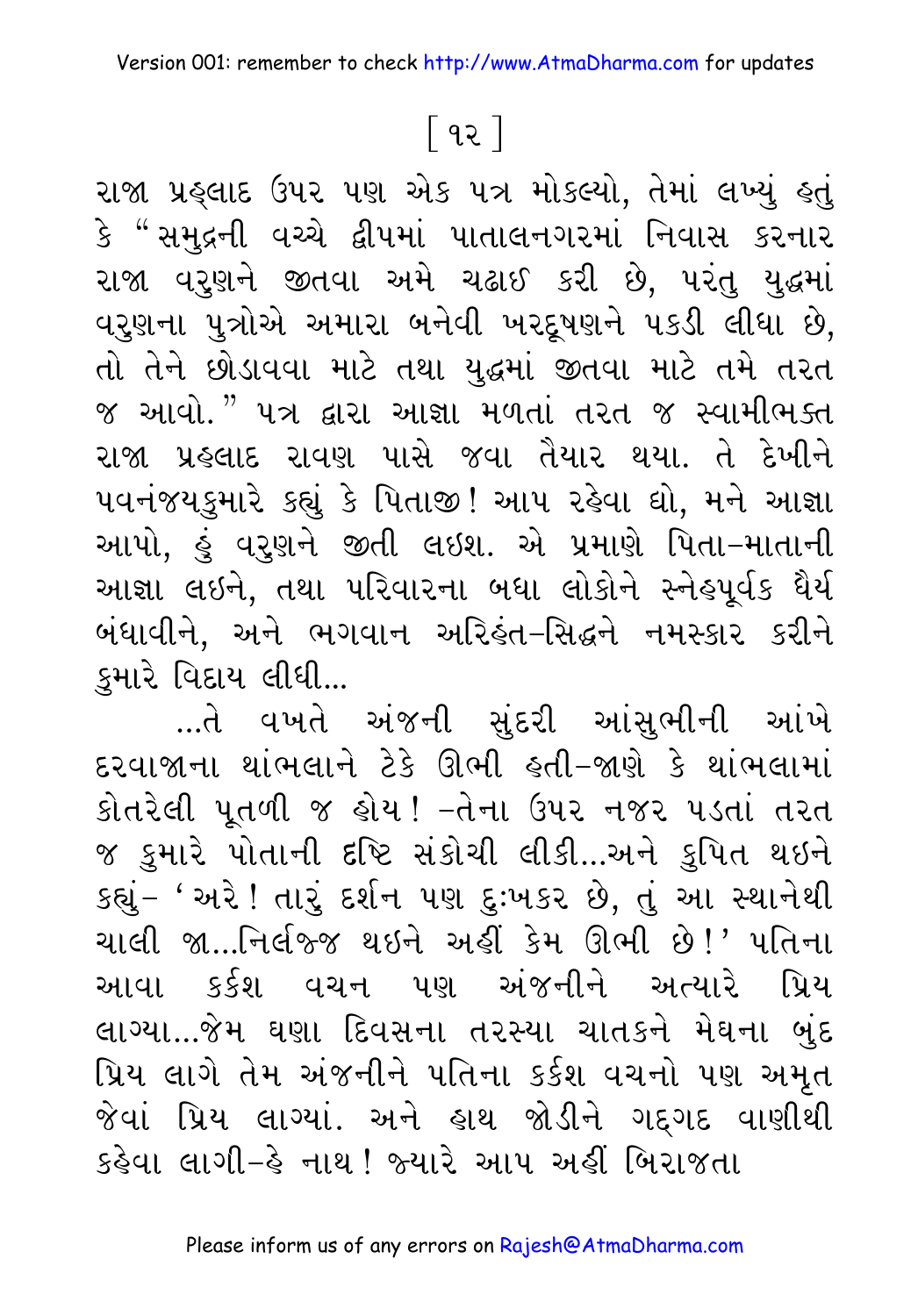#### $\lceil 93 \rceil$

લ્તા ત્યારે પણ કું વિયોગિની ક્લી, છતાં આપ નિકટમાં જ છો–એવી આશાથી મારા પ્રાણ જેમતેમ કરીને ટકી રહ્યા...પરંતુ હવે તો આપ દૂર પધારો છો તો હું કેમ કરીને જીવીશ ? હે નાથ ! પરદેશગમન પ્રસંગે આપે સ્નેહપૂર્વક, વસતીના મનુષ્યોને તો શું! પણ પશુ–પક્ષીનેય દિલાસો આપ્યો અને બધાને અમૃત–વચન કહ્યા. માત્ર એક હું તમારી અપ્રાપ્તિથી દુઃખી છું, મારું ચિત્ત આપના ચરણારવિંદને ઝંખે છે...બીજા બધાયને આપના શ્રીમુખેથી આટલો દિલાસો આપ્યો તો મને પણ, બીજાની મારફતેય કંઇક દિલાસો આપ્યો હોત તો સારું હતું! જ્યારે આપે મને તજી દીધી ત્યારે જગતમાં શરણ નથી...મરણ જ છે.

ત્યારે કુમારે મુખ સંકોચીને કોપથી કહ્યું કે...'મર!' એ સાંભળતાં જ સતી ખેદખિન્ન થઇને ઘરતી પર પડી ગઈ. કુમાર તેને કુમાયા સમજીને ત્યાંથી ચાલ્યો ગયો... અને લશ્કર સહિત પ્રયાણ કરતાં કરતાં તે દિવસે સાંજે માનસરોવરના કિનારે પડાવ નાંખ્યો.

 $\ast$ 

 $\ast$ 

 $\ast$ 

વિદ્યાના પ્રભાવથી એક મોટો મહેલ બનાવીને, ૫વનકુમાર પોતાના પ્રહસ્ત મિત્ર સહિત તેમાં બેઠો છે, અને ઝરૂખામાંથી માનસરોવરની શોભા નીહાળે છે...સરોવરના સ્વચ્છ જળમાં કમળ ખીલી રહ્યાં છે, હંસ અને ચાતક વગેરે પક્ષીઓ ક્રીડા કરી રહ્યાં છે... એક ચકવો અને ચકવી પણ ક્રીડા કરતાં હતાં; ત્યાં સૂર્યાસ્ત થયો અને ચકવો ચાલ્યો ગયો. તેના વિયોગથી તપ્તાયમાન ચકવી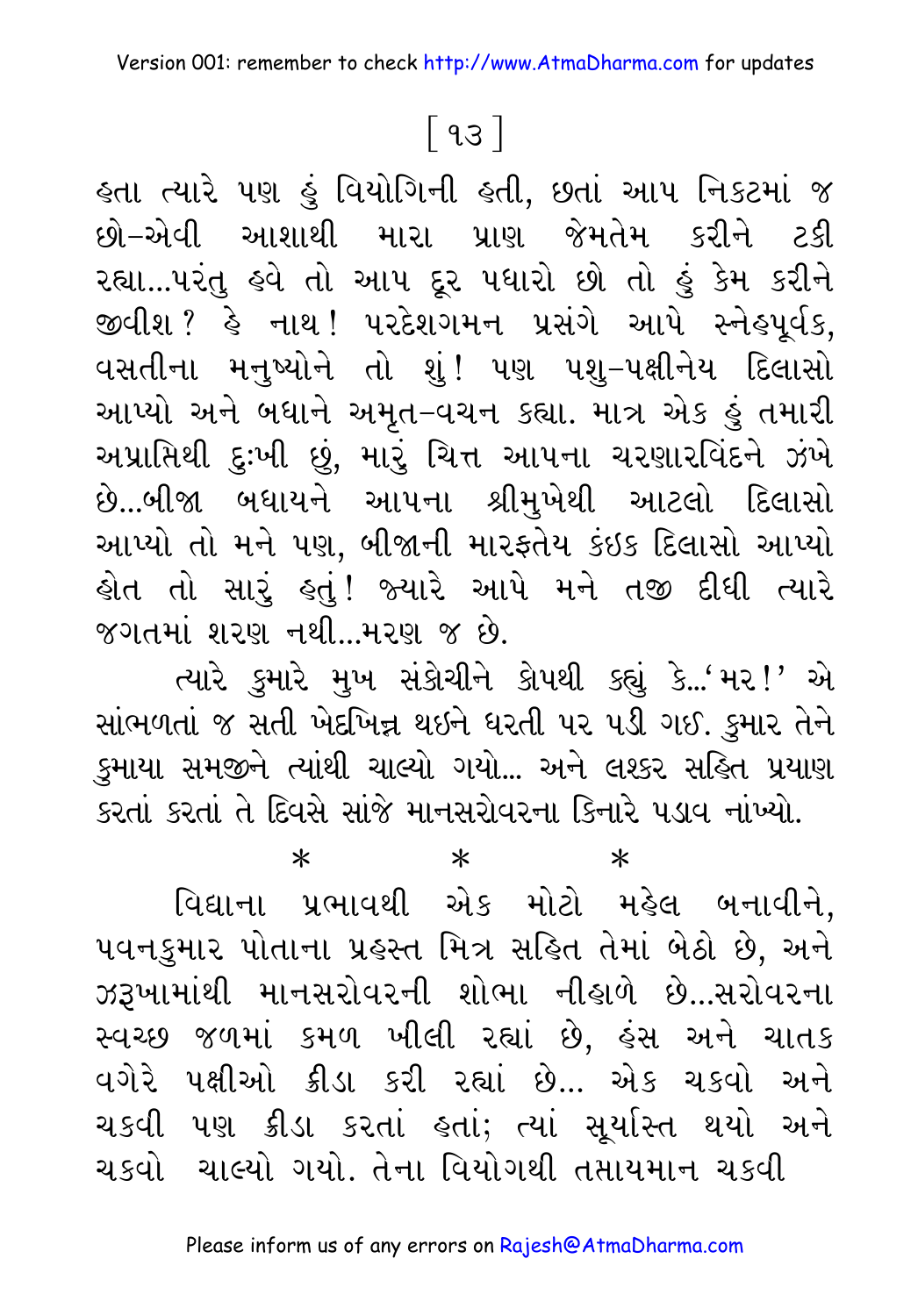## $\lceil 98 \rceil$

એકલી આકુળવ્યાકુળ થવા લાગી...ચકવાને દેખવા માટે તેનાં નેત્રો અસ્તાચલ તરફ લાગી રહ્યાં છે...કમળના છિદ્રમાં વારંવાર શોધે છે...પાંખો કકડાવીને તરફડે છે...ને નીચે પડે છે...કમળના રસનો સ્વાદ પણ તેને ઝેર જેવો લાગે છે...પાણીમાં પોતાનું પ્રતિબિંબ દેખીને 'આ મારો પ્રીતમ છે' એમ સમજીને આતુરતાથી તેને બોલાવે છે, પણ પ્રતિબિંબ કયાંથી આવે ? તેથી તેની અપ્રાપ્તિથી પાછી અત્યંત શોક પામે છે: લશ્કરના માણસો તથા હાથી ઘોડાના શબ્દો સાંભળીને પોતાના વલ્લભની આશાથી ત્યાં ચિત્ત ભમાવે છે, વળી કિનારાના ઝાડ ઉપર ચડીને દશે દિશા તરફ ઝાંખી-ઝાંખીને જ્ઞુએ છે, પણ કયાંય પોતાના પ્રીતમને ન દેખતાં પાછી જમીન ઉપર આવી પડે છે.

ચકવીની આવી દશા ઘણી વાર સુધી નજર માંડીને પવનકુમારે દેખી...ચકવીની ઝૂરણા દેખીને તેનું ચિત્ત દયાથી ભીંજાઈ ગયું, તેને અંજની યાદ આવી...અને તે વિચારવા લાગ્યો કે–અરેરે! પ્રીતમના વિયોગથી આ ચકવી શોકાગ્નિમાં કેવી ઝૂરે છે? આ મનોહર માનસરોવર અને ચંદ્રમાની ચંદન જેવી ચાંદની પણ તે વિયોગિનીને દાવાનળ જેવાં લાગે છે...તો અંજનીની શી દશા થઇ હશે? આ ચકવી પોતાના પતિનો એક રાતનો વિયોગ પણ નથી સહી શકતી, તો તે મહાસુંદરીએ બાવીસ-બાવીસ વર્ષનો વિયોગ કેમ કરીને સહ્યો કશે!! અરે, આ તે જ માનસરોવર છે અને આ તે જ સ્થાન છે કે જ્યાં અમારા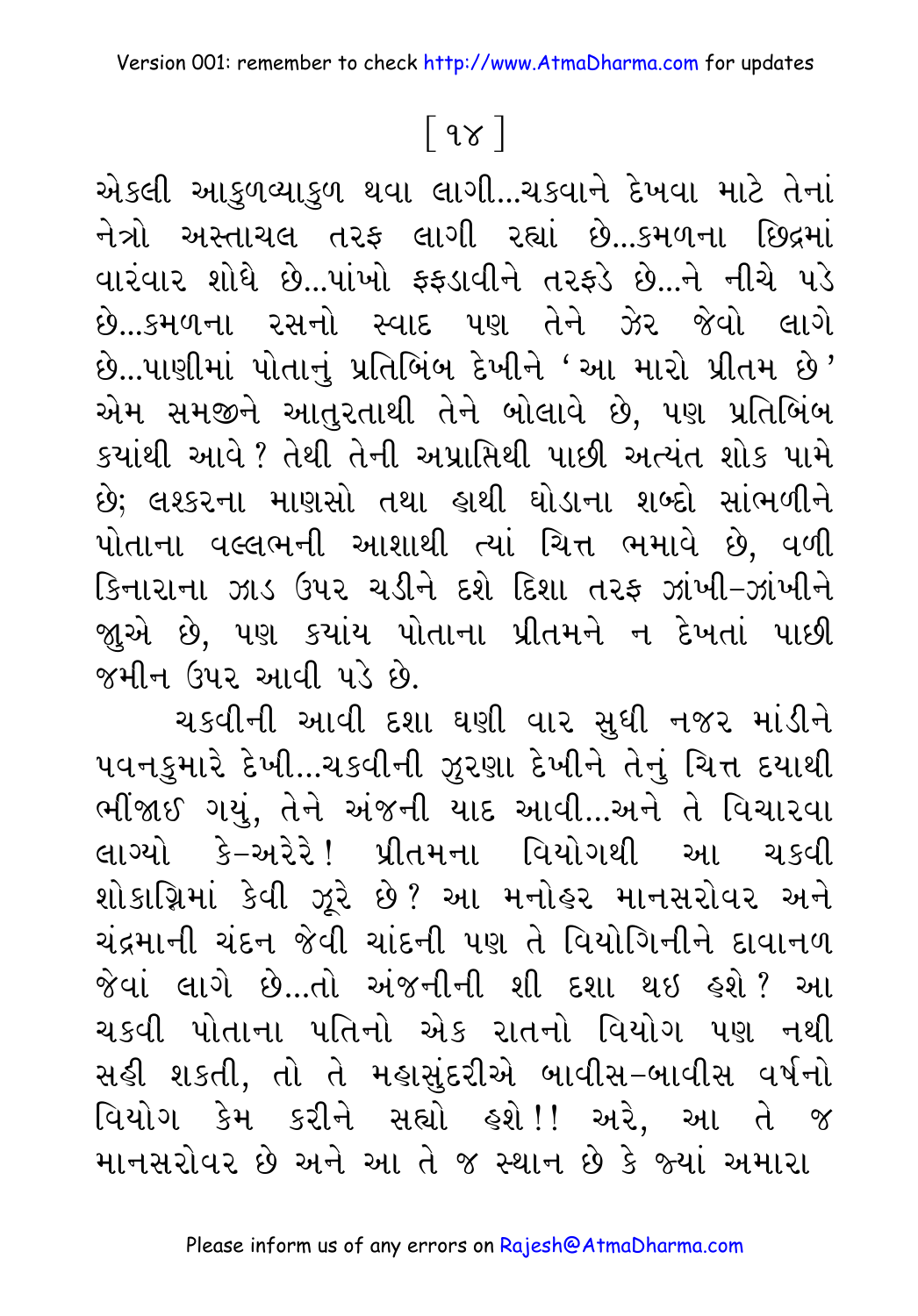## <u>િ</u>૧૫ ]

વિવાહ થયા હતા. વિવાહનું સ્થાન નજરે પડતાં કુમારને વધારે શોક થયોઃ હાય હાય! હું કેવો ક્રૂરચિત્ત...કે મેં તે નિર્દોષને નકામી તજી દીધી! કટુવચન તો તેની દાસીએ કહ્યાં હતાં, તેણે તો કંઇ કહ્યાં ન હતાં...છતાં મેં વગર વિચાર્યે બીજાના દોષથી તેનો ત્યાગ કરી દીધો! એ નિષ્કપટ જીવને નિષ્કારણ દુઃખ આપ્યું. આટલાં બધાં વર્ષો સુધી એને વિયોગમાં રાખી...હવે શું કરું!! પિતા પાસેથી વિદાય લઇને ઘરેથી નીકળ્યો છું તેથી હવે પાછા પણ કેમ જવાય? મોટું સંકટ આવી પડયું ! જો એને મળ્યા વગર સંગ્રામમાં જઇશ તો મારા વિરહમાં તે જીવશે નહિ, અને તેનો અભાવ થતાં મારો પણ અભાવ થશે. જગતમાં જીવન સમાન બીજાું કાંઇ નથી; માટે સર્વ સંદેહનું નિવારણ કરનાર મારા પરમ મિત્ર પ્રહસ્તને આનો ઉપાય પૂછું, તે બધી બાબતમાં પૂવીણ છે; જે વિચારીને કાર્ય કરે છે તે પ્રાણી સુખ પામે છે. –આમ પવનકુમાર વિચાર કરે છે...

ત્યાં તો, કુમારને ચિંતાવાન દેખીને, તેના સુખે સુખી અને તેના દુઃખે દુઃખી એવો પ્રહસ્ત મિત્ર પૂછવા લાગ્યો કે અરે મિત્ર! તમે કેમ ચિંતામાં છો? તમે રાવણને મદદ કરવા અને વરુણ જેવા યોદ્ધા સામે લડવા જાવ છો ત્યારે અતિ પ્રસન્નતા હોવી જોઇએ. તો જ કાર્યની સિદ્ધિ થાય. એને બદલે આજ તમારૂં વદનકમળ કેમ કરમાઈ ગયું છે? લજ્જા છોડીને જે લ્રેય તે કલ્રે. તમને ચિંતાવાન દેખીને મને વ્યાફળતા થાય છે.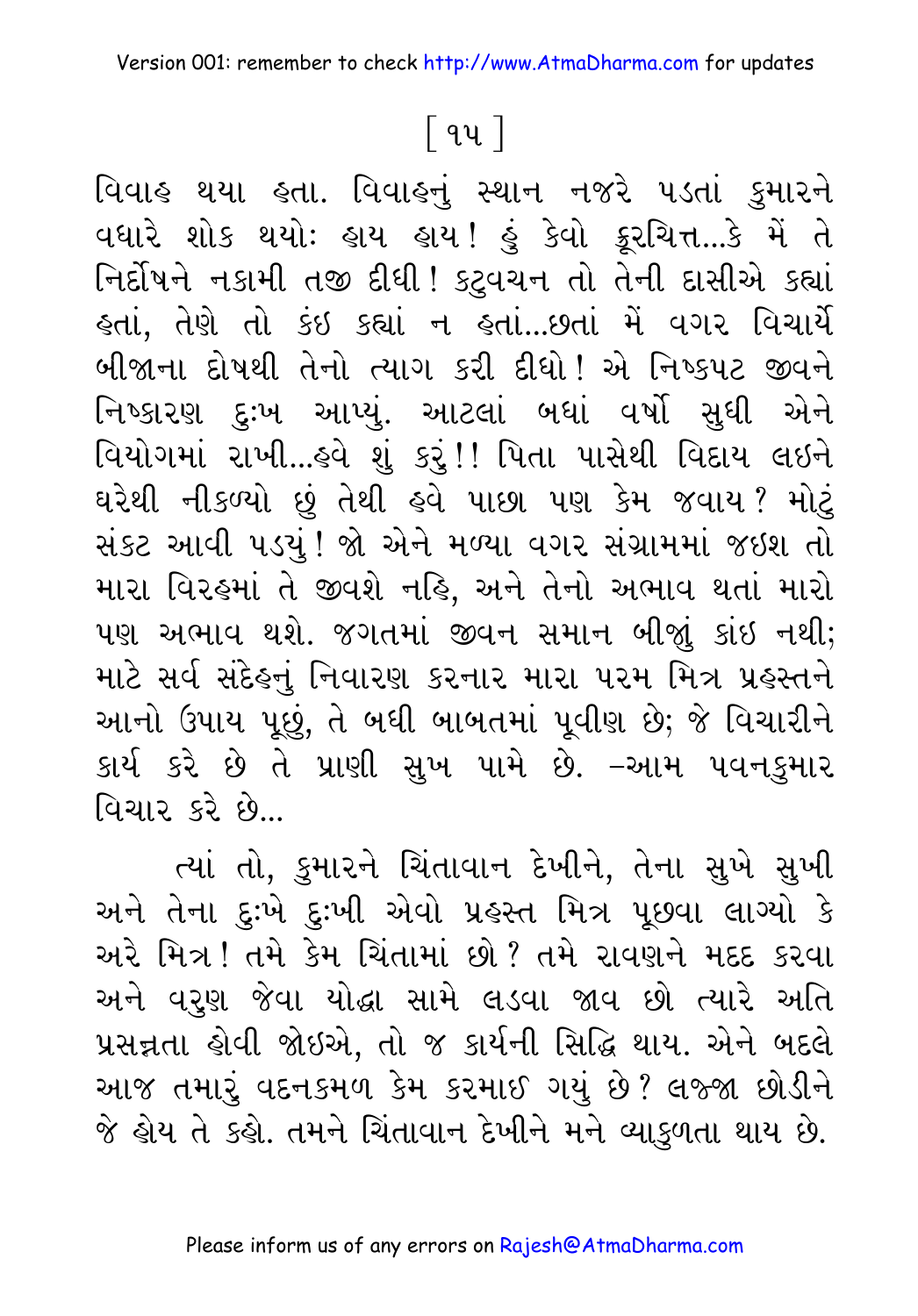## <u>િ</u> ૧૬ ]

૫વનકુમારે કહ્યું: હે મિત્ર! એ વાત કોઇને કહેવાય એવી નથી. મારા હૃદયની સર્વ વાત કહેવાનું સ્થાન એક તું જ છે, તારાથી મારે અંતર નથી; પણ આ વાત કહેતાં મને બહુ લજ્જા આવે છે.

પ્રહસ્ત કહે છે કે હે કુમાર! તમારા ચિત્તમાં જે હોય તે કહો. તમે જે આજ્ઞા કરશો તે બીજાું કોઈ નહિ જાણે. જેમ તાતા લોઢા ઉપર પડેલુ જલબિંદુ વિલય પામી જાય પછી પ્રગટ ન દેખાય, તેમ મને કહેલી વાત કયાંય પ્રગટ નહિ થાય.

ત્યારે પવનકુમાર કહેવા લાગ્યોઃ હે મિત્ર! સાંભળ! મેં કદી પણ અંજનીસુંદરી સાથે પ્રીતિ ન કરી, તેથી હવે મારું મન અત્યંત વ્યાકુળ થાય છે. પરણ્યાને આટલાં વરસો વીતી ગયાં છતાં હજી સુધી તેને મારો વિયોગ રહ્યો, તે સદા શોકથી ભરેલી અશ્રુપાત કરે છે. વિદાય વખતે તે બારણામાં ઊભી ફતી અને વિરફના તાપથી તેનું મોઢું કરમાઇ ગયેલું ફતું–એ દશ્ય અત્યારે મારા હૃદયને બાણની જેમ ભેદી નાંખે છે. માટે હે મિત્ર! એવો ઉપાય કર કે જેથી મારો અને તેનો મેળાપ થાય. –જો મેળાપ નહિ થાય તો અમારા બન્નેનું મરણ થશે.

પ્રહસ્ત એકક્ષણ વિચાર કરીને બોલ્યો- હે કુમાર! તમે માતા-પિતાની આજ્ઞા લઇને શત્રુને જીતવા નીકળ્યા છો માટે પાછા જવું ઉચિત નથી; તેમ જ અંજનીસુંદરીને આજ સુધી કદી યાદ કરી નથી તેથી તેને અહીં બોલાવતાં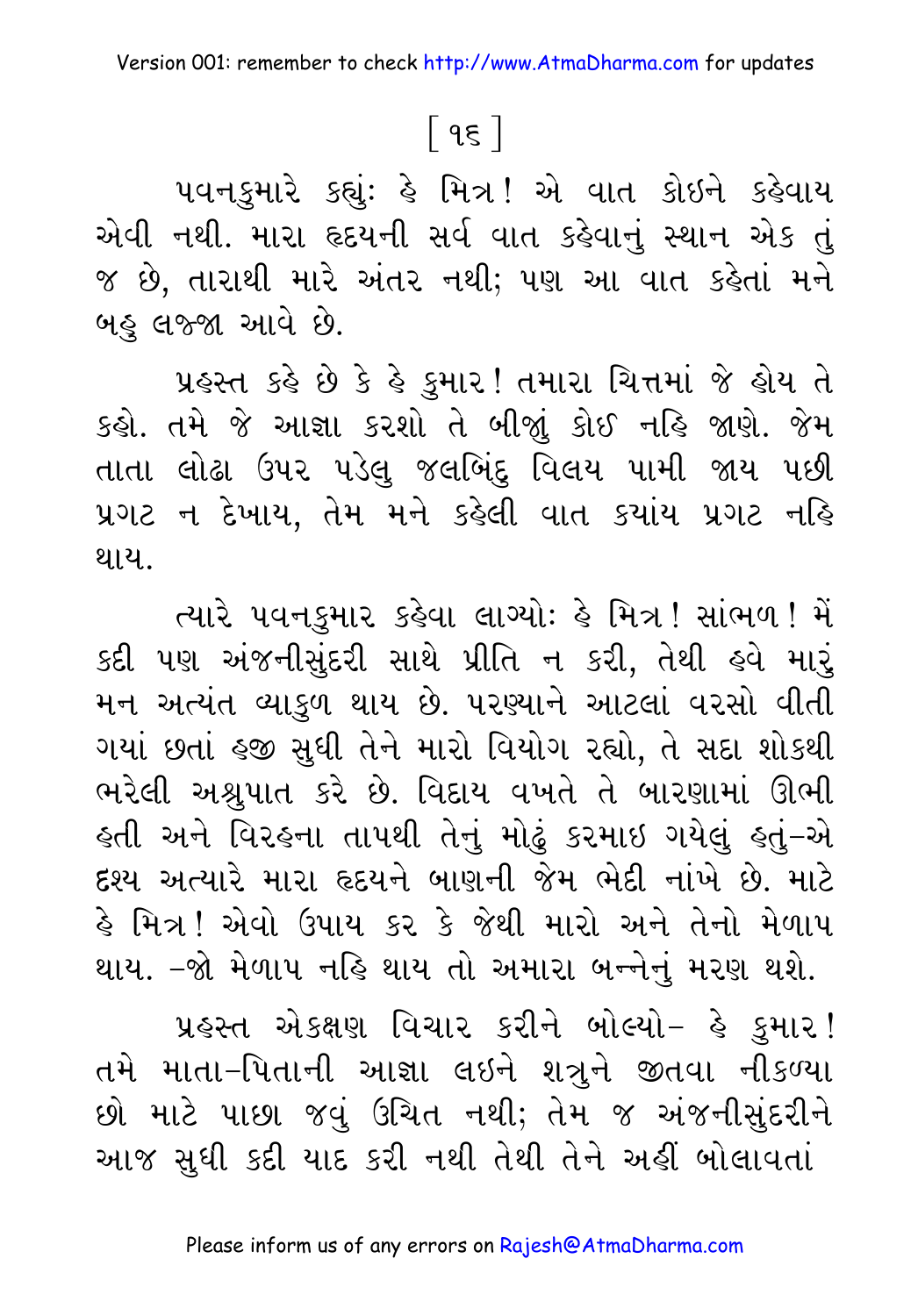## $\lceil 99 \rceil$

પણ લજ્જા આવે છે; માટે ગુપ્તપણે ત્યાં જવું અને ગુપ્તપણે જ પાછા આવવું, ત્યાં રહેવું નહિ. તેનું અવલોકન કરીને તથા સુખ-સંભાષણ કરીને આનંદપૂર્વક તરત જ પાછા આવી જવું. –આમ કરવાથી આપનું ચિત્ત નિશ્ચલ થશે અને શત્રુને જીતી શકાશે.

-એ પ્રમાણે નક્કી કરીને, કટકની રક્ષાનો ભાર સેનાપતિને સોંપ્યો, અને મેરુની વંદનાના બહારને પ્રહસ્ત તથા પવનકુમાર આકાશમાર્ગે ગુપ્તપણે અંજનીના મહેલે આવ્યા.

રાત પડી હતી...ઝાંખો દીપક બળતો હતો...પવનકુમાર તો બહાર ઊભો રહ્યો. ને પ્રહસ્ત ખબર દેવા માટે અંદર ગયો. અંજનીએ 'કોણ છે?' –એમ પૂછયું, અને સખી વસંતમાળા બાજાુમાં જ સૂતી હતી તેને જગાડી. સર્વ વાતમાં નિપુણ તે સખી ઊઠીને અંજનીના ભયનું નિવારણ કરવા લાગી.

પ્રહસ્તે નમસ્કાર કરીને જ્યારે પવનંજયના આગમનની વાત કરી ત્યારે અંજનીને તે વાત સ્વપ્ન સમાન લાગી, ને ગદ્દગદ વાણીથી પ્રહસ્તને કહેવા લાગી– હે પ્રહસ્ત! હું પુણ્યહીન! પતિની કૃપાથી વર્જિત<mark>!</mark> આવો જ મારા પાપકર્મનો ઉદય આવ્યો. તું મારી હંસી કાં કર ? અરેરે ? પતિદ્વારા જેનો નિરાદર થાય તેની અવજ્ઞા કોણ ન કરે ? હું અભાગિણી, દુઃખદશા પામી, હવે એવી સખદશા કયાંથી હોય કે પ્રાણનાથ અહીં પધારે!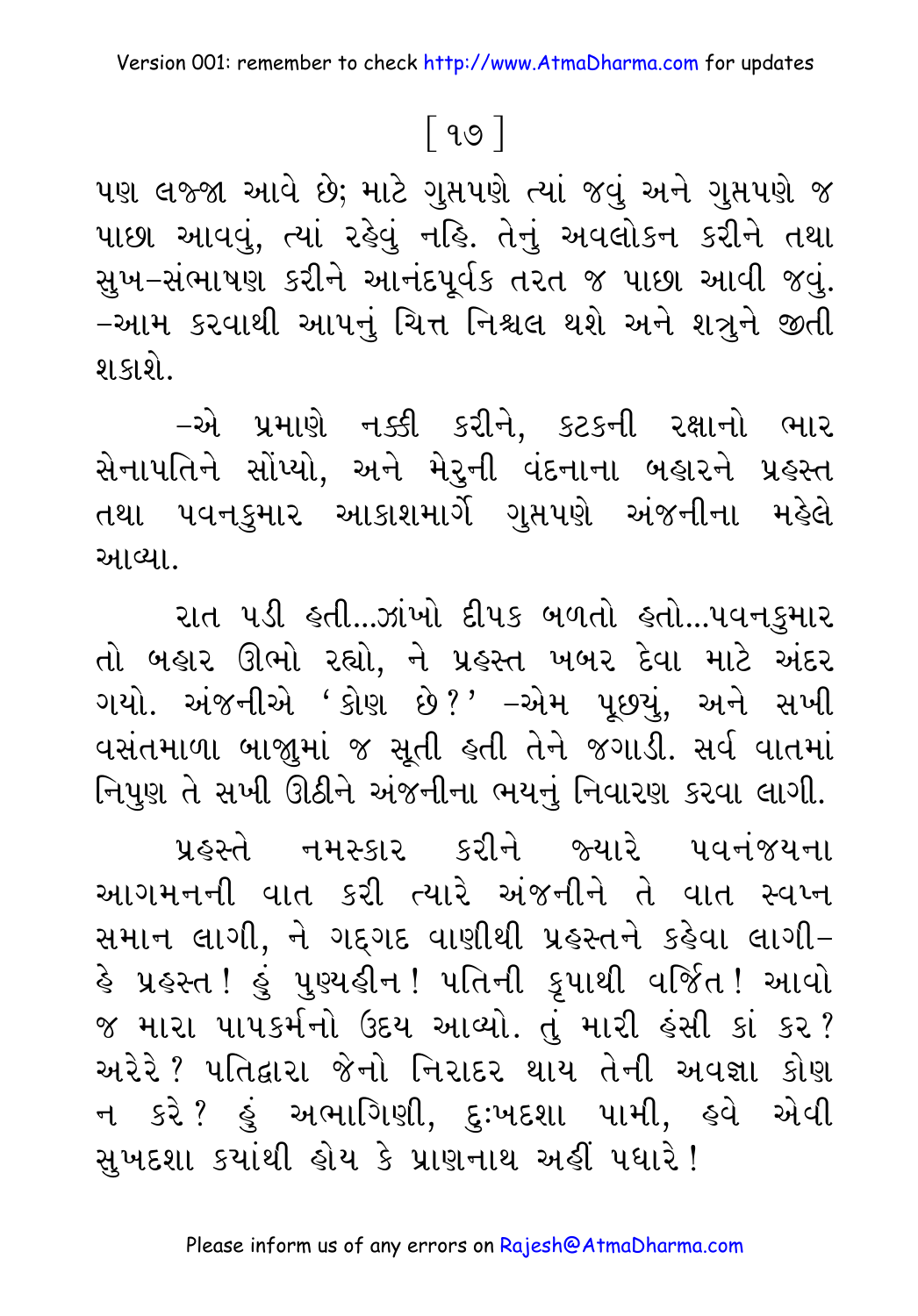## $\lceil 9c \rceil$

પ્રહસ્તે હાથ જોડીને વિનતિપૂર્વક કહ્યું: હે કલ્યાણ રૂપિણી ! હે પતિવ્રતા ! અમારો અપરાધ ક્ષમા કરો. હવે અશુભકર્મો દૂર થયાં છે, ને તમારા પ્રેમરૂપ ગુણથી પ્રેરાઈને તમારા પ્રાણનાથ અહીં આવ્યા છે, તે તમારાથી અત્યંત પ્રસન્ન થયા છે; તેની પ્રસન્નતાથી આનંદ ન થાય એ કેમ બને ?

એ વાત સાંભળીને અંજનીસુંદરી નીચું જોઈ ગઈ; અને વસંતમાળાએ પ્રહસ્તને કહ્યું કે હે ભદ્ર! મેઘ તો જ્યારે પણ વરસે ત્યારે ભલો...કુમાર આના મહેલે પધાર્યા તે આનું મહાભાગ્ય ! અમારાં પુણ્યરૂપ વૃક્ષ ફળ્યાં.

આ પ્રમાણે વાતચીત થતી હતી ત્યાં તો કુમાર આવી પહોંચ્યો. તેનાં નેત્ર આનંદના આંસુથી ભરાઇ ગયાં હતાં; જાણે કે કરુણારૂપી સખી જ તેને અહીં લઇ આવી હતી. પતિને દેખતાં જ અંજની સામે ગઇ, ને હાથ જોડી, શીશ નમાવીને પગે પડી. કુમારે પોતાના હાથેથી તેને ઉઠાડીને, સ્નેહપૂર્વક અમૃતવચનો કહ્યાં કે હે દેવી! કલેશનો બધો ખેદ હવે છોડી દેજો. –એમ કહીને અંજનીને બેસાડી, પ્રહસ્ત અને વસંતમાળા બહાર ચાલ્યા ગયા.

પોતાની ભૂલને કારણે લજ્જિત થઈને પવનકુમારે વારંવાર અંજનીને કુશલ-સમાચાર પૂછયા, અને કહ્યું કે હે પ્રિયે મેં તમારો જે વૃથા અનાદર કર્યો તેની ક્ષમા કરો. મેં પરાયો દોષ તમારા ઉપર નાંખ્યો, તે મારો અપરાધ ભૂલી જાઓ...મારો અપરાધ ક્ષમાવવા માટે ઙં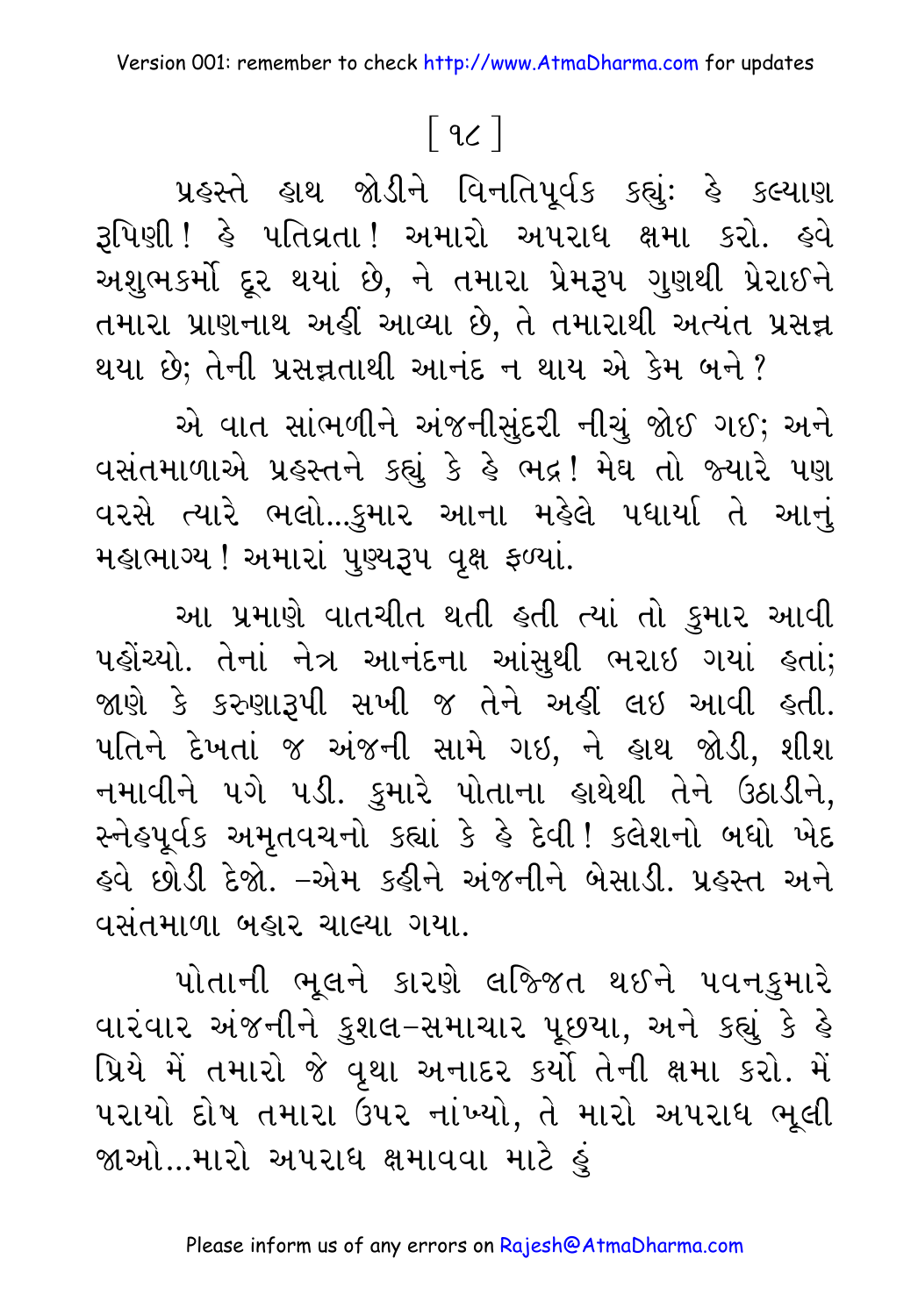## $\lceil$  9 $\epsilon$  ]

તમારા ૫ગે પડું છું; તમે મારા ઉપર અતિ પ્રસન્ન થાઓ–આ પ્રમાણે પવનકુમારે ઘણો સ્નેહ બતાવ્યો.

ત્યારે પ્રાણનાથનો આવો સ્નેહ દેખીને મહાસતી અંજની પ્રસન્નતાપૂર્વક કહેવા લાગીઃ હે નાથ! મારો આવો વિનય કરવો આપને ઉચિત નથી. મારું હૃદય તો સદા આપના ધ્યાનથી સંયુક્ત જ હતું તેથી આપ સદાય મારા હૃદયને વિષે બિરાજતા હતા; ને આપનો અનાદર પણ મને આદર સમાન ભાસતો. હવે તો આપે કૃપા કરીને ઘણો સ્નેહ બતાવ્યો તેથી મને પ્રસન્નતા થઈ, મારા મનોરથ સિદ્ધ થયા.

–એ પ્રમાણે બન્નેએ પરસ્પર સ્નેહપૂર્વક વાતચીતથી અને સમાગમથી રાત વીતાવી.

સવાર થતાં જ પ્રહસ્તમિત્રે આવીને કુમારને કુશલસમાચાર પૂછયા અને કહ્યું કે હે મિત્ર! હવે જલદી પાછા ચાલો; પ્રિયાજીનું વિશેષ સન્માન પાછા આવીને કરજો. અત્યારે તો કોઇ ન જાણે તેમ કટકમાં પહોંચી જવાનું છે. બીજા રાજા પણ આપણી રાહ જાુએ છે કે તે આવે એટલે સાથે જઇએ; વળી મહારાજા રાવણ પણ રોજ મંત્રીઓને પૂછે છે કે ૫વનકુમારના ડેરા કયાં છે ને કયારે આવી ૫હોંચે છે? માટે ઙ્વે વિલંબ ન કરો. પ્રિયાજીની વિદાય લઇને જલદી આવો. –આમ કઢીને પ્રહસ્ત તો બહાર ચાલ્યો ગયો.

૫વનકુમારે અંજની પાસે વિદાય માંગતા સ્નેહપૂર્વક કહ્યું: કે પ્રિયે ! કવે કું જાઉં છું, તમે ઉદ્વેગ ન કરશો;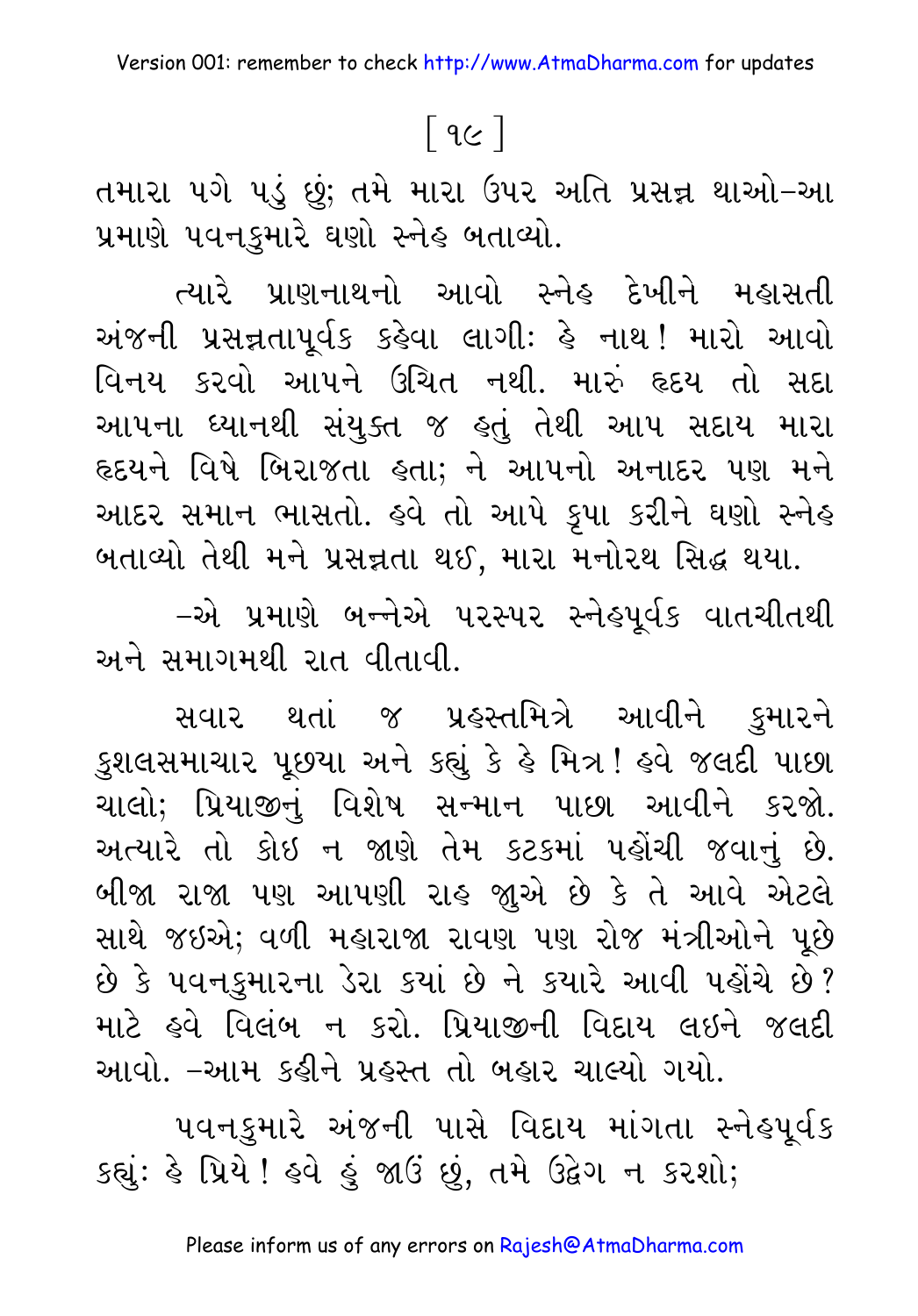## િર૦ ગ

થોડા જ દિવસોમાં હું પાછો આવીશ, ત્યાં સુધી તમે આનંદમાં ર હેજો..

ત્યારે અંજની હાથ જોડીને સંકોચપૂર્વક કહેવા લાગી કે હે સ્વામીનાથ! અત્યારે મારો ઋતુસમય છે, તેથી આપના સમાગમથી મને અવશ્ય ગર્ભ રહેશે. બધા જાણે છે કે અત્યારસુધી મારા ઉપર આપની કૃપા ન હતી, માટે મારા િકત ખાતર માતા–પિતાને તમારા આવવાનું વૃત્તાંત કહેતા જાઓ .

પવનકુમારે કહ્યું કે હે દેવી! માતા-પિતા પાસેથી તો હું વિદાય લઈને નીકળ્યો છું તેથી હવે તેમની પાસે જઇને આ વાત કહેતાં મને લજ્જા આવે છે. લોકો પણ મારી ચેષ્ટા જાણીને હાંસી કરશે. પણ તમારા ગર્ભના ચિહ્ન પ્રગટ થયા પહેલાં તો હું પાછો આવી જઇશ, માટે તમે ચિત્ત પ્રસન્ન રાખજો. અને કોઇ પૂછે તો, મારા આવવાની નિશાની તરીકે આ મારા નામની મુદ્રિકા રાખો તથા હાથનાં કડાં રાખો, તેથી તમને શાંતિ રહેશે. –આમ કહીને મુદ્રિકા તથા કડાં આપ્યાં અને વિદાય લીધી; જતાં-જતાં વસંતમાલાને આજ્ઞા કરી કે 'એની સેવા બહુ સારી રીતે કરજો.' ત્યાંથી નીકળીને પવનકુમાર અને પ્રહસ્ત બન્ને વિમાનમાં બેસીને આકાશમાર્ગે માનસરોવરના કિનારે લશ્કરના પડાવ તરફ ચાલ્યા ગયા.

## અહીં શ્રી ગૌતમસ્વામી કહે છે કે હે શ્રેણીક! આ લોકને વિષે કયારેય ઉત્તમ વસ્તના સંયોગથી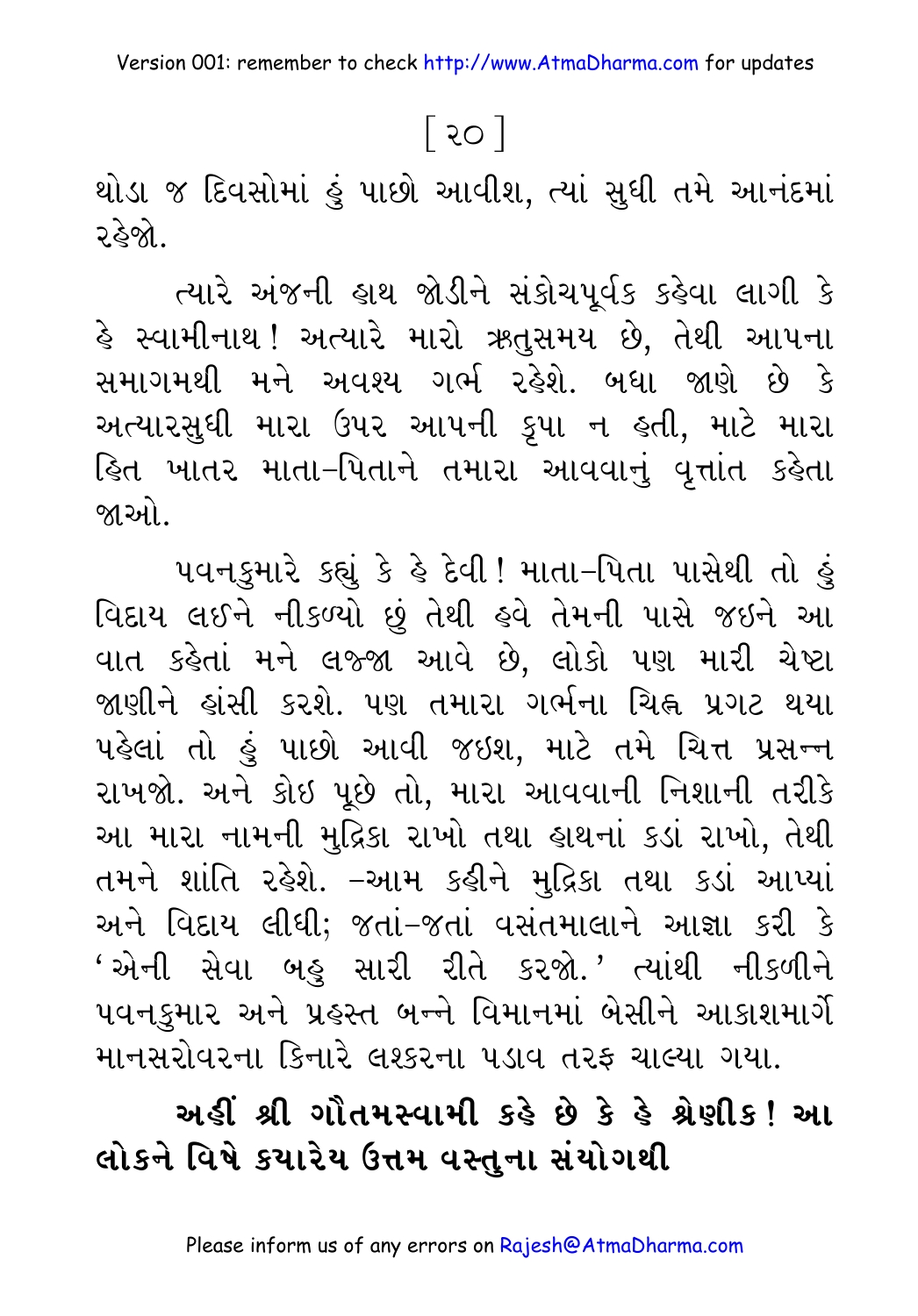## $\lceil$  ૨૧ $\rceil$

કિંચિત્ સુખ ભાસે છે તે ક્ષણભંગુર છે, તેમ જ દે**હ**ધારી જીવોને પાપના ઉદયથી દુઃખ થાય છે તે પણ ક્ષણભંગુર છે. એ પ્રમાણે સંયોગજનિત સુખ-દુઃખ બન્ને વિન**શર છે. મા**ટે તેમાં હર્ષ-વિષાદ ન કરવો, હે પ્રાણીઓ <sup>1</sup> જીવોને નિરંતર વાસ્તવિક સુખનો દેનાર અને દુઃખરૂપ અંઘકારને દૂર કરનાર એવો આ જિન**ઘર્મ છે; આ જિન**ઘર્મરૂપી સૂર્યના <u>પ્રતાપ વડે મોહ-તિમિરનો નાશ કરો.</u>

> **3** 3 3 3 3 3 3 CB CB & & & **C3 C3 &**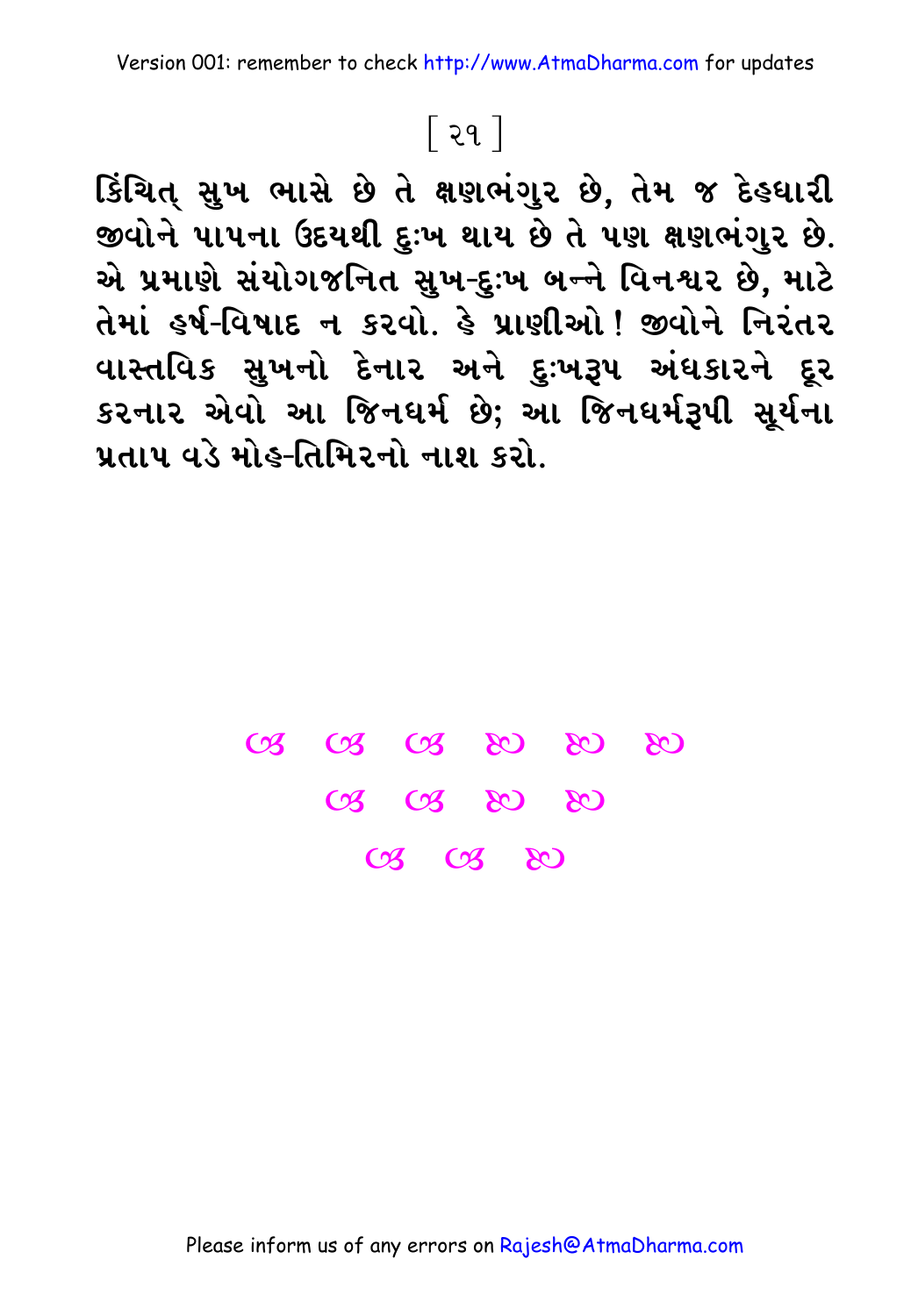#### $3:92$   $-210$   $-949$



કેટલાક દિવસો બાદ સતી અંજનીને ગર્ભના ચિહ્નો પ્રગટ થયાં; મુખ એવું સફેદ થઈ ગયું-જાણે કે ઉદરમાં આવેલા હનુમાનનો ઉજ્જ્વળ યશ પ્રગટ થયો હોય! તેનાં લક્ષણોદ્વારા તેને ગર્ભવતી જાણીને સાસુ કેતુમતી પૂછવા લાગી કે તેં આ કાર્ય કોની સાથે કર્યું? ત્યારે અંજનીએ હાથ જોડીને પ્રણામ કરીને પતિના આગમનની સમસ્ત હકીકત કહી. પણ સાસુને વિશ્વાસ ન આવ્યો, તે ક્રોધપૂર્વક નિષ્ઠુર વચનો કહેવા લાગી: રે પાપિણી! મારો પુત્ર તો તારાથી વિરક્ત હતો. તારી છાયા પણ દેખવા ચાહતો ન લ્તો, તારી વાત પણ સાંભળતો ન લ્તો, તો માત-પિતાની ૨જા લઇને રણસંગ્રામમાં વિદાય થયા પછી તે તારા મહેલે કેમ આવે ? કે નિર્લજ્જા ! તને પાપિણીને ધિક્કાર છે. નિંદ્ય ક્રિયા કરીને તેં ઉજ્જ્વળ વંશમાં કલંક લગાડયું. આ તારી સખી વસંતમાલાએ તને આવી બુદ્ધિ સુઝાડી.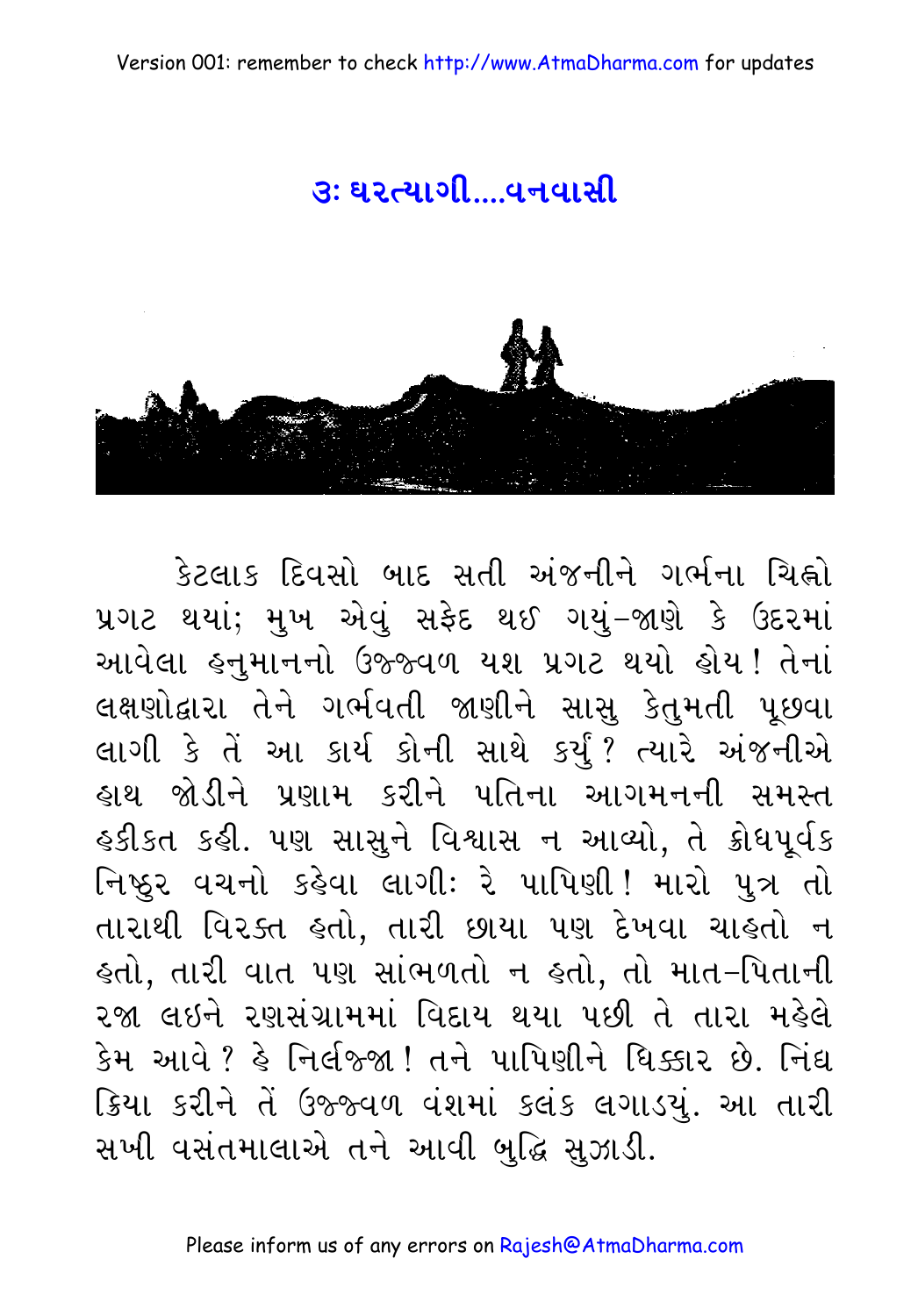Version 001: remember to check http://www.AtmaDharma.com for updates

# $\lceil$  २३  $\rceil$

અંજનીએ પવનકુમારની મુદ્રા અને કડાં બતાવ્યાં, તોપણ સાસુએ ન માન્યું, અને અત્યંત ક્રોધપૂર્વક એક સેવકને આજ્ઞા કરી કે આને સખી સહિત ગાડીમાં બેસાડીને મહેન્દ્રનગરની પાસે છોડી ઘો.



ક્રૂર કેતુમતીની આજ્ઞાનુસાર તે સેવક, સખી સહિત અંજનીને ગાડીમાં બેસાડીને મહેન્દ્રનગર તરફ ચાલ્યો. અંજનીનું શરીર અતિશય કંપતું હતું, ભયને લીધે તે સાસુને કાંઈ કહી ન શકી; મહા પવનથી ઊખડી ગયેલી વેલની જેમ તે નિરાશ્રય થઈ ગઈ, દુઃખના આઘાતથી તેનું હૃદય બળતું હતું, સખી તરફ તેની નજર મંડાયેલી હતી, પોતાના અશુભકર્મોને વારંવાર નિંદતી અશ્રુપાત કરતી હતી, એનું ચિત્ત સ્થિર ન હતું, સાંજના સમયે મહેન્દ્રનગર નજીક પહોંચ્યા, ત્યારે સેવકે હાથ જોડીને અંજનીને કહ્યું- ' હે દેવી ! આપને અહીં છોડી દેવાની મહારાણીની આજ્ઞા છે, તેમની આજ્ઞાથી મારે આ દુઃખરૂપ કાર્ય કરવું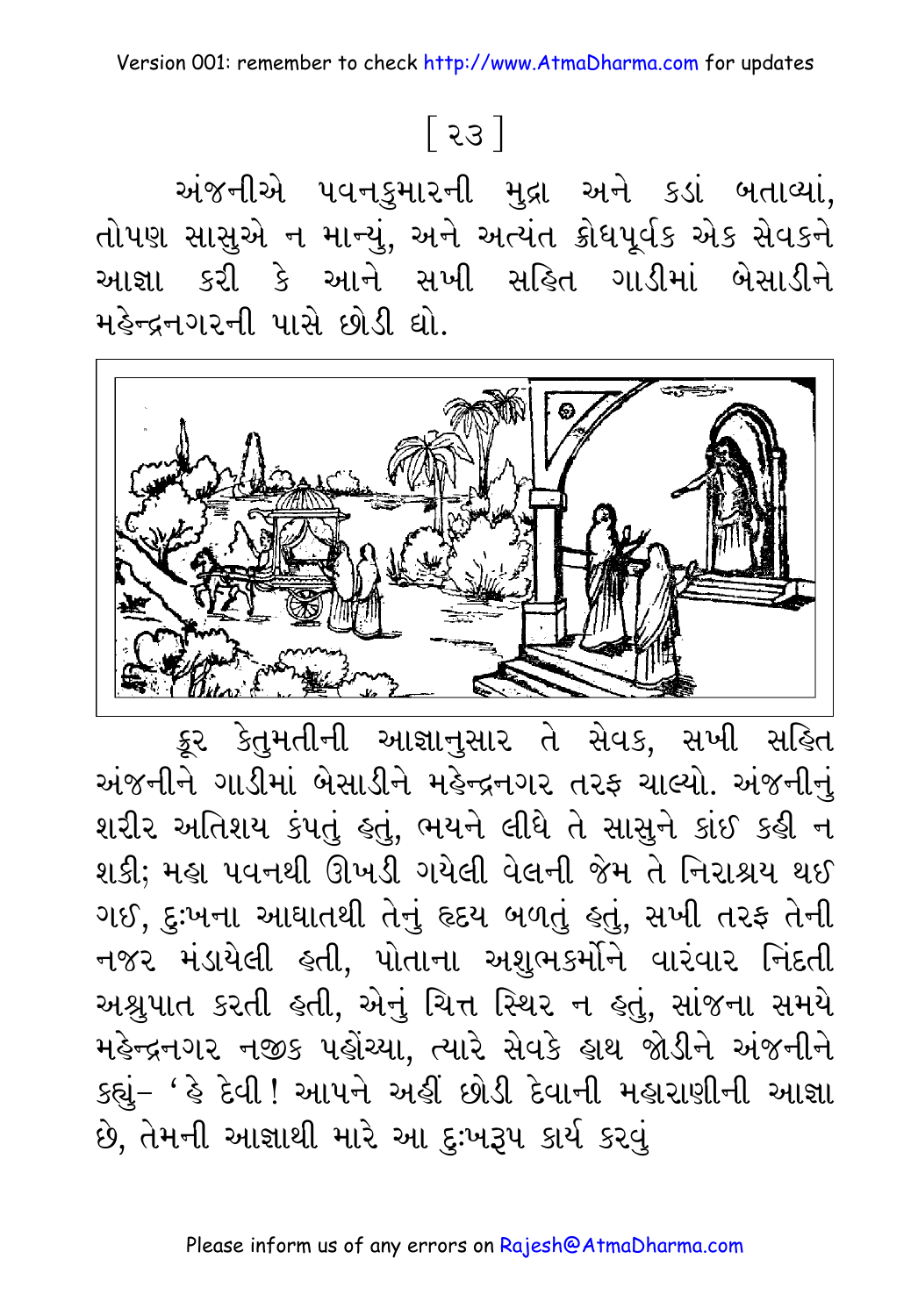# [ २४ ]

૫ડયું છે, મને ક્ષમાં કરો....' એમ કહીને અંજનીને તથા તેની સખી ને ગાડીમાંથી ઉતારીને તે ચાલ્યો ગયો.

#### $*$  \*

મહા ઉત્તમ મહા પતિવ્રતા અંજનીસુંદરીના અત્યંત દુઃખને દેખીને સૂર્ય પણ ઝાંખો પડી ગયો અને અસ્ત થઈ ગયો.....રોઈ-રોઈને અંજનીની આંખો લાલ થઈ જતાં પશ્ચિમ દિશા પણ લાલ રંગથી રંગાઈ ગઈ...રાત પડી, અંધકાર થયો...જાણે કે અંજનીના દુઃખથી દુઃખી થઇને પોકાર કરતાં ઙ્રોય−એમ પક્ષીઓ કોલાઙલ કરવા લાગ્યા. અપવાદ<mark>રૂ</mark>પ મહાદુઃખસાગરમાં ડૂબેલી અંજની ભૂખ-તરસને ભૂલી ગઈ, મહા ભયભીત થઇને અશ્રુપાત અને રુદન કરવા લાગી. ત્યારે તેની સખી પરમ સ્નેહપૂર્વક તેને ઘૈર્ય બંધાવે છે કે હે બહેન તું ઘૈર્ય રાખ! તું આત્માને જાણનારી, તું દેવ-ગુરુની પરમભક્ત, તું મહાન પતિવ્રતા ! તારા ઉપર આ સંકટ મારાથી જોઈ શકાતુ ં નથી...કે સખી ! તું ધૈર્ય રાખ, તું કિંમત રાખ, અલ્પકાળમાં તારા દુઃખનો અંત આવી જશે. ધર્માત્મા ઉપર સંકટ લાંબોકાળ રહી કશે નહિ. –એમ ધૈર્ય બંધાવીને, પલ્લવ પાથરીને અંજનીને સુવાડી, પણ એને રંચમાત્ર નિદ્રા ન આવી; દુઃખને લીધે એક રાત એક વરસ જેવડી લાગી; વસંતમાલા કયારેક તેના ૫ગ દાબે, દિલાસો આપે, એ પ્રમાણે જેમતેમ કરીને રાત વીતાવી.

પ્રભાત થતાં પંચ પરમેષ્ઠીનું સ્મરણ કર્યું; અને વિહ્વળતાપૂર્વક અંજની પોતાના પિતા (-રાજા મહેન્દ્ર) ના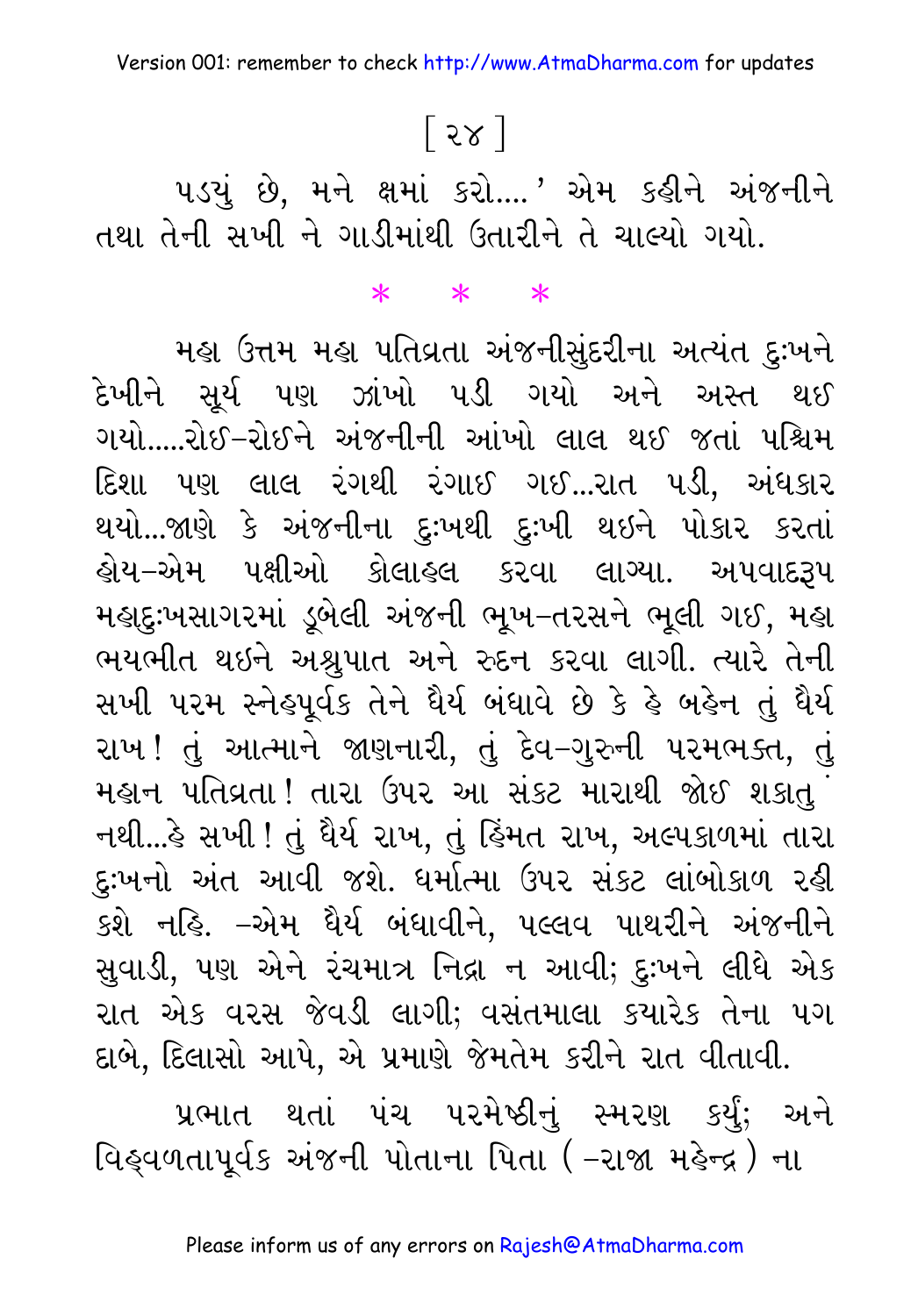<u>િર</u>૫ ]

મહેલ તરફ ચાલી, તેની સખી પણ પડછાયાની જેમ તેની ચાલી. પિતાના સાથે મહેલના દરવાજે પહોંચ્યા.. ને જ્યાં અંદર પ્રવેશ કરવા જાય છે ત્યાં દ્વારપાળે તેને રોકી; દુઃખને લીધે તેનું રૂપ એવું થઇ ગયેલું કે દ્વારપાળ તેને ઓળખી ન શક્યો ! ( રે સંસાર! રાજકુંવરી તરીકે જે મહેલમાં ઊછરી, તે જ મહેલમાં જતાં આજે દરવાન તેને રોકી રહ્યો

છે!! સંસારમાં પુણ્ય-પાપનું ચક્ર આવું જ છે!!)

જ્યારે સખીએ બધી વાત કરી ત્યારે દ્વારપાળે દરવાજા ઉપર બીજા માણસને રાખીને, પોતે અંદર જઇ ને રાજાને પુત્રીના આગમનની વાત કરી. તે સાંભળતાં જ રાજાએ પોતાના પ્રસન્નકીર્તિ નામના પુત્રને આજ્ઞા કરી કે તમે તેની સામે જાઓ, તેને જલદી નગરમાં પ્રવેશ કરાવો, ને નગરીની શોભા કરાવો. તમે આગળ જઇને તૈયારી કરાવો, હું પાછળથી આવું છું.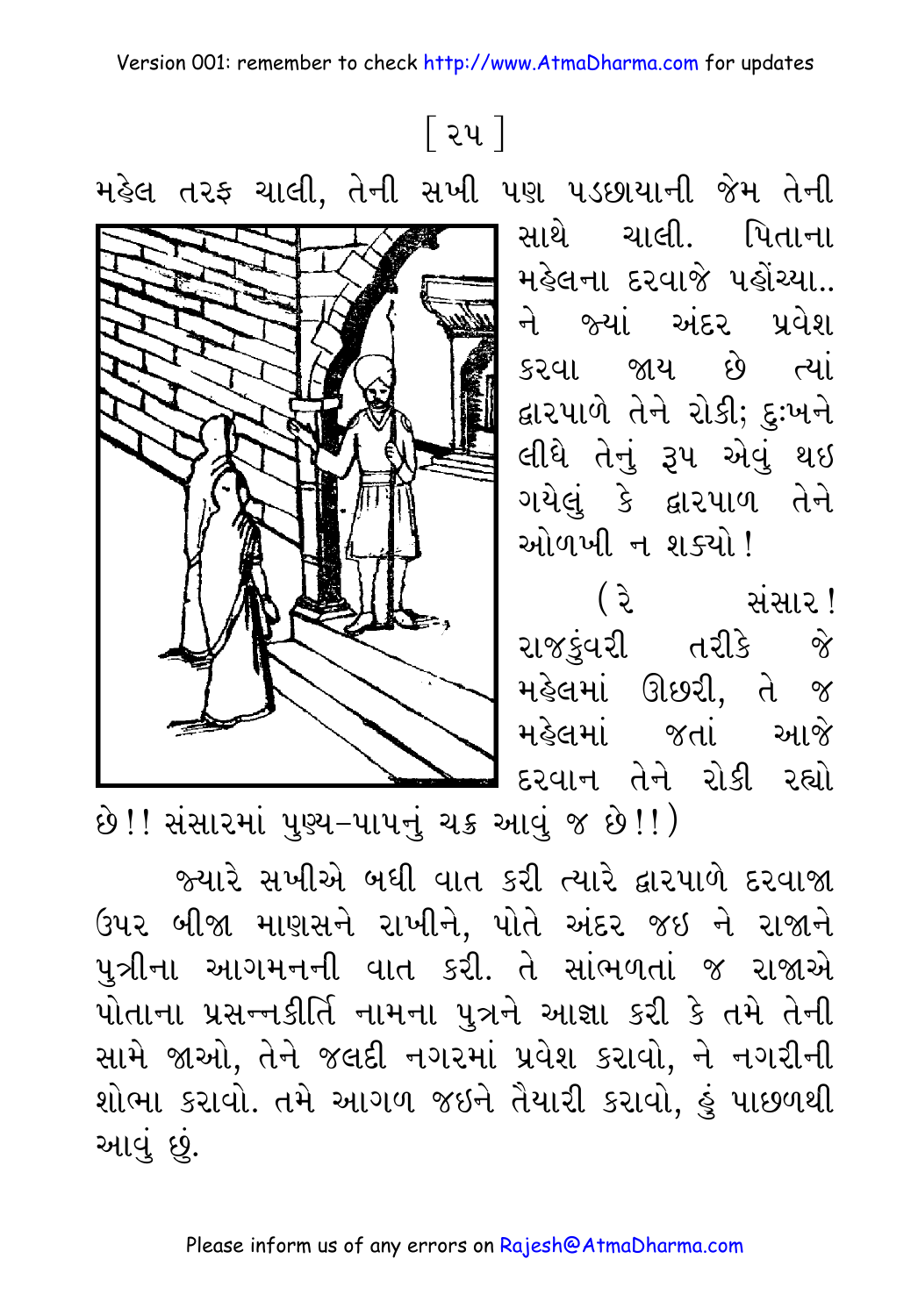# $\lceil$  २६  $\rceil$

રાજાની આવી આજ્ઞા સાંભળતાં દ્વારપાળે હાથ જોડીને કહ્યું; મહારાજ ! અંજની એકલી જ આવી છે, તેની સાથે તેની સખી સિવાય બીજાું કોઇ નથી. કોઈ જાતનો ઠાઠમાઠ પણ નથી. તેની સાસુએ તેના ઉપર કલંક લગાડીને તેને ધરબહાર કાઢી મૂકી છે. તે અહીં દરવાજે આવીને ઊભી છે, ને અંદર આવવા માટે આપની આજ્ઞાની રાહ જાુએ છે.

પુત્રીના કલંકની વાત સાંભળતાં રાજા મહેન્દ્રને લજ્જા થઇ, અને મહા ક્રોધપૂર્વક પુત્રને આજ્ઞા કરી કે એ પાપિણીને નગરની બહાર કાઢી મૂકો. એની વાત સાંભળતાં મારા કાન કાટી જાય છે.

ત્યારે, રાજાનો અત્યંત વહાલો મહોત્સાહ નામનો સામંત કહેવા લાગ્યો-કે હે નાથ! આવી આજ્ઞા ઉચિત નથી; વસંતમાલાને બધી હકીકત પછી જાઓ. આપણી અંજનીકુમારી તો ઉત્તમ સંસ્કારવાળી અને ધર્માત્મા છે. તેની સાસુ કેતુમતી અતિ ક્રૂર છે, વળી તે જૈનધર્મથી પરાઙ્મુખ છે ને નાસ્તિક મતમાં પ્રવીણ છે, તેથી તેણે વગર વિચાર્યે અંજની ઉપર જાૂઠો દોષ લગાવી દીધો. અંજની તો જૈનધર્મને જાણનારી છે, શ્રાવિકાના વ્રતને ધરનારી છે ને ધર્મના આચરણમાં તત્પર છે. એની પાપિણી સાસુએ એને કાઢી મૂકી છે ને તમે પણ કાઢી મૂકો તો તે કોના શરણે જાય? જેમ વાઘની નજરથી ત્રાસેલી મૃગલી મહ્ય ગહન વનનું શરણ લ્યે, તેમ સાસુથી ત્રાસ પામેલી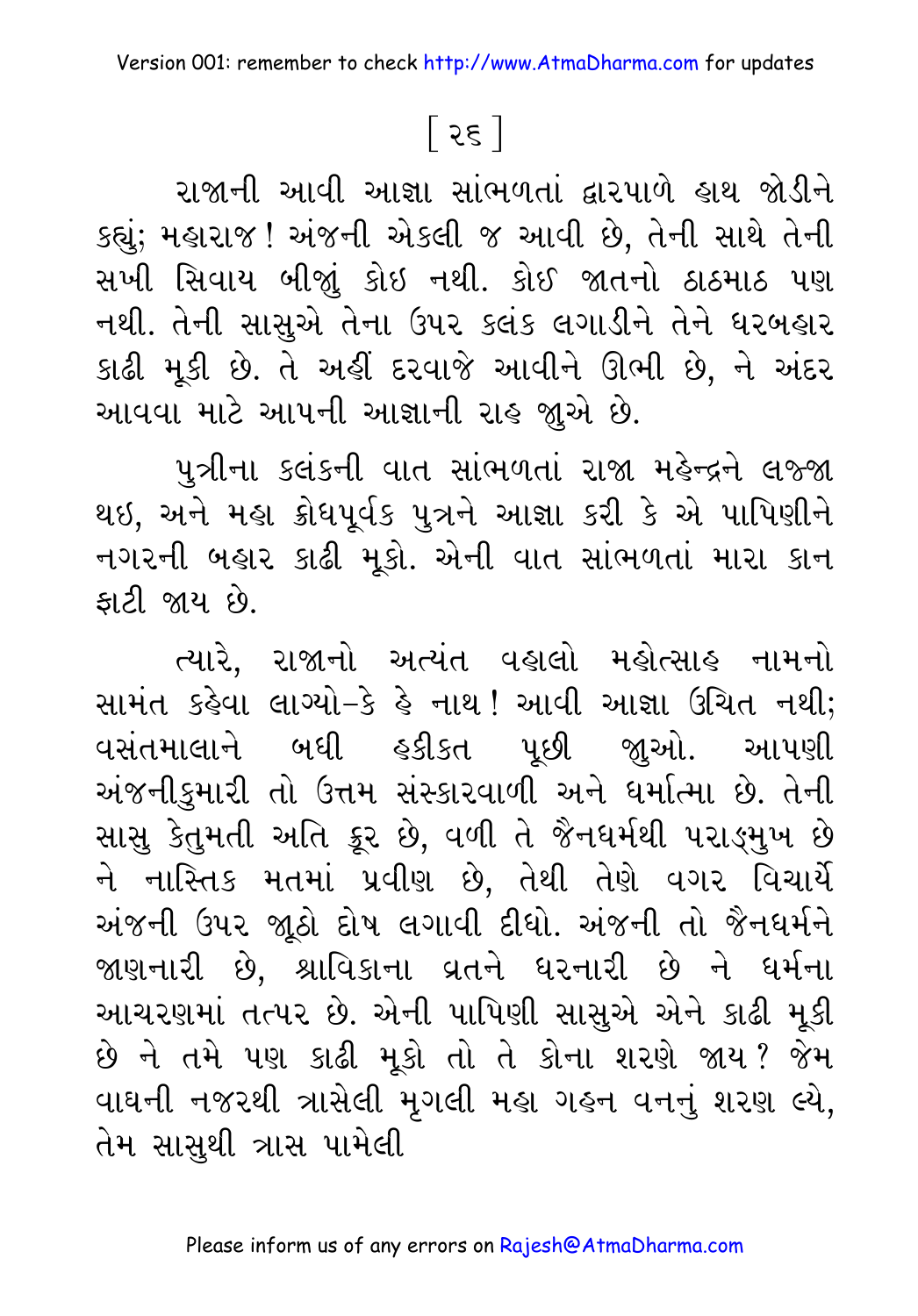## <u>િર૭ |</u>

આ ભોળી–નિષ્કપટ અંજની તમારા શરણે આવી છે. અત્યારે તે ગરીબ અને વિહ્વળ થઈ ગઈ છે. એનો આત્મા અપવાદરૂપ આતાપથી પીડાય છે , તે જો તમારા આશ્રયે શાંતિ ન પામે તો બીજે કયાં પામશે ? દ્વારપાળે રોકવાથી તે અત્યંત લજ્જિત થઇને, મોઢું ઢાંકીને દરવાજે ઊભી–ઊભી વિલખી રહી છે. આપના સ્નેહને લીધે તે સદા આપની લાડિલી છે, અને કેતુમતીની ક્રૂરતા તો જગતમાં પ્રસિદ્ધ છે; માટે હે રાજન્! તમે દયા કરીને એ નિર્દોષ અંજનીને મહેલમાં શીઘ્ર પ્રવેશ કરાવો.

–એ પ્રમાણે મહોત્સાહ સામન્તે ન્યાયરૂપ વચનોથી ઘણં કહ્યું, પણ રાજાએ કંઈપણ લક્ષમાં ન લીધું; જેમ કમળના પાન ઉપર પાણી ન રહે તેમ રાજાના ચિત્તમાં એ વાત ન બેઠી. તે સામન્તને કહેવા લાગ્યો કે એની વસંતમાલા સખી તો સદા એની સાથે રહેનારી છે તેથી અંજની પ્રત્યેના સ્નેહને લીધે કદાચિત તે સાચી વાત ન કહે, તો આપણને નિશ્ચય કયાંથી થઈ શકે? એના શીલને વિષે સંદેહ છે માટે તેને નગરમાંથી કાઢી મૂકો.....જો આ વાત પ્રસિદ્ધ થશે તો અમારા નિર્મળ કુળમાં કલંક લાગશે. મેં આ વાત પૂર્વે અનેક વાર સાંભળી હતી કે તે તેના ભરતારને અપ્રિય છે, તેની સામે તેનો ભરતાર નજર પણ કરતો નથી, –તો તેનાથી ગર્ભની ઉત્પત્તિ કઈ રીતે થઈ ? માટે ચોક્કસ તે દોષિત છે. જે કોઈ તેને મારા રાજ્યમાં રાખશે તે મારો શત્રુ છે. -આમ કહીને અત્યંત ક્રોધપૂર્વક, કોઇ ન જાણે તેમ રાજાએ તેને દરવાજેથી કાઢી મૂકી.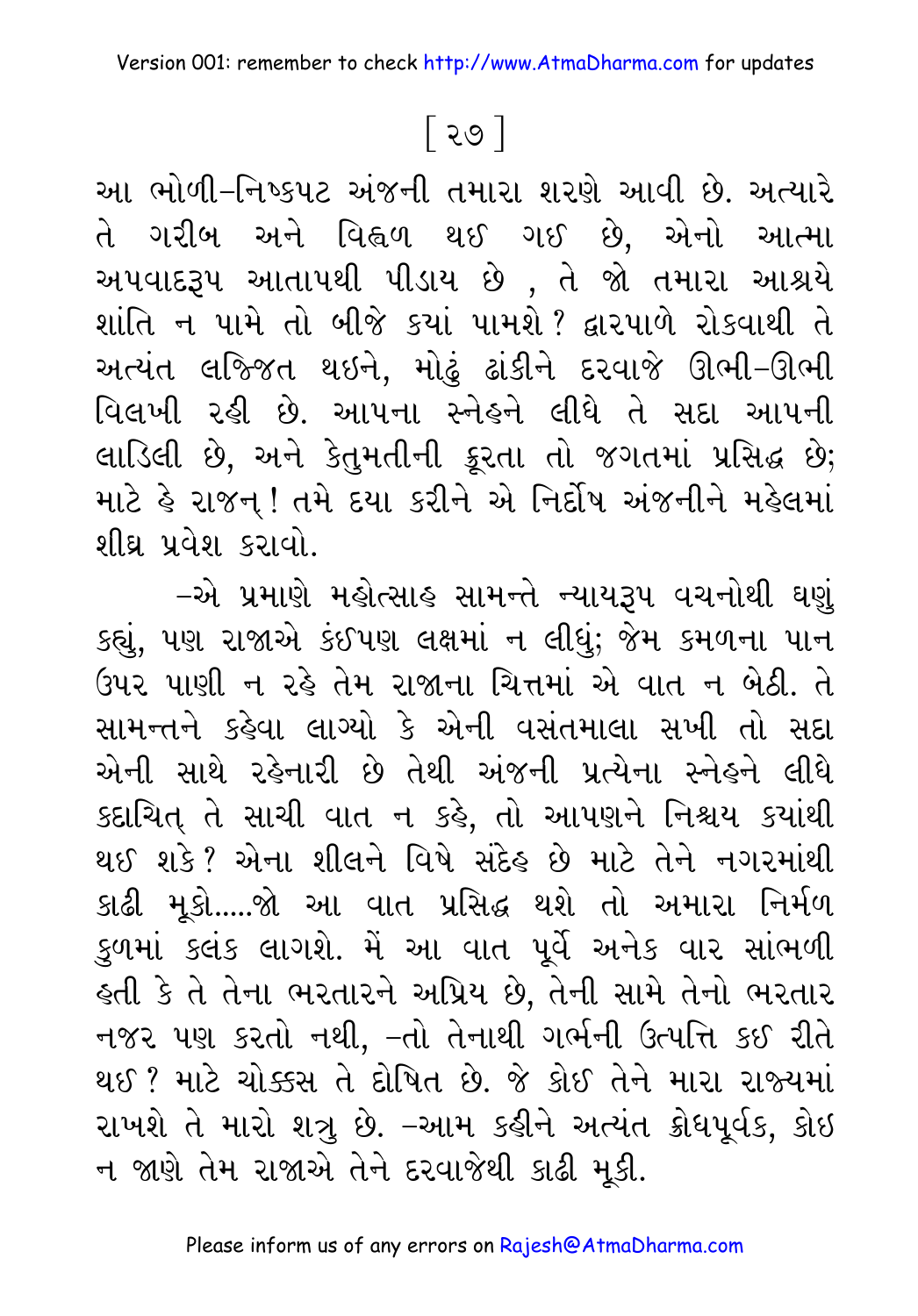# $\lceil 36 \rceil$

સખી સહિત દુઃખથી ભરેલી અંજની રાજાના માણસોને ત્યાં જ્યાં-જ્યાં આશ્રય લેવા ગઇ ત્યાં કોઈએ તેને આવવા ન દીધી...અંદરમાં તો દયા, પણ રાજાના ભયથી સૌએ બારણાં બંધ કરી દીધાં. અરેરે! જ્યાં બાપેજ ક્રોધાયમાન થઇને મને કાઢી મૂકી ત્યાં બીજાની શી વાત!! –એ તો બધાય રાજાને આધીન છે; –આમ વિચારીને અંજની બધેયથી ઉદાસ થઇ ગઇ. અને આંસુભીની આંખે પોતાની વહાલી સખીને કહેવા લાગી: હે પ્રિય સખી ! ચાલ, અહીં આપણું કોઈ નથી. આપણા સાચા માતા-પિતા ને રક્ષક તો દેવ-ગુરુ-ધર્મ જ છે, તેનું જ સદા શરણ છે. અહીં તો બધા પાષાણચિત્ત છે, અહીંઆ આપણો વાસ કેવો !! ચાલો, આપણે વનમાં ચાલ્યા જઇએ...

' ચલો સખી વહાં જઇએ, જહાં મુનિઓના વાસ ! આત્મસ્વરૂપને સાધવા, વનમાં કરીએ વાસ.'



વાઘથી ભયભીત મૃગીની જેમ અંજની પોતાની સખી સાથે વનમાં ચાલી જાય છે...ટાઢ-તડકામાં ને કાંટા-કાંકરામાં ચાલી ચાલીને થાકી ગઈ ત્યારે વનમાં બેસીને રુદન કરવા લાગીઃ હાય હાય ! હું મંદભાગિની, પૂર્વના પાપને લીધે મહાકષ્ટ પામી...શું કરું! કોના શરણે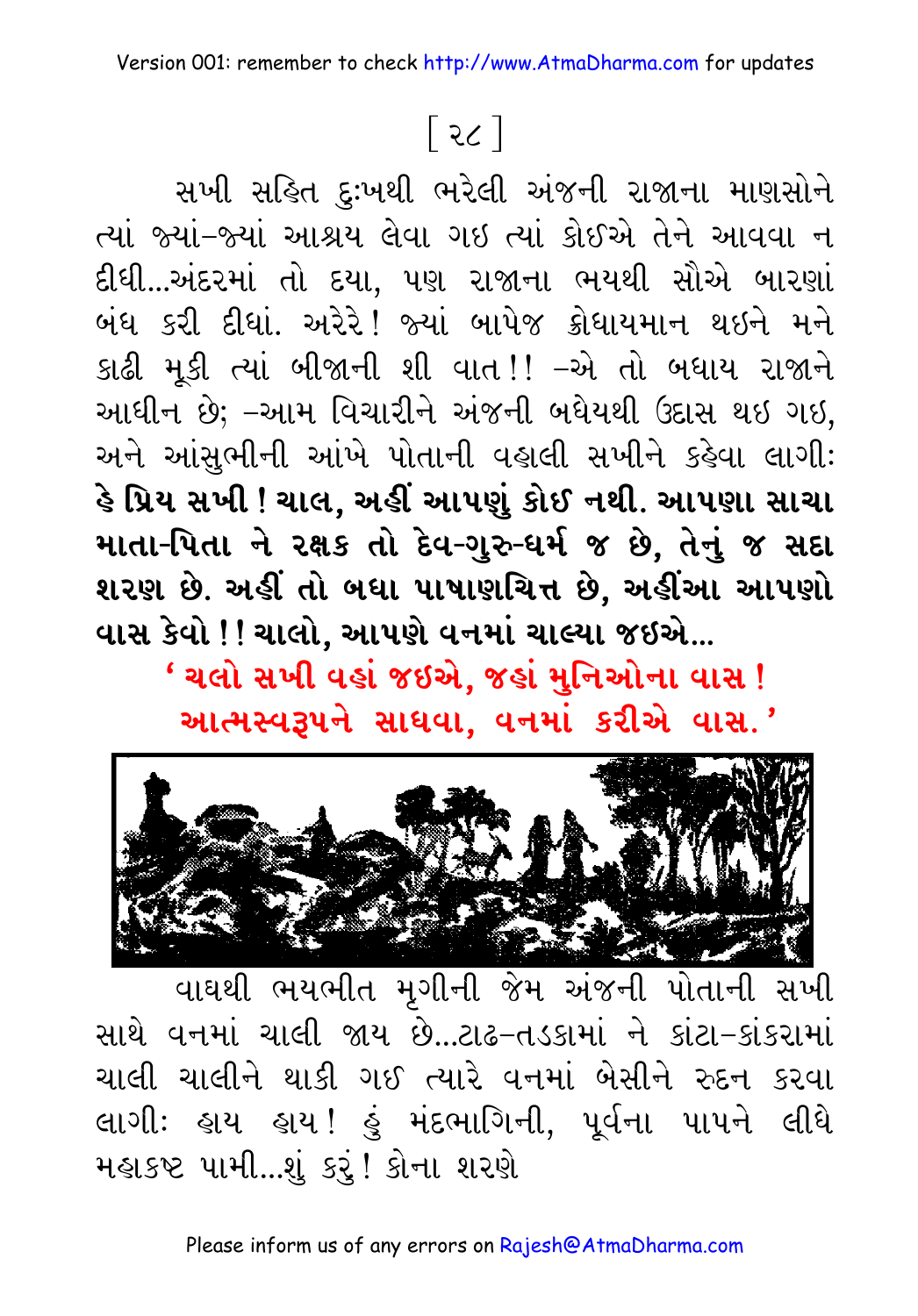## (29)

 $\mathfrak{A}$ ઉં! કોણ મારી રક્ષા કરે? માતાએ પણ મારી રક્ષા ન કરી, –એ તો એના પતિને આધીન, તેથી તે શું કરી શકે? પિતાને કું બાળપણથી જ ઘણી લાડિલી હતી, તેઓ મને ગોદમાં ખેલાવતા, તેમણે પણ વગર પરખ્યે મારો નિરાદર કરી નાંખ્યો...મારી માતાએ મને નવ માસ સુધી ગર્ભમાં ધારણ કરી ને પ્રતિપાલન કર્યું, પરંતુ અત્યારે તે પણ મને આશરો ન આપી શકી...તેના મુખથી એટલું પણ ન નીકળી શક્યું કે આના ગુણ–દોષનો નિર્ણય તો કરો. અરે! એક જ માતાના ઉદરથી ઉત્પન્ન થયેલો મારો ભાઈ, તે પણ મને દુઃખીયારીને ન રાખી શક્યો! જ્યાં માતા–પિતા અને ભ્રાતાની પણ આ કાલત, ત્યાં દૂરના કાકા–બાબા કે પ્રધાનો–સામન્તો ને પ્રજાજનો શું કરી શકે? એ કોઈનો શો દોષ? −હું અત્યારે દુર્ભાગ્યના દરિયામાં ૫ડી છું, કોણ જાણે કયા અશુભકર્મથી પ્રેરાઇને પ્રાણનાથ આવ્યા ને આ હાલ બન્યા! અરે! પ્રાણનાથ જતાં જતાં મને કહી ગયા હતા કે તારા ગર્ભની વૃદ્ધિ થતાં પહેલાં તો હું પાછો આવીશ, –હા નાથ ! દયાવાન થઇને આપ એ વચન કેમ ભૂલી ગયા! અને સાસુએ પણ પરખ્યા વગર કેમ મારો ત્યાગ કરી દીધો? –જેના શીલમાં સંદેહ હોય તેને પરખવાના તો અનેક ઉપાય છે! અરે, જ્યાં મારો ઉદય જ આવો.....ત્યાં કોણ શરણ થાય ?

–એ પ્રમાણે અંજની અત્યંત વિલાપ કરવા લાગી....સખીથી તેનો વિલાપ જોઈ ન શકાયો...તેનું ધૈર્ય પણ જતું રહ્યું અને અંજનીની સાથે તે પણ રુદન કરવા લાગી.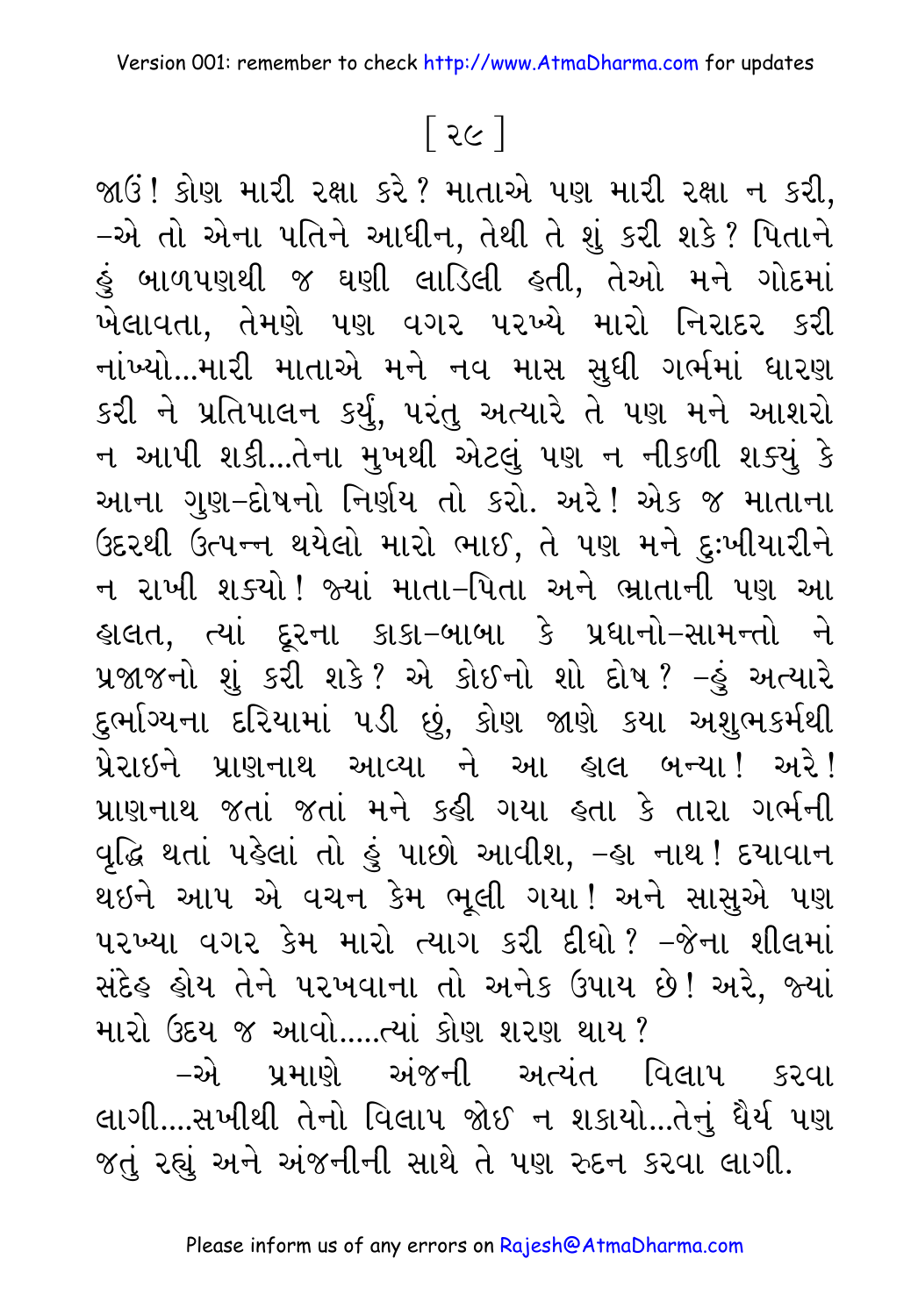# $\lceil 30 \rceil$

અંજની અને તેની સખી અત્યંત દીનતાપૂર્વક મોટેથી એવું રુદન કરવા લાગી કે આસપાસની મુગલીઓ પણ તેની દશા દેખીને આંસ પાડવા લાગી !



ઘણીવાર થઇ ગઇ...ત્યારે મહાવિચક્ષણ વસંતમાલા સખી અંજનીને છાતીએ લગાડીને કહેવા લાગી: હે સખી ! હવે શાંત થા ! બહુ રોવાથી શું !! તું જાણે છે કે આ જીવને સંસારમાં કોઇ શરણ નથી, માતા-પિતા પણ શરણ નથી...શ્રી સર્વજ્ઞદેવ અને નિર્ગ્રંથગુરુ જ સાચા માતા-પિતા છે; તારું સમ્યગ્દર્શન જ તને શરણભૂત છે, તે જ ખરું રક્ષક છે, અને આ અસાર સંસારમાં એ જ એક સારભૂત છે. માટે કે દેવી! આવા ચિંતવન વડે તું ચિત્તને સ્થિર કર. પૂર્વે ઉપાર્જેલા કર્મઅનુસાર સંયોગ-વિયોગ તો થયા જ કરશે, -તેમાં હર્ષ શોક શું કરવો ! <u>કજારો અપ્સરાઓ જેને નીરખતી કોય એવો સ્વર્ગનો દેવ પણ</u>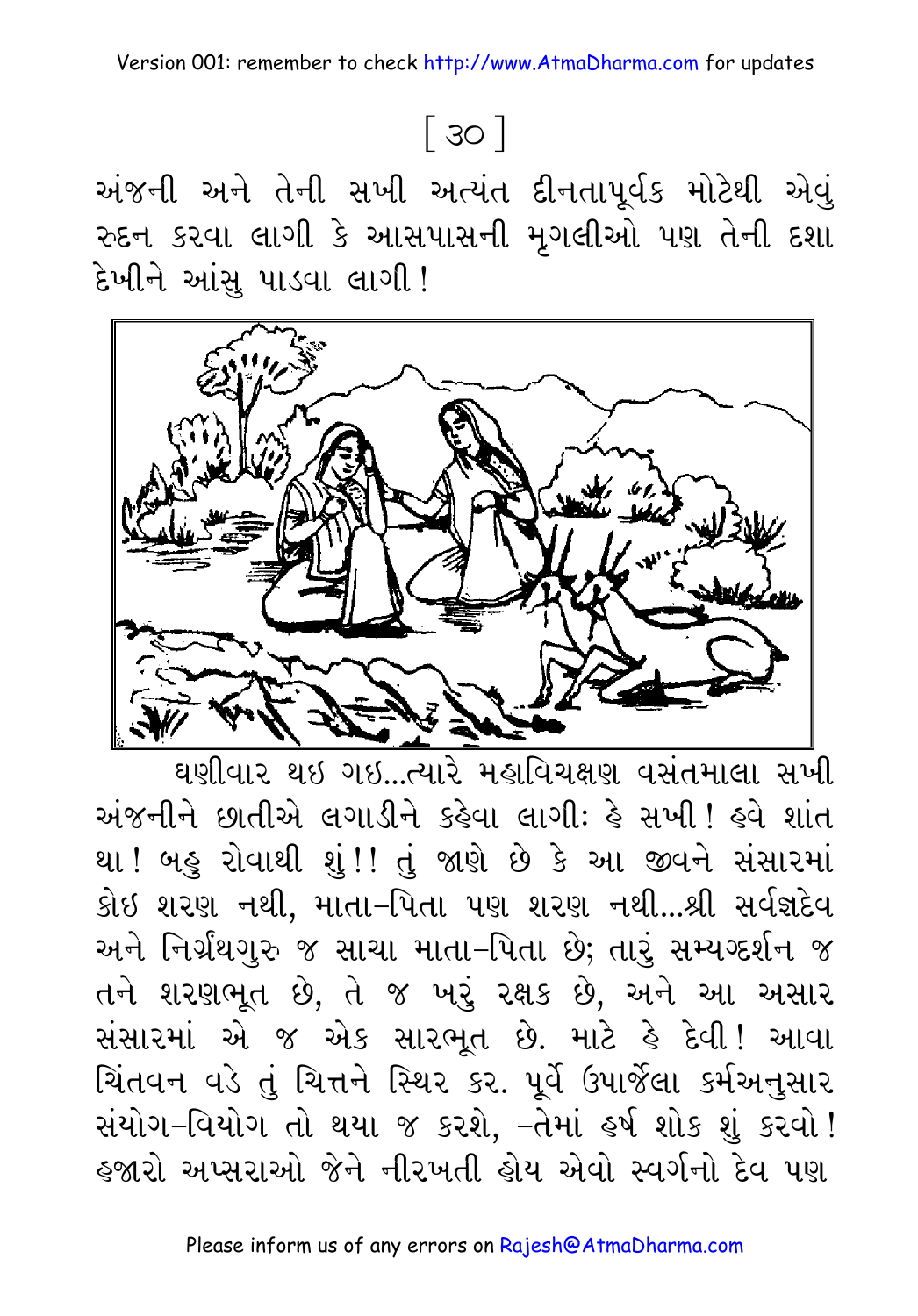### $\lceil$  39  $\rceil$

પૂચ્ય પૂરાં થતાં મહા દુઃખ પામે છે...જીવ ચિંતવે છે કાંઇ, ને થાય છે કાંઇ! –સંયોગ–વિયોગ એને આધીન નથી. જગતના જીવો સંયોગ–વિયોગના ઉદ્યમમાં પ્રવર્તે છે પરંતુ તે સંયોગ– વિયોગનું કારણતો પૂર્વોપાર્જિત કર્મનો ઉદય જ છે. જે પ્રિય વસ્તુ પ્રાપ્ત થઇ હોય તે પણ અશુભકર્મના ઉદયથી ચાલી જાય, અને મનમાં કલ્પના પણ ન હોય તે આવી મળે. – આવી કર્મની વિચિત્રતા છે. પૂર્વે તેં જે કર્મો બાંધેલાં છે તેના ફળનો સંયોગ-વિયોગ ટાળ્યો નહિ ટળે. માટે હે સખી! તું વૃથા કલેશ ન કર...ખેદ છોડ... અને ધૈર્યથી તારા મનને દઢ કર. તું તો મહાબુદ્ધિમતી છે, હું તને શું શીખવું!! તું શું નથી જાણતી, કે હું તને કહું! એમ કહીને બહુ જ સ્નેહપૂર્વક વસ્ત્રથી તેના આંસુ લૂછયા, અને તે શાંત થતાં સખી ફરીને કહેવા લાગી–હે દેવી! આ સ્થાન આશ્રય વિનાનું છે. માટે ચાલો ઊઠો ! આગળ જઇએ; અને આ પહાડની આસપાસમાં. હિંસક જીવો ન પ્રવેશી શકે એવી કોઈ ગૂફા હોય તો તપાસ કરીએ. તમારે પ્રસૂતિનો સમય આવે છે તેથી થોડા દિવસો સાવધાનીથી રહેવું જોઇએ.

સખીના કહેવાથી અંજની તેની સાથે કષ્ટપૂર્વક ચાલવા લાગી. એ ગહન વન હાથી અને ભીલોથી ભરેલું છે, સિંહની ગર્જના અને અજગરના ફૂંફાડાથી મહા ભયાનક છે. આવા માતંગમાલિની નામના ઘોર વનમાં અંજની પોતાની સખી સાથે માંડમાંડ પગલાં ભરે છે. સખી તો આકાશમાર્ગે ચાલવા સમર્થ છે. પણ આ અંજની ગર્ભના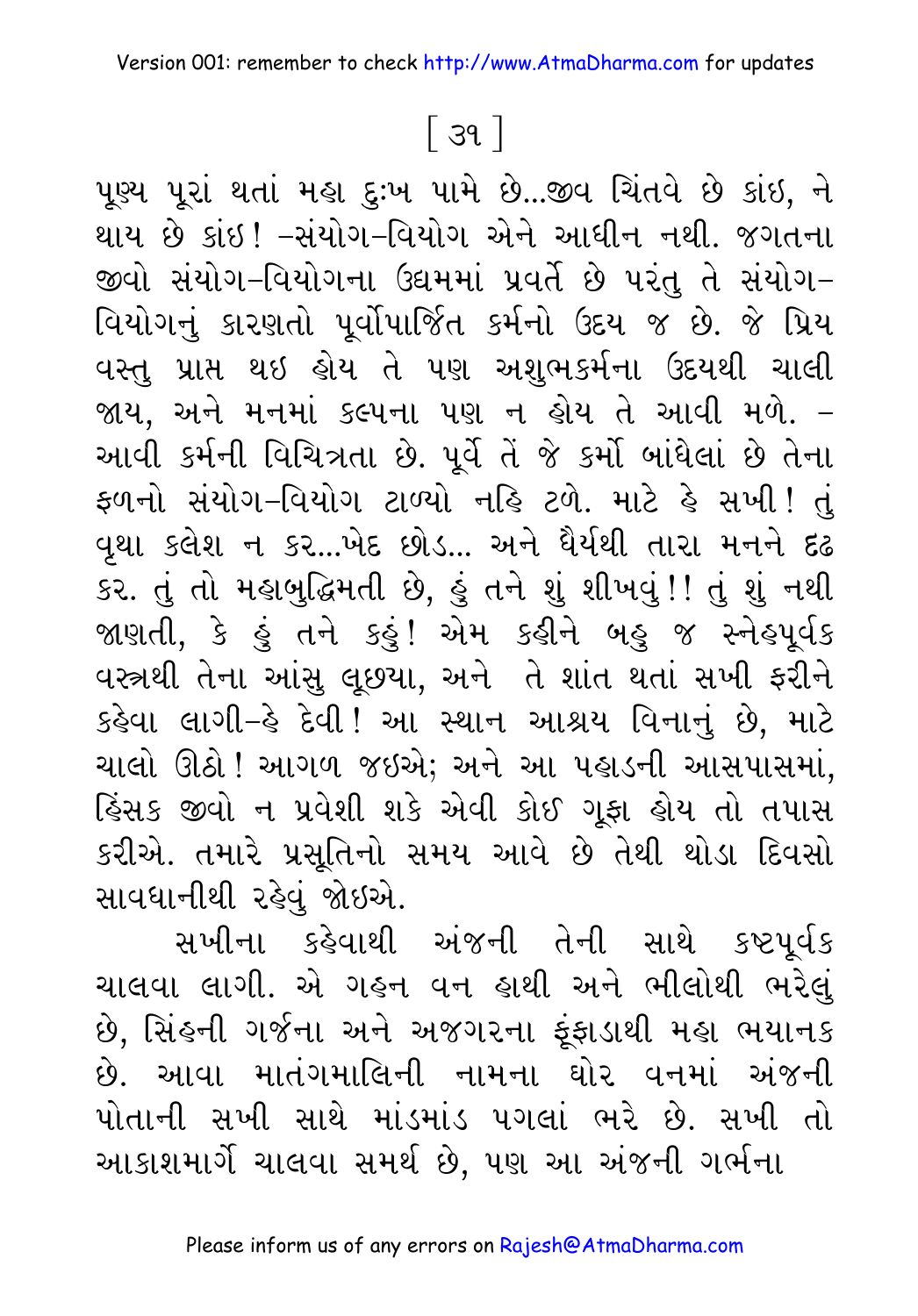### િકર ન

ભારને લીધે સમર્થ નથી, તેથી તેના પ્રેમબન્ધનથી બંધાયેલી સખી પણ તેના શરીરની છાયાની માફક તેની સાથે-સાથે જ ચાલે છે. ભયાનક વન દેખીને અંજની ભયથી ઘુજે છે ને દિશા ભૂલી જાય છે, ત્યારે સખી તેનો હાથ ૫કડીને કહે છે કે અરે મારી બેન! તું ડર મા! મારી પાછળ પાછળ ચાલી આવ. ત્યારે સખીના ખભા ઉપર હાથ મૂકીને અંજની ચાલે છે....પગમાં ડાભની અણી અને કાંટા લાગે છે તેમ તેમ અત્યંત ખેદખિન્ન થઇને વિલાપ કરે છે...મહા મહેનતે દેહને થંભાવી રાખે છે...વચ્ચે પાણીનાં ઝરણાં આવે છે તે ઘણા કષ્ટપૂર્વક ઓળંગે છે...પાંદડું ખખડતાં પણ ત્રાસ પામે છે...વારંવાર વિસામો લ્યે છે...ને સખી સ્નેહપૂર્વક વારંવાર ધૈર્ય બંધાવે છે...એમ કરતાં કરતાં પર્વતની નજીક આવ્યા, થોડે જ દૂર એક ગૂફા હતી, પણ અંજની ત્યાંસુધી ચાલી ન શકી...આંસુ સારતી ત્યાં જ બેસી ગઈ અને સખીને કહેવા લાગી: ' હે સખી ! હવે તો હું થાકી ગઈ...મારામાં હવે એક પણ પગલુંય ભરવાની શક્તિ નથી...હું તો અહીં જ બેસી રહીશ, ભલે મરણ થાય.'

ત્યારે મહાપ્રવીણ સખીએ અત્યંત પ્રેમ ભરેલા શબ્દોથી તેને શાંતિ ઉપજાવી. અને પછી નમસ્કાર કરીને કહેવા લાગી: હે દેવી ! જાુઓ, આ ગૂફા નજીકમાં જ છે, કૃપા કરીને અહીંથી ઊઠો અને ત્યાં સુખથી રહો. અહીં ક્રૂર જીવો વિચરે છે, ને તમારા ગર્ભની રક્ષા કરવી છે, માટે હઠ ન કરો.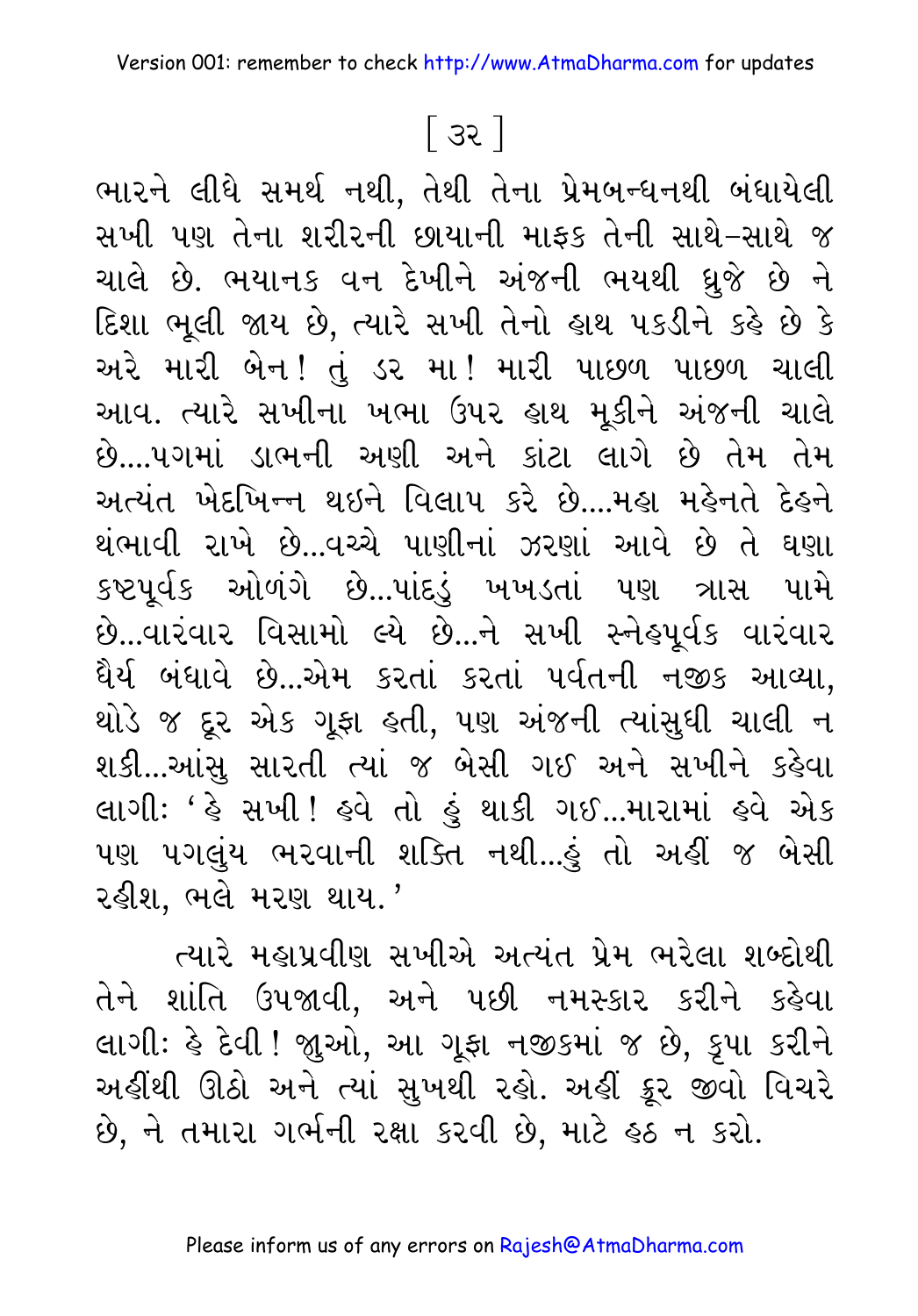# $\lceil$  33  $\rceil$

સખીના વચન સાંભળીને, મહા વનના ભયને લીધે અંજની ચાલવા માટે મહા કષ્ટપૂર્વક ઊભી થઈ...સખી તેને હાથનો સહારો આપીને ગૂફાના દ્વાર સુધી લઇ ગઈ.

વગર વિચાર્યે ગૂફામાં પ્રવેશતાં ભય થાય, તેથી તે બંને સખીઓ થાકીને ત્યાં જ બેસી ગઈ; અને નજર માંડીને ગુફામાં જોયું...**ગૂફાનું દશ્ય જોતાંવેત જ બ**ન્ને સખીઓ આશ્ચર્<mark>યથી</mark> થંભી ગઈ ! ...શું જોયું ? અહો ! તેમણે જોયું કે ગૂફામાં એક મુનિરાજ ધ્યાનમાં બિરાજી રહ્યા છે. એ ચારણઋદ્ધિના ધારક છે. એમનું શરીર નિશ્ચલ થંભી ગયું છે, તેમની મુદ્રા ૫૨મ



શાંત, અને સમુદ્ર જેવી ગંભીર છે, આંખો ઢળી ગયેલી છે, આત્માનું જેવું યથાર્થ સ્વરૂપ જિનશાસનમાં કહ્યું છે તેવું જ ધ્યાનમાં ધ્યાવી રહ્યા છે...પર્વત જેવા અડોલ છે. આકાશ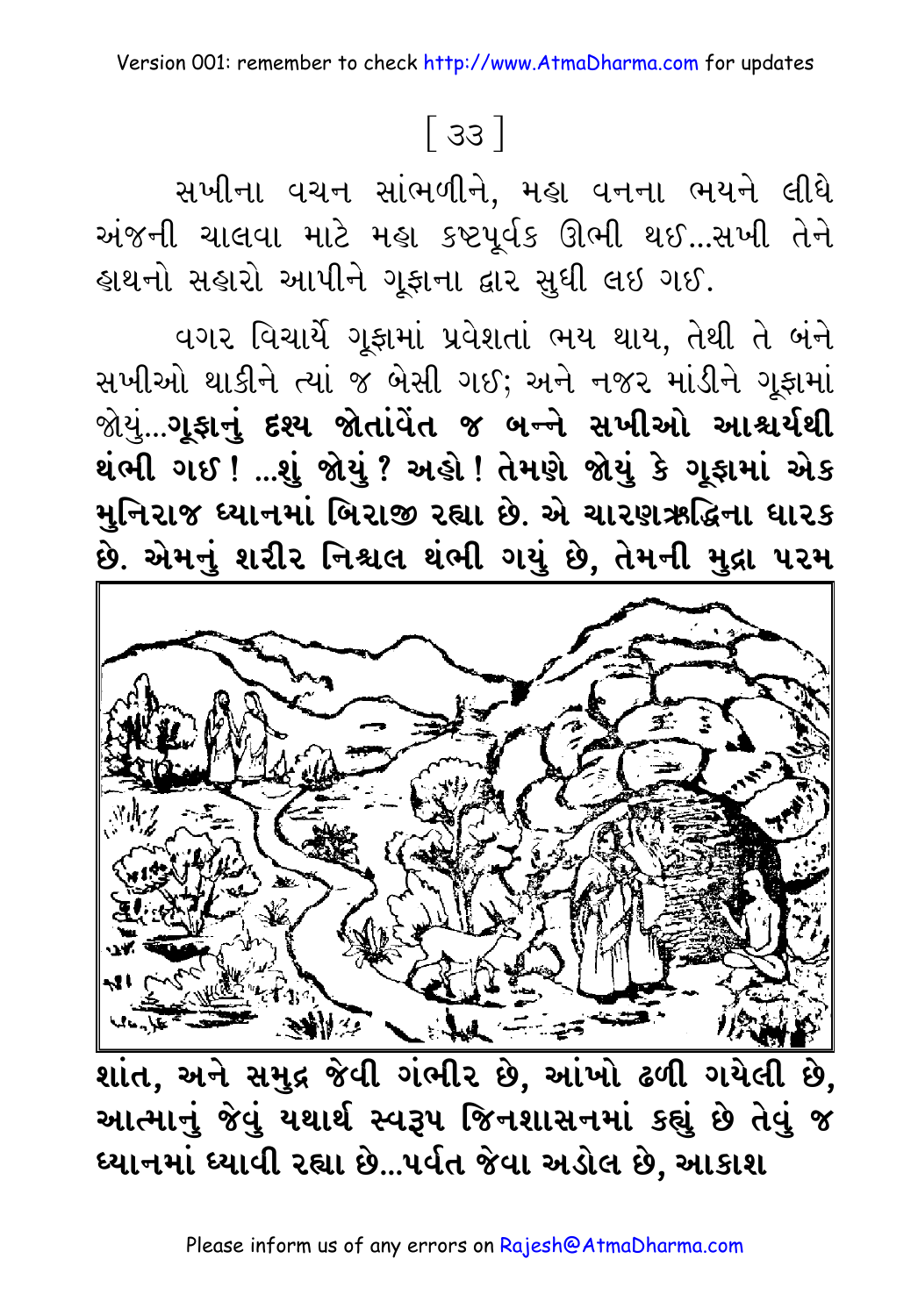# $\lceil 3x \rceil$

જેવા નિર્મળ છે ને પવન જેવા અસંગી છે...અપ્રમત્તભાવમાં ઝૂલી રહ્યા છે અને સિદ્ધ જેવા આત્માના આનંદને સાધી **રહ્યા છે... (** જાુઓ ચિત્ર )

આવા મુનિરાજને દેખતાં જ આ બન્નેના આનંદ નો પાર ન રહ્યો... અહા ! ધન્ય ધન્ય મુનિરાજ ! એમ કહેતી હર્ષપૂર્વક તેઓ મુનિની સમીપ ગઈ... મુનિરાજની વીતરાગ મુદ્રા નીહાળતાં જીવનના સર્વ દુઃખ ભૂલાઈ ગયાં.. ભક્તિપૂર્વક ત્રણ પ્રદક્ષિણા દઇને, હાથ જોડીને નમસ્કાર કર્યા... મુનિ જેવા ૫૨મ બાંઘવ પ્રાપ્ત થવાથી તેમનાં નેત્રો ફૂલી ગયાં... આંસુ અટકી ગયા ને નજર મુનિના ચરણોમાં જ થંભી ગઇ... હાથ જોડીને મહા વિનયપૂર્વક સ્તુતિ કરવા લાગી -હે ભગવાન્ ! હે કલ્યાણ રૂપ ! હે ઉત્તમ ઘ્યાનના ઘારક ! આપ કુશળ છોને!! હે નાથ! આપના જેવા પુરુષો તો સર્વે જીવોની કુશળતાનું કારણ છે તેથી આપનું કુશળ શું પૂછવું ! હે નાથ ! આપ તો સંસારને છોડીને આત્મહિત સાધી રહ્યા છો. આપ મહા પરાક્રમી છો, મહા ક્ષમાવાન છો, પરમ શાંતિધારક છો, ઉપશાંતભાવમાં ઝૂલનારા છો, મન-ઇંદ્રિયોને જીતનારા છો, આપનો વિહાર જીવોના કલ્યાણનું કારણ છે. –આમ સ્તુતિ કરીને પછી મહા વિનયપૂર્વક ત્યાં બેઠી. મુનિના દર્શનથી તેમનો સર્વ ભય દર થઇ ગયો.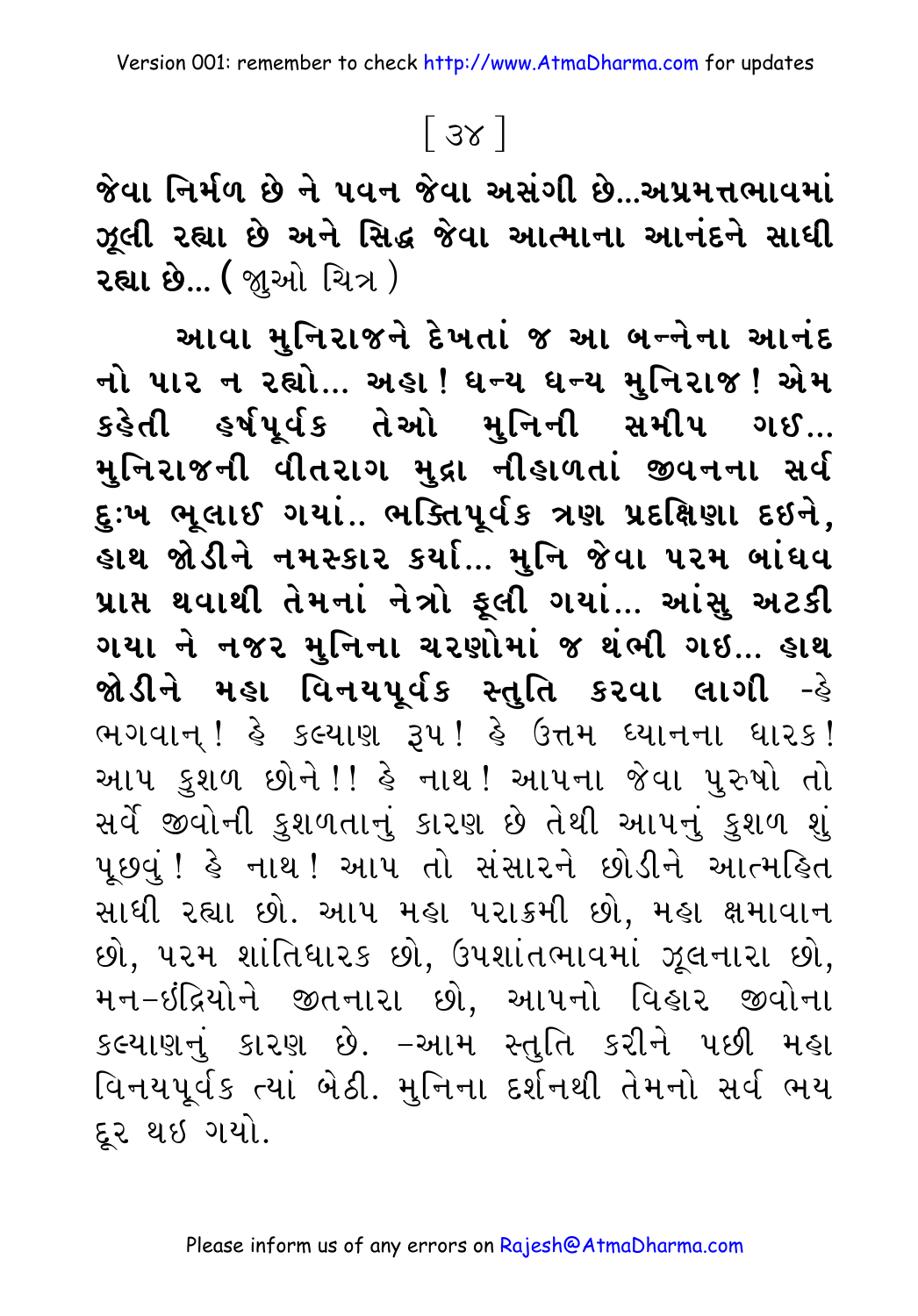### <u>િ</u>ડપ ી

શ્રી મુનિરાજનું ધ્યાન પૂરું થતાં બન્નેએ ફરીને નમસ્કાર કર્યા. શ્રી મુનિરાજ પરમશાંત અમૃતવચન કહેવા લાગ્યા–હે કલ્યાણરૂપિણી! અમને રત્નત્રય ધર્મના પ્રતાપે કુશળ છે. હે પુત્રી !સર્વે જીવોને પોતપોતાના પૂર્વકર્મના ફળ અનુસાર સંયોગ-વિયોગ થાય છે. દેખો કર્મની વિચિત્રતા ! -આ રાજા મહેન્દ્રની પુત્રી અપરાધરહિત, છતાં <u>કુટું</u>બના લોકોએ તેને કાઢી મુકી છે.

કહ્યા વગર જ સર્વ વૃત્તાન્તને જાણનારા એવા તે મહાજ્ઞાની મુનિરાજને વસંતમાલાએ પૂછયું: હે નાથ! કયા કારણથી આના ભરથાર આટલા બધા દિવસ એનાથી ઉદાસ રહ્યા ? અને પછી કયા કારણથી અનુરાગી થયા ? તથા આ મહા સુખકારી વનમાં તે કયા કારણે દુઃખ પામી ? અને કયો મંદભાગી જીવ એના ગર્ભમાં આવ્યો કે જેના જીવવાનો પણ સંશય થયો ?

એ પ્રમાણે પૂછતાં, ત્રણ જ્ઞાનના ધારક સ્વામી અમિતગતિ સર્વ વૃત્તાન્ત યથાર્થ કહેવા લાગ્યા. મહાપુરુુષો સહજ વૃત્તિથી પરનો ઉપકાર કરે છે. મુનિરાજ વસંત માલાને કહે છે કે હે પુત્રી ! આના ગર્ભને વિષે ઉત્તમ પુરુષ આવ્યો છે, તેથી પહેલાં તો તેનો પૂર્વભવ સાંભળ; અને ત્યારપછી અંજની પૂર્વભવમાં જે પાપનું આચરણ કરવાના કારણે આવા દુઃખ પામી-તે વાત સાંભળ.

( શ્રી મુનિરાજ હનુમાનનો પૂર્વભવ કહે છેઃ ) જંબુદ્વીપના ભરતક્ષેત્રમાં મંદિરનગરમાં પ્રિયનંદી નામનો એક ગૃહસ્થ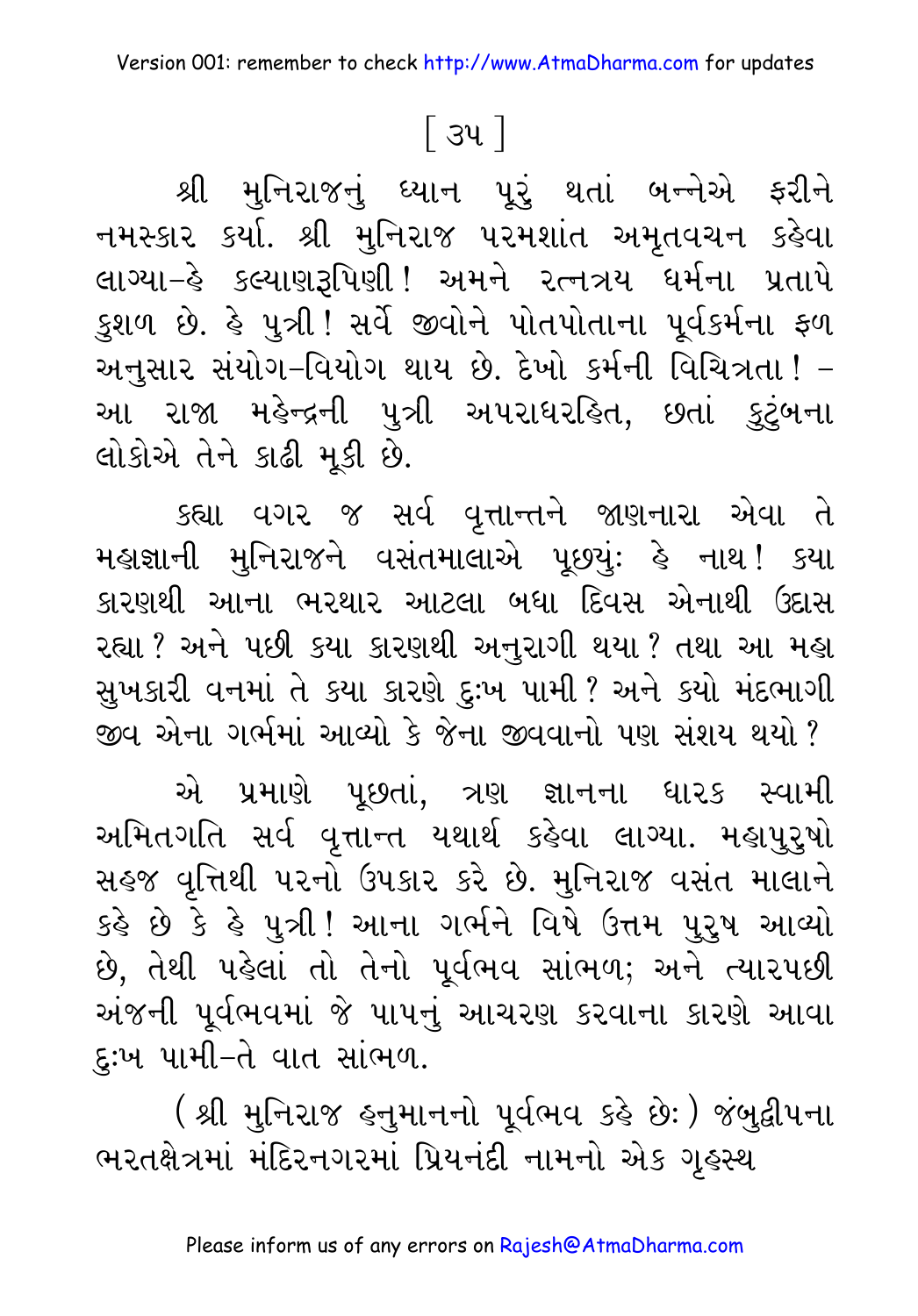### $\lceil 3\xi \rceil$

ફતો, તેની સ્ત્રીને 'દમયન્ત*'* નામનો ગુણવાન પુત્ર ફતો. તે વસંતઋતુમાં મિત્રોની સાથે વનમાં ક્રીડા કરવા ગયેલ. ત્યાં તેણે એક મહા મુનિ દેખ્યા, –આકાશ જેમનું વસ્ત્ર હતું, તપ જેમનું ધન હતું અને ધ્યાન–સ્વાધ્યાયમાં જેઓ ઉદ્યમી હતા; આવા મુનિને દેખતાં જ દમયન્ત પોતાની મિત્રમંડળીને છોડીને મુનિઓની મંડળીમાં ગયો; ત્યાં જઇ નમસ્કાર કરી, ઘર્મનું વ્યાખ્યાન સાંભળીને સમ્યગ્દર્શન ગ્રહણ કર્યું અને શ્રાવકના વ્રત ધારણ કર્યાં, તેમજ અનેક પ્રકારના નિયમો લીધા. એકવાર દાતાના સાતગુણો તથા નવધા ભક્તિસહિત સાધુઓને આહારદાન કર્યું. અને કેટલાક દિવસો પછી સમાધિમરણ કરીને સ્વર્ગમાં ગયો.

સ્વર્ગમાંથી આવીને, જંબુદ્વીપના મૃગાંક નગરમાં કરિચંદ્રરાજાની પ્રિયંગુલક્ષ્મી રાણીનો 'સિંકચંદ્ર ' નામનો પુત્ર થયો; ત્યાં પણ સંતોની સેવા કરીને, સમાધિમરણ કરીને સ્વર્ગમાં ગયો.

ત્યાંથી આવીને, ભરતક્ષેત્રના વિજયાર્દ્ધ પર્વત ઉપર અહનપુર નગરમાં સુકંઠ રાજાની કનકોદરી રાણીનો 'સિંહવાહન 'નામનો પુત્ર થયો, તે ગુણવાન અને રૂપવાન હતો, તેણે ઘણા દિવસ સુધી રાજ્ય કર્યું અને પછી શ્રી વિમલનાથ ભગવાનના સમવસરણમાં આત્મજ્ઞાનપૂર્વક સંસારથી વૈરાગ્ય ઉત્પન્ન થતાં, લક્ષ્મીવાહન નામના પુત્રને રાજ્ય સોંપીને, અસાર સંસારને છોડીને લક્ષ્મીતિલક મુનિના શિષ્ય થયા, વીતરાગદેવે કહેલો મુનિધર્મ અંગીકાર કર્યો,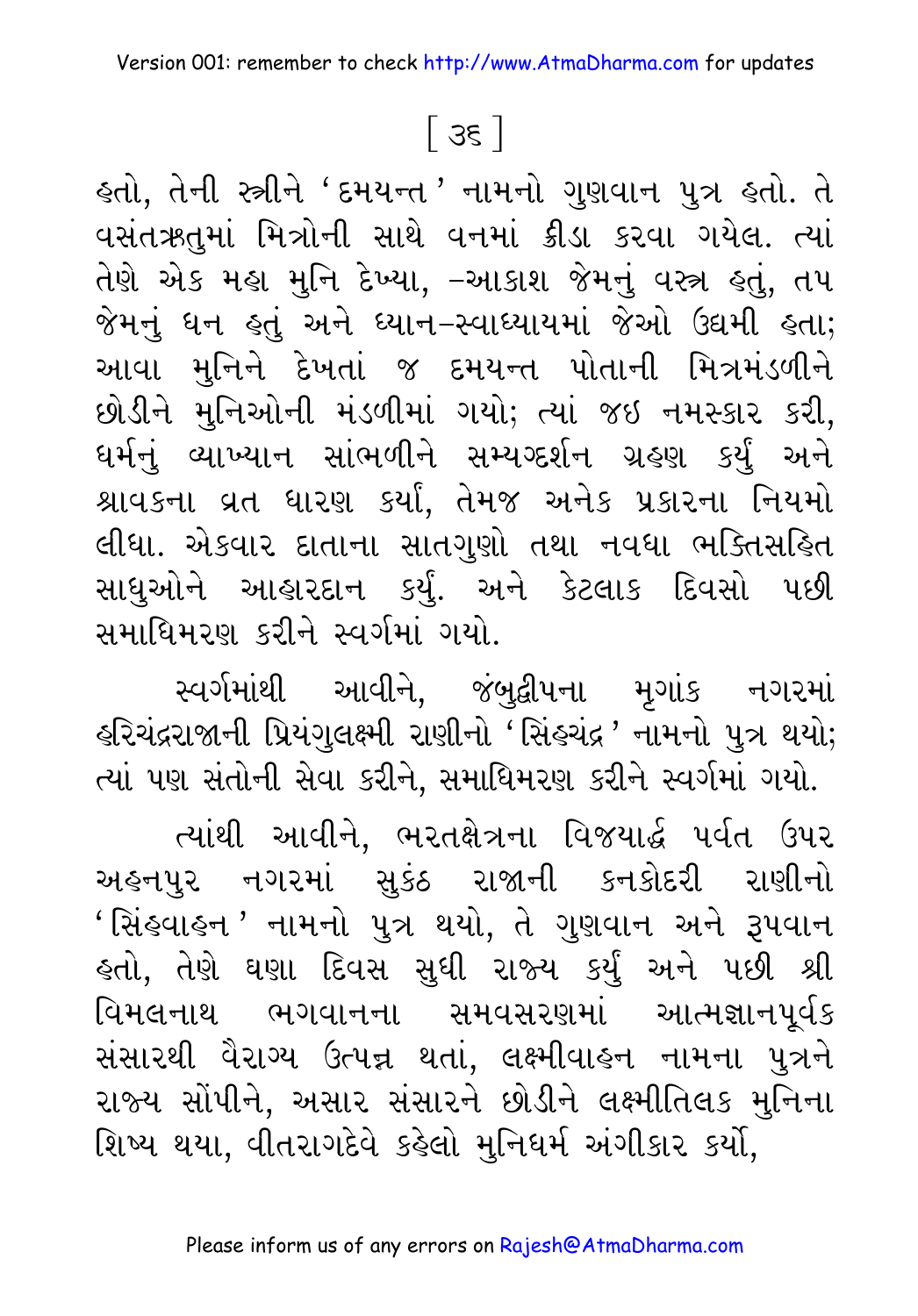### ြ ၁၀ ါ

અનિત્યાદિ બાર વૈરાગ્ય ભાવનાઓનું ચિંતવન કરીને જ્ઞાનચેતનારૂપ થયા, મહાન તપ કર્યું, પોતાના રત્નત્રયરૂપ નિજભાવોમાં નિશ્ચલ થયા ને જ્ઞાનસ્વરૂપ આત્માના અનુભવમાં મગ્ન થયા. તપના પ્રભાવથી તેમને અનેક ઋદ્ધિઓ પ્રગટી, એમના શરીરને સ્પર્શીને જે પવન આવે તે પણ પ્રાણીઓના અનેક રોગને મટાડી દે; –આવી અનેક ઋદ્ધિઓ હોવા છતાં પોતે નિર્જરાના કેતુથી બાવીશ પરિષહો સહતા હતા. ત્યાંથી આયુષ્ય પૂર્ણ થતાં જ્યોતિષચક્રને ઉલ્લંઘીને લાંતવ નામના સાતમા સ્વર્ગમાં મહાન ઋદ્ધિધારક દેવ થયા. જેવું રૂપ કરવું હોય તેવું કરે અને જ્યાં જવું હોય ત્યાં જાય, તેમજ વચનથી કહી ન શકાય એવો અદ્દભુત સ્વર્ગનો વૈભવ, –છતાં આને તો પરમઘામ– મોક્ષપદની જ ભાવના, તેથી તે સ્વર્ગના સુખમાં મગ્ન ન થયા.

તે સ્વર્ગમાંથી ચવીને તે આરાધક આત્મા અહીં અંજનીની કુંખે આવ્યો છે; તે મહા પરમસુખને પામશે, તે ચરમશરીરી છે, હવે ફરીને દેહ ધારણ નહિ કરે, આ જ ભવમાં અવિનાશી સિદ્ધિસુખને સાધશે.

–આ તો ગર્ભમાં આવેલા પુત્રનો વૃત્તાન્ત કહ્યો. હવે હે કલ્યાણચેષ્ટાવંતી ! જે કારણથી આ અંજનીને પતિનો વિરહ તથા કુટુંબદ્વારા નિરાદર થયો તે વૃત્તાંત સાંભળ-

આ અંજનીસુંદરીએ પૂર્વભવમાં પટરાણીપદના અભિમાનથી પોતાની શોકય ઉપર ક્રોધ કરીને, દેવાધિદેવ શ્રી જિનેન્દદેવની પ્રતિમા મંદિરમાંથી બહાર કાઢી હતી; તે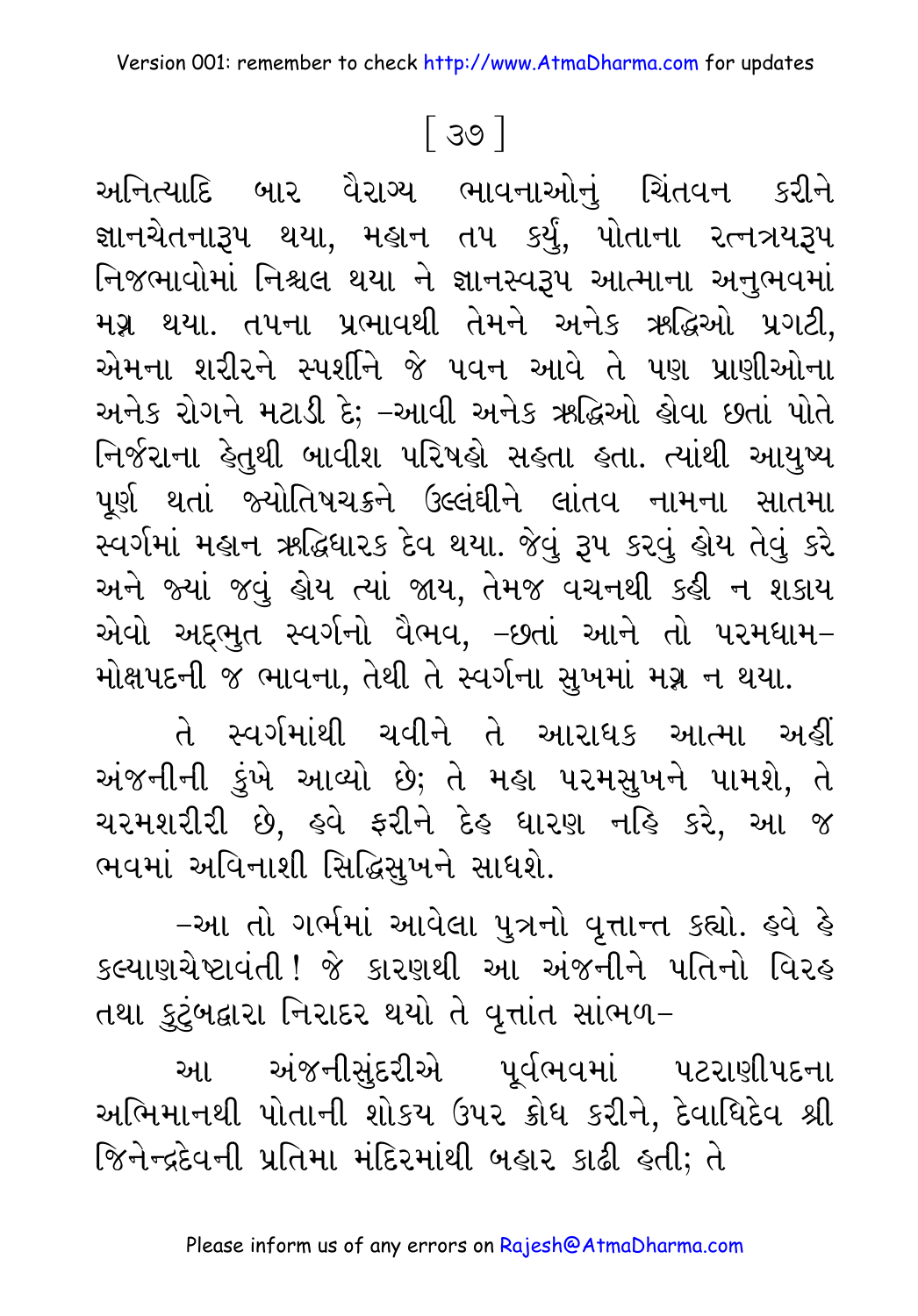# $\lceil 3c \rceil$

વખતે સમયશ્રી નામના આર્યિકા તેના ઘરે આહાર માટે આવ્યા હતા, પણ શ્રીજીની મૂર્તિનો અવિનય દેખીને તેમણે પારણું ન કર્યું ને પાછા ફર્યા; તથા આને અજ્ઞાની જાણીને મહા દયાપૂર્વક ઉપદેશ દેવા લાગ્યા. કેમ કે સાધુજનો સર્વેનું ભલું જ ચાહે છે, ને જીવોને સમજાવવાના નિમિત્તે વગર પૂછયે પણ શ્રીગુરુની આજ્ઞાથી ધર્મોપદેશ દેવામાં પ્રવર્તે છે; એ રીતે, શીલ અને સંયમરૂપ આભૂષણને ધારણ કરનારા સમયશ્રી અર્જિકા પણ મહામધુર અનુપમ વચનથી પટરાણીને કહેવા લાગ્યા કે અરે ભોળી! સાંભળ! તું રાજાની પટરાણી છે, મહા રૂપમતી છે, રાજાને તારા પ્રત્યે ઘણું સન્માન છે, – એ તો બઘું પૂર્વોપાર્જિત પુણ્યનું ફળ છે; મોહને લીધે આ જીવ ચતુર્ગતિ વિષે ભ્રમણ કરે છે ને મહાદુઃખ ભોગવે છે; અનંતકાળમાં કયારેક પુણ્યના યોગે મનુષ્ય દેહ પામે છે. હે રાણી ! તું કોઈ પુણ્યના યોગે આ મનુષ્યદેહ પામી છે, તો તેમાં આ નિંઘ આચાર ન કર, યોગ્ય ક્રિયા કર. આ મનુષ્યદેહ પામીને જે સુકૃત નથી કરતો તે હાથમાં આવેલા રત્નને ખોઈ બેસે છે. અશુભ ક્રિયાઓ દુઃખમૂળ છે. માટે તું તારા કલ્યાણને અર્થે શ્રેષ્ઠ કાર્યોમાં પ્રવર્ત, -તે જ ઉત્તમ છે. આ લોક મહા નિંદ્ય અનાચારથી ભરેલો છે, જે સંતો પોતે આ સંસારથી તરે છે ને ધર્મોપદેશ દઈને બીજાઓને પણ તારે છે તેમના સમાન કોઈ ઉત્તમ નથી, તેઓ કૂતાર્થ છે; અને એવા સંત–મુનિઓના પણ નાથ.. સર્વ જગતના નાથ.. ધર્મચક્રી શ્રી અરહંતદેવ છે તેમના પ્રતિબિંબનો જે અવિનય કરે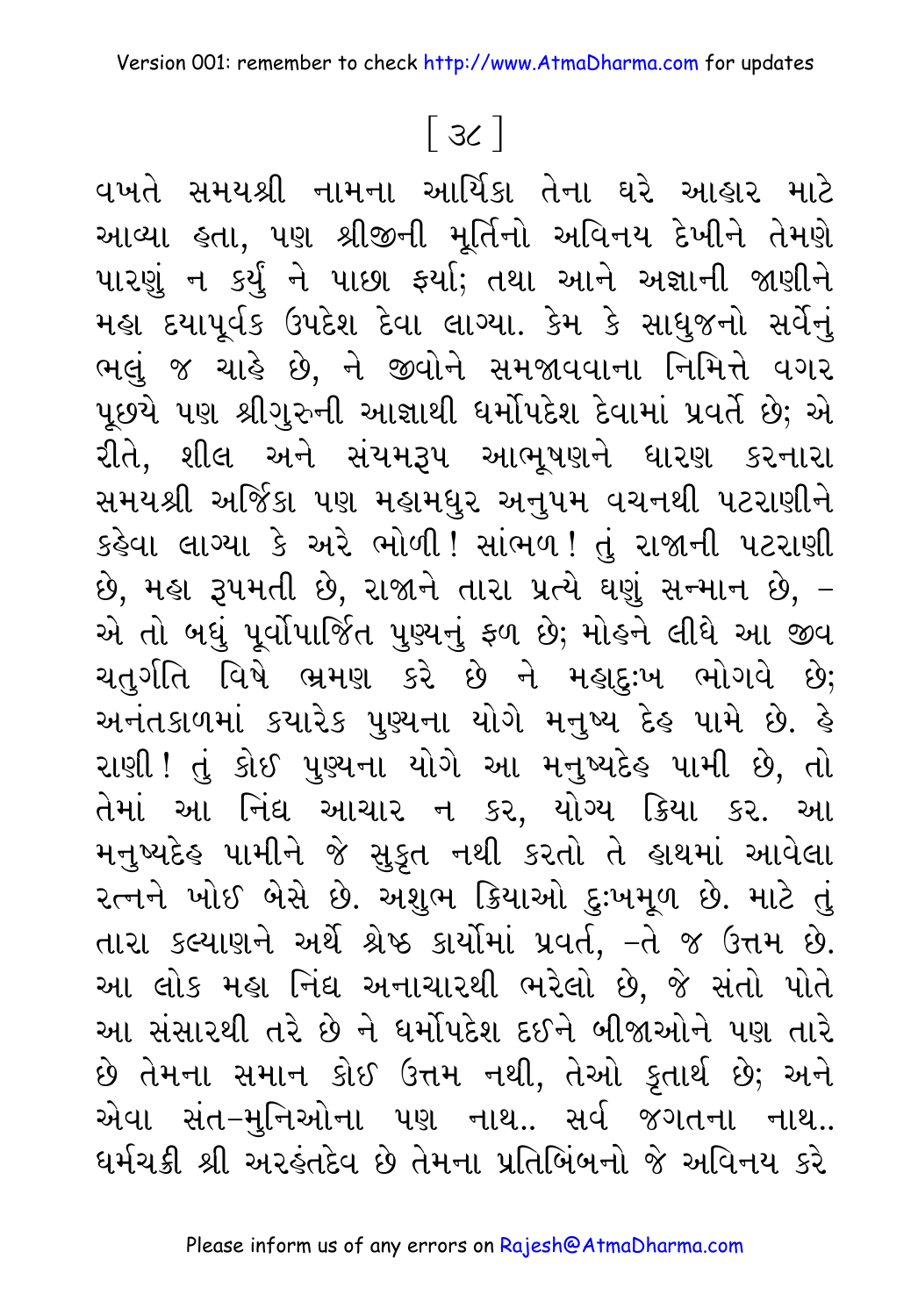## $\lceil 3c \rceil$

છે તે અજ્ઞાની ભવોભવમાં કુગતિનાં મહા દુઃખ પામે છે, અરે! એ દુઃખોનું વર્ણન કોણ કરી શકે? જોકે શ્રી વીતરાગ અરહંત દેવ રાગ-દ્વેષ રહિત છે, જેઓ તેમની સેવા કરે તેમના ઉપર તેઓ પ્રસન્ન થતા નથી, ને નિંદા કરે તેમના ઉપર દ્વેષ કરતા નથી, મહા મધ્યસ્થ વીતરાગભાવને ધારે છે, તોપણ જે જીવ તેમની સેવા કરે છે તે સ્વર્ગ-મોક્ષને પામે છે અને જે નિંદા કરે છે તે નરક-નિગોદને પામે છે. -કેમ? કે જીવોને પોતાના પરિણામોથી સુખ–દુઃખની ઉત્પત્તિ થાય છે. જેમ અગ્નિને ઇચ્છા ન હોવા છતાં તેના સેવનથી શીતનું નિવારણ થાય છે, તેમ શ્રી જિનરાજને ઇચ્છા ન હોવા છતાં તેમના અર્ચન–સેવનથી સ્વયમેવ સુખ થાય છે, અને તેમના અવિનયથી પરમ દુઃખ થાય છે. કે પુત્રી! આ સંસારમાં જેટલા દુઃખ દેખાય છે તે બધાં પાપનાં ફળ છે, અને જે સુખ છે તે ધર્મનું ફળ છે, પૂર્વપુચ્યના પ્રભાવથી તું મહારાજાની પટરાણી થઈ, મહા સંપત્તિવાન થઈને અદ્દભુત કાર્ય કરવાવાળા તારા પુત્ર થયા, તો હવે તું એવું કર કે જેથી સુખી થા.. મારા વચનથી તું તારું કલ્યાણ કર, હે ભવ્યા ! છતી આંખે અંધ થઈને તું કૂવામાં ન ૫ડ. જો તું આવા કાર્યો કરીશ તો ઘોર નરકમાં પડીશ; દેવ-ગુરુ-શાસ્ત્રનો અવિનય કરવો તે તો અત્યંત દુઃખનું કારણ છે. આવા દોષ દેખીને જો હું તને ન સંબોધું તો મને પ્રમાદનો દોષ લાગે; તેથી તારા કલ્યાણ માટે આ ધર્મોપદેશ દીધો છે.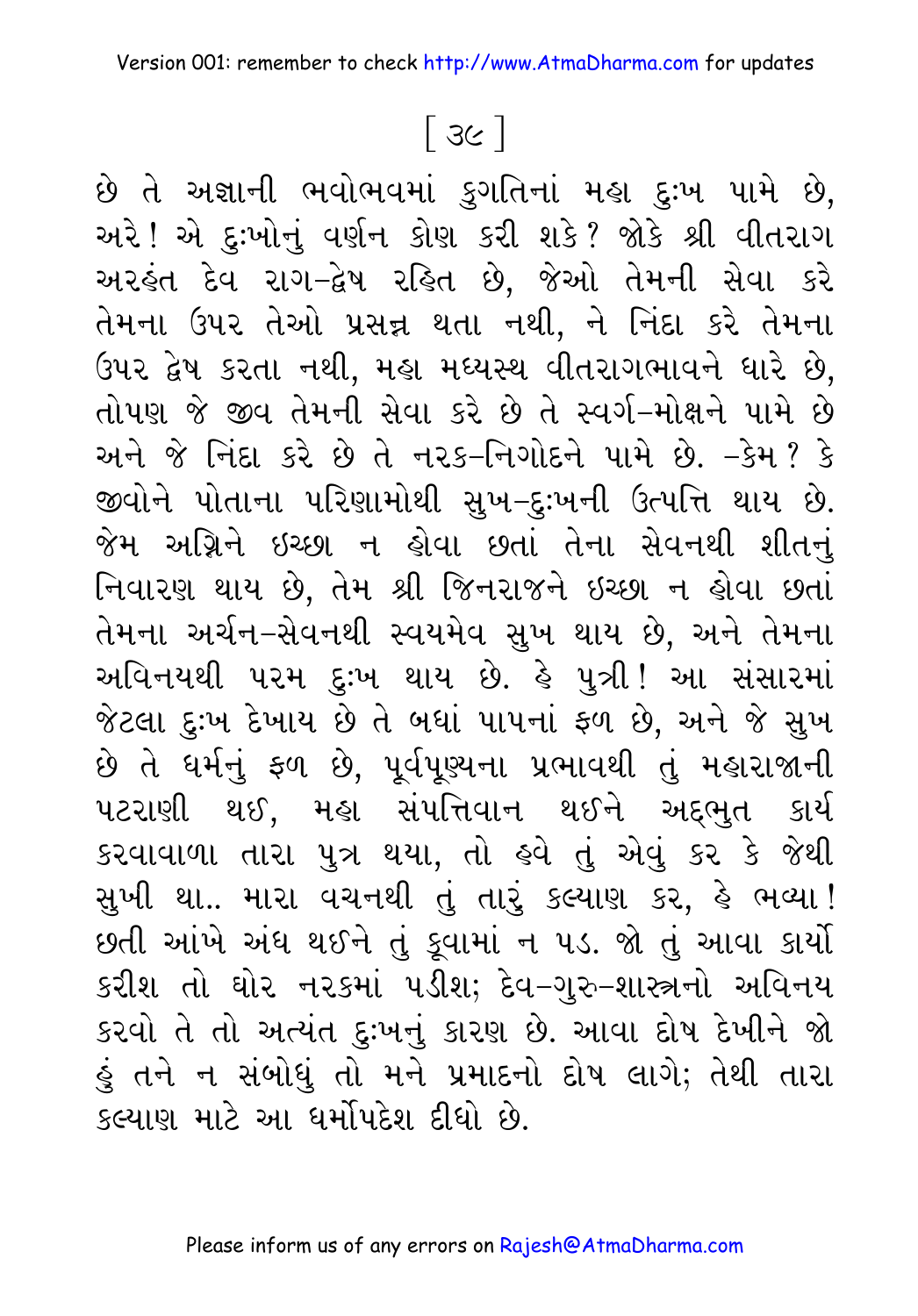### $\lceil 80 \rceil$

શ્રી આર્યિકાજીનો આવો ઉપદેશ સાંભળીને રાણી કનકોદરી નરકનાં દુઃખથી ડરી; તેણે સમ્યગ્દર્શન ધારણ કર્યું, શ્રાવિકાનાં વ્રત આદર્યાં, શ્રી અરહંત દેવની પ્રતિમાને ઘણા બહુમાનપૂર્વક મંદિરમાં પધરાવી ને મોટી ધામધૂમપૂર્વક અષ્ટપ્રકારી પૂજા કરાવી.– એ પ્રમાણે સર્વજ્ઞદેવના ધર્મનું આરાધન કરીને તે કનકોદરી સમાધિમરણ કરીને સ્વર્ગ માં ગઇ. અને સ્વર્ગમાંથી આવીને અહીં રાજા મહેન્દ્ર અને રાણી મનોવેગાને ત્યાં આ અંજનાસુંદરી પુત્રી થઈ. શ્રી મુનિરાજ કર્લ્ડ છે કે હે પુત્રી ! તું પૂર્વના પુણ્યના પ્રભાવથી રાજકુળમાં ઊપજી, ઉત્તમ વર પામી, પરંતુ શ્રી જિનેન્દ્ર દેવની પ્રતિમાને તેં એક ક્ષણપૂરતી મંદિરમાંથી બહાર કાઢી હતી તેના પાપથી તું પતિનો વિયોગ તથા કુટુંબદ્વારા તિરસ્કાર પામી. વિવાહના ત્રણ દિવસ પહેલાં રાત્રે પવનંજય તેના પ્રહસ્ત મિત્ર સહિત ગુપ્તપણે તારા ઝરોખે આવીને બેઠો હતો, તે વખતે મિશ્રકેશી સખીએ વિદ્યુત્પ્રભની સ્તુતિ કરી ને પવનંજયની નિંદા કરી, તેથી પવનંજયને તારા ઉપર દ્વેષ થઈ ગયો. પછી યુદ્ધને માટે જતાં માનસરોવરના કિનારે ૫ડાવ નાંખ્યો ત્યારે ચકવીને વિરહમાં ઝૂરતી દેખીને તેને કરુણા ઊપજી, અને તે કરુણા જ સખીરૂપ થઇને કુમારને તારી પાસે લઈ આવી; તને ગર્ભ રહ્યો ને કુમાર તો ગુપ્તપણે જ રાવણને મદદ કરવા ચાલ્યો ગયો. મુનિરાજના શ્રી મુખેથી અંજની પ્રત્યે મહા કરુણા ભરેલા અમૃતવચન ખરવા લાગ્યા–હે બાળિકા! તેં પૂર્વે જિનેન્દ્ર દેવનો અવિનય કરેલો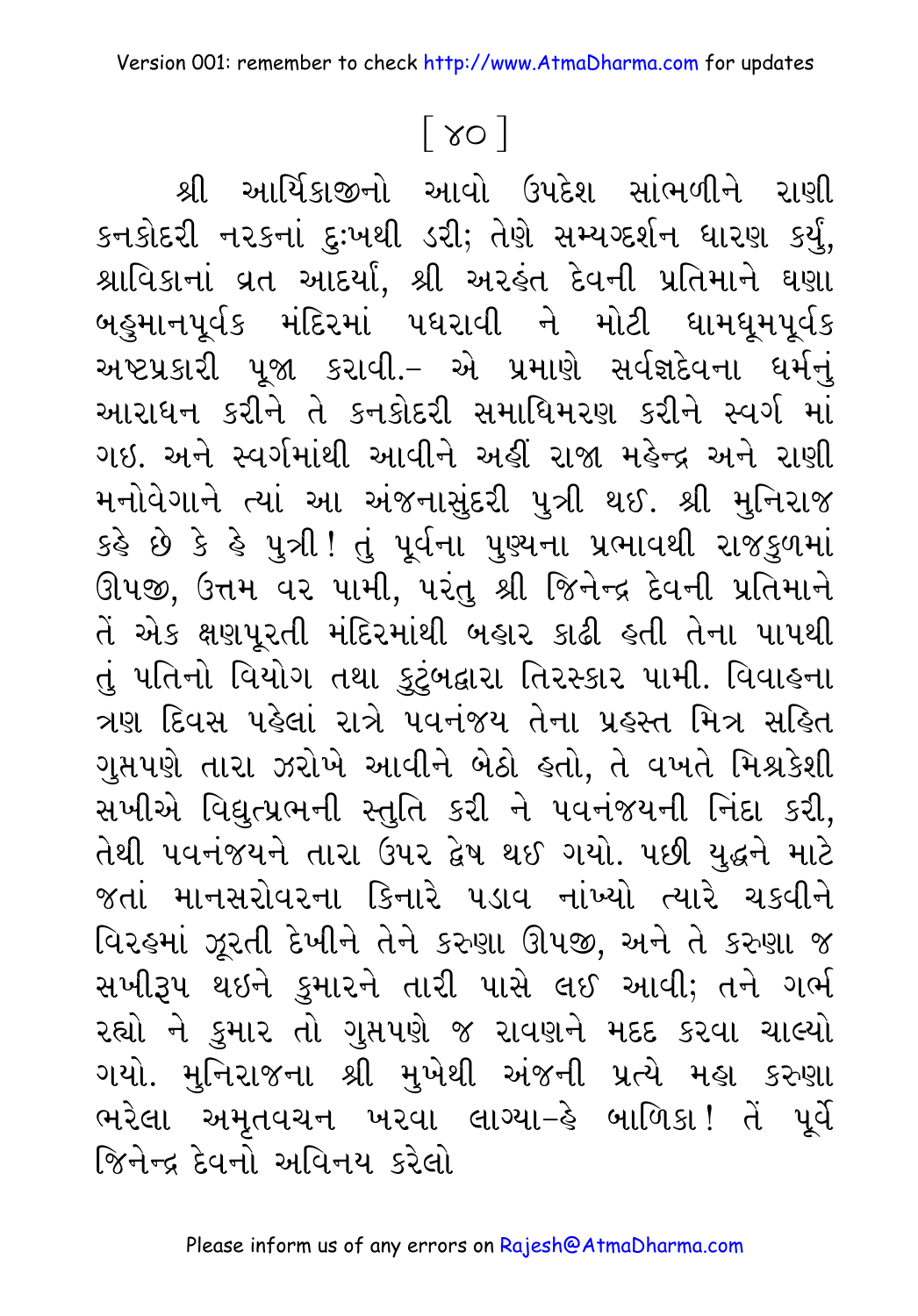# $\lceil 89 \rceil$

તેથી તારા ઉપર, તું નિર્દોષ હોવા છતાં ઘોર કલંક આવી ૫ડયાં; પૂર્વે નિંદ્ય કર્મ કરવાથી તું આવા મહા દુઃખ પામી... માટે ફરીને આવું નિંઘ કર્મ કદી ન કરજે. સંસાર સમુદ્રથી તારણહાર એવા શ્રી જિનેન્દ્રદેવની તું ભક્તિ કર. આ પૃથ્વીમાં જે સુખ છે તે સર્વ જિનભક્તિના પ્રતાપથી થાય છે.

આ પ્રમાણે શ્રી મુનિરાજ પાસેથી પોતાના પૂર્વભવની વાત સાંભળીને અંજની વિસ્મય પામી અને પોતાના કરેલા અપરાધને નિંદતી થકી ઘણો પશ્ચાત્તાપ કરવા લાગી.

ત્યારે શ્રી મુનિરાજે કહ્યું - કે પુત્રી! તું શાંત થા અને તારી શક્તિપૂર્વક જિનધર્મનું સેવન કર. ૫૨મ ભક્તિપૂર્વક શ્રી જિનેન્દ્રદેવની તથા સંત–મુનિઓની ઉપાસના કર. પૂર્વે તેં એવું નિંઘ કર્મ કર્યું કે તું અઘોગતિમાં જાત, પરંતુ સંયમશ્રી આર્યાએ ધર્મોપદેશરૂપી હસ્તાવલંબન દઇને તને કુગતિમાં પડતાં બચાવી. હવે થોડા વખતમાં તું પરમ સુખ પામીશ, તારો પુત્ર દેવોથી પણ ન જિતાય એવો મહા પરાક્રમી થશે, ફવે થોડા દિવસોમાં જ તને તારા પતિનો મેળાપ થશે. માટે કે ભવ્યા ! તું તારા ચિત્તમાંથી ખેદ છોડી દે અને પ્રમાદરહિત થઇને ધર્મક્રિયામાં ઉદ્યમી થા.

શ્રી મુનિરાજના આવા વચન સાંભળીને અંજની તથા વસંતમાલા બહુ જ પ્રસન્ન થઈ, આનંદથી તેમનાં નેત્રો ફૂલી ગયા... 'અહો ! આ ઘોર વનમાં આપ અમને ધર્મપિતા મળ્યા. આપનાં દર્શનથી અમારાં દઃખ દર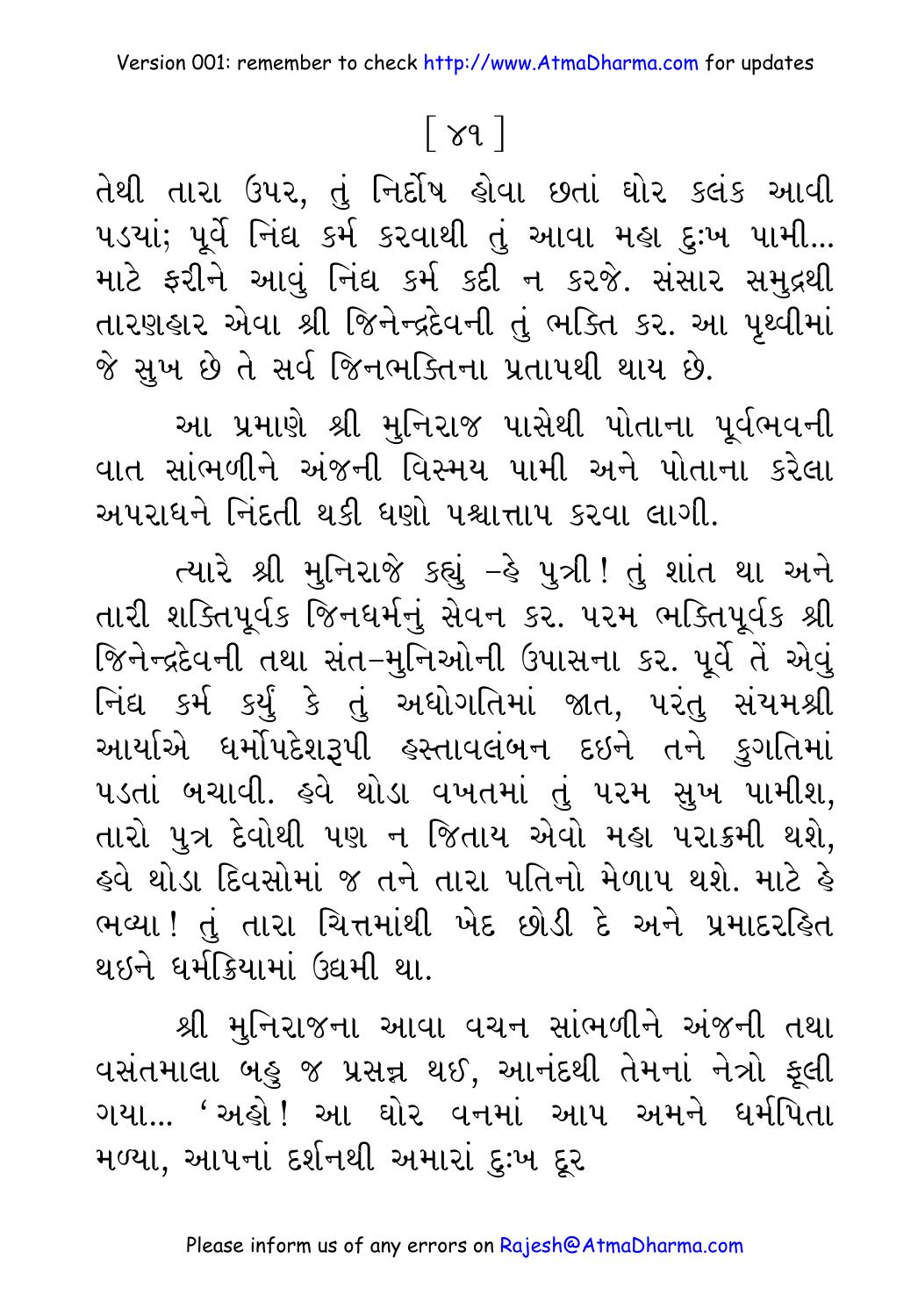# $\lceil 85 \rceil$

થઈ ગયાં, આપ પરમ શરણભૂત છો ' –એમ કહીને વારંવાર નમસ્કાર કરવા લાગી. શ્રી મુનિરાજ તેમને ધર્મનો ઉપદેશ દઇને આકાશમાર્ગે વિહાર કરી ગયા.

અંજની પોતાના પૂર્વ ભવની વાત સાંભળીને પાપકર્મથી અત્યંત ભયભીત થઈ અને ધર્મમાં સાવધાન થઈ. ' આ ગૂફા મુનિના બિરાજવાથી પવિત્ર થઈ ' એમ સમજીને બન્ને સખીઓ ત્યાં જ રહેવા લાગી, અને પુત્રના પ્રસવની રાહ જોવા લાગી.

 $\ast$ 



 $\ast$ 

 $\ast$ 

\_<br>કવે અંજની પોતાની સખી સહિત ગુફામાં રહે છે... ધર્મનું ચિંતન કરે છે, વૈરાગ્ય ભાવનાઓ ભાવે છે, દેવ-ગુરુની ભક્તિ કરે છે વસંતમાલા વિદ્યાના બળથી ખાન–પાન વગેરે મનવાંછિત સામગ્રી મેળવી લ્યે છે. મુનિના ધ્યાનથી પવિત્ર થયેલી ગુફાને વિષે கி મુનિસુવ્રતનાથ

**તીર્થંકર**ની પ્રતિમા પઘરાવીને બન્ને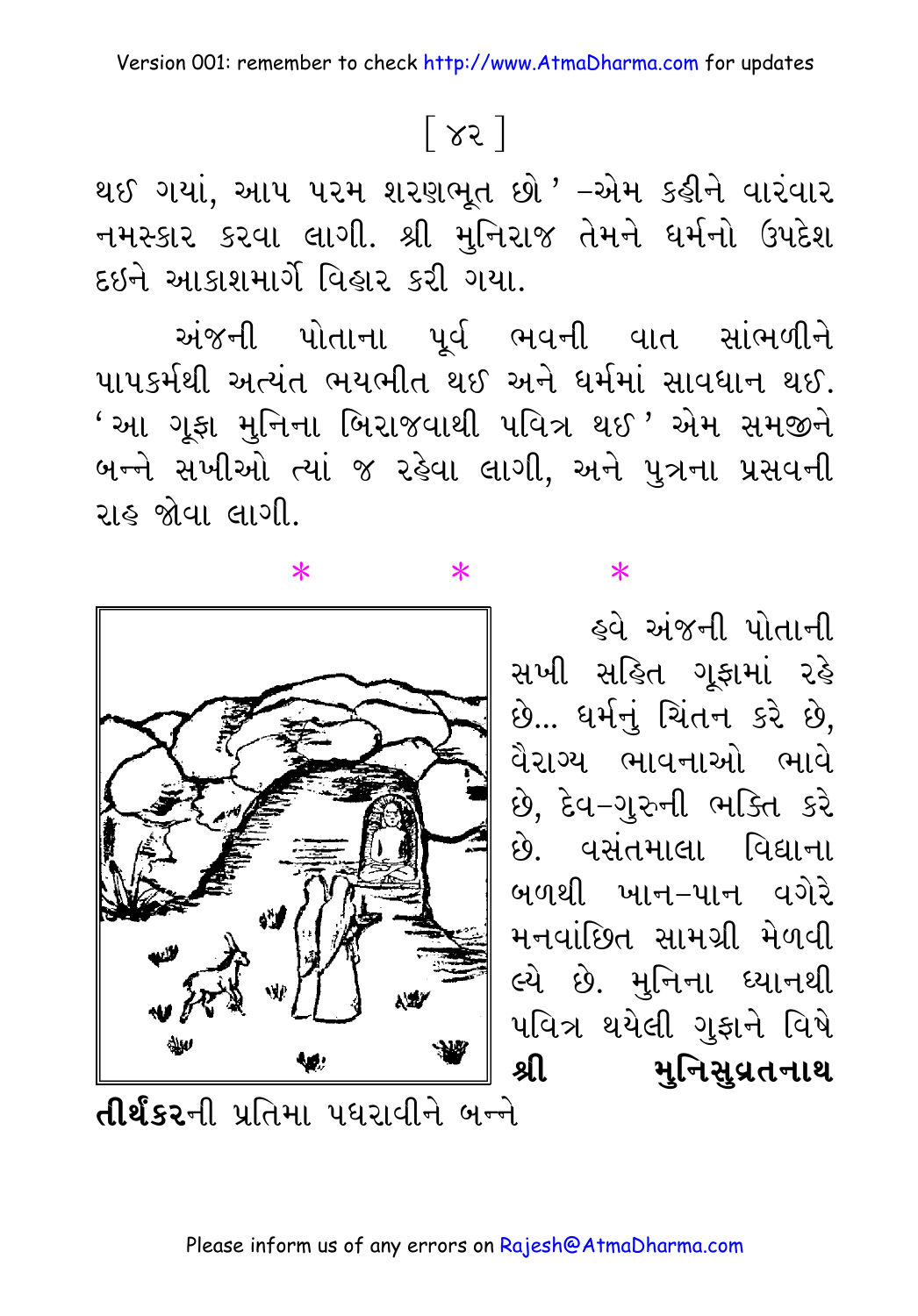# $\lceil 83 \rceil$

સખીઓ સુગંધી દ્રવ્યોથી ભક્તિપૂર્વક પૂજા કરે છે. વસંતમાળા અનેક પ્રકારના વિનોદ વડે અંજનીને પ્રસન્ન રાખે છે. બન્નેના ચિત્તમાં એક જ ચિંતા છે કે પ્રસૂતિ સુખપૂર્વક થઈ જાય.

સાંજ પડી… સંઘ્યાનો રાતો રંગ એવો છવાઈ ગયો-જાણે કે હમણાં ક્રોધે ભરેલો સિંહ આવશે ! થોડી વારમાં, જાણે કે હોનહાર ઉપસર્ગને સૂચવતી હોય–એમ અંધકાર ભરેલી રાત આવી પહોંચી. ભયના માર્યા પશુ–પંખી ચૂપ થઈ ગયા. ક્યારેક ક્યારેક શિયાળીયાની એવી ભયાનક ચીસો થીત–કે જાણે આવી રહેલા ઉપસર્ગના ઢોલ વાગતા હોય !

આવી અંધારી રાતે અંજની અને તેની સખી વાતચીત કરતાં ગૂફામાં બેઠા છે... ત્યાં તો ગૂફાના બારણે ભયંકર ગર્જના કરતો એક સિંહ આવ્યો.... તેની ગર્જનાથી આખી ગૂફા એવી તો ગાજી ઊઠી... જાણે કે ભયને લીધે પર્વત જ રોવા માંડયો લોય. સિંહનો અવાજ સાંભળીને અંજનીએ એવી પ્રતિજ્ઞા કરી કે જો આ ઉપસર્ગથી મારું શરીર છૂટી જાય તો મારે અનશન-વ્રત છે, ઉપસર્ગ ટળે તો ભોજન લેવું સખી વસંતમાલા અંજનીની રક્ષા માટે એકદમ વ્યાકુળ થઈને, હાથમાં તલવાર લઇને પંખીની જેમ આમતેમ ભમે છે, ઘડીકમાં આકાશમાં જાય છે ને ઘડીકમાં જમીન ઉપર આવે છે.–એ પ્રમાણે બન્ને સખીઓ ભયથી કંપાયમાન થઈ ગઈ.

ત્યારે, તે ગૂફામાં રહેતા મણિચૂલ નામના ગંધર્વદેવની રત્નચૂલા નામની સ્ત્રીને અત્યંત દયા આવી અને તે કહેવા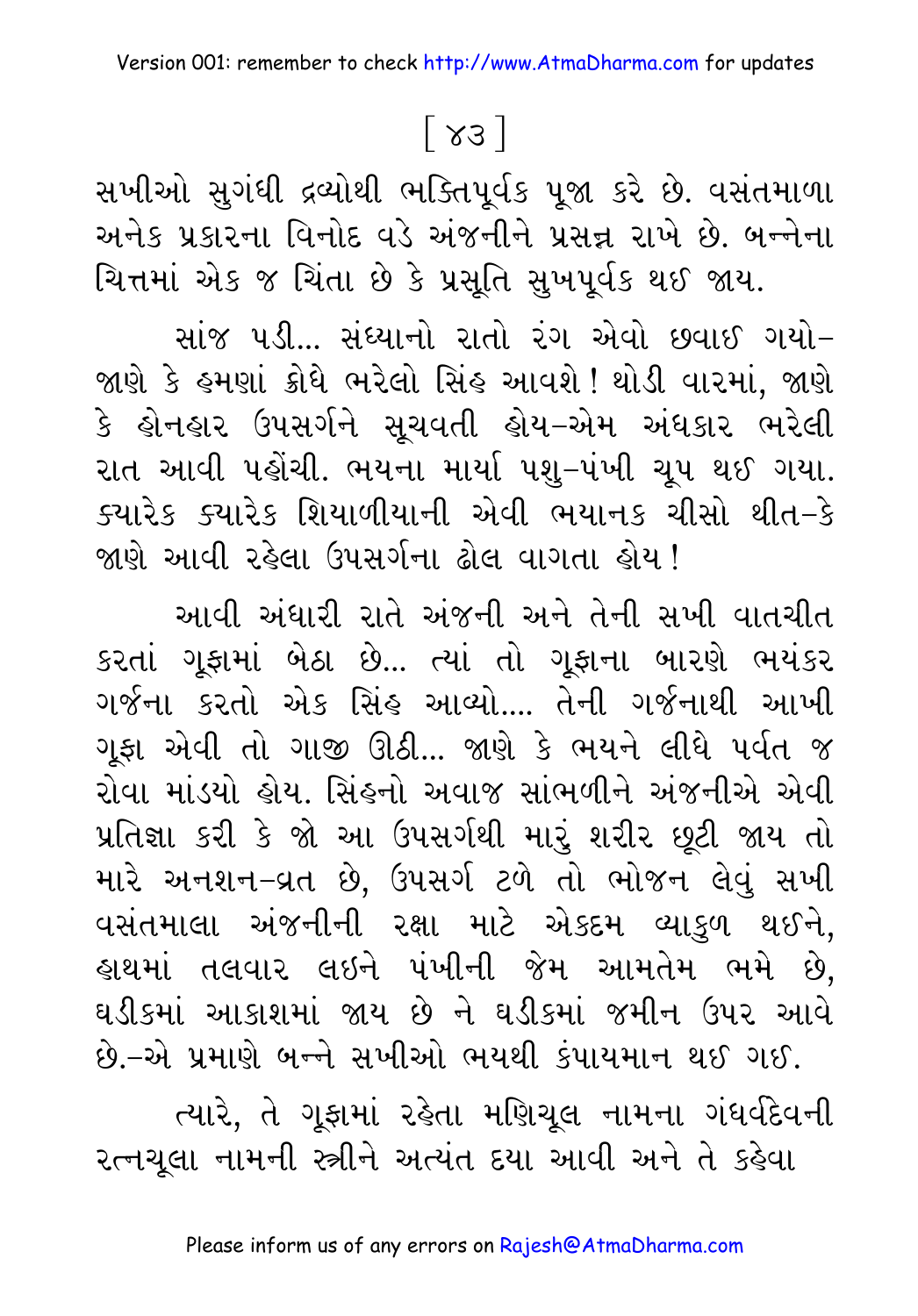### $\lceil 88 \rceil$

લાગી: હે દેવ ! જાુઓ, આ બન્ને સ્ત્રીઓ સિંહના ભયથી અત્યંત વિહ્વળ બની ગઈ છે, એ બન્ને ધર્માત્મા છે, માટે તમે તેની રક્ષા કરો.

ગંધર્વદેવને પણ દયા ઊપજી અને તરત જ વિક્રિયાવડે તેણે અષ્ટાપદનું રૂપ ધારણ કર્યું; સિંહ અને અષ્ટાપદની લડાઈના મહા ભયાનક શબ્દો થવા લાગ્યા.

અંજની હૃદયમાં ભગવાનનં ઘ્યાન ધરવા લાગી. વસંતમાલા સારસની જેમ વિલાપ કરવા લાગી: હા અંજના ! પહેલાં તો ધણીના વિયોગથી તું દુઃખી થઇ, કોઈ પ્રકારે ઘણીનું આગમન થયું ને ગર્ભ રહ્યો તો સાસુએ વગર સમજ્યે તારા ઉપર કલંક નાંખીને તને ઘરમાંથી કાઢી મૂકી, માતા–પિતાએ પણ ન રાખી તેથી મહા ભયાનક વનમાં આવી; અહીં પુણ્યના યોગથી મુનિરાજના દર્શન થયા, મુનિએ પૂર્વભવ કહીને ઘૈર્ય બંધાવ્યું અને ધર્મોપદેશ દઇને આકાશમાર્ગે ચાલ્યા ગયા; પ્રસૂતિ માટે તું આ ગૂફામાં રહી, તો હવે આ સિંહ મોઢું ફાડીને તને ખાઇ જવા આવ્યો છે. હાય ! હાય ! આ રાજપુત્રી નિર્જનવનમાં મરણ પામી રહી છે!... અરે! આ વનના દેવતા દયા કરીને એની રક્ષા કરો. મુનિએ કહ્યું છે કે ઙ્વે તારા બઘાં દુઃખો દૂર થશે, −એ મુનિનાં વચન અન્યથા કેમ હોય? –એમ વિલાપ કરતી કરતી વસંતમાલા ઝૂલાની જેમ આમથી તેમ ઘુમે છે, ઘડીકમાં અંજનીની પાસે આવે છે ને ઘડીકમાં બહાર જાય છે.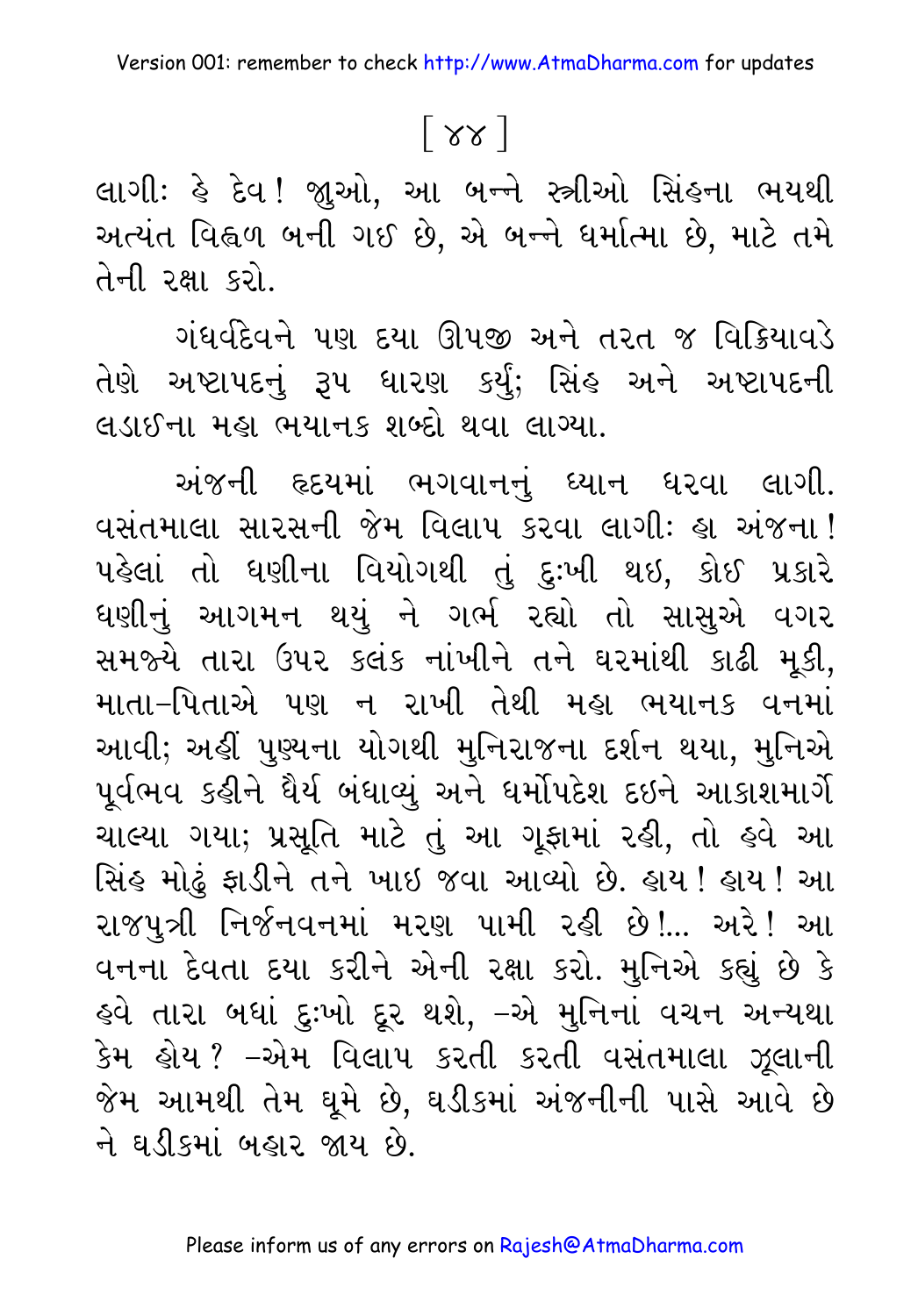### $\lceil 84 \rceil$

આ તરફ ગંધર્વદેવ કે જેણે અષ્ટાપદનું રૂપ ધારણ કર્યું હતું તેણે પંજાની ઝપટ વડે સિંહને ભગાડી મૂકયો; સિંહ ભાગી જતાં તે દેવ પણ પોતાના સ્થાને ચાલ્યો ગયો. –એ રીતે સિંહ અને અષ્ટાપદ બન્ને ક્ષણમાત્રમાં અલોપ થઈ ગયા.

સિંહ અને અષ્ટાપદના યુદ્ધનું આ સ્વપ્નસમાન વિચિત્ર ચારિત્ર દેખીને વસંતમાલાને આશ્ચર્ય થયું, અને ઉપસર્ગ દૂર થયો જાણીને તે ગૂફામાં અંજનીસુંદરી પાસે આવી અને અત્યંત કોમળ હાથ ફેરવીને તેને આશ્વાસન આપવા લાગી, જાણે નવો જન્મ થયો લોય તેમ હિતની વાત કરવા લાગી. ગૂફામાં બેઠા બેઠા તેઓ કયારેક તો ધર્મકથા કરે છે, કયારેક ભગવાનની ભક્તિ કરે છે, કયારેક મુનિરાજને યાદ કરે છે ને કયારેક કુટુંબના વર્તાવને યાદ કરે છે. એમ કરતાં કરતાં લગભગ મધરાત થઈ... ત્યાં અત્યંત મધુર સંગીતનો અવાજ સંભળાયો... આવી મઘરાતે આ નિર્જન ગુફામાં જિનેન્દ્રભક્તિના અદ્દભુત સૂર સાંભળીને બન્નેને આશ્ચર્ય થયું... ને એકચિત્તે સાંભળવા લાગી.

જેમ ગરૂડ સર્પને ભગાડે તેમ અષ્ટાપદરૂધારી ગંધર્વદેવ સિંહને ભગાડીને, રાત્રિના શાંત વાતાવરણમાં આનંદપૂર્વક વીણા વગાડીને શ્રી જિનેન્દ્રદેવના ગુણગાન કરતો હતો. ગંધર્વદેવો ગાનવિદ્યામાં પ્રસિદ્ધ છે, રાગના ૪૯ સ્થાનો છે તે બધામાં તેઓ પ્રવીણ છે. તે ગંધર્વદેવ અત્યંત પ્રીતિપૂર્વક મધુર નાદથી ભગવાનની સ્તુતિ કરવા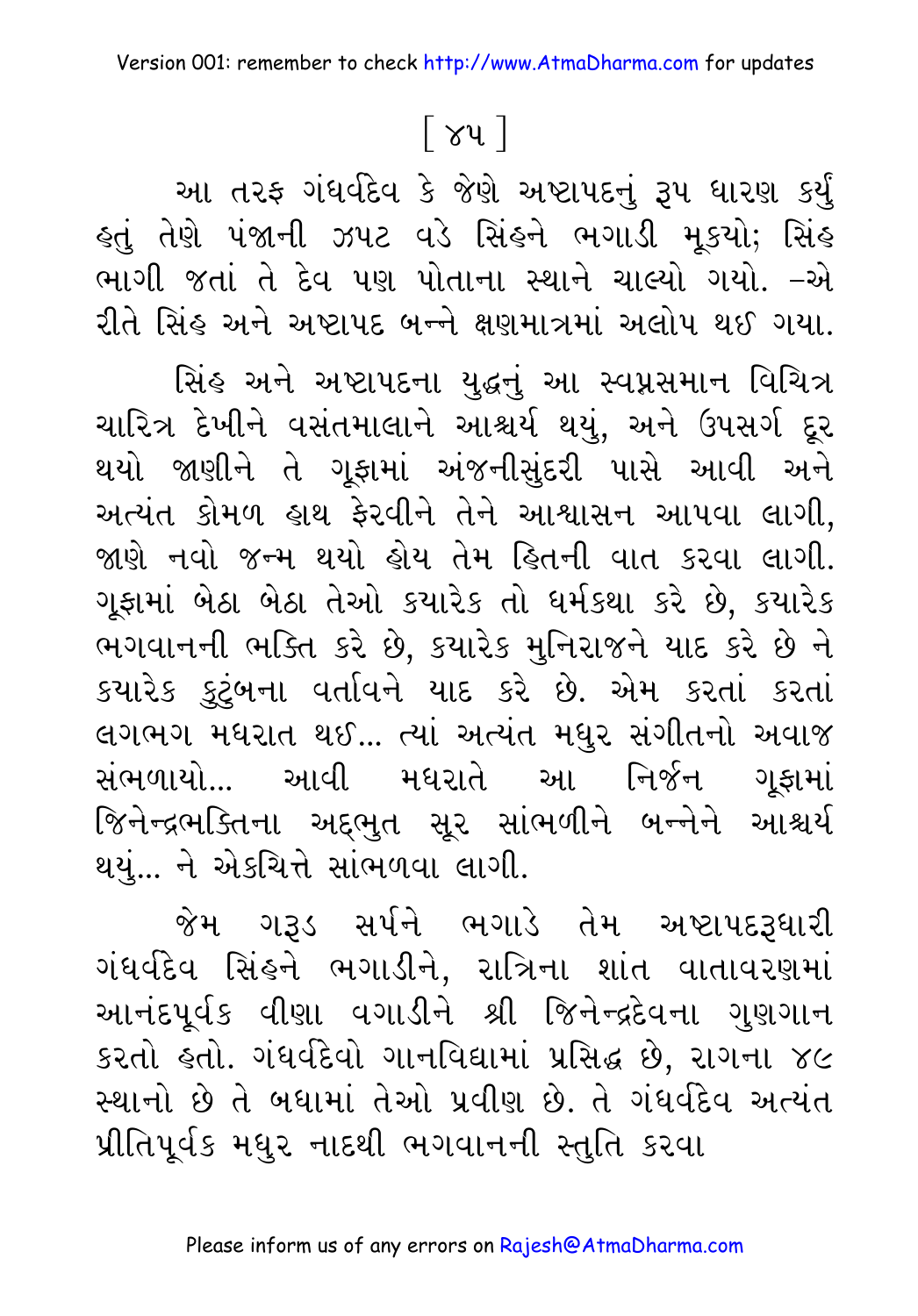### $\lceil 3 \varepsilon \rceil$

લાગ્યો કે– સર્વજ્ઞ પરમાત્મા શ્રી અરહંતદેવને હું ભક્તિપૂર્વક નમસ્કાર કરું છું; દેવોથી પણ જે પૂજ્ય છે એવા દેવાધિદેવ શ્રી મુનિસુવ્રત ભગવાનના ચરણયુગલમાં ભક્તિપૂર્વક વંદન કરું છું. હે નાથ ! આપ ત્રણ ભુવનમાં શ્રેષ્ઠ છો, મોક્ષમાર્ગના નાયક છો, આપના ચરણના નખની પ્રભા વડે ઇન્દ્રના મુકુટનાં રત્નો પ્રકાશિત થાય છે. કે સર્વજ્ઞદેવ! આપ જ જીવોને પરમ શરણભૂત છો...

એ પ્રમાણે જિતેન્દ્ર ભગવાનની અદ્દભુત ભક્તિ સાંભળતાં બન્ને સખીઓનું મન અત્યંત પ્રસન્ન થયું, અને કદી નહિ સાંભળેલો આવો રાગ સાંભળીને તેમને વિસ્મય થયું; તેઓ ગીતની અત્યંત પ્રશંસા કરવા લાગી કે ધન્ય આ ગીત ! જિનેન્દ્રદેવના કોઇ ભક્તે આ અત્યંત મનોહર ગીત ગાયું છે... તે સાંભળીને અમારું હૃદય હર્ષથી છવાઈ ગયું છે. વસંતમાલા અંજનીને કહેવા લાગી કે હે સખી! જરૂર અહીં કોઈ દયાવાન દેવ રહે છે કે જેણે અષ્ટાપદનું રૂપ ધારણ કરીને સિહંને ભગાડી મૂકયો અને આપણી રક્ષા કરી; અને તેણે જ આપણા આનંદને માટે આ મનોહર ગીત ગાયું છે. કે દેવી ! કે શીલવંતી ! તારી દયા તો બધાય કરે છે. જે શીલવાન ધર્માત્મા છે તેને મહાભયંકર વનમાં દેવ પણ મિત્ર થઇ જાય છે. આ ઉપસર્ગના વિનાશથી હવે જરૂર તને તારા પતિનો મિલાપ થશે અને તને અદ્દભૂત પરાક્રમી પુત્ર થશે; મુનિઓનાં વચન અન્યથા હોતાં નથી. –આમ વાતચીત કરતાં કરતાં બન્ને એ રાત વીતાવી.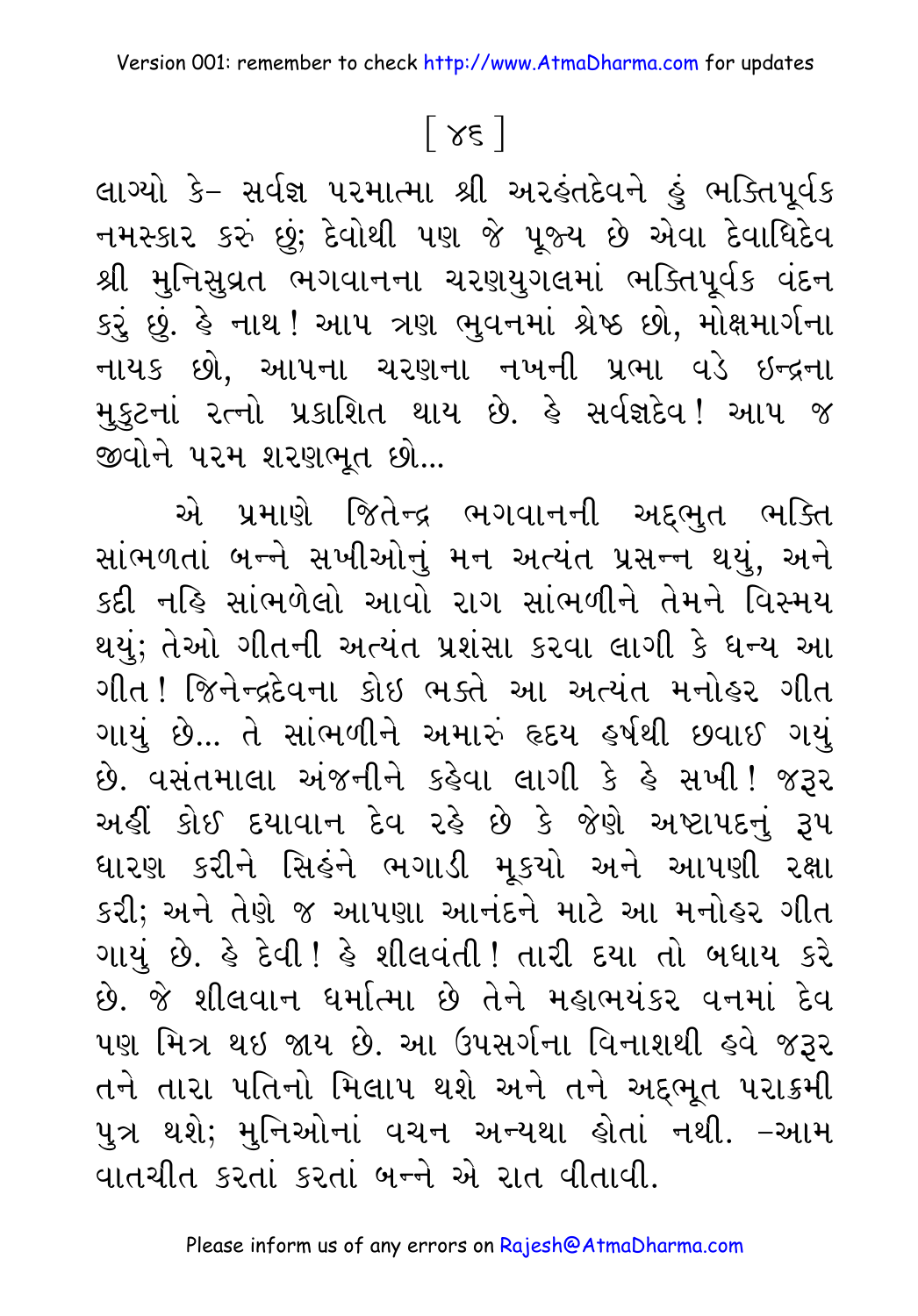### $\lceil 89 \rceil$

સવાર થતાં બન્નેએ ગૂફામાં બિરાજમાન શ્રી મુનિસુવ્રત ભગવાનના પ્રતિમાજીની અતિશય ભાવપૂર્વક સ્તુતિ કરીને પૂજન કર્યું. વસંતમાલા અનેક પ્રકારે અંજનીના ચિત્તને પ્રસન્ન કરે છે. અને કહે છે કે અરે દેવી! જો તો ખરી... તારા પધારવાથી આ વન અને પર્વત પણ મહાન હર્ષ પામ્યા છે, તેથી ઝરણાંના કલકલ નાદથી તેઓ હસી રહ્યા છે, આ વનનાં વૃક્ષો નમ્રીભૂત થઇને જાણેકે તને ફળ અર્પણ કરી રહ્યાં છે, મોર–પોપટ ને મેના મધુર શબ્દોથી તારું સ્વાગત કરે છે; માટે કે કલ્યાણરૂપિણી ! કે પુણ્યવંતી ! તું ચિંતાને વશ ન થા, તું પ્રસન્ન ૨૬ે, આ વનમાં સર્વ કલ્યાણ થશે અને દેવ પણ તારી સેવા કરશે. તારું શરીર નિષ્પાપ છે, તારું શીલ નિર્દોષ છે, તેથી આ પક્ષીઓ પણ ઙર્ષથી તારી પ્રશંસા કરે છે. તારા અહીં બિરાજવાથી આ આખું વન આનંદથી નાચી રહ્યું છે... અને તારા દર્શન કરવા માટે આ સૂર્ય પણ આવી રહ્યો છે.

વસંતમાલાની પ્રસન્નતા ભરેલી વાત સાંભળીને અંજની કહેવા લાગી-હે સખી! તું મારી સાથે છે તો મારે બધું કુટુંબ પાસે જ છે, અને તારા પ્રસાદથી આ વન પણ મારે નગર સમાન છે, સંકટમાં જીવને જે સહાય કરે તે જ સાચા બાંધવ છે, અને જે દુઃખદાતાર છે તે બાંધવ નથી પણ શત્રુ છે. હે સખી ! આ સંકટમાં તારા સહવાસથી મારું દુઃખ ભૂલાઈ ગયું-આમ એકબીજી સાથે પ્રેમપૂર્વક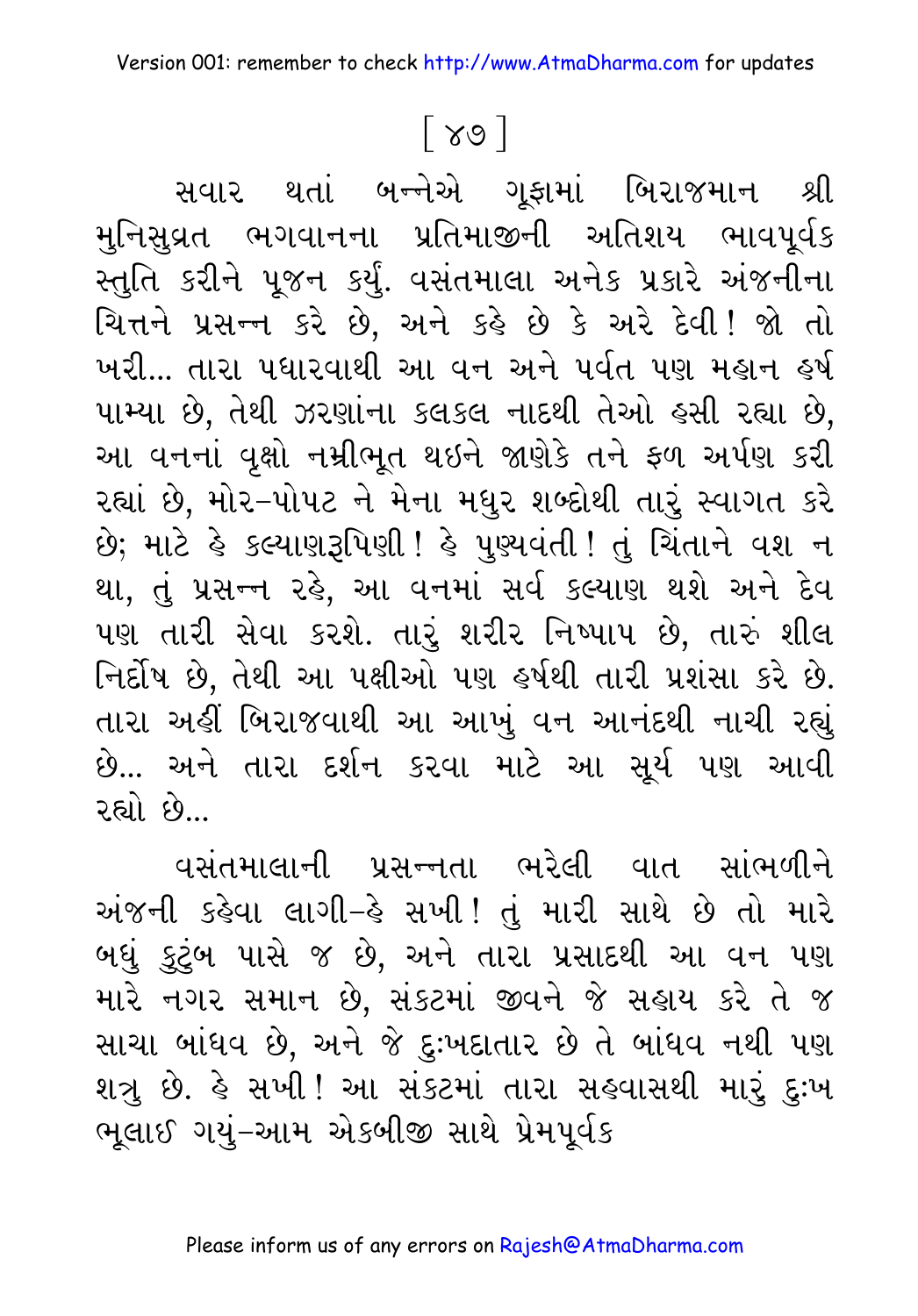# $\lceil 36 \rceil$

વાતચીત કરે છે, ગૂફામાં જ રહે છે, મુનિસુવ્રતનાથ ભગવાનની પૂજા-ભક્તિ કરે છે, વિદ્યાના પ્રભાવથી વસંતમાલા ખાન–પાનની સુંદર સામગ્રી વિધિપૂર્વક બનાવે છે; ગૂફાવાસી ગંધર્વદેવ સર્વ પ્રકારે તેમની રક્ષા કરે છે ને વારંવાર વિધવિધ રાગવડે ભગવાનના ગુણગાન સંભળાવે છે. વનનાં હરણ આદિ પશુઓ પણ આ બે સખીઓ સાથે ફળીમળી ગયાં છે.



Please inform us of any errors on Rajesh@AtmaDharma.com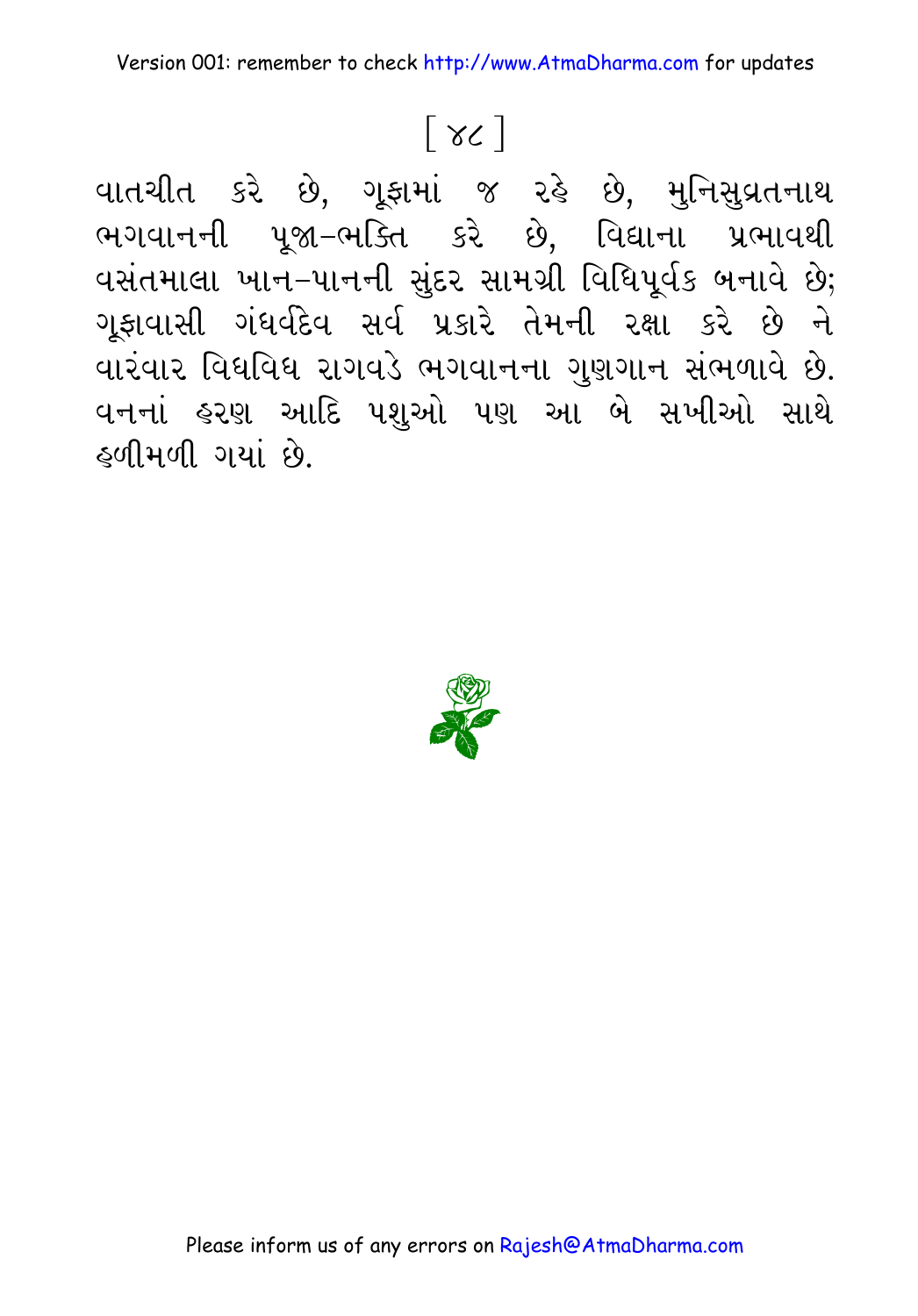#### ४: इनुभान ४न्म

કેટલાક દિવસો બાદ અંજનીને પ્રસૂતિનો સમય આવતાં કહેવા લાગી- હે સખી! આજે મને કંઇક વ્યાકુળતા લાગે છે. ત્યારે વસંતમાલાએ કહ્યું: હે દેવી ! આ તારે પ્રસૂતિનો વખત છે, માટે તું આનંદિત થા. એમ કહીને તેને માટે કોમળ પહ્લવની શય્યા બનાવી દીધી... અને તેના ઉપર અંજનીએ પુત્રને જન્મ દીધો... જેમ પૂર્વ દિશા સૂર્યને પ્રગટ કરે તેમ અંજનીએ સૂર્ય જેવા તેજસ્વી હનુમાનને પ્રગટ કર્યા. તેનો જન્મ થતાં જ ગુફાનો અંધકાર દૂર થઇ ગયો ને ગૂફા એવી પ્રકાશરૂપ થઇ ગઇ જાણે કે તે સુવર્ણની જ હોય.

અંજની પોતાના પુત્રને છાતીએ ચાંપીને દીનતાપૂર્વક કહેવા લાગી: હે પુત્ર ! તું આ ગહનવનમાં ઊપજ્યો, અહીં તારા જન્મનો ઉત્સવ હું કઈ રીતે કરું? જો તારા દાદાને ત્યાં કે નાનાને ત્યાં જન્મ થયો હોત તો તારા જન્મનો મોટો ઉત્સવ થાત !તારા મુખરૂપી ચંદ્રમા જોઇને કોને આનંદ ન થાય ? પણ હું મંદભાગિની સર્વ વસ્તુ રહિત છું તેથી શું ઉત્સવ કરું ? હે પુત્ર ! અત્યારે હું બીજાું તો કંઇ કરવા સમર્થ નથી, પરંતુ –જીવોને બધી વસ્તુઓ કરતાં દીર્ઘાયુ હોવું દુર્લભ છે તેથી તને આશીર્વાદ આપું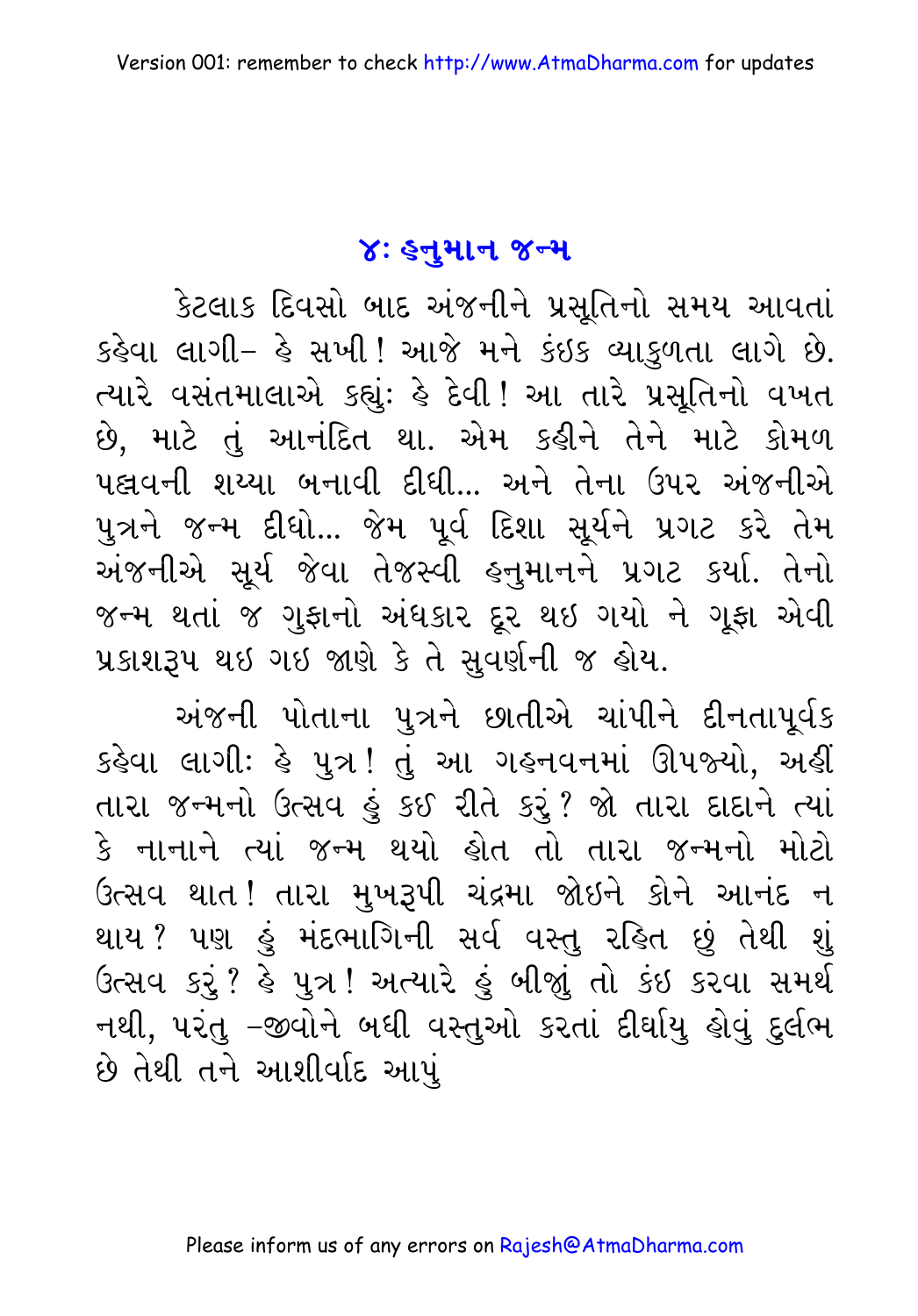### 

છું કે હે પુત્ર! તું ચિરંજીવી હો !.... તું છે તો મારે બઘુંય છે. આ પ્રાણ હરી નાંખે એવા મહા ગહન વનની વચ્ચે પણ હું જીવું છું તે તારા પુણ્યપ્રભાવથી જ જીવું છું.

અંજનીનાં આવાં વચનો સાંભળીને વસંતમાલા કહેવા લાગી–હે દેવી ! તું પ્રસન્ન થા, તું કલ્યાણરૂપ છો કે આવો પુત્ર પામી... તારો પુત્ર સુંદર લક્ષણોથી શોભે છે, તે મહાનઋદ્ધિનો ધારક થશે. અને વળી મુનિરાજનું વચન છે કે આ ચરમશરીરી છે, આના જન્મથી તારી કુંખ ઉજ્જ્વળ થઇ. આ બાળક મહા તેજસ્વી છે, તેના પ્રભાવથી બધું સારું થશે. માટે તું નકામી ચિંતા ન કર... પુત્રને દેખીને પ્રસન્ન થા. જો તો ખરી, આ વન પણ તારા પુત્રનો ઉત્સવ ઊજવી રહ્યું છે, વૃક્ષો અને પુષ્પો પુલકિત થઇને હસી રહ્યાં છે, વેલડીઓ ઙર્ષથી ડોલી રહી છે, મોરલા નાચે છે, ભમરાઓ મધુર ગીત ગાય છે... આ હરણીઓ પણ તારા પુત્રને વાત્સલ્યથી નીહાળી રહી છે. તારા પુત્રના જન્મોત્સવથી આખું વન પ્રફુલ્લિત થઇને લસલસાટ કરી રહ્યું છે....

બન્ને સખીઓ આ પ્રમાણે વચનાલાપ કરી રહી છે.... ત્યાં તો વસંતમાલાએ આકાશમાં સૂર્ય જેવું તેજસ્વી એક વિમાન આવતું દેખ્યું અને પોતાની સ્વામિનીને તે વાત કરી. વિમાનને જોતાં જ અંજની ભયભીત થઇને શંકા કરવા લાગી કે અરે! આ વળી કોઇ નિષ્કારણ વેરી મારા પુત્રને લઈ જવા આવ્યો છે? –કે આ તો મારો કોઈ ભાઈ છે? અંજનીનો પોકાર સાંભળીને વિદ્યાધરને દયા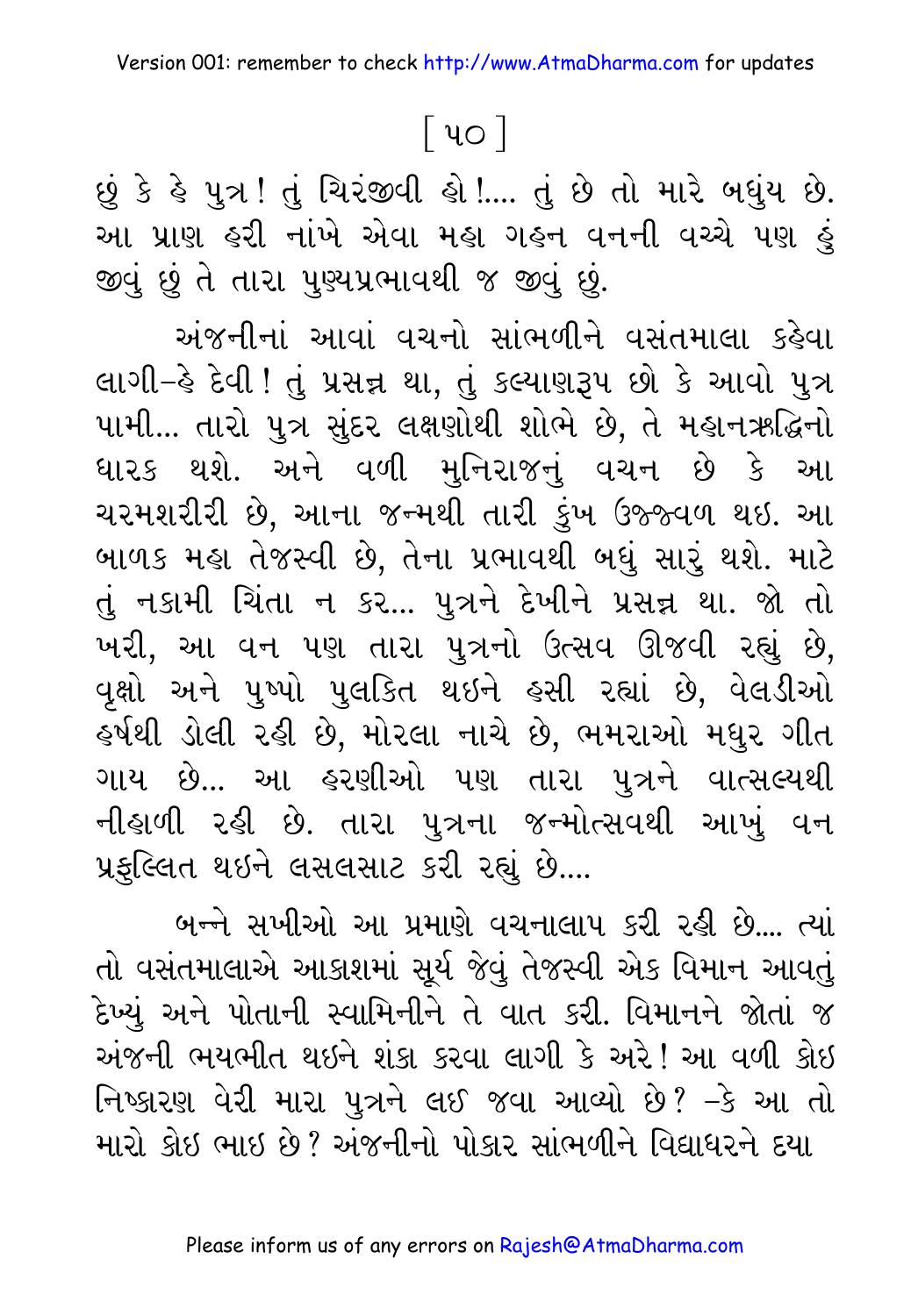# <u>િ</u>પ૧ |

આવી તેથી તેણે ગૂફાના દ્વાર પાસે પોતાનું વિમાન થંભાવ્યુ; અને પોતાની સ્ત્રીસહિત વિનયપૂર્વક ગુફામાં પ્રવેશ કર્યો. તેમને દેખીને વસંતમાલાએ આદર આપ્યો. જેનું ચિત્ત પવિત્ર છે એવો તે વિદ્યાધર થોડીવાર વિનયપૂર્વક બેઠો, અને પછી ગંભીર વચનોથી વસંતમાલાને પૂછવા લાગ્યો કે હે બેન! આ સુમર્યાદાને ઘરનારી બાઈ કોણ છે? તે કોની પુત્રી છે? -કોને પરણી છે? કયા કારણે આ મહાવનમાં રહે છે? કોઈ મોટા ઘરની પુત્રી શા કારણે બધા કુટુંબથી વિખૂટી ૫ડી ગઇ છે? રાગ-દ્વેષરહિત ઉત્તમ જીવોને પણ આ જગતમાં પૂર્વ કર્મથી પ્રેરાઇને વિના કારણ વેરીઓ જાગે છે; આ બાઈ પણ ધર્માત્મા દેખાય છે તેના ઉપર આવાં સંકટ કેમ આવ્યાં ?

વિદ્યાધરે સ્નેહપૂર્વક એ પ્રમાણે પૂછતાં, દુઃખના ભારથી જેનો કંઠ રૂંધાઈ ગયો છે એવી વસંતમાલા આંસુ સારતી કષ્ટપૂર્વક કહેવા લાગીઃ હે મહાનુભાવ ! આપનાં વચનથી જ આપના મનની શુદ્ધતા જણાઇ આવે છે. જેમ દાહનાશક ચંદનવૃક્ષની છાયા પણ સુંદર લાગે છે તેમ આપના જેવા ગુણવાન પુરુષોની છાયા હૃદયના ભાવ પ્રગટ કરવાનું સ્થાન છે, આપના જેવા પુરુષોને કહેવાથી દુઃખ નિવૃત થાય છે, આપ દુઃખ હરનારા છો; સજ્જન પુરુષોનો સ્વભાવ જ આપદામાં સહ્રાય કરવાનો છે. આપને અમારું દુઃખ સાંભળવાની ઇચ્છા છે તો સાંભળો! -આ અંજનાસુંદરી છે, તે પૃથ્વી ૫૨ પ્રસિદ્ધ મહેન્દ્ર રાજાની પુત્રી છે; પ્રહ્લાદ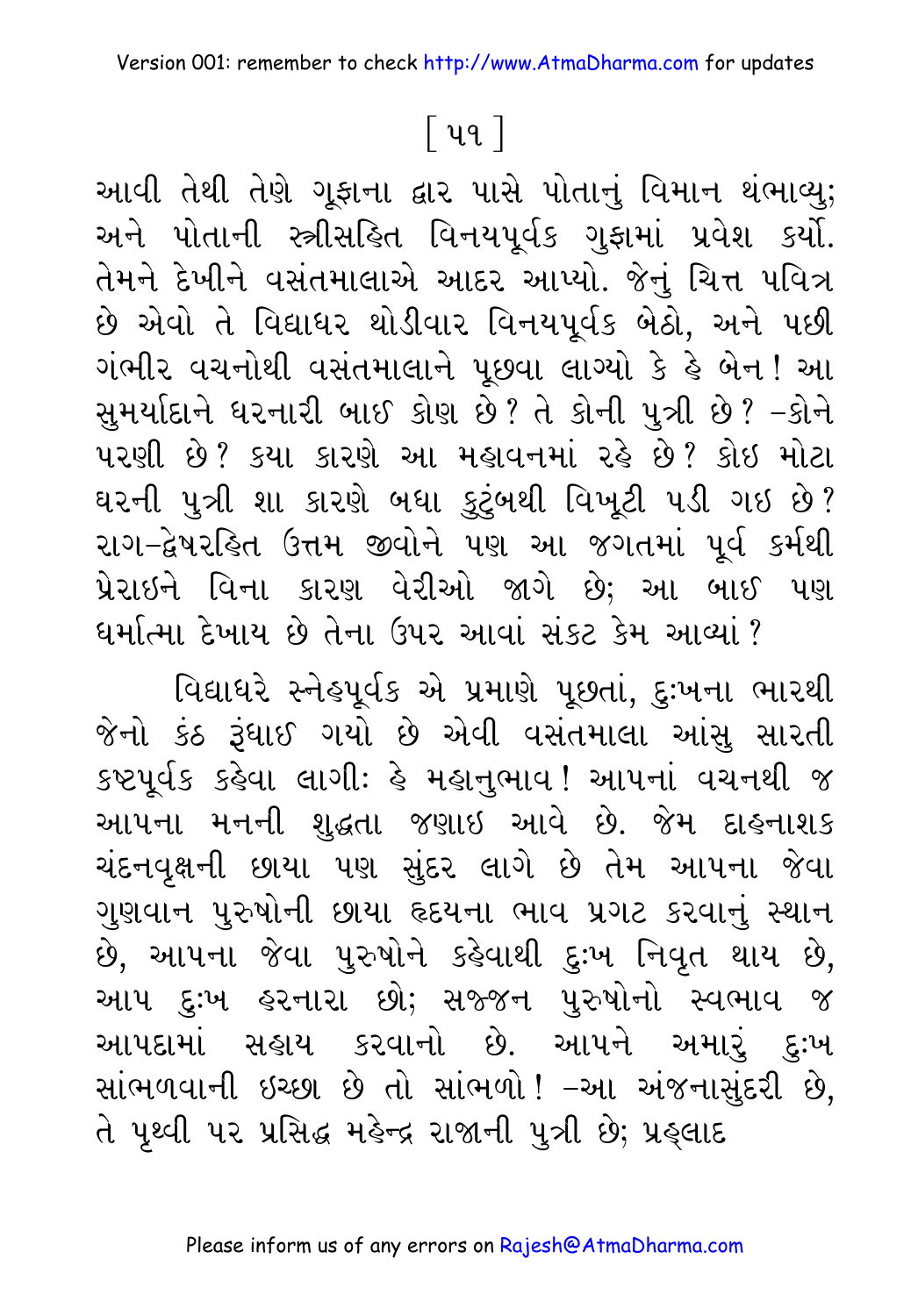### <u>િ</u>પર ]

રાજાના પુત્ર પવનંજયની તે સ્ત્રી છે. એકવાર પવનકુમાર રાવણની મદદે જતો હતો, ત્યાં માનસરોવરથી ગુપ્તપણે પાછો અંજની પાસે આવ્યો, અંજનીને તેનાથી ગર્ભ રહ્યો. તેની સાસુ ક્રુર સ્વભાવની, નિર્દય અને મહા મૂર્ખ હતી, તેના ચિત્તમાં સંદેહ થતાં અંજની ઉપર ખોટું કલંક મૂકીને તેને તેના પિતાને ત્યાં મોકલી દીધી, તેના પિતાએ પણ અપકીર્તિના ભયથી તેને ન સંઘરી, તેથી તે વનમાં ચાલી. મોટા કુળની પુત્રી અત્યારે નિરાશ્રયપણે આ વનમાં મૃગીની જેમ રહે છે. આ અંજની સર્વ દોષરહિત મહાસતી શીલવંતી નિર્વિકાર છે, ધર્માત્મા છે; હું એની સેવા કરું છું, હું એની આજ્ઞાકારિણી સેવિકા છું, એની વિશ્વાસપાત્ર સખી છું ને મારા ઉપર એની ઘણી કૃપા છે. આજે આ ગૂફામાં એને પ્રસૂતિ થઇ છે. આ અનેક ભયથી ભરેલા વનમાં આને કોણ જાણે કઇ રીતે સુખ થશે !! હે રાજન્ ! મેં આનો વૃત્તાંત તમને સંક્ષેપથી કહ્યો, બધાં દુઃખની કથા તો કયાંસુધી કહેવી ?

આ પ્રમાણે, અંજનીના દુઃખરૂપ આતાપથી પીગળીને વસંતમાલાના હૃદયમાં રહેલો સ્નેહ વચનદ્વારા બહાર નીકળી ગયો.

વસંતમાલાની કરુણ કથની સાંભળીને, વિદ્યાધર રાજા સ્નેહપૂર્વક કહેવા લાગ્યો- હે ભવ્યા! હું પ્રતિસુર્ય, હનુરુહ દ્વીપનો રાજા છું, આ અંજની મારી ભાણજી થાય છે, મેં ઘણા દિવસે દેખી તેથી ન ઓળખી. –એમ કહીને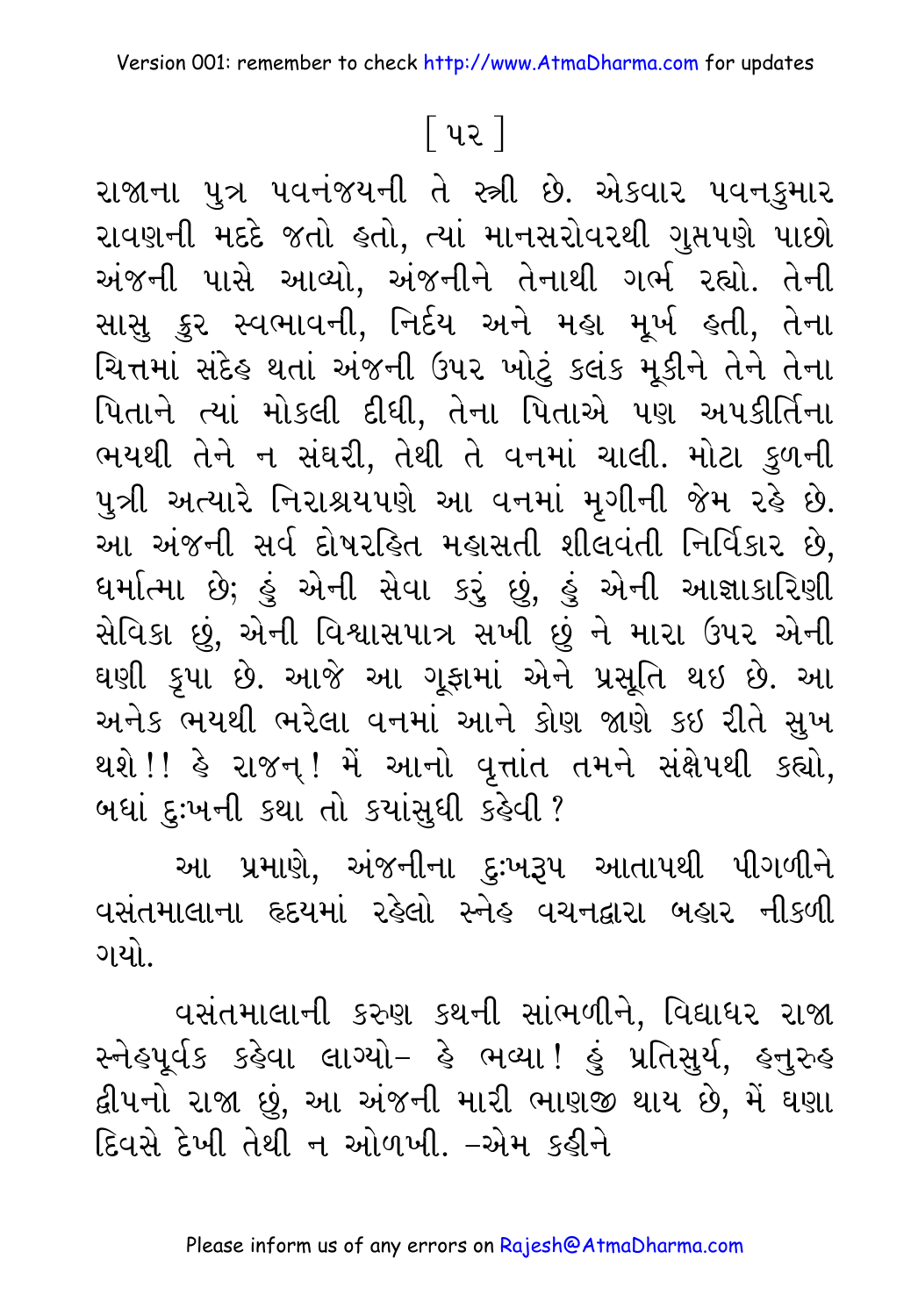### 

અંજનીની બાલ્યાવસ્થાનો બધો વૃત્તાંત ગદ્ગદ વાણીથી કહ્યો ને અશ્રુપાત કરવા લાગ્યો. અંજની પણ તેને પોતાના મામા જાણીને ભેટી પડી ને રુદન કરવા લાગી, આંસુના બહાને તેનું બધું દુઃખ નીકળી ગયું, લોકમાં એવી રીત છે કે દુઃખ પ્રસંગે પોતાના હિતુને દેખતાં રુદન આવી જાય. અંજની રૂએ છે, રાજા પણ રૂએ છે, તેની રાણી પણ રૂએ છે, વસંતમાલા પણ અત્યંત રૂએ છે. એ બધાના રુદનથી ગૂફા એવી ગૂંજવા લાગી–જાણે કે પૂર્વત પણ રડતો લેયુ! નિર્ઝરણાં જાણે કે અશ્રુપાત કરતાં હોય !રદનના ધ્વનિથી આખું વન છવાઈ ગયું... આખું વન જાણે કે ૨ડતું હોય ! હરણ આદિ વનના જીવો પણ તેમની સાથે રુદન કરવા લાગ્યા. થોડીવારે પ્રતિસૂર્ય રાજા શાંત થયા, અંજનીને પણ શાંત પાડીને તેનું મુખ ધોવરાવ્યું. વન પણ, જાણે કે તેમની વાત સાંભળવા ઈચ્છતું હોય તેમ શાંત થઈ ગયું. પહેલા તો અંજની પ્રતિસૂર્યની રાણી સાથે વાતચીત કરવા લાગી; મહાપુરુષોની એ રીત છે કે દુઃખમાં પણ પોતાનું કર્તવ્ય ચૂકતા નથી. પછી અંજની પોતાના મામાને કહેવા લાગી–હે પૂજ્ય ! આ પુત્રનો સમસ્ત વૃત્તાંત જ્યોતિષીઓને પૂછો. ત્યારે સાથેના જ્યોતિષીને રાજાએ પૂછયું; જ્યોતિષી કહેવા લાગ્યો કે આ બાળકના જન્મની વેળા બતાવો. વસંતમાલાએ કહ્યું કે આજે અર્દ્ધરાત્રિ વીત્યા બાદ તેનો જન્મ થયો છે. ત્યારે લગ્ન સ્થાપીને બાળકનાં શુભ લક્ષણો જાણીને જ્યોતિષીએ કહ્યું કે આ બાળક મુક્તિનું ભાજન છે, તે ફરીને જન્મ ધારણ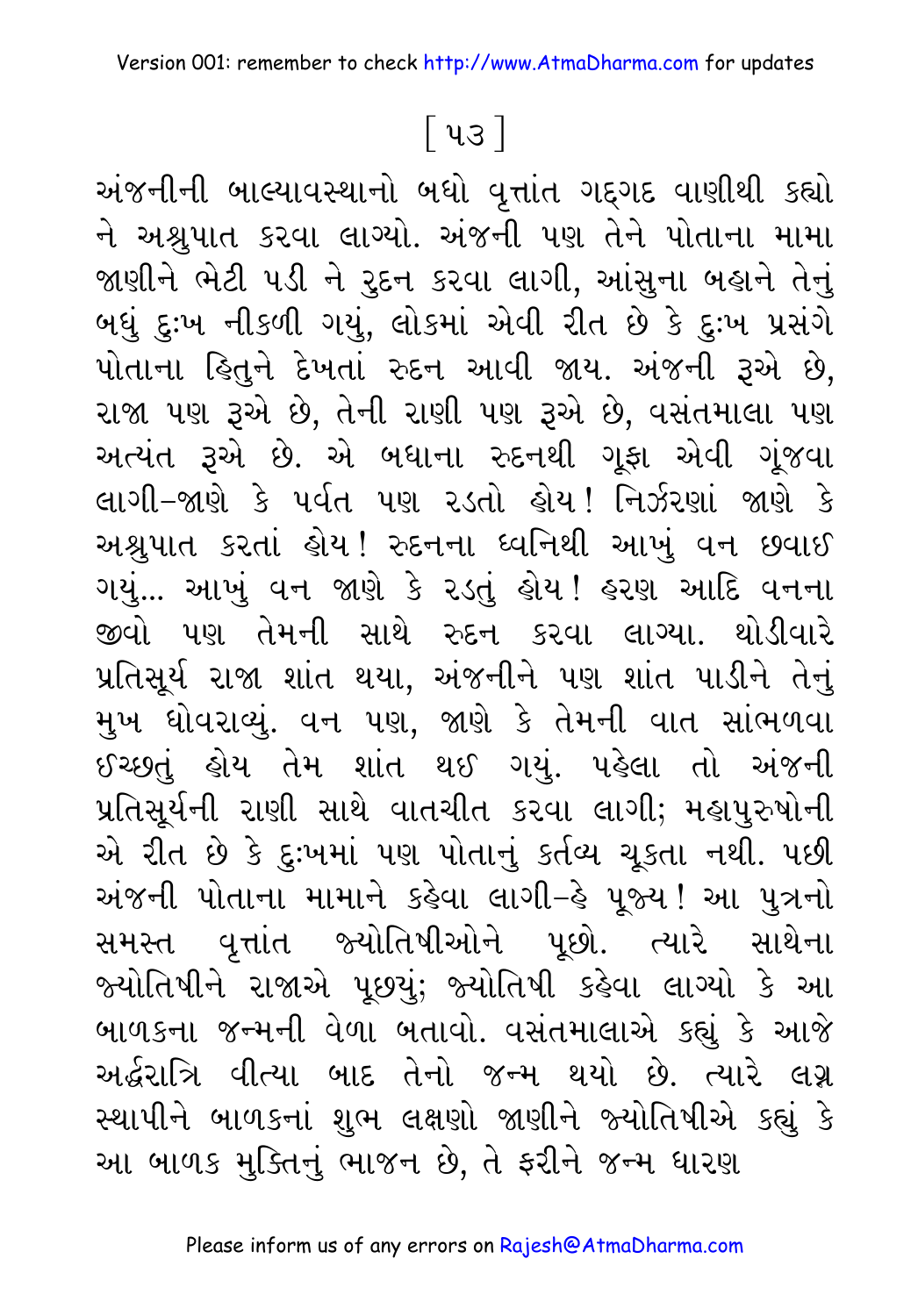# <u>િ</u>પ૪ ો

નહિ કરે. ફાગણ વદ અષ્ટમીની તિથિ છે અને શ્રાવણ નક્ષત્ર છે, વળી સૂર્ય, ચંદ્ર વગેરે બધા ગ્રહો ઉત્તમ સ્થાને રહેલા છે ને બળવાન છે; બ્રહ્યયોગ છે, ને શુભમુહૂર્ત છે; તેથી આ બાળક અદ્દભુત રાજ્ય પામશે તેમજ મુક્તિ દેનારું યોગીન્દ્રપદ પામશે. આ રીતે બાળક રાજેન્દ્ર અને યોગીન્દ્ર પદ પામીને અવિનાશી સખુને પ્રાપ્ત કરશે.

જ્યોતિષીની વાત સાંભળીને બધાને અત્યંત ઙર્ષ થયો. થોડીવારે પ્રતિસૂર્ય રાજાએ અંજનીને કહ્યું: હે વત્સા! ચાલો, હવે આપણે હનુરુહ દ્વીપે આપણા રાજ્યમાં જઇએ, ત્યાં જઇને આ બાળકના જન્મનો મોટો ઉત્સવ કરશું.

અંજનીએ એ વાત સ્વીકારી: અને ભગવાનની વંદના કરીને, પુત્રને ગોદમાં લઇને, ગૂફાના અધિપતિ ગંધર્વદેવ પાસેથી ક્ષમા માગીને, પ્રતિસૂર્યના પરિવાર સાથે ગુફામાંથી બહાર નીકળી, ને વિમાન પાસે આવીને ઊભી રહી. તેને જતી દેખીને આખું વન જાણે કે ઉદાસ થઈ ગયું હતું, વનનાં *હર*ણાદિ પશુઓ પણ જાણે કે આંસુભીની આંખે તેને વિદાય આપતાં હોય તેમ મીટ માંડીને તેના તરફ જોઇ રહ્યાં હતાં... ગુફા, વન અને વનનાં પશુડાં પ્રત્યે એકવાર સ્નેહભરી દષ્ટિ કરીને અંજની વિમાનમાં બેઠી... સાથે વસંતમાલા વગેરે બધા બેઠા... અને વિમાન આકાશમાર્ગે ચાલ્યું.

વિમાન આકાશમાર્ગે જઇ રહ્યું છે; અંજનીના ખોળામાં એનો બાળક ખેલી રહ્યો છે. ને સૌ વિનોદ કરી રહ્યા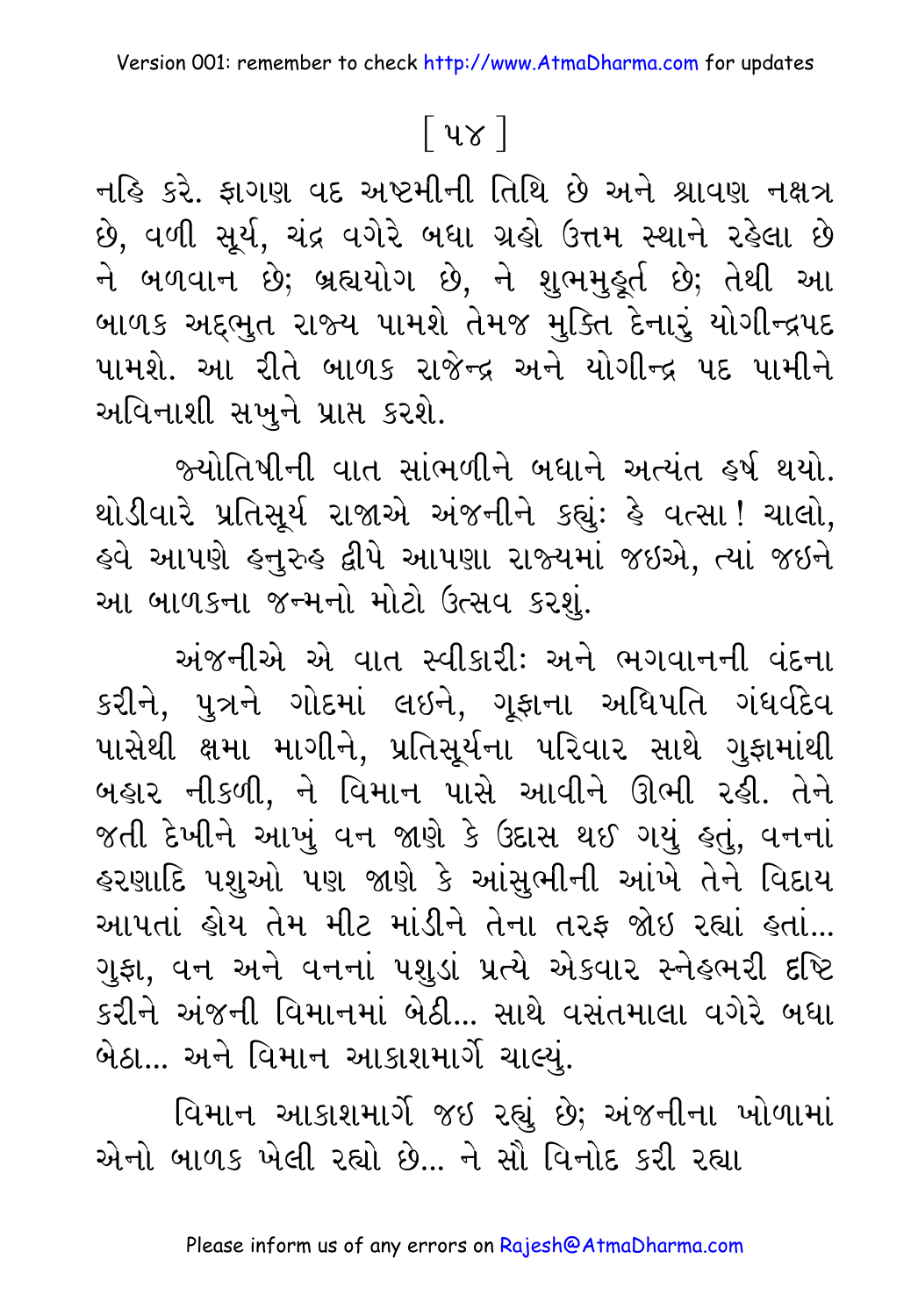### $\lceil$  ૫૫  $\rceil$

છે.... અચાનક, કુતૂહલતાથી હસતાં હસતાં તે બાળક માતાની ગોદમાંથી ઊછળીને નીચે પર્વત ઉપર જઈ પડયો..... બાળક પડતાં જ તેની માતા હાહાકાર કરવા લાગી.... બધા હાહાકાર કરવા લાગ્યા... રાજા પ્રતિસૂર્ય બાળકને શોધવા માટે તરત જ વિમાનમાંથી પૃથ્વી ઉપર ઊતર્યો.

અંજની અત્યંત દીનતાપૂર્વક એવો વિલાપ કરવા લાગી કે જે સાંભળીને તિર્યંચોનાં મન પણ કરુણાથી કોમળ થઈ ગયાં. હા પુત્ર ! આ શું થયું ? અરે ! દૈવે આ શું કર્યું ? રત્નથી ભરેલું નિધાન બતાવીને મારી પાસેથી તે કેમ હરી લીધું? અરેરે ! કુટુંબના વિયોગથી અતિ વ્યાકુળ થયેલી એવી મને, આ બાળક મારા જીવનનો સહારો હતો તે પણ મારા પૂર્વોપાર્જિત કર્મોએ છીનવી લીધો ! હાય પુત્ર ! તારા વિના ઙ્વે કું શું કરું!! –એ પ્રમાણે માતા તો વિલાપ કરી રહી છે.

આ તરફ, પુત્ર ( હનુમાન ) જે પથ્થરની શિલા ઉપર ૫ડયો તે પથ્થરના હજારો ટૂકડા થઈ ગયા ને મોટો અવાજ થયો. રાજા પ્રતિસૂર્ય જઇને જ્ઞુએ છે તો બાળક તો એક શિલા ઉપર આનંદથી બિરાજી રહ્યો છે, પોતાનો અંગૂઠો પોતે ચૂસી રહ્યો છે, એકલો એકલો ક્રીડા કરે છે ને તેનું મુખ મલકી રહ્યું છે. ચત્તો ૫ડયો ૫ડયો અત્યંત શોભી રહ્યો છે, હાથ-૫ગ લસલસાટ ચમકી રહ્યા છે; કામદેવપદનો જે ધારક છે એના સુંદર શરીરને શી ઉપમા દેવી? આવી હાલતમાં બાળકને દૂરથી જોતાં જ રાજા પ્રતિસૂર્યને અત્યંત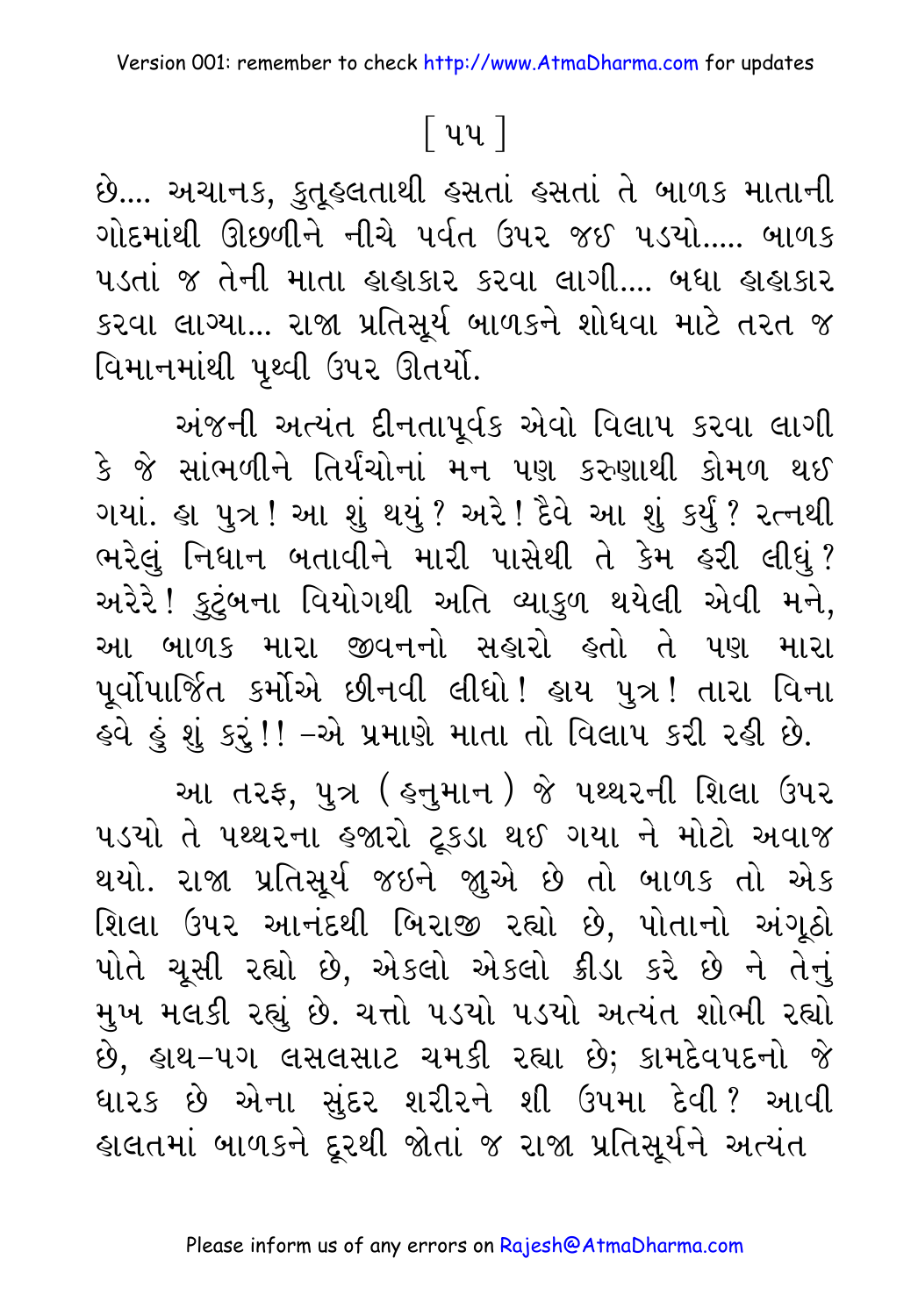### <u>િ</u> પદ ]

આશ્ચર્ય થયું. જેણે પોતાના મહાન પ્રતાપથી પર્વતના ખંડખંડ કરી નાંખ્યા છે, જેનો આત્મા ધર્મથી ભરેલો છે ને જેનું શરીર તેજથી ભરેલું છે, –એવા નિર્દોષ બાળકને આનંદથી ખેલતો જોઇને માતા અંજની પણ ઘણું વિસ્મય પામી અને સ્નેહ્થી તેને તેડી લીધો, તેનું શિર ચૂંબીને તેને છાતીએ ચાંપી દીધો.

ત્યારે રાજા પ્રતિસૂર્ય અંજનીને કહેવા લાગ્યોઃ હે બાલિકા ! આ તારો બાળક ઉત્તમ સંસ્થાન અને ઉત્તમ સંહનનને ધરનાર, વજકાય છે, એના પડવાથી પહાડના ચૂરા થઈ ગયા; જ્યાં બાલકપણામાં જ આની દેવોથી અધિક અદ્દભુત શક્તિ છે, ત્યાં યૌવનઅવસ્થાની શક્તિનું તો શું કહેવું ? ચોક્કસ આ જીવ ચરમશરીરી છે, તદ્દભવમોક્ષગામી છે, તે ફરીને દેહ ધારણ નહિ કરે, આ ભવમાં જ એ સિદ્ધપદને સાધશે. –આટલું કહીને અત્યંત પ્રમોદપૂર્વક, પોતાની અનેક સ્ત્રીઓ સહિત રાજા તે બાળકને ત્રણ પ્રદક્ષિણા દઈ હાથ જોડી, શિર નમાવીને નમસ્કાર કરવા લાગ્યો; અને પછી તે પુત્ર સહિત અંજનીને વિમાનમાં બેસાડીને પોતાના નગરમાં લઇ આવ્યો.

રાજાના આગમનના સમાચાર સાંભળીને પ્રજાજનોએ નગર શણગારીને સ્વાગત કર્યું. અંજની તથા તેના પુત્ર સહિત રાજાએ નગરમાં પ્રવેશ કર્યો, અને દશે દિશામાં વાજિંત્રના નાદથી વિદ્યાધરોએ બાળકના જન્મનો મોટો ઉત્સવ કર્યો, જેવો સ્વર્ગલોકમાં ઇંદ્રની ઉત્પત્તિનો ઉત્સવ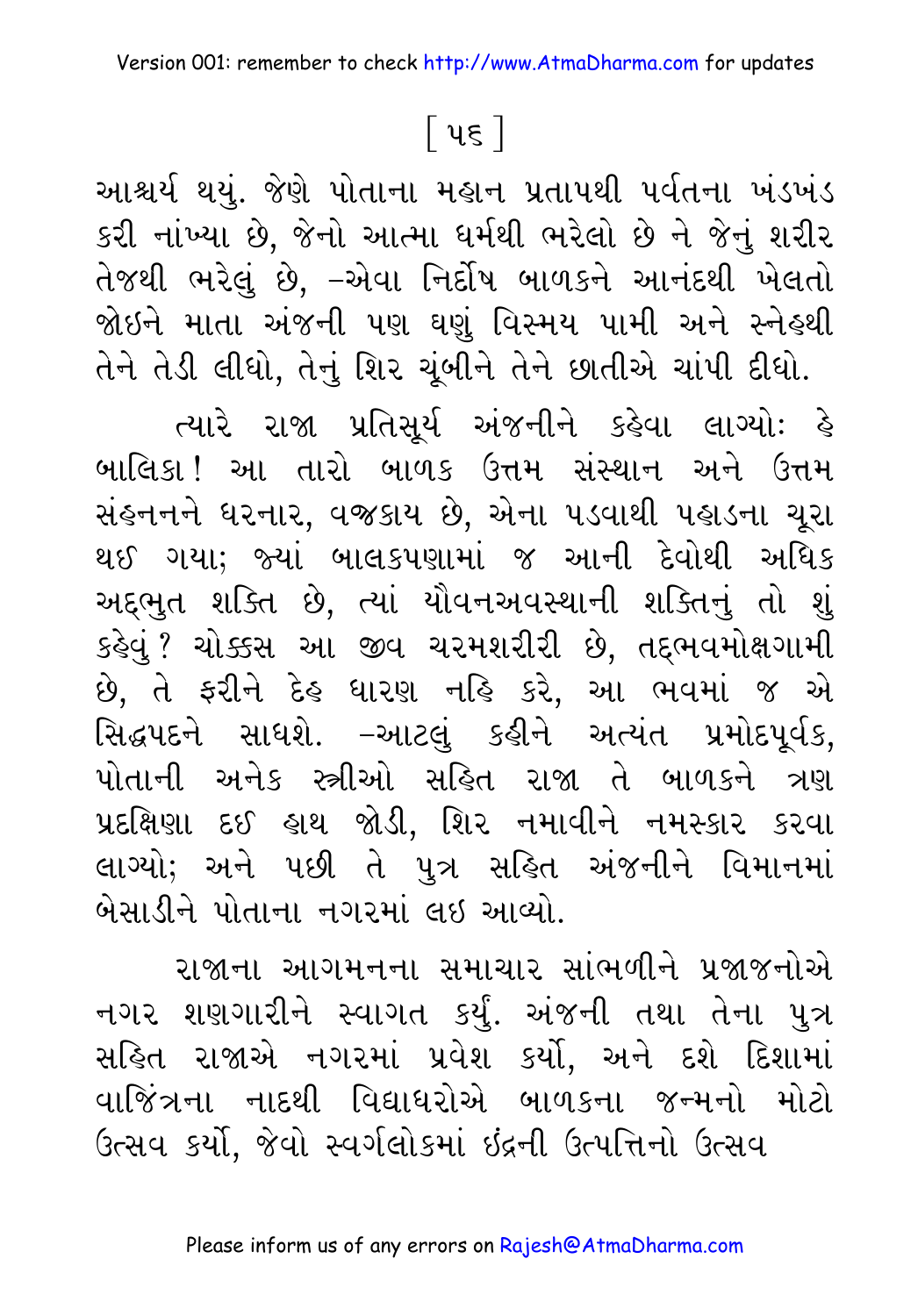### <u>િ</u>પ૭ |

દેવો કરે છે તેવો ઉત્સવ કર્યો. ૫ર્વતમાં જન્મ થયો અને વિમાનમાંથી ૫ડતાં ૫ર્વતની શિલાના ચુરા કરી નાંખ્યા તેથી તે બાળકની માતાએ તથા મામાએ તેનું **' શ્રી શૈલકુમાર '** એવું નામ પાડયું; અને હ્નુરુહ દ્વીપને વિષે તેનો જન્મોત્સવ થયો તેથી **' હનુમાન '** એવું નામ જગતમાં પ્રસિદ્ધ થયું. આ શ્રી શૈલ અથવા હનુમાન કુમાર હનુરુહ દ્વીપને વિષે રમે છે, દેવ સમાન તેના શરીરની પ્રભા છે, એની ચેષ્ટા બધાને આનંદરૂપ છે. (આ રીતે હનુમાનના જન્મસંબંધી કથા અહીં <u>પરી થઈ. )</u>

ગણધરદેવ રાજા શ્રેણીકને કર્લ્ડ છે કે રાજન્! પ્રાણીઓને પૂર્વોપાર્જિત પુણયના પ્રભાવથી, પર્વતોને તોડી નાંખનારું મહા કઠોર વજી પણ પુષ્પસમાન કોમળ થઈને પરિણમી જાય છે, તથા મહા આતાપકારી અગ્નિ પણ ચંદ્રનાં કિરણ જેવો શીતળ બની જાય છે, તેમજ તીક્ષ્ણ તલવારની ધાર પણ મનોલ્રર કોમળ લતા જેવી થઇ જાય છે, આમ જાણીને જે વિવેકી જીવ છે તે મહા દુઃખદાયી પાપોથી વિરક્ત થઈ જાય છે. આ સાંભળીને હે ભવ્ય જીવો! તમે જિનરાજના ચરિત્રને વિષે અનુરાગી બનો. કેવું છે જિનરાજનું ચરિત્ર? મોક્ષનું સુખ દેવામાં ચતુર છે. આ સમસ્ત જગત મોહને લીધે જન્મ−જરા− મરણનાં દુઃખોથી અત્યંત તપ્તાયમાન છે. તે દુઃખોથી છોડાવીને પરમ મોક્ષસુખ આપવામાં સમર્થ એવા શ્રી જિનેન્દ્ર ભગવાનના વીતરાગી ચરિત્રનું અનુસરણ કરો.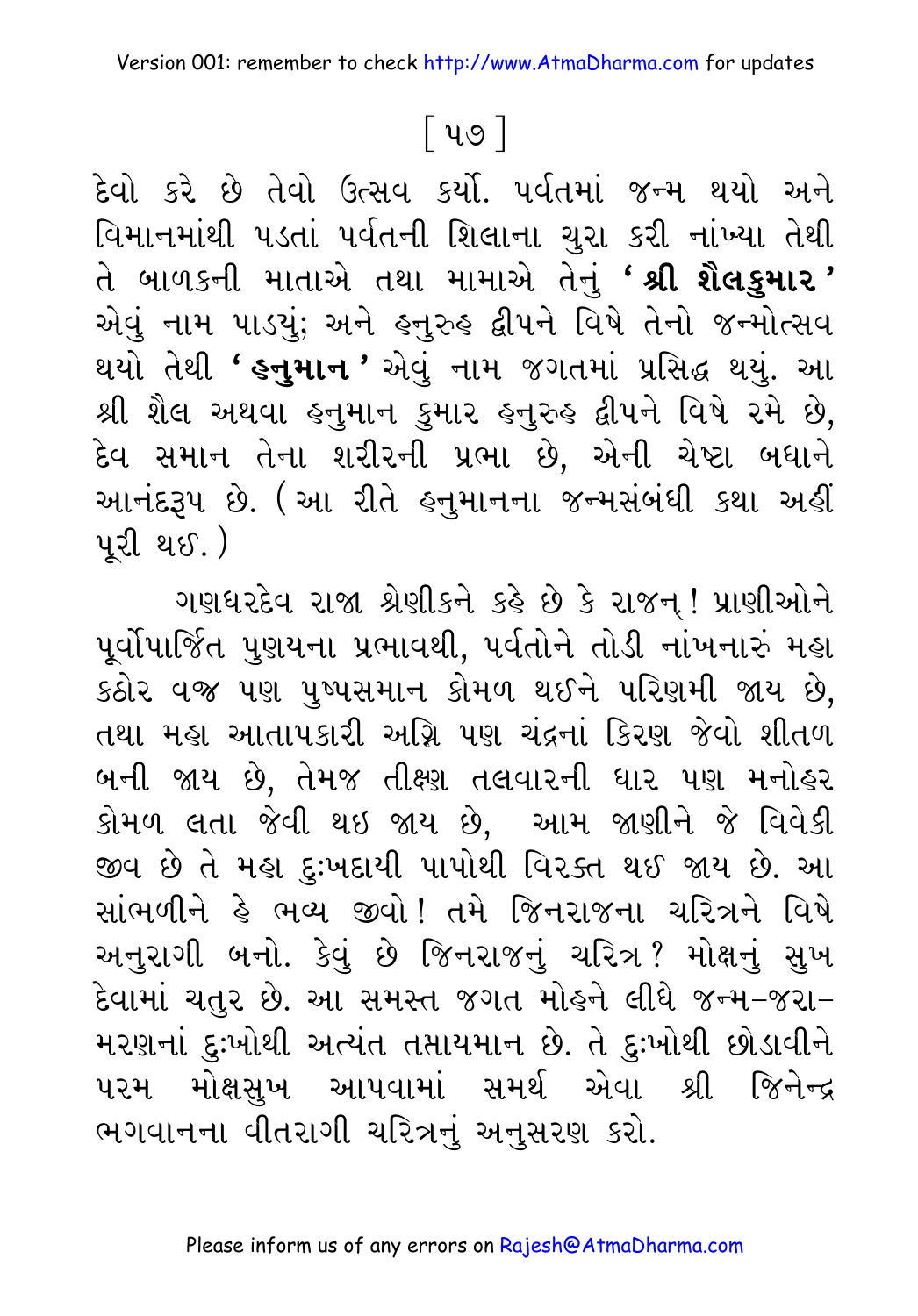#### <u>પઃ ૫વનકુમારની વ્યથા</u>

ગૌતમ સ્વામી રાજા શ્રેણીકને કહે છે કે હે મગધમંડન ! શ્રી હનુમાનજીના જન્મનો વૃત્તાંત કહ્યો; હવે હનુમાનના પિતા ૫વનંજયનો વૃત્તાંત સાંભળ.

અંજની પાસેથી વિદાય લઇને તરત જ પવનંજય પવનની જેમ શીઘ્ર રાવણ પાસે પહોંચ્યો; વરુણ સાથે યુદ્ધ કરીને ખરદૂષણને તો છોડાવ્યો અને વરુણને બાંધીને રાવણ પાસે લઇ આવ્યો. આથી રાવણ પવનંજય ઉપર પ્રસન્ન થયો. રાવણ પાસેથી વિદાય લઇને પવનકુમાર અંજનીના સ્નેહને લીધે એકદમ ઘર તરફ ચાલ્યો. કુંવર વિજય કરીને આવે છે એવી ખબર પડતાં રાજા પ્રહ્લાદે નગરી શણગારીને તેનું સ્વાગત કર્યું. કુંવરે રાજમહેલમાં આવીને માતા–પિતાને પ્રણામ કર્યા, એક ક્ષણ સભામાં બેસીને સ્નેહપૂર્વક સૌના કુશળ– સમાચાર પૂછયા, અને પછી તરત જ પ્રહસ્ત મિત્રને સાથે લઇને તે અંજનીના મહેલ તરફ ચાલ્યો.

-પણ મહેલ પાસે આવતાં, જેમ જીવ વગરનું શરીર ન શોભે તેમ અંજની વગરનો મહેલ મનોહર ન લાગ્યો, તેથી કુંવરનું મન અપ્રસન્ન થઇ ગયું ને પ્રહસ્તને કહેવા લાગ્યો કે હે મિત્ર ! અહીં પ્રાણપ્રિયા અંજની દેખાતી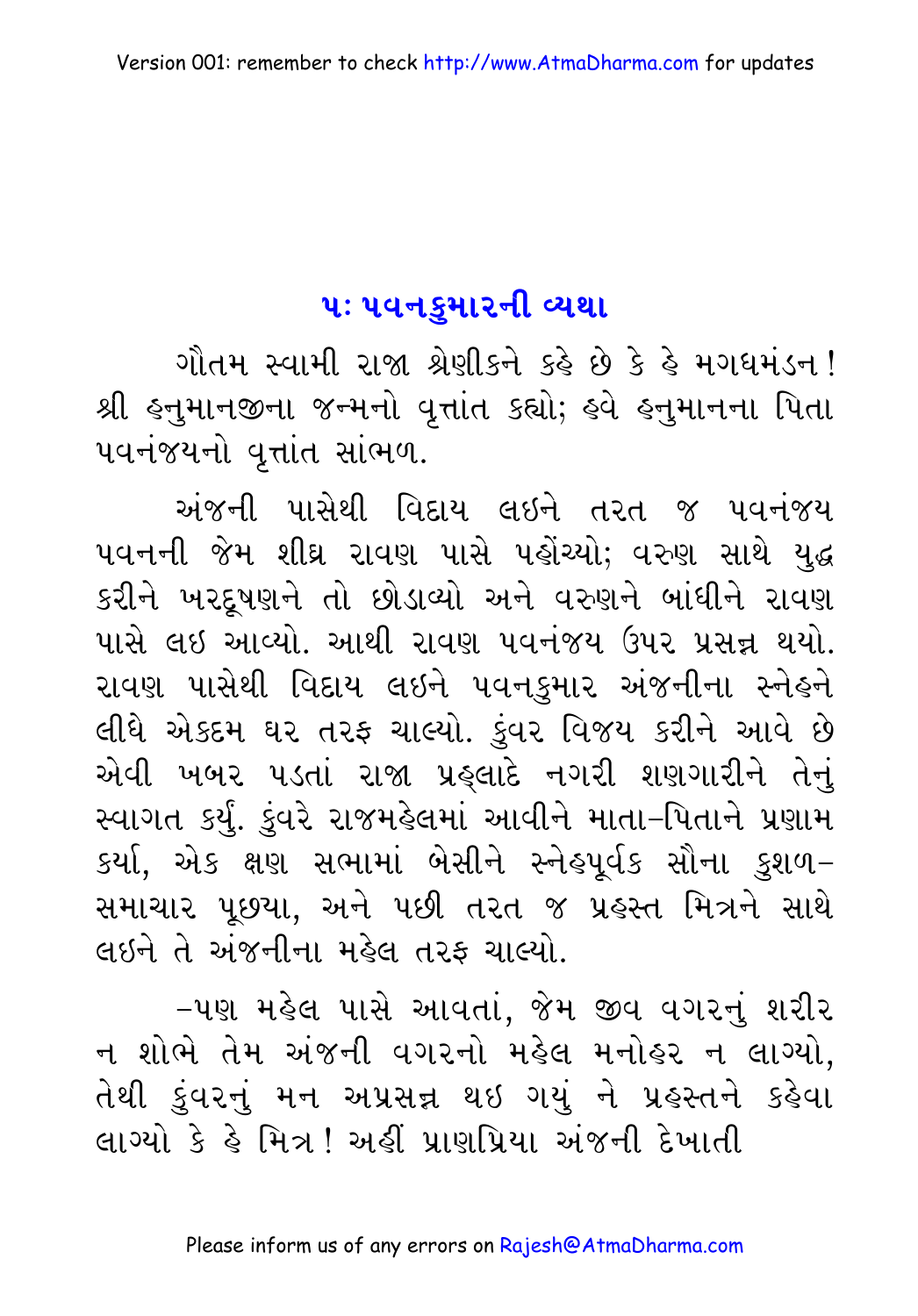### <u>િ</u>પ૯ ]

નથી, તો તે ક્યાં હશે? એના વગરનો આ મહેલ વગડા જેવો ખાલીખમ ભાસે છે. માટે તમે પૂછો કે તે ક્યાં છે? પ્રહસ્તે ત્યાંના લોકોને પૂછીને કુંવરને જણાવ્યું કે એના ચારિત્ર ઉપર સંદેહ થવાથી માતાજીએ તેને મહેન્દ્રનગર મોકલી દીધી છે. એ સાંભળતાં જ કુંવરના હૃદયમાં ઘણો ક્ષોભ થયો; અને માતા–પિતાને પૂછયા વિના જ, મિત્રને સાથે લઇને મહેન્દ્રનગર ચાલ્યો; તેનું ચિત્ત ઉદાસ થઇ ગયું.

મહેન્દ્ર રાજાના નગરની સમીપ આવતાં તેના મનમાં એમ થયું કે આજે પ્રિયાનો મિલાપ થશે, –તેથી પ્રસન્ન થઇને મિત્રને કહ્યું: હે મિત્ર! દેખો, અહીં અંજનીસુંદરી બિરાજે છે તેથી આ નગર કેવું મનોહર દીસે છે! જેવા કૈલાસ પર્વતના જિનમંદિરોના શિખર શોભાયમાન છે તેવા આ મહેલનાં શિખર શોભી રહ્યાં છે. –એમ વાત કરતાં કરતાં નગરની સમીપે આવી પહોંચ્યા

' પવનકુમાર આવે છે' એવા સમાચાર મળતાં જ મહેન્દ્ર રાજા નગરી શણગારીને ઘણા આદરપૂર્વક તેને નગરમાં લઇ આવ્યા. રાજમહેલમાં આવીને કુમાર બેઘડી મહેન્દ્ર રાજા પાસે બેઠો ને પછી સાસુનો મુજરો કરીને, જેને પોતાની પ્રિયા અંજનીને દેખવાની ઘણી અભિલાષા છે એવો તે કુમાર અંજનીના મહેલે આવ્યો. –પરંતુ... ત્યાં પણ અંજનીને ન દેખતાં અત્યંત વિરહાતુર થઇને કોઇને પૂછયું: હે બાળિકા ! અમારી પ્રિયા અંજના ક્યાં છે ? ત્યારે તે બાળિકા બોલી– 'હે દેવ ! અહીં તમારી પ્રિયા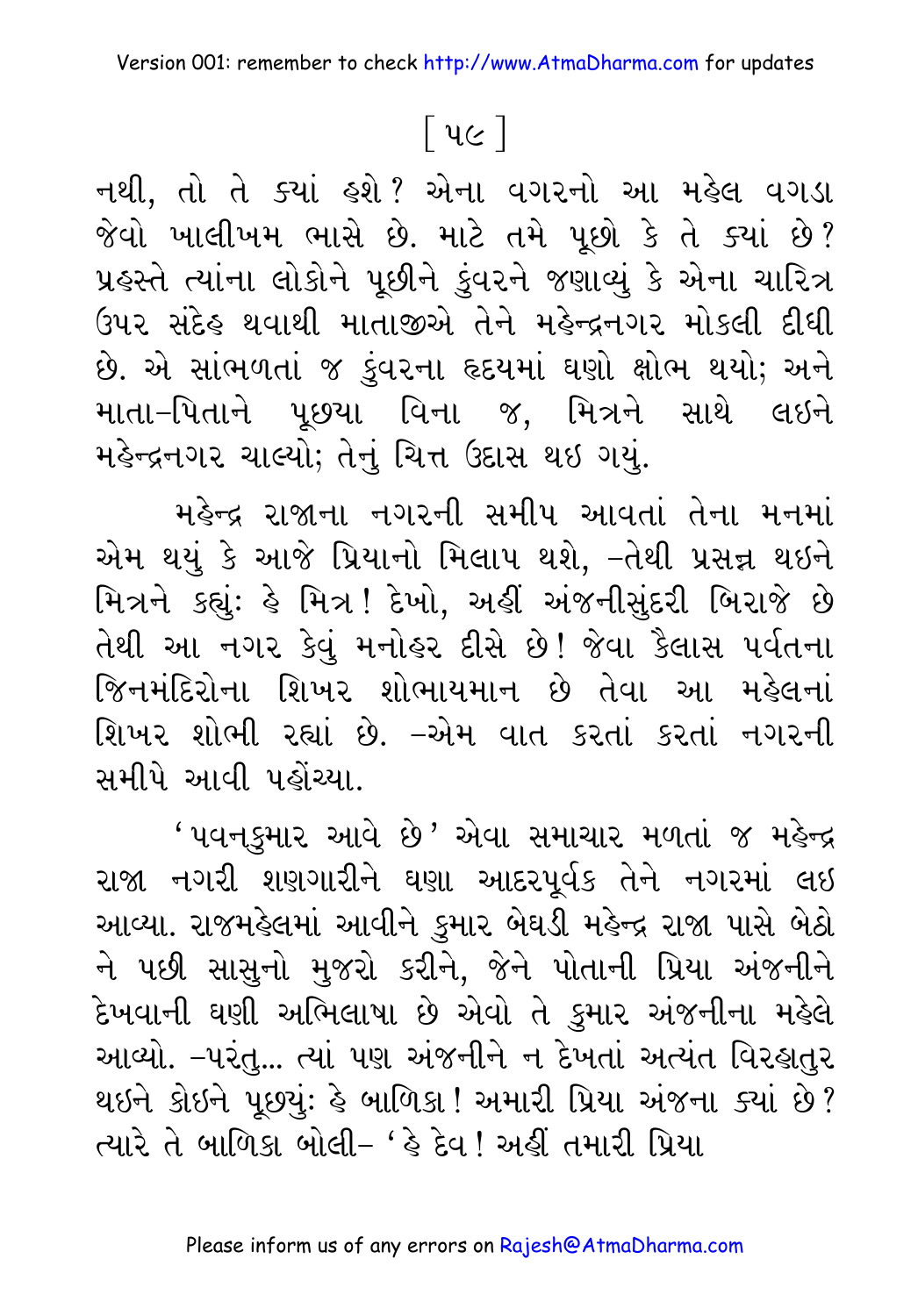### $\lceil$  so  $\rceil$

નથી; તમારી પ્રિયાને તો એના પિતાએ વનમાં કાઢી મૂકી છે!' એ વાત સાંભળતાં જ વજાઘાતથી કુમારનું હૃદય ચૂરચૂર થઇ ગયું, કાનમાં જાણે ગરમ રસ રેડાયો, તેના લોસકોસ ઊડી ગયા ને જીવરહિત મૃતક શરીર જેવા તેના હાલ થઇ ગયા, શોકના દાહથી તેનું મુખ એકદમ કરમાઈ ગયં.

એ પ્રમાણે હતાશ થયેલો કુંવર તરત જ મહેન્દ્રનગર છોડીને સ્ત્રીની તપાસ માટે પૃથ્વીને વિષે ભ્રંમણ કરવા લાગ્યો, -જાણે કે વાયુકુમારને વાયુ લાગ્યો.

પ્રહસ્ત મિત્ર પણ તેને અત્યંત આતુર દેખીને તેના દુઃખથી ઘણો દુઃખી થયો, ને તેને કહેવા લાગ્યો–હે મિત્ર ! તમે ખેદખિન્ન કાં થાઓ ! ધૈર્ય ધારણ કરીને તમારું ચિત્ત નિરાકુળ કરો. આ પૃથ્વી કેવડીક મોટી છે!! -પૃથ્વીમાં જ્યાં હશે ત્યાંથી ગમે તેમ કરીને આપણે એને શોધી કાઢશું.

કુમારે કહ્યું- હે મિત્ર! તમે તો આદિત્યપુર મારા પિતા પાસે જાઓ, અને સકલ વૃત્તાંત જણાવીને તેમને કહેજો કે જો મને મારી પ્રિયા નહિ મળે તો હું જીવી નહિ શકું! હું પૃથ્વીમાં ચારે કોર તપાસ કરું છું ને તમે પણ બધો બંદોબસ્ત કરો.

ડુંવરની આજ્ઞા પ્રમાણે પ્રહસ્ત મિત્ર તો આદિત્યપુર તરફ વિદાય થયો.... અને આ બાજા પવનકુમાર એકલો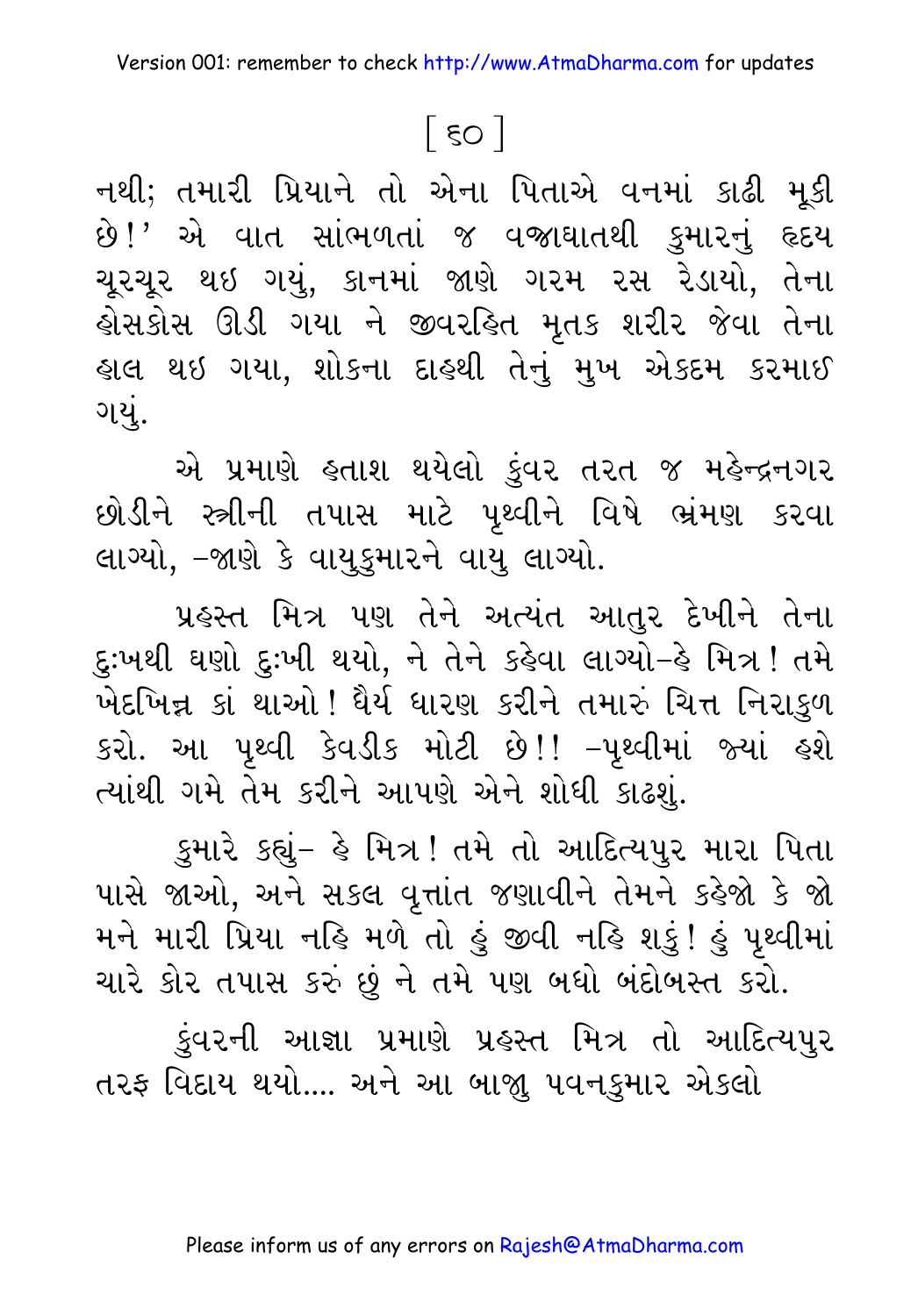### <u>િદ</u>૧ ]

અંબરગોચર નામના હાથી ઉપર ચઢીને અંજનીને શોધવા પૃથ્વી ઉપર વન–જંગલમાં ચારેકોર વિચરવા લાગ્યો. એના મનમાં અનેક પ્રકારની ચિંતાઓ થવા લાગી કેઃ અરે, એ કોમળ શરીરવાળી અંજની શોકના સંતાપથી કયાં ગઈ હશે! સદાય મારું જ ધ્યાન તેના હૃદયમાં હતું, એ બિચારી વિરહના તાપથી જલતી આ વિષમ વનમાં કઈ તરફ ગઈ હશે! એ સત્ય બોલનારી, નિષ્કપટ, ધર્મને ધારણ કરનારી અને ગર્ભના ભાર સહિત, કદાચિત એની વસંતમાલા સખીથી વિખૂટી ૫ડી ગઇ ઙ્શે!! એ ૫તિવ્રતા, શ્રાવિકાના વ્રત પાળનારી રાજકુમારી શોકને લીધે આંધળી તો નહિ થઈ ગઈ હોય ને! અથવા વિકટ વનમાં ભૂખી–તરસી ભટકતી કોઈ અજગર ભરેલા ઊંડા કૂવામાં તો નહિ ૫ડી હોય ને ! અથવા દુષ્ટ પશુઓના ભયંકર અવાજ સાંભળીને એ નિર્દોષ ગર્ભવતીના પ્રાણ તો નહિ છૂટી ગયા હોય! પવનકુમાર વનમાં આમતેમ ઘૂમતો ચિંતા કરે છેઃ– મને પ્રાણથી પણ અધિક વહાલી અંજની આ ઘોર અરણ્યમાં પાણી વગર ગળું રૂંધાવાથી પ્રાણરહિત થઈ ગઈ હશે? કદાચિત ગંગા નદી ઊતરતાં એ ભોળી રાજબાળા પાણીમાં તણાઈ ગઈ કશે? અથવા અનેક કાંટાઓથી તેના કોમળ ચરણ વિંધાઈ ગયાં ફશે તેથી તેનામાં એક પગલુંય ચાલવાની તાકાત નહિ ફોય ! કોણ જાણે શું દશા થઈ હશે? કદાચિત્ અતિદુઃખને લીધે ગર્ભપાત થઈ ગયો હશે ને તેથી તે જિનધર્મને સેવનારી સતી મહા વિરક્તભાવથી અર્જિકા થઇ ગઇ હશે !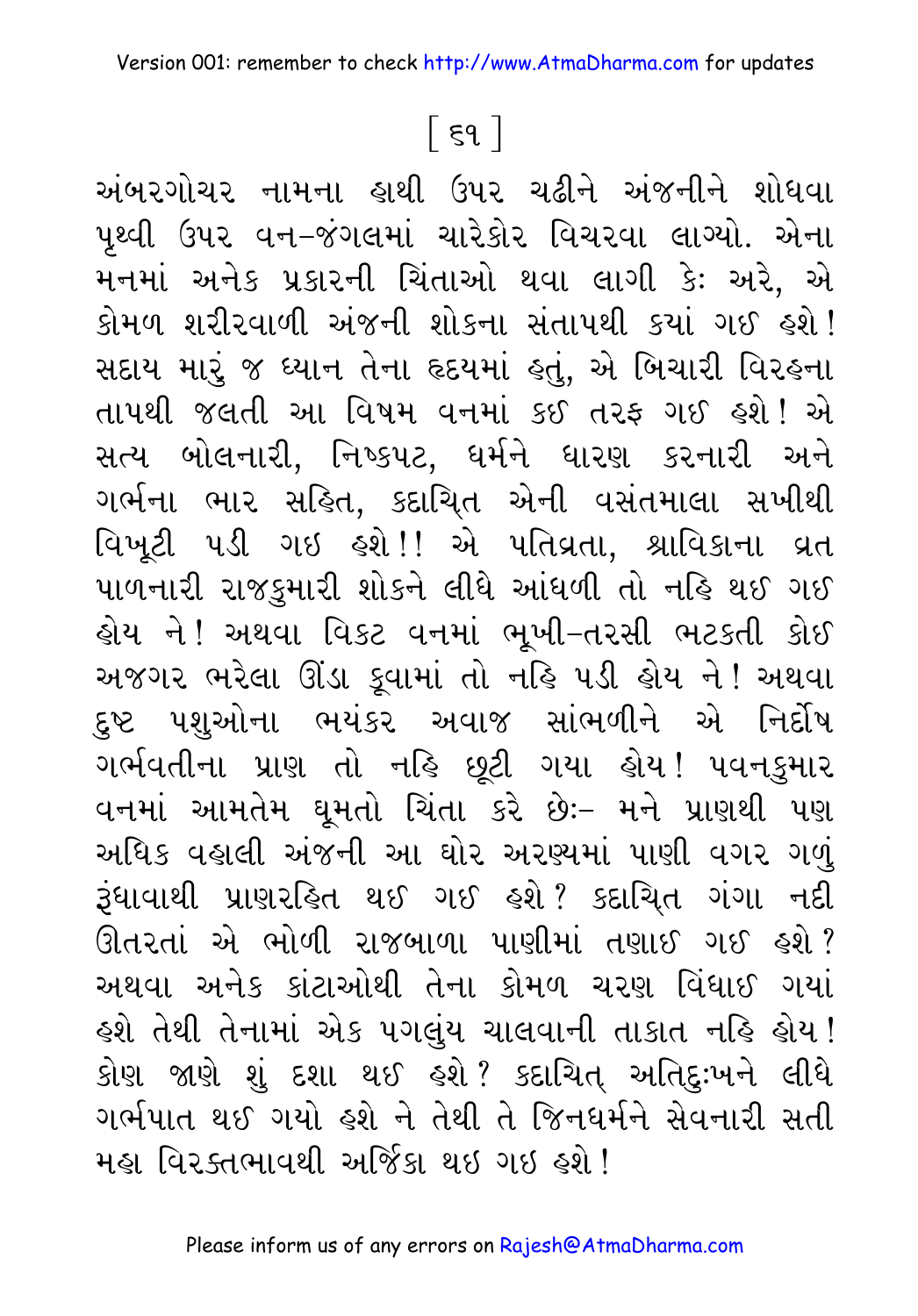Version 001: remember to check http://www.AtmaDharma.com for updates

 $55$ 

 $-\mathfrak{D}$ ા પ્રમાણે ચિંતવન કરતો કરતો પવનકમાર વન– જંગલોમાં ફરે છે. ફરતાં ફરતાં તે જ ગુફાની પાસે આવ્યો કે જેમાં અંજની રહેતી હતી. કમારે ગૂફામાં જઇને જોયું ત્યાં તો મુનિસુવ્રતનાથ | ભગવાનની પ્રતિમા દીઠી... એને જોતા જ કુમારને વિસ્મય થયું...

ભક્તિપૂર્વક જિનેન્દ્રભગવાનના દર્શન કરીને સ્તુતિ કરવા લાગ્યોઃ કે વીતરાગ જિનેન્દ્રદેવ ! આપના ચરણકમળમાં મારા નમસ્કાર છે... કે નાથ ! આપ સુખી છો, આપ જ જગતના જીવોને શરણભૂત છો. કે સર્વજ્ઞપિતા! આ સંસારમાં સંયોગ– વિયોગથી આકુળ થયેલા જીવો, હૃદયમાં આપનું ધ્યાન ધરતાં પરમ શાંતિ પામે છે... એમ સ્તુતિ કરીને ગૂફામાં બેસીને ભગવાનનું ધ્યાન કરવા લાગ્યો.

થોડીવારે ગૂફામાંથી બહાર આવીને વિચાર કરવા લાગ્યો કે અહીં આ પ્રતિમા ક્યાંથી ? – આ ગૂફામાં આ કોણે સ્થાપી હશે ? અંજની તો અહીં રહેતી નહિ હોય !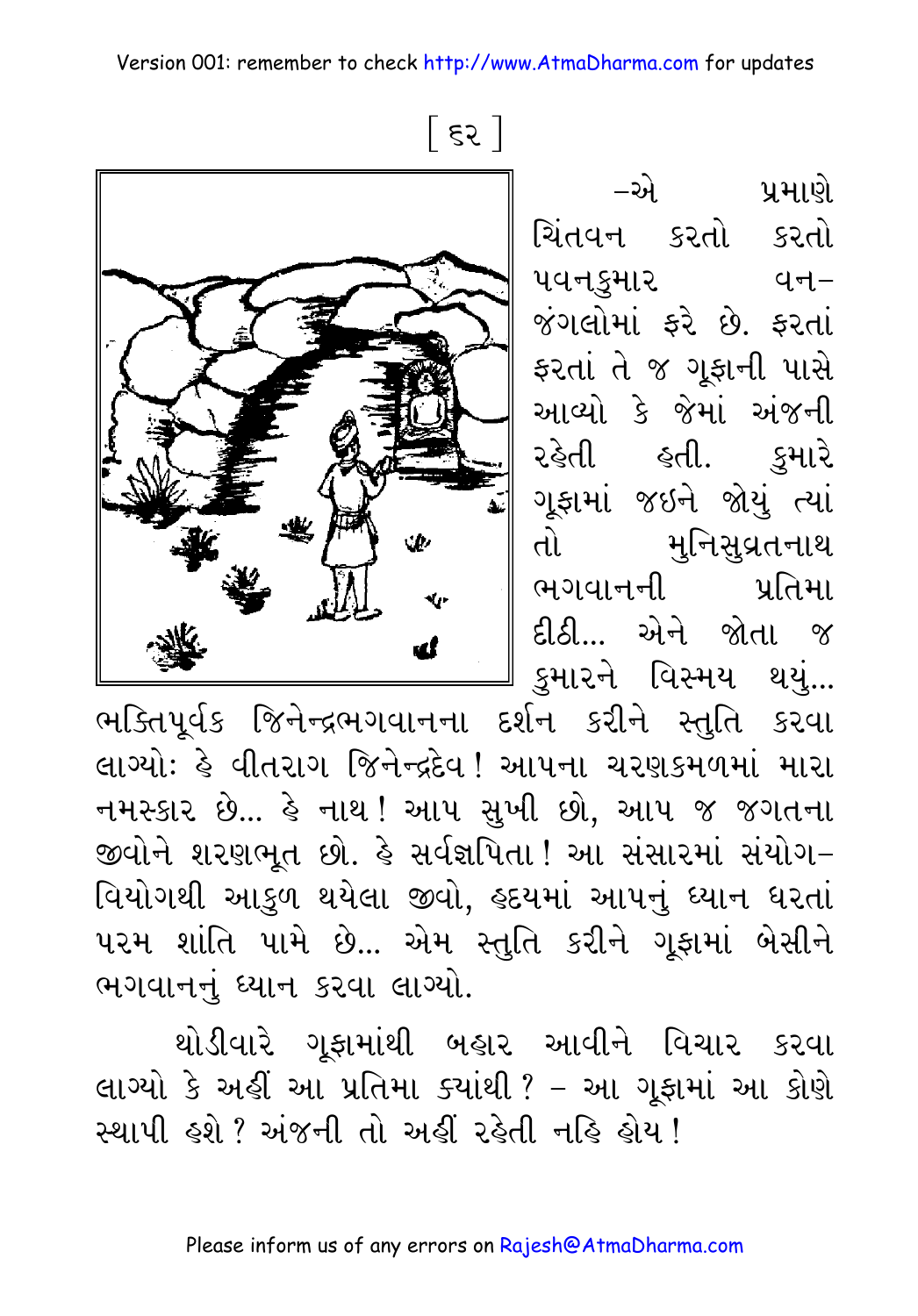### $55$

જરૂર તે અહીં જ રહી હશે... એ જિનેન્દ્રભગવાનની પરમ ભક્ત, –તેણે જ દર્શન–પૂજન માટે આ જિનપ્રતિમા અહીં સ્થાપી હશે. અહો! ગમે તેવા સકંટમાં પણ જિનેન્દ્રદેવને કેમ ભૂલાય !! –આમ વિચારતો કુમાર ગૂફામાં તેમજ આસપાસમાં અંજનીને શોધવા લાગ્યો... મોટા અવાજે એના નામનો સાદ પાડવા લાગ્યો.... પણ ક્યાંય અંજનીનો પત્તો ન લાગ્યો.

પર્વતમાં અને વન–જંગલમાં ફરી ફરીને પવનકુમારે તપાસ કરી પણ ક્યાંય પોતાની પ્રાણવલ્લભાને ન દેખી તેથી નિરાશ થઇને તે વિરહથી પિડાવા લાગ્યો, આખું જગત એને શૂન્ય જેવું લાગ્યું ને હવે તો મરણનો જ નિશ્ચય કર્યો. ન પર્વતમાં કે ન ગૂફામાં, ન મનોહર વૃક્ષમાં કે ન નદીકિનારે, – ક્યાંય પણ પોતાની પ્રાણપ્રિયા વગર એના મનમાં ચેન નથી ૫ડતું. મોહથી ભાન ભૂલીને પોતાની સ્ત્રીની વાત ઝાડને પણ પૂછે છે કે ક્યાંય મારી પ્રિયાને દીઠી! પર્વતને પણ પૂછે છે કે અરે પર્વત! તારી કોઈ ગુફામાં તેં મારી અંજનીને સંતાડી છે!! –એ પ્રમાણે ભમતાં ભમતાં ભૂતરુવર નામના વનમાં આવ્યો. ત્યાં આવીને હાથી ઉપરથી ઊતર્યો અને જેમ મુનિઓ આત્માનું ધ્યાન કરે તેમ તે પોતાની પ્રિયાનું ધ્યાન કરવા લાગ્યો. હથિયાર અને બુર્સર જમીન ઉપર નાંખી દીધાં અને હાથીને કહેવા લાગ્યોઃ હે ગજરાજ! હવે તમે આ વનમાં સ્વચ્છંદપણે વિચરો. હાથી વિનયપૂર્વક પાસે ઊભો છે તેને સંબોધીને કુમાર કહે છેઃ હે ગજેન્દ્ર! આ નદીકિનારે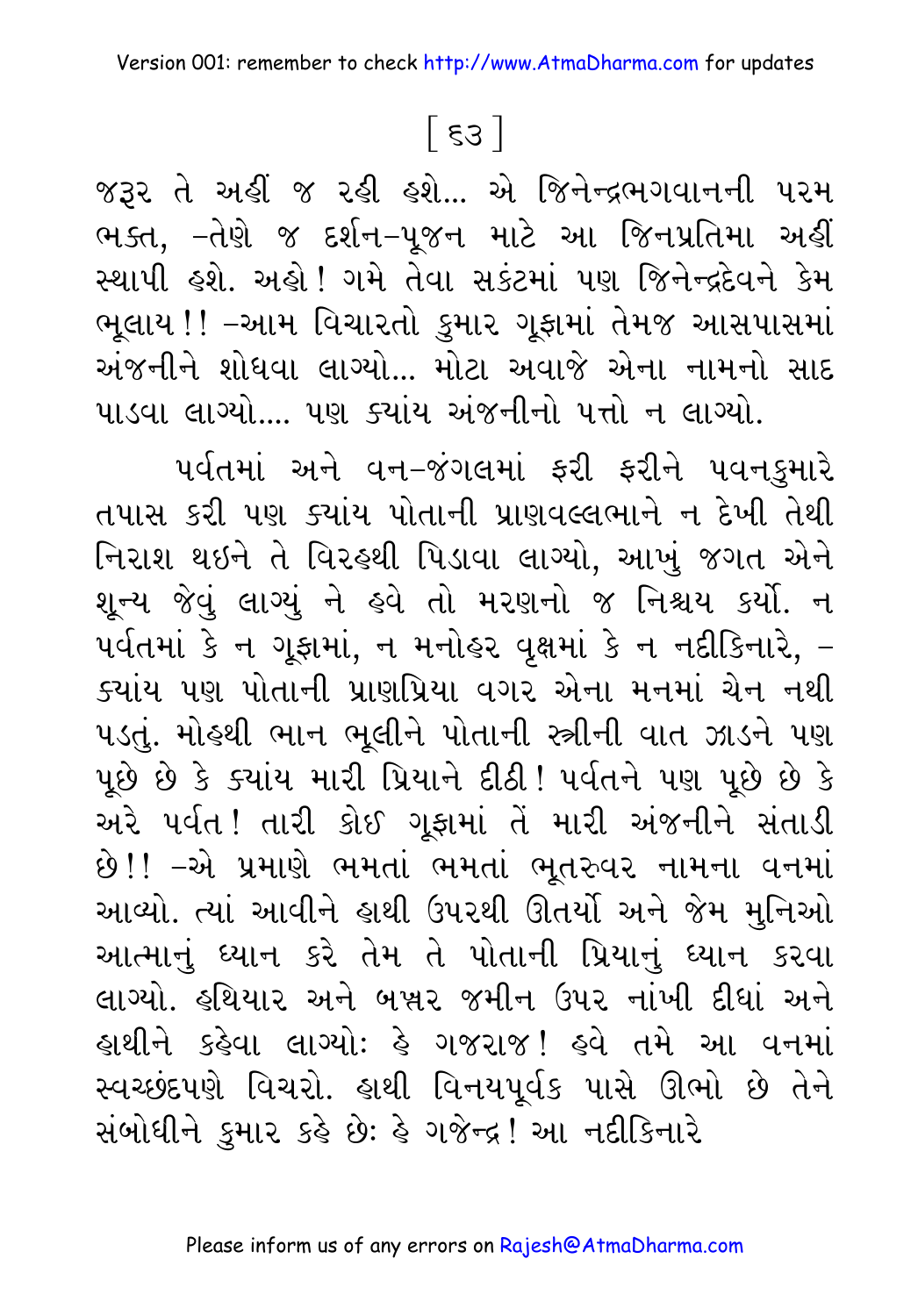# $[58]$

મોટું વન છે તેમાં ચારો ચરજો ને ત્યાં હાથણીઓનું ટોળું છે તેના નાયક થઈને વિચરજો.

-પરતું તે હાથી તો કૃતજ્ઞ હતો, સ્વામી પ્રત્યે તેને ઘણો સ્નેહ હતો, તેથી જેમ ભલો ભાઇ પોતના ભાઇનો સંગ ન છોડે તેમ તેણે કુંવરનો સંગ ન છોડયો. તે પણ ઉદાસચિત્તે કુંવરની પાસે જ રહ્યો.

કુમાર અતિ શોકવંત છે, પ્રિયામાં જ તેનું મન લાગેલું છે, તેથી તે એવો વિકલ્પ કરે છે કે મારી અત્યંત પ્રિય અંજની જો નહિ મળે તો હું આ વનમાંજ પ્રાણત્યાગ કરીશ. આમ વનમાં બેઠોબેઠો અનેક પ્રકારના વિકલ્પોની વ્યાકુળતાથી પવનકુમાર રાત્રિ વીતાવી રહ્યો છે. પવનકુમાર અંજનાના ઘ્યાનમાં એવો લયલીન થયો, –શાસ્ત્રકાર કર્લ છે કે તેણે જેવું અંજનીનું ઘ્યાન કર્યું તેવું જો મુક્તિનું ઘ્યાન કર્યું હોત તો તત્ક્ષણ તે મુક્તિ પામ્યો હોત!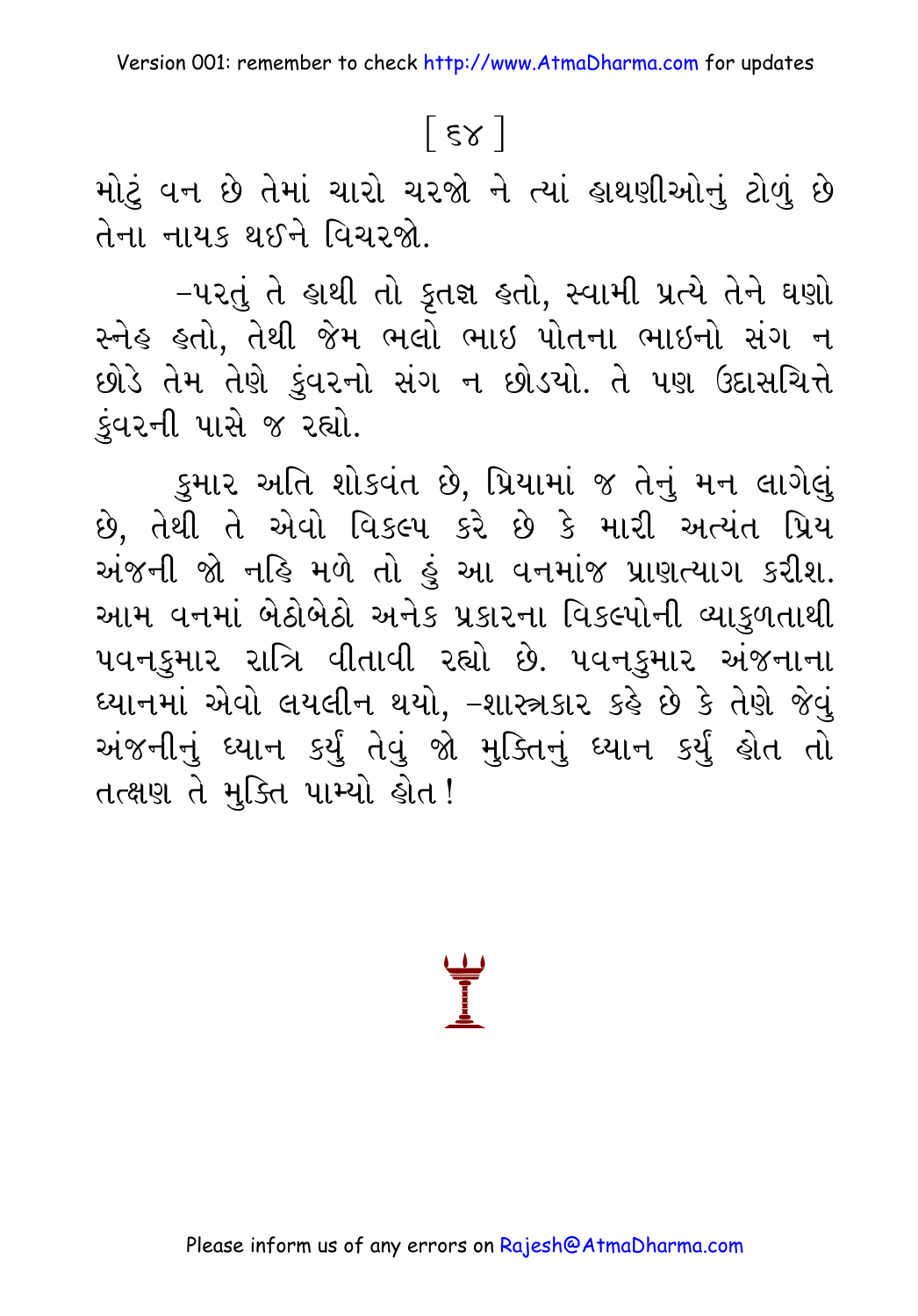# ૬: ૫વન અને અંજનાનં મિલન

આ તરફ કુમારથી જ્ઞુદો પડીને તેનો મિત્ર પ્રહસ્ત પિતા પાસે ગયો અને તેને સર્વ વૃત્તાંત કહ્યો. એ સાંભળતાં પિતાને શોક થયો, બીજા બધાને પણ શોક થયો. કુંવરની માતા રાણી કેતુમતી પુત્રના શોકથી અત્યંત પીડિત થઇને રોતી-રોતી પ્રહસ્તને કહેવા લાગી કે અરે પ્રહસ્ત! તું મારા પુત્રને એકલો છોડીનઆવ્યો તે ઠીક ન કર્યું.

પ્રહસ્તે કહ્યું–કુમારે મને અત્યંત આગ્રહ કરીને આપની પાસે મોકલ્યો તેથી કું આવ્યો, ક્ષ્વે કું પાછો ત્યાં જઇશ.

માતાએ પૂછયું કે તે કયાં છે!

પ્રહસ્તે કહ્યું: જ્યાં અંજની હોય ત્યાં એ હશે.

માતાએ પૂછયું: અંજની કયાં છે!

પ્રહસ્તે કહ્યું કે તે હું નથી જાણતો. હે માતા! જે વિચાર્યા વગર ઉતાવળથી કામ કરે છે તે પસ્તાય છે. આપના પુત્રે એવો નિશ્ચય કર્યો છે કે જો હું પ્રિયાને ન દેખું તો પ્રાણત્યાગ કરૂં.

એ સાંભળતાં માતા તેમ જ અંતઃપુરની બધી સ્ત્રીઓ રુદન કરવા લાગી; માતા અત્યંત વિલાપ કરે છે કે હાય! મેં પાપિણીએ શું કર્યું ? અરે ! મેં મહાસતી ઉપર કલંક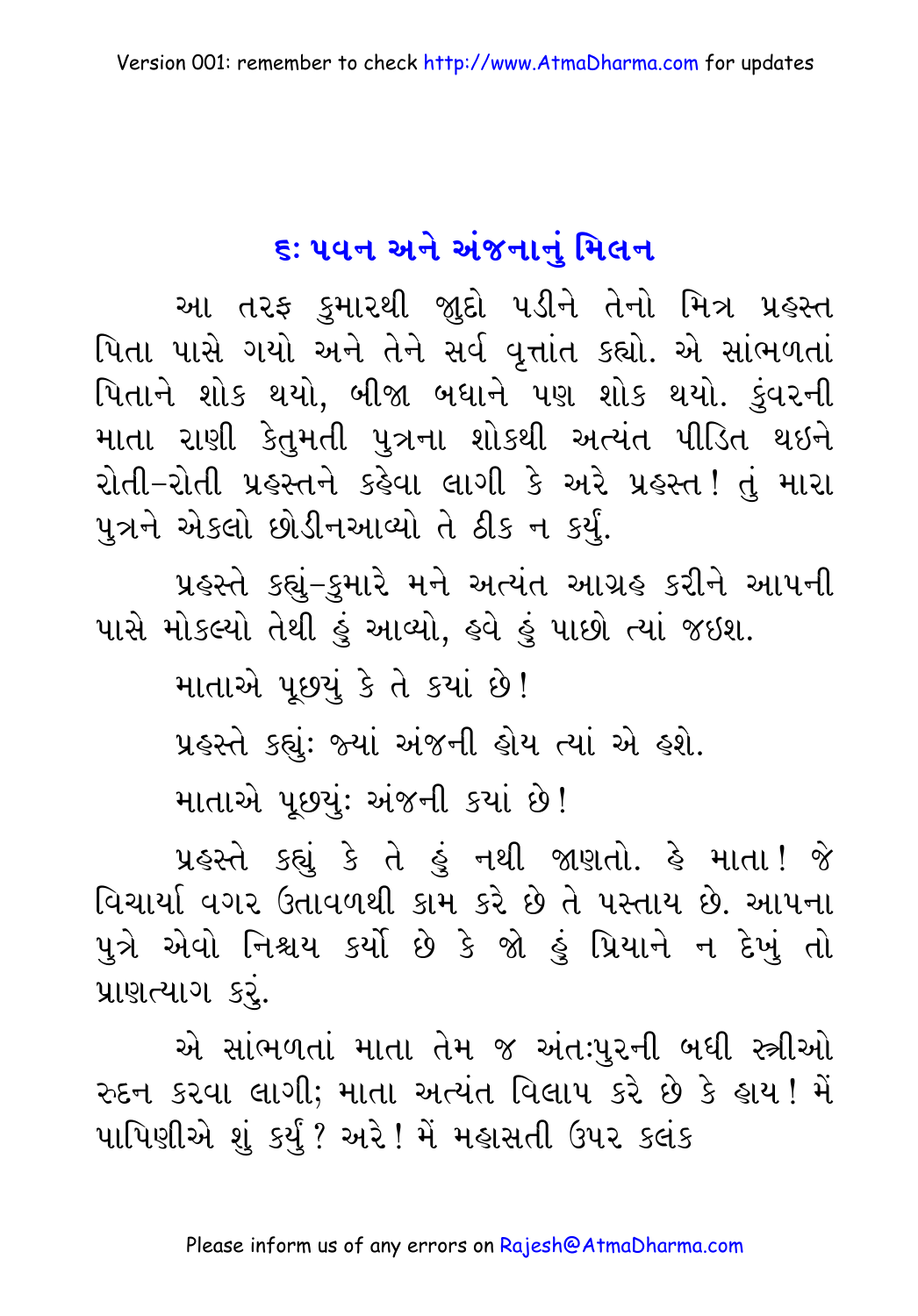# $\lceil$  हह  $\rceil$

લગાડયું, તેથી મારા પુત્રના જીવનનો પણ સંદેહ છે. હું ક્રુરભાવને ઘરનારી, મહાવક અને મંદભાગિની, મેં વગર વિચાર્યે કામ કર્યું. આ નગર, આ કુળ, આ વિજયાર્દ્ધ પર્વત ને આ રાવણનું લશ્કર-એ કંઈ પણ પવનંજય વગર શોભતું નથી. મારા પુત્ર સમાન બીજાું કોણ છે કે જેણે રાવણથી પણ અસાધ્ય એવા વરૂણરાજાને ક્ષણમાત્રમાં ૫કડી લીધો. હા વત્સ! દેવ-ગુરુની પૂજામાં તત્પર, વિનયવંત, તું કયાં ગયો ? તારા દુઃખથી હું તપ્તાયમાન છું, હે પુત્ર! તું આવીને મારી સાથે વાત કર ને મારા શોકને દૂર કર. -એમ વિલાપ કરતી તે માથું કૂટવા લાગી.

કેતુમતીના આવા વિલાપથી આખા કુટુંબને શોક થયો. પ્રહલાદ પણ અશ્રુપાત કરવા લાગ્યો. છેવટે રાજા પ્રહ્લાદ બઘા પરિવારને સાથે લઇને, પ્રહસ્તની આગેવાની માં પુત્રને શોધવા માટે નીકળ્યો; બન્ને શ્રેણીના બધા વિદ્યાધરોને પણ પ્રીતિથી બોલાવીને સાથે લીધા. બધા આકાશમાર્ગે કુંવરને શોધે છે, પૃથ્વીમાં પણ તપાસ કરે છે, ગંભીર વન અને જંગલમાં જાુએ છે, પર્વતો અને ગુફાઓ પણ તપાસે છે.

પ્રહ્લાદનો એક દૂત રાજા પ્રતિસૂર્ય પાસે ગયો ને બધી વાત કરી; તે સાંભળતાં તેને મહા શોક થયો. અને અંજની એ વાત સાંભળીને પહેલાં કરતાં પણ વધારે દુઃખ પામી. આંખમાં આંસુની ધારા વરસવા લાગી ને રુદન કરવા લાગી કે હા નાથ ! મારા પ્રાણના આધાર ! મારામાં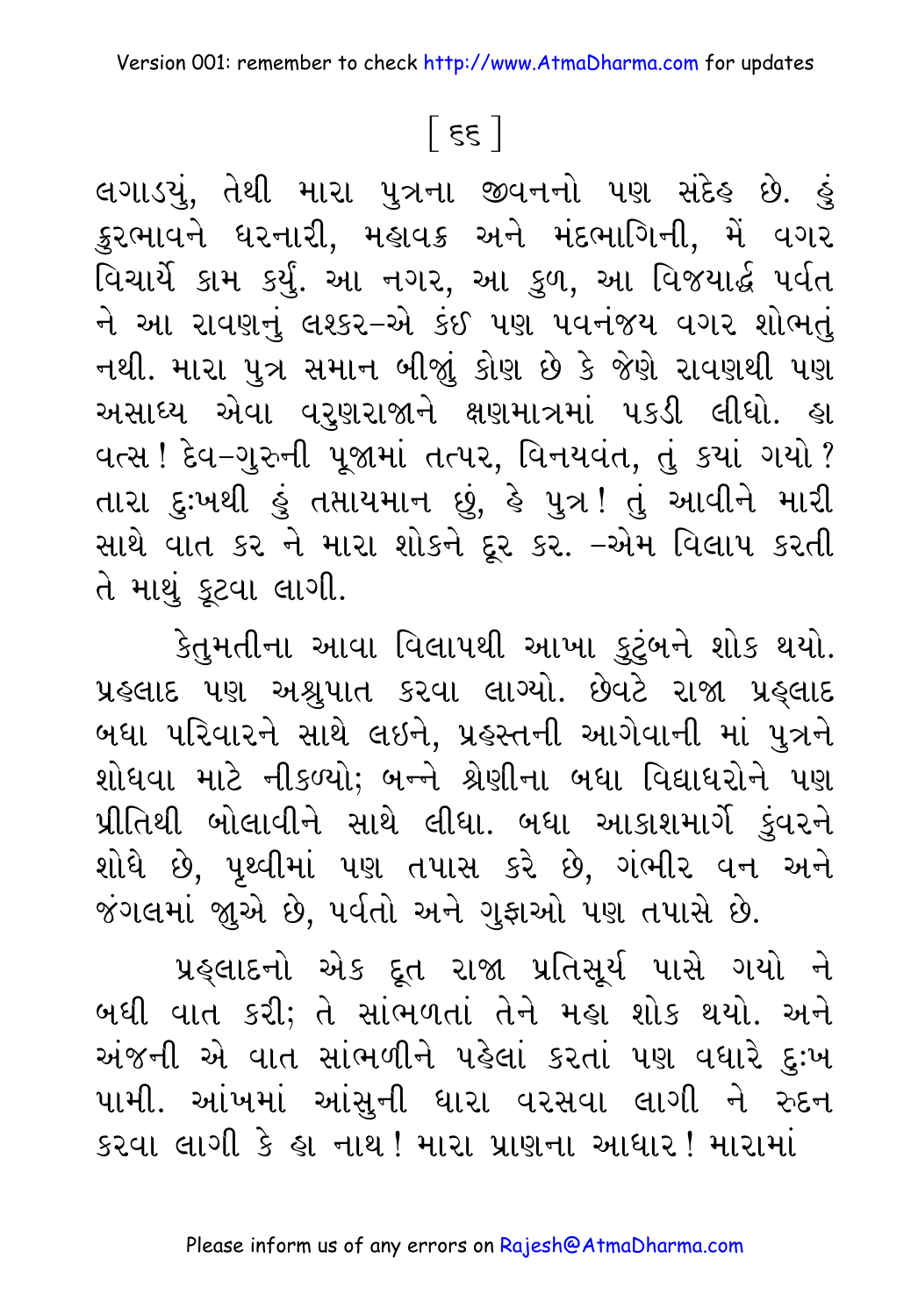### [ ૬૭ ]

તમારું ચિત્ત લાગેલું છે, તો આ જન્મદુઃખારીને છોડીને તમે કયાં ગયા ? આવો શું કોપ થયો કે બધા વિદ્યાધરોથી અદશ્ય થઇ ગયા! એક વાર આવીને અમૃતવચન બોલો. આટલા દિવસ તો આપના દર્શનની ઈચ્છાથી પ્રાણ ટકાવી રાખ્યા, હવે જો તમારા દર્શન નહિ થાય તો આ પ્રાણ મારે શું કરવાના? મારો મનોરથ હતો કે હવે તો નાથનો સમાગમ થશે, પણ મારો એ મનોરથ તૂટી પડયો. અરેરે! આ મંદભાગિનીને કારણે આપ કષ્ટ પામ્યા, આપના કષ્ટની વાત સાંભળતાં મારા પ્રાણ કેમ નથી છૂટી જાતા?

અંજનીને આમ વિલાપ કરતી દેખીને સખી વસંત કહેવા લાગી- હે દેવી ! આવાં વચન ન બોલ. તું ધૈર્ય રાખ. તને તારા સ્વામીનો મિલાપ જરૂર થશે. પ્રતિસૂર્ય રાજાએ પણ તેને ઘણો દિલાસો આપ્યો ને કહ્યું કે હે પુત્રી ! હું તારા પતિને તરત જ શોધી લાવું છું. –આમ કહીને મનથી પણ ઉતાવળા વિમાનમાં બેસીને આકાશમાર્ગે ચાલ્યો, ને પૃથ્વી ઉપર ઊતરીને ચારેકોર શોધવા લાગ્યો. રાજા પ્રતિસૂર્યની સાથે બન્ને શ્રેણીના વિદ્યાધરો તેમજ લંકાના લોકો પણ યત્નપૂર્વક શોધ કરી રહ્યા છે. બધે તપાસ કરતાં કરતાં ભૂતરુવર વનમાં આવ્યા અને ત્યાં અંબરગોચર હાથીને દેખ્યો. હાથીને જોતાં જ સર્વ વિદ્યાધરોને પ્રસન્નતા થઇ કે જ્યાં આ લાથી છે ત્યાં પવનકુમાર હશે, કેમકે પૂર્વે અનેકવાર અમે પવનકુમારને આ ગજરાજની સાથે દેખ્યો છે વિદ્યાધરો જ્યારે આ અંજનગિરિ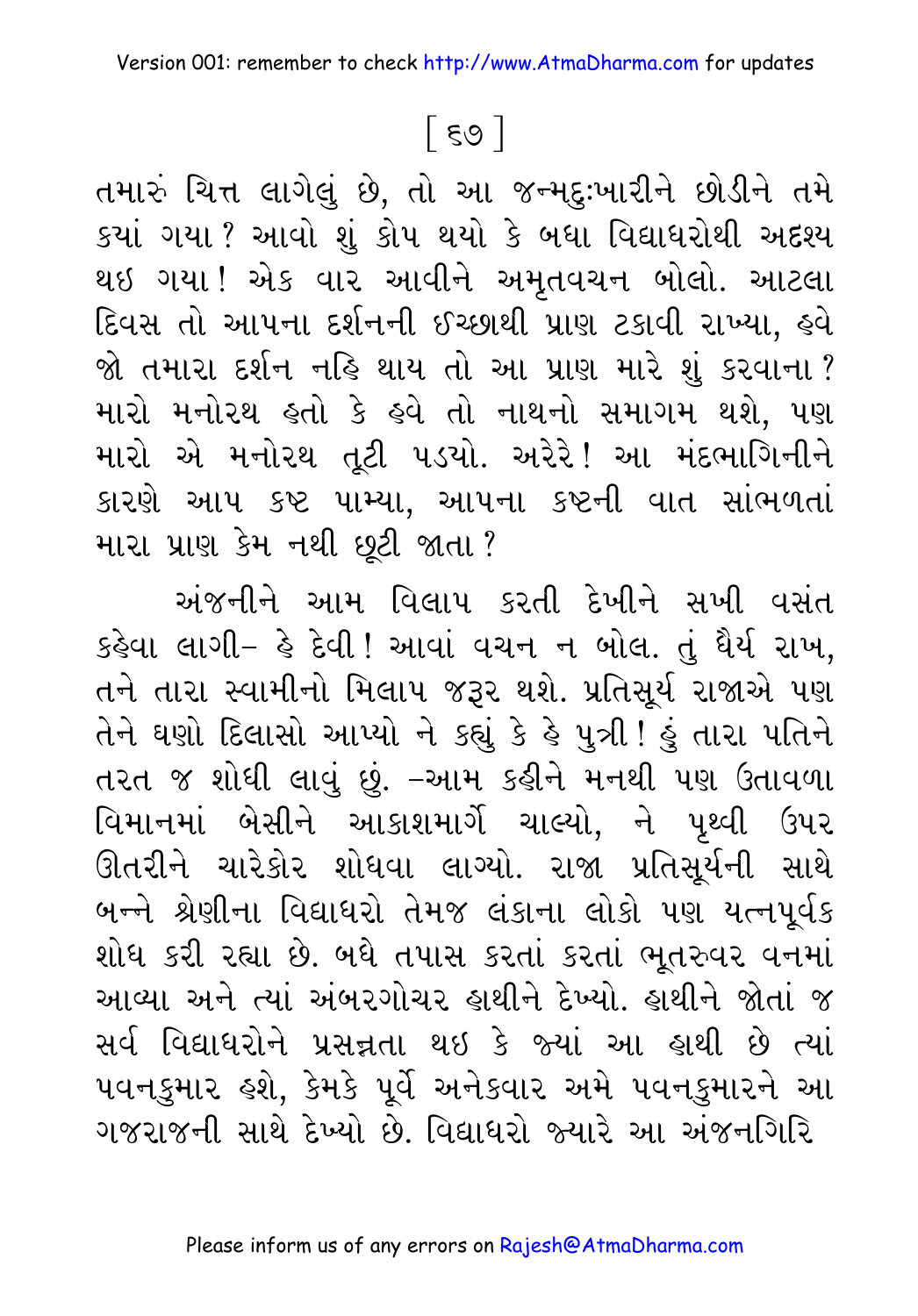# $\lceil$  ६८  $\rceil$

જેવા હાથીની સમીપ આવ્યા ત્યારે તેને નિરંકુશ દેખીને તેનાથી ડર્યા. અને લથી પણ વિદ્યાધરોના લશ્કરનો કોલાહલ સાંભળીને મહા ક્ષોભ પામ્યો, તેના કપાળમાંથી મદ ઝરવા લાગ્યો. તે ગાજવા લાગ્યો ને મહા વેગથી કુંવરની આસપાસ આમથી તેમ ઘૂમવા લાગ્યો. જે તરફ હાથી દોડે તે દિશામાંથી વિદ્યાધરો હટી જાય. સ્વામીની રક્ષા કરવા માટે તત્પર એવો તે હાથી સૂંઢમાં તલવાર ૫કડીને કુંવરની પાસે જ ઊભો છે, કુંવરની સમીપતા છોડીને આઘો ખસતો નથી. તેના ત્રાસને લીધે વિદ્યાધરો નજીક આવી શકતા નથી. છેવટે વિદ્યાધરોએ હાથિણીઓ દ્વારા સ્નેહપૂર્વક તેને વશ કર્યો. અને બધા નજીક આવીને કુવંરને દેખવા લાગ્યાઃ કુંવર તો મૌનથી બેઠો છે-જાણે કાષ્ટનું પૂતળું!! વિદ્યાધરોએ અનેક ઉપાય કર્યા, પણ આ તો ચિંતામાં મગ્ન મોન છે, – જેમ ધ્યાનમગ્ન મુનિ કોઈ સાથે ન બોલે તેમ આ પણ કોઈ સાથે બોલતો નથી. ૫વનંજયના માતા-પિતા આંસુ સારતા તેનું મસ્તક ચૂમીને, અને તેને છાતીએ લગાડીને કેહવા લાગ્યા-હે પુત્ર! હે વિનયવાન ?ં તું અમને છોડીને અહીં ક્યાં આવ્યો ? રાજમહેલમાં રહેનારા તેં આ ઘોર વનમાં રાત કેવી રીતે વીતાવી ? હે પુત્ર ! તું કેમ બોલતો નથી ? –એમ ઘણું કહ્યું તોપણ તે ન બોલ્યો. ત્યારે 'આણે મૌનવ્રત ધારીને હવે મરણનો જ નિશ્ચય કર્યો છે ' –એમ સમજીને બધા વિદ્યાધરો શોક પામ્યા. ને પિતા સહિત બધા વિલાપ કરવા લાગ્યા.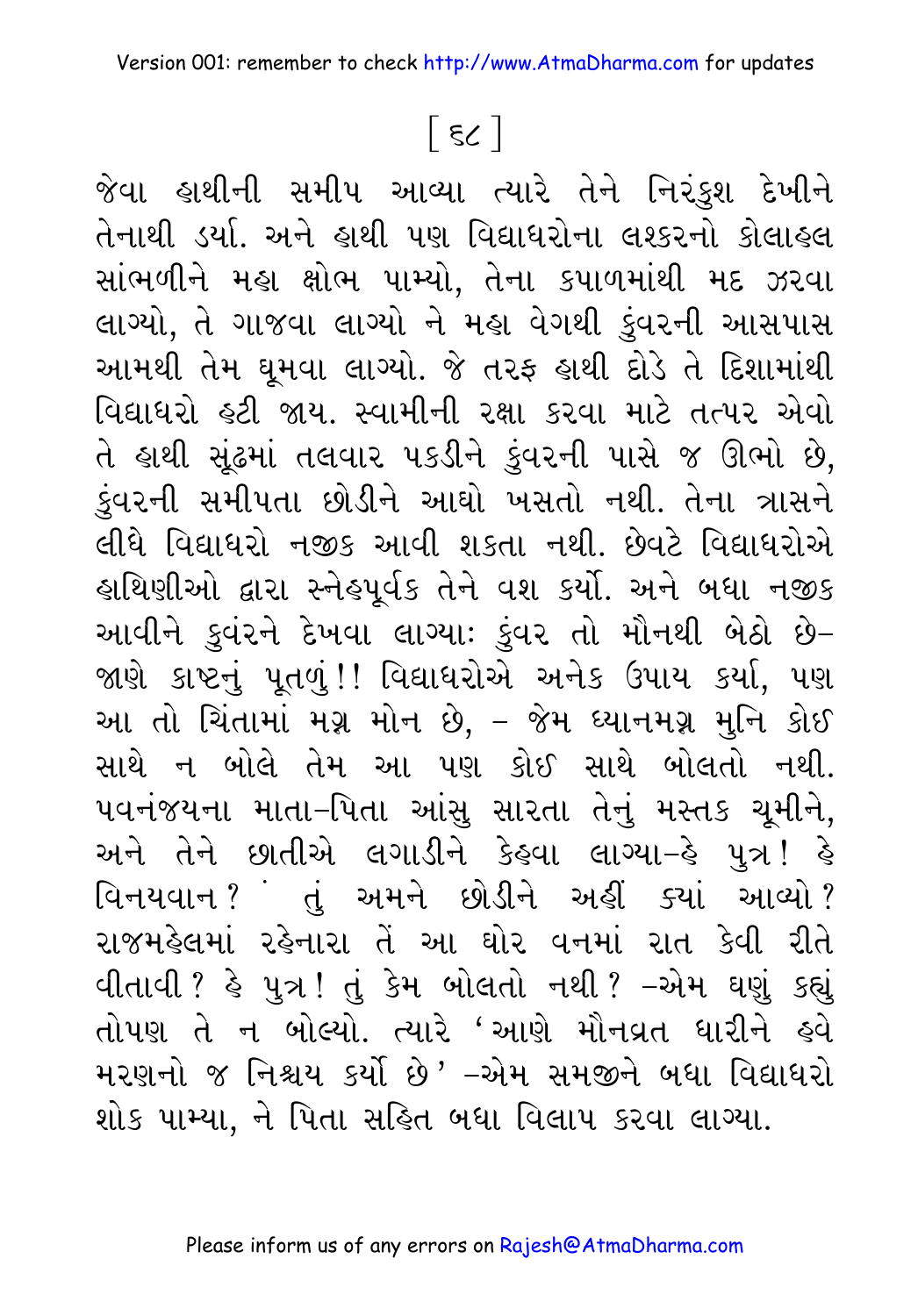## [ દ૯ ]

એવામાં રાજા પ્રતિસૂર્ય –અંજીનીના મામા–નજીક આવીને બધાને કહેવા લાગ્યા કે શાંત થાઓ, હું વાયુકુમારની સાથે વચનાલાપ કરું છું. –આમ કહીને પવનકુમારને ભેટીને તેના કાનમાં કહેવા લાગ્યા–હે કુમાર, સાંભળો! હું તમને અંજનીનો વૃત્તાંત કહું છું: સંધ્યાભ્ર નામના સુંદર પર્વત ઉપર અનંગવિજય નામના મુનિરાજને કેવળજ્ઞાન થતાં ઇંદ્રાદિક દેવો તેમના દર્શને આવ્યા હતા, અને હું પણ ત્યાં ગયો હતો. કેવળીભગવાનની વંદના કરીને પાછા કરતાં જ્યારે મારું વિમાન એક પર્વતની ગૂફા ઉપર આવ્યું ત્યારે ગૂફામાંથી કોઈ સ્ત્રીના રુદનનો અવાજ સાંભળ્યો; ગૂફામાં જઇને જોયું તો અંજનીને દેખી. મેં તેના વનવાસનું કારણ પૂછયું ત્યારે તેની સખી વસંતમાળાએ બધી વાત કરી. અંજની શોકમગ્ર થઇને રુદન કરતી હતી. તેને મેં ધૈર્ય બંધાવ્યું. એ ગુફામાં એના પુત્રનો જન્મ થયો હતો, તે પુત્રની ક્રાંતિને લીધે ગુફા જાણે કે સોનાની બનેલી હોય-એવી પ્રકાશરૂપ થઈ ગઈ હતી....

આ વાત સાંભળતાં જ એકદમ હર્ષિત થઈને પવનકુમાર પૂછવા લાગ્યો–અંજની ક્યાં છે! બાળક તો સુખમાં છેને ?

પ્રતિસૂર્યે કહ્યું: અંજનીને તેના બાળક સહિત વિમાનમાં બેસાડીને હું મારા રાજ્યમાં–હનુરુહ દ્વીપે લઈ જતો હતો, ત્યાં માર્ગ માં તે બાળક વિમાનમાંથી એકાએક ઊછળીને એક શિલા ઉપર પડયો,...

<u>બાળક પડી જવાની વાત સાંભળતાંજ ' હાય! હાય!'</u> એવા ઉદ્દગાર પવનકુમારના મુખમાંથી નીકળી પડયા.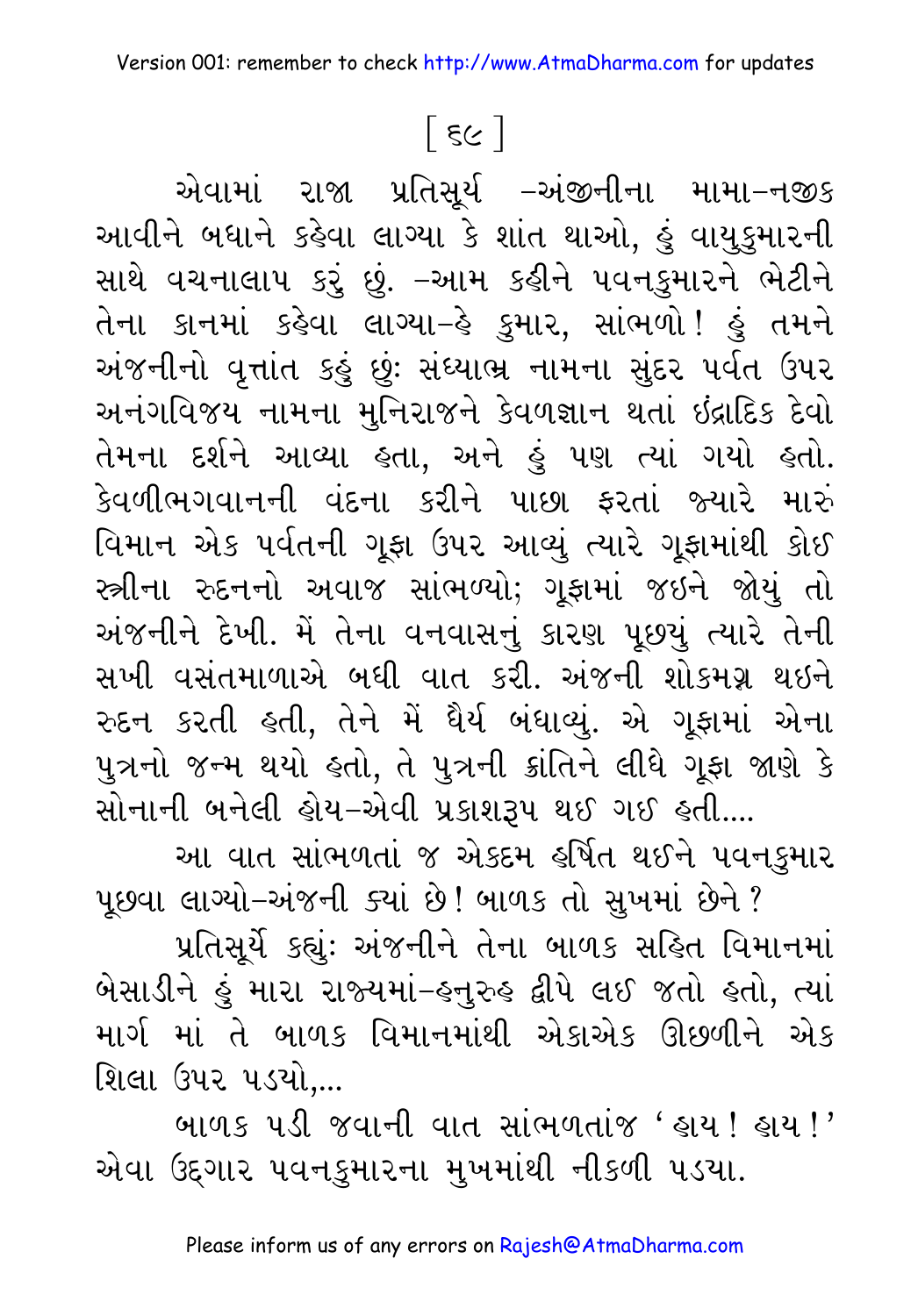### $\lceil$  00  $\rceil$

ત્યારે પ્રતિસૂર્ય કહેવા લાગ્યો-અરે કુમાર! સોચ ન કરો; ત્યારપછી જે વૃત્તાંત થયો તે સાંભળો, –જેથી તમારાં સર્વે દુઃખની નિવૃત્તિ થશે... બાળક ૫ડી જતાં જ મેં વિમાનમાંથી નીચે ઊતરીને જોયું – તો શું દેખ્યું! આશ્ચર્યની સાથે મેં જોયું કે પર્વતના તો ખંડખંડ થઇ ગયા છે, તે બાળક એક શિલા ઉપર પડયો પડયો ખેલી રહ્યો છે. એના તેજથી દિશાઓ ઝગઝગી રહી છે. ત્યારે મેં એ ચરમશરીરી બાળકને ત્રણ પ્રદક્ષિણા દઇને નમસ્કાર કર્યા; તેની માતા પણ ઘણું વિસ્મય પામી, ને તેનું નામ શ્રી શૈલકુમાર રાખ્યું. વસંતમાલા સખી તેમજ પુત્ર સહિત અંજનીને હું હનુરુહ દ્વીપ લઈ ગયો; ત્યાં પુત્રના જન્મનો ઉત્સવ કર્યો, તેથી તે બાળકનું બીજાું નામ ' હનુમાન ' પણ પ્રસિદ્ધ થયું. એ પતિવ્રતા અંજની, તેની સખી અને પુત્ર સહિત અમારા નગરમાં આનંદથી બિરાજે છે. આ બધો વૃત્તાંત સાંભળીને પવનકુમારને પ્રસન્નતા થઇ, અને તત્કાળ અંજનીનું અવલોકન કરવા માટે હનુરુહ દ્વીપ તરફ ચાલ્યા. પ્રતિસૂર્ય રાજાએ બધાનું સ્વાગત કર્યું. જ્યારે

કુંવર અંજની પાસે ગયો ત્યારે અંજનીએ લજ્જાપૂર્વક હનુમાનને તેડીને તેના હાથમાં સોંપ્યો... અને મુક્તિના દૂત સમા એ ચરમશરીરી પુત્રને નીહાળતાં માતા અંજની અને પિતા પવન–એ બન્ને પોતાનું જીવનદુઃખ ભૂલી ગયા, ને ઘણા દિવસે ફરી મિલન થતાં બન્નેને હર્ષ થયો.

પ્રતિસૂર્ય રાજાએ વિદ્યાધરોને તો બે મહિના સુધી ઘણા આદરપૂર્વક રાખ્યા, પછી સૌ પોતપોતાના સ્થાનકે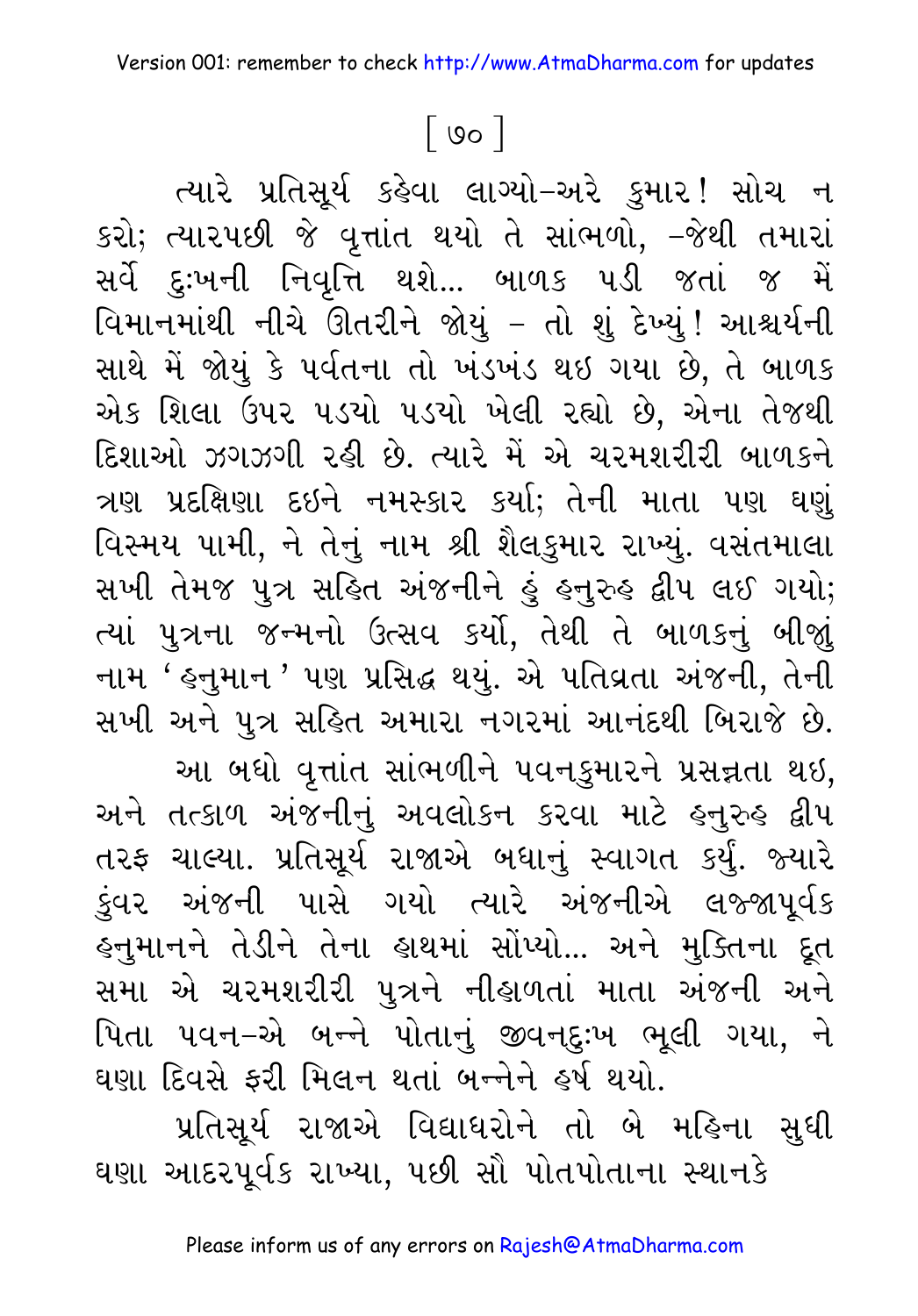#### 

વિદાય થયા; ૫વનકુમારને આગ્રહ કરીને ત્યાં જ રોકયો. હનુમાન હનુરુહ દ્વીપમાં દેવની જેમ રમે છે ને આનંદભરી ચેષ્ટા કરે છે; તેની ચેષ્ટા જોઇને માતા–પિતાને પણ આનંદ થાય છે. એમ કરતાં કરતાં હનુમાન નવયૌવનદશા પામ્યા, કામદેવ હોવાથી તેનું અદ્દભુત રૂપ છે, મહા બળવાન છે, અતિશય બુદ્ધિમાન છે, અનેક મહાન વિદ્યાઓ તેને સિદ્ધ થઇ છે. રત્નત્રયધર્મની પરમ પ્રીતિ છે અને સર્વ શાસ્ત્રોના અભ્યાસમાં પ્રવીણ છે, તથા દેવ–ગુરુ–ધર્મની ઉપાસનામાં સદા તત્પર છે

શ્રી હનુમાનના જન્મની, તથા ૫વનંજય અને અંજનીના મિલાપની કથા અહીં પૂરી થાય છે. અંતમાં શાસ્ત્રકાર કહે છે કે-શ્રી હનુમાનના જન્મનું વર્ણન તથા પવનંજય–અંજનીના મિલાપની આ અદ્દભુત કથા અનેક રસથી ભરેલી છે; જે જીવ ભાવ ધરીને આ કથા સાંભળશે– સંભળાવશે, વાંચશે–વંચાવશે, તેને ઘર્મમાં દઢતા થશે અને વેરાગ્યની વૃદ્ધિ થશે; તેને અશુભ કર્મોથી નિવૃત્તિ થશે ને શુભકાર્યોમાં પ્રવૃતિ થશે; તથા અનુક્રમે તેને ધર્મની વૃદ્ધિ થતાં થતાં, જગતમાં દુર્લભ એવા સ્વર્ગ–મોક્ષના સુખની પ્રાપ્તિ થશે.

茶